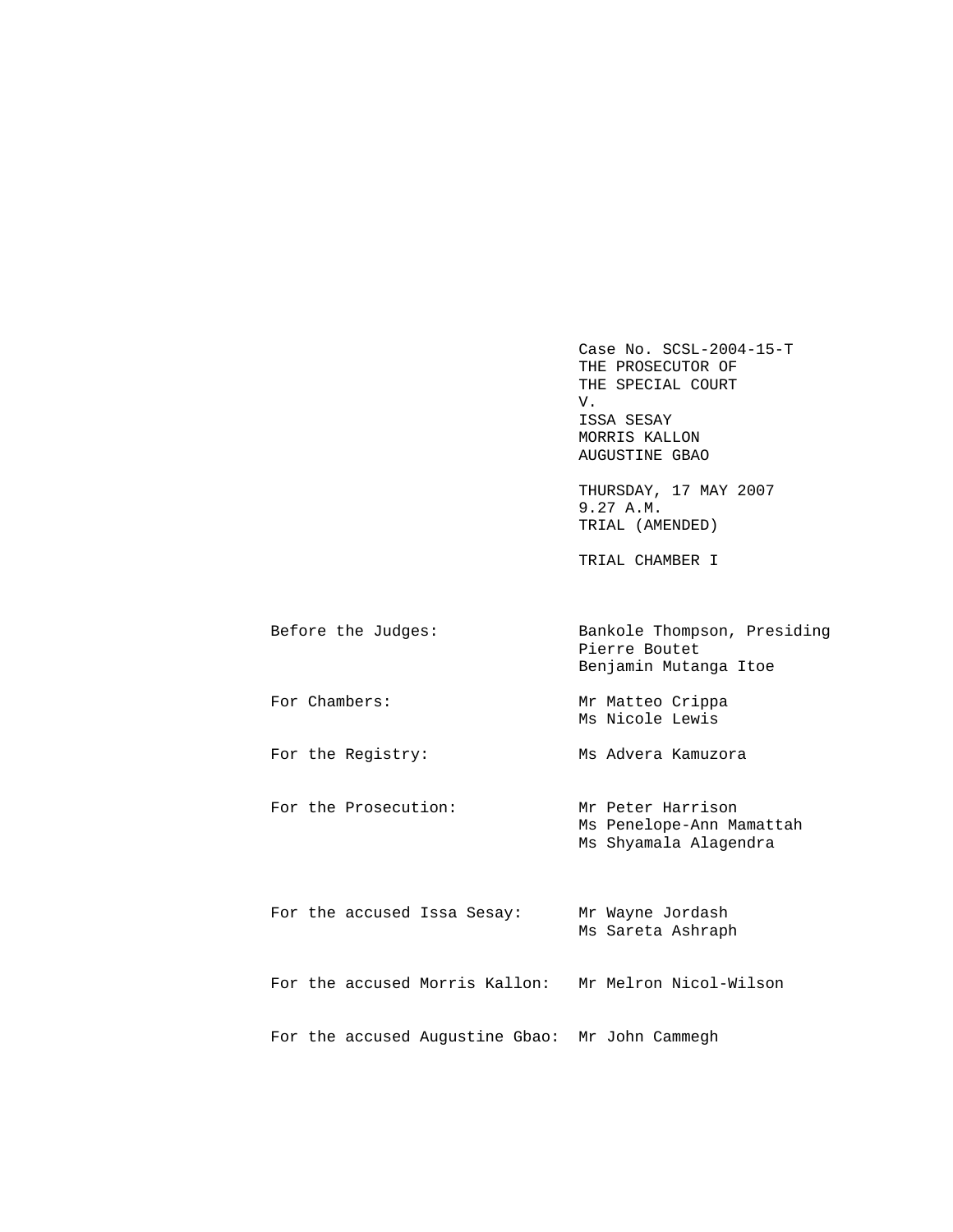|        |  | SESAY ET AL |                       |              |
|--------|--|-------------|-----------------------|--------------|
| Paqe 2 |  |             |                       |              |
|        |  |             | 17 MAY 2007 (AMENDED) | OPEN SESSION |

1 [RUF17MAY07A- SM] 2 Thursday, 17 May 2007 3 [The accused present] 4 [The witness entered Court] 09:19:19 5 [Open session] 6 [Upon commencing at 9.27 a.m.] 7 PRESIDING JUDGE: The trial is resumed. We are advised 8 that the technology is now in order and functioning properly. 9 But there is one thing I need to mention. The stenographers and 09:49:03 10 the interpreters are again requesting or appealing to Mr Sesay to 11 try as much as possible to speak slowly and audibly so that the 12 testimony can be recorded faithfully and accurately. They are 13 concerned about the quality of the translation and also the 14 quality of the recording. I am sure we will all do the best  $W$  09:49:34 15 can. 16 Learned counsel, continue with the presentation of your 17 case. 18 WITNESS: ISSA HASSAN SESAY [Continued] 19 MR JORDASH: Thank you, Your Honour. 09:49:46 20 Q. Good morning, Mr Sesay. 21 A. Yes, good morning, Mr Jordash. 22 Q. Are you feeling ready to continue?

23 A. Yes.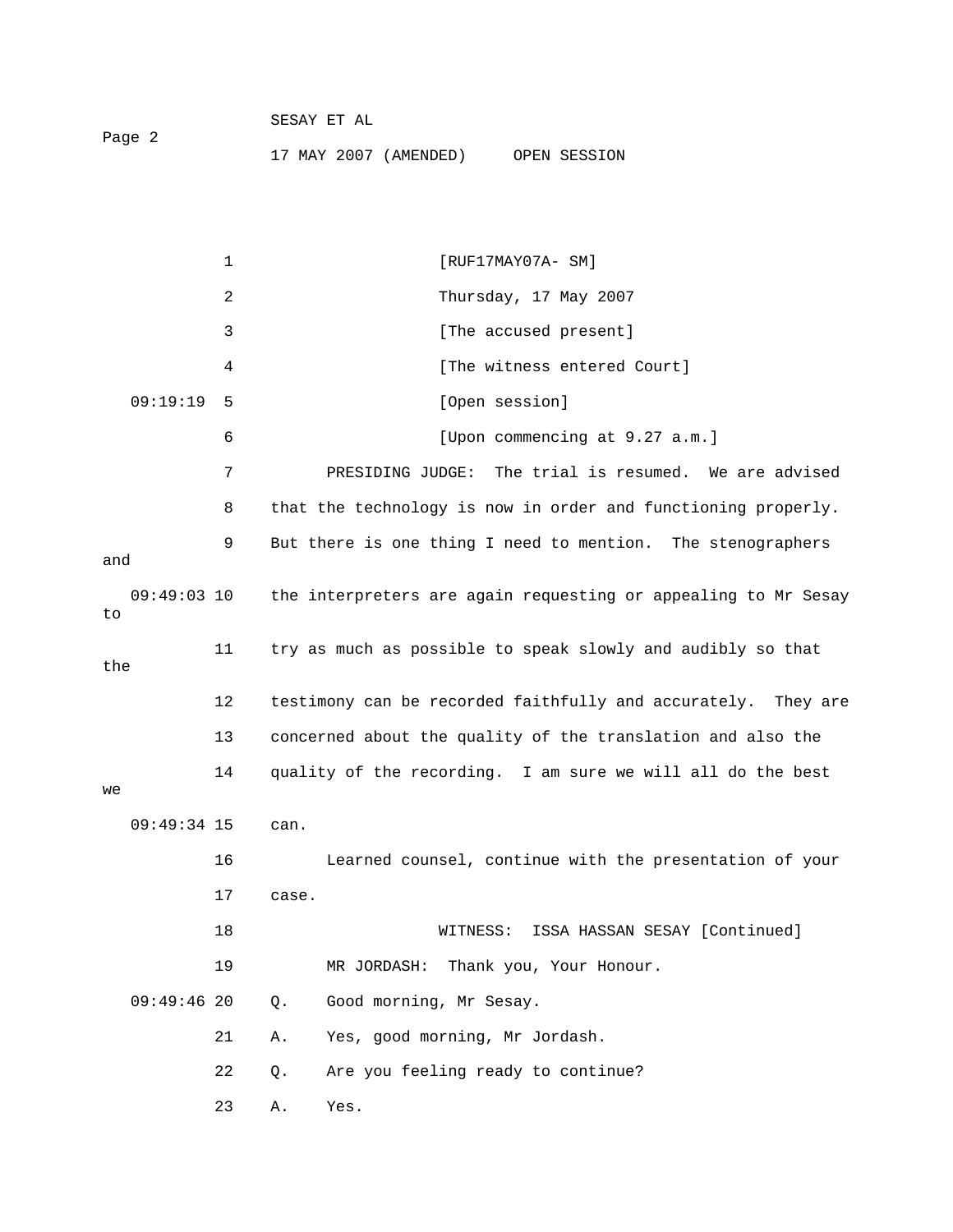24 Q. Let me ask you about some allegations concerning alleged 09:50:16 25 offences. It was alleged by a witness that civilians were forced

26 to carry logistical materials, including rice and ammunition,

27 across the Moa River to the front lines in Kono from Kailahun

28 during 1998. Are you aware of that?

29 JUDGE ITOE: First of all, Mr Jordash, who was this

SCSL - TRIAL CHAMBER I

 SESAY ET AL Page 3 17 MAY 2007 (AMENDED) OPEN SESSION

 1 witness? And secondly, I thought -- well, as far as rice and 2 condiments and so on are concerned we have not heard his reply. 3 But as far as ammunitions are concerned we heard his reply 4 yesterday and it was very detailed. 09:51:15 5 MR JORDASH: I agree. 6 JUDGE ITOE: Yes. 7 MR JORDASH: I simply put that in there because the same 8 witness made the same allegation. 9 JUDGE ITOE: That's fine. May we have the pseudonym of 09:51:24 10 this witness, please. 11 MR JORDASH: 12 Q. 371. Obviously, in your answer, do not reveal the identity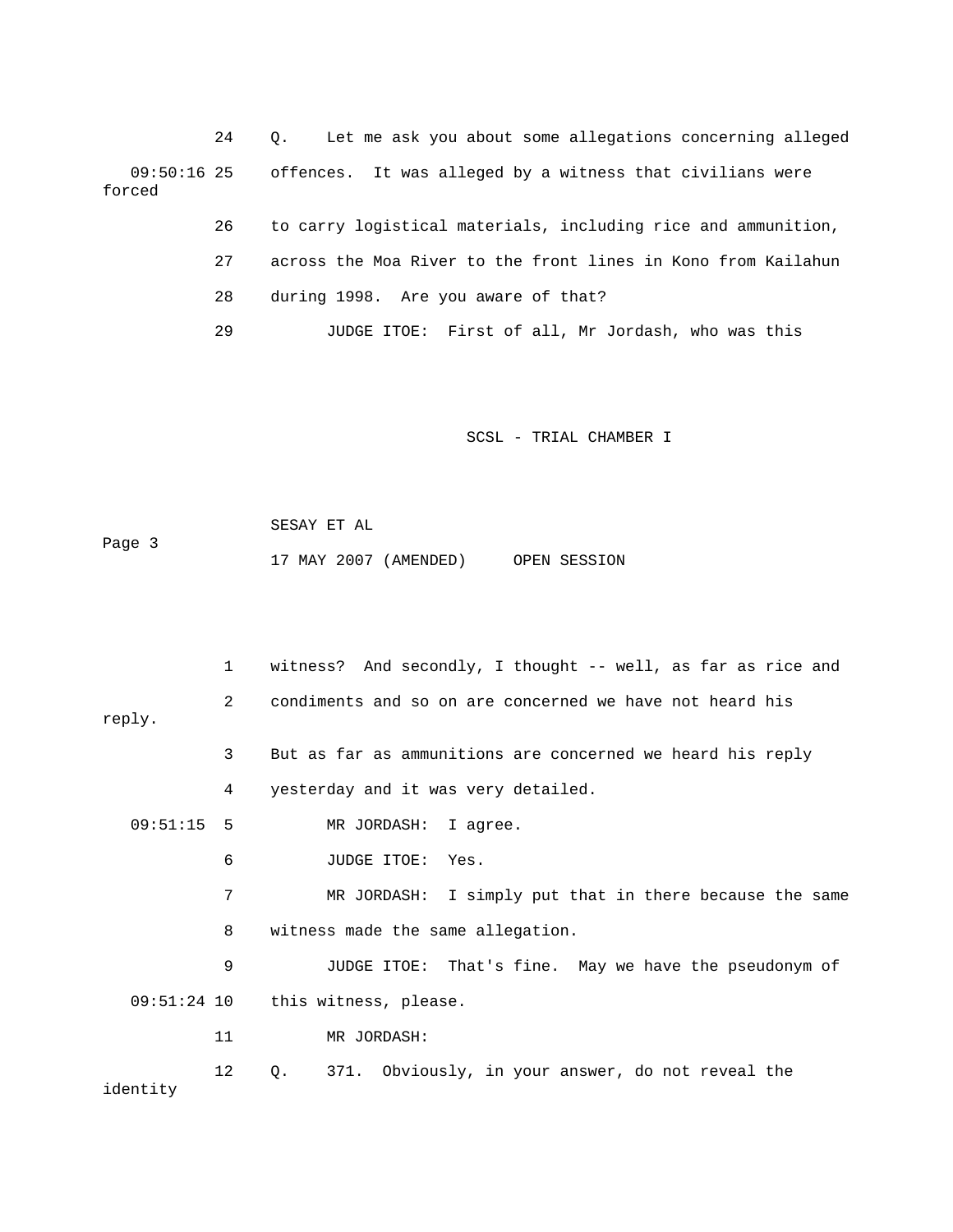| later         | 13 | of 371. If you need to, then we can go into closed session       |
|---------------|----|------------------------------------------------------------------|
|               | 14 | on.                                                              |
| $09:51:47$ 15 |    | Well, I did not know about this, that they were forcing<br>Α.    |
| the           | 16 | civilians from Kailahun to carry rice and condiments across      |
|               | 17 | Because even when -- when I was going it was the RUF<br>Moa, no. |
|               | 18 | unarmed men that carried the condiments and food.                |
| condiments    | 19 | Are you aware of the frequency in which rice and<br>Q.           |
| $09:52:19$ 20 |    | were taken from Kailahun to Kono during 1998?                    |
| supply        | 21 | Well, I was in Pendembu and those who had been, the<br>Α.        |
| did           | 22 | was from Buedu to Kailahun Town then to the Moa River.<br>But I  |
| food.         | 23 | not know that it was civilians that had been carrying the        |
|               | 24 | It was our fighters who were unarmed men that had been           |
| $09:52:43$ 25 |    | transporting food to Kono.                                       |
|               | 26 | But before -- how many weeks was it before you went to<br>Q.     |
|               | 27 | Pendembu?                                                        |
| put           | 28 | Your Honours, would learned counsel<br>THE INTERPRETER:          |
|               | 29 | the question again? The interpreter did not get it.              |

|        | SESAY ET AL |                       |              |
|--------|-------------|-----------------------|--------------|
| Page 4 |             |                       |              |
|        |             | 17 MAY 2007 (AMENDED) | OPEN SESSION |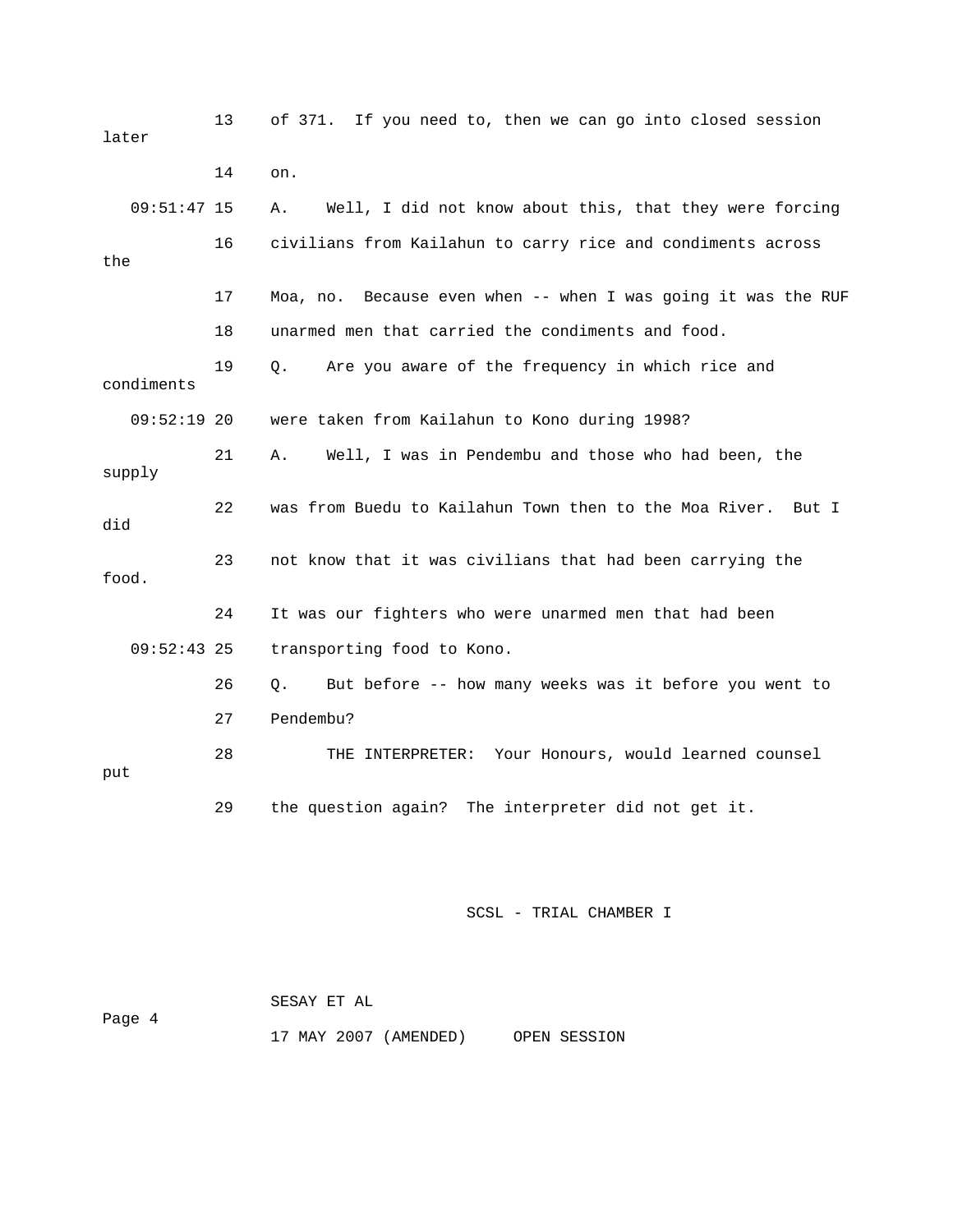|                           | 1  |        | MR JORDASH:                                                    |
|---------------------------|----|--------|----------------------------------------------------------------|
|                           | 2  | Q.     | How many weeks was it before you went to Pendembu?             |
|                           | 3  | Α.     | Well, we arrived late February or early March when we          |
| Bockarie                  | 4  |        | arrived at Buedu '98. Then March, I was in Buedu; April        |
| 09:53:24                  | 5  |        | sent me and when I came I went to Pendembu -- Monrovia, when I |
|                           | 6  |        | came I went to Pendembu.                                       |
|                           | 7  | Q.     | So how many weeks in total were you in Buedu before you        |
|                           | 8  |        | were sent to Liberia?                                          |
|                           | 9  | Α.     | Well, I would say about five to six weeks.                     |
| $09:53:45$ 10<br>supplies |    | Q.     | Right. So during that time were you aware of any               |
|                           | 11 |        | going to Kono?                                                 |
| had                       | 12 | Α.     | Well, during that time, no. Bockarie did not supply --         |
|                           | 13 |        | not been supplying rice.                                       |
|                           | 14 | Q.     | Well, had he been supplying anything?                          |
| $09:54:08$ 15<br>period.  |    | Α.     | Well, supply had not been going to Kono during that            |
|                           | 16 | Q.     | Do you know why not?                                           |
|                           | 17 | Α.     | Well, I did not see that he sent rice or condiments in         |
|                           | 18 | March. |                                                                |
|                           | 19 | Q.     | Okay.                                                          |
| $09:54:33$ 20             |    |        | JUDGE ITOE: But you asked him whether he knows why.            |
|                           | 21 |        | He had been --<br>MR JORDASH:                                  |
|                           | 22 |        | Mr Jordash, am I right?<br>JUDGE ITOE:                         |
|                           | 23 |        | MR JORDASH:<br>Yes.                                            |
|                           | 24 |        | JUDGE ITOE: You did, didn't you?                               |
| $09:54:46$ 25             |    |        | MR JORDASH: Yes. Yes, I did.                                   |
| at                        | 26 | Q.     | Did you know why -- why was it supplies were not going         |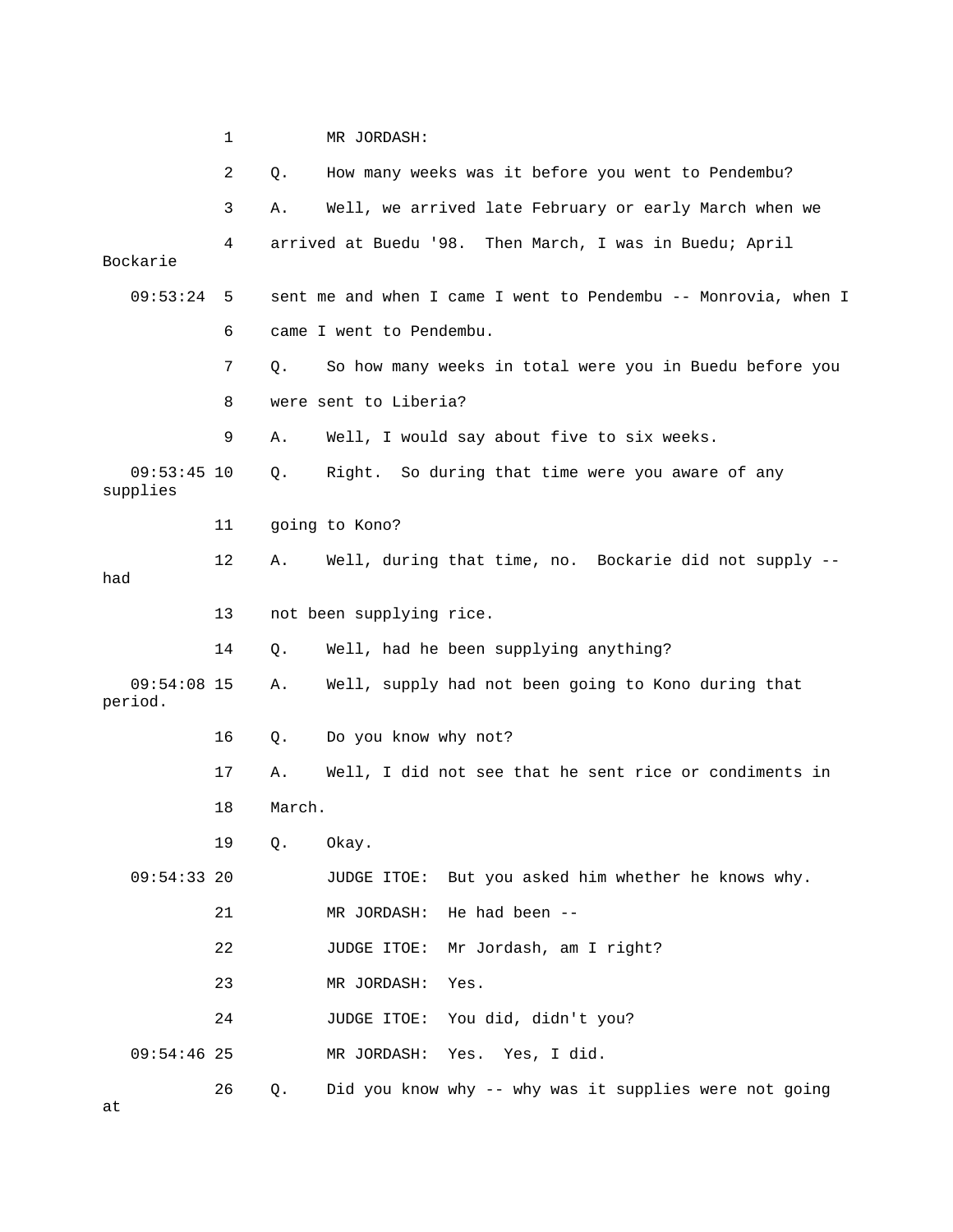27 that stage? 28 A. Well, I said during that time Bockarie -- Bockarie had not 29 started supplying rice and condiments to Kono because during that

SCSL - TRIAL CHAMBER I

 SESAY ET AL Page 5 17 MAY 2007 (AMENDED) OPEN SESSION

 1 five to six weeks he took ammunition to Superman in Kono. But it 2 was done by unarmed men; but it was not a lot of ammunition. 3 Q. Well, were there any requests from Kono to provide supplies 4 other than ammunition during that time? 09:55:32 5 A. Well, yes. It was Superman, yes, he would make a request 6 and when he made request Bockarie himself would tell him to send 7 the men to the Moa River while he would send the other officers 8 to take the ammunition to the Moa River. 9 Q. I think there might have been a translation difficulty or 09:55:53 10 you are not addressing your mind to the question. What I am 11 asking for is: whether there was a request for supplies other 12 than ammunition?

13 A. Well, that was later. But during this time it was only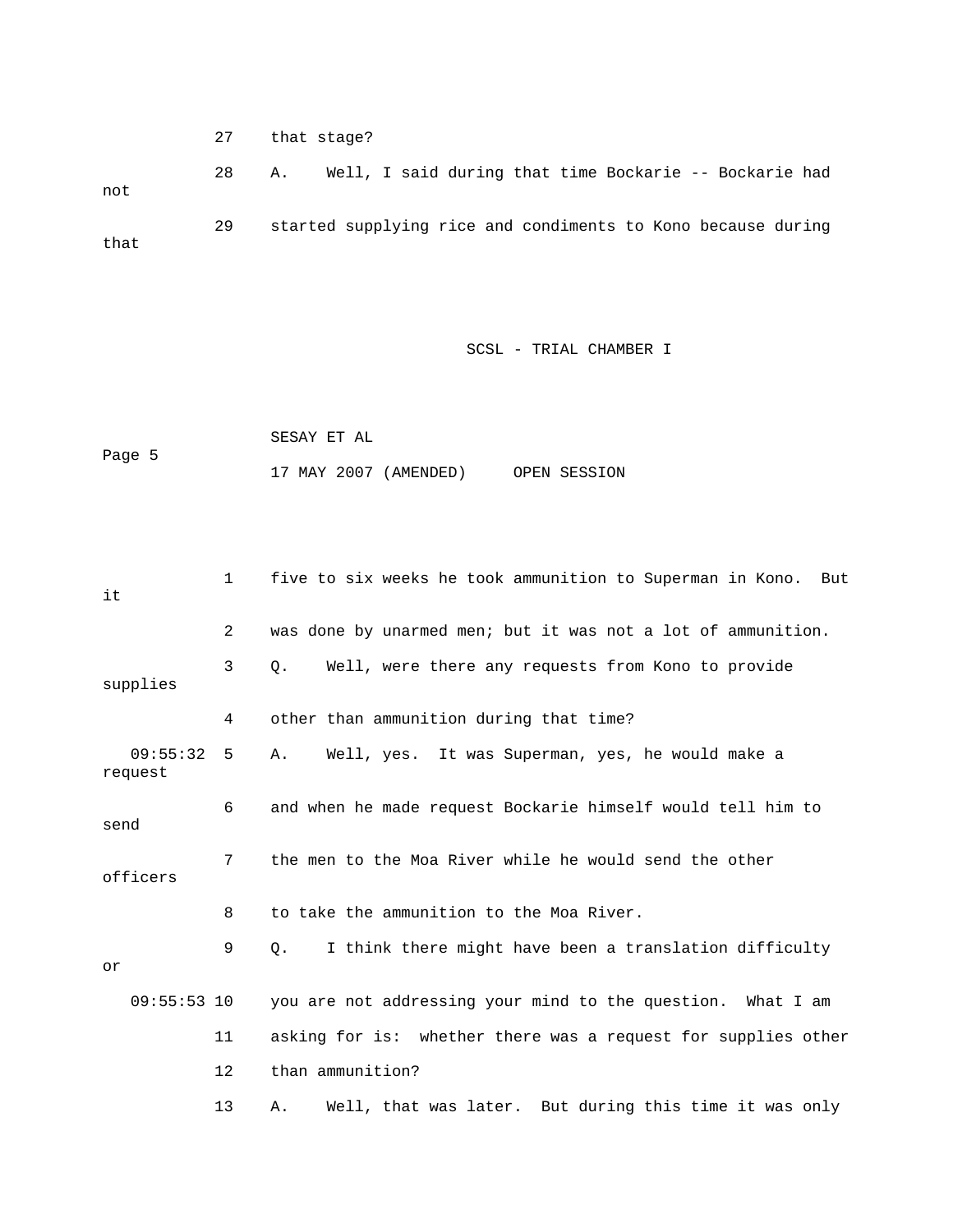14 ammunition supply that Superman asked for. 09:56:18 15 Q. All right. Okay. Thank you. And how did you know this? 16 A. Well, I was in Buedu during that time. 17 Q. Well, how did you know it, though? 18 A. Well, when Superman sent the request, Bockarie talked about 19 it, and Bockarie told his bodyguard commanders, Sabado to take a 09:56:39 20 vehicle -- 21 THE INTERPRETER: Your Honours, would the witness go -- 22 repeat the last segment of his testimony. 23 Q. Sorry, Mr Sesay. I think we are going to have to slow down 24 even more. Repeat your answer, and I think do it slowly. 09:57:07 25 A. I said, Bockarie, when he took the ammunition from his 26 store -- to his veranda -- it was not a secret. I had to know 27 because you asked me -- how I managed to know. 28 Q. Thank you. On this subject, it's alleged by the 29 Prosecution that following the retreat, the intervention, there

SCSL - TRIAL CHAMBER I

|        | SESAY ET AL           |              |
|--------|-----------------------|--------------|
| Page 6 |                       |              |
|        | 17 MAY 2007 (AMENDED) | OPEN SESSION |

1 were tens, hundreds, thousands maybe, the allegations are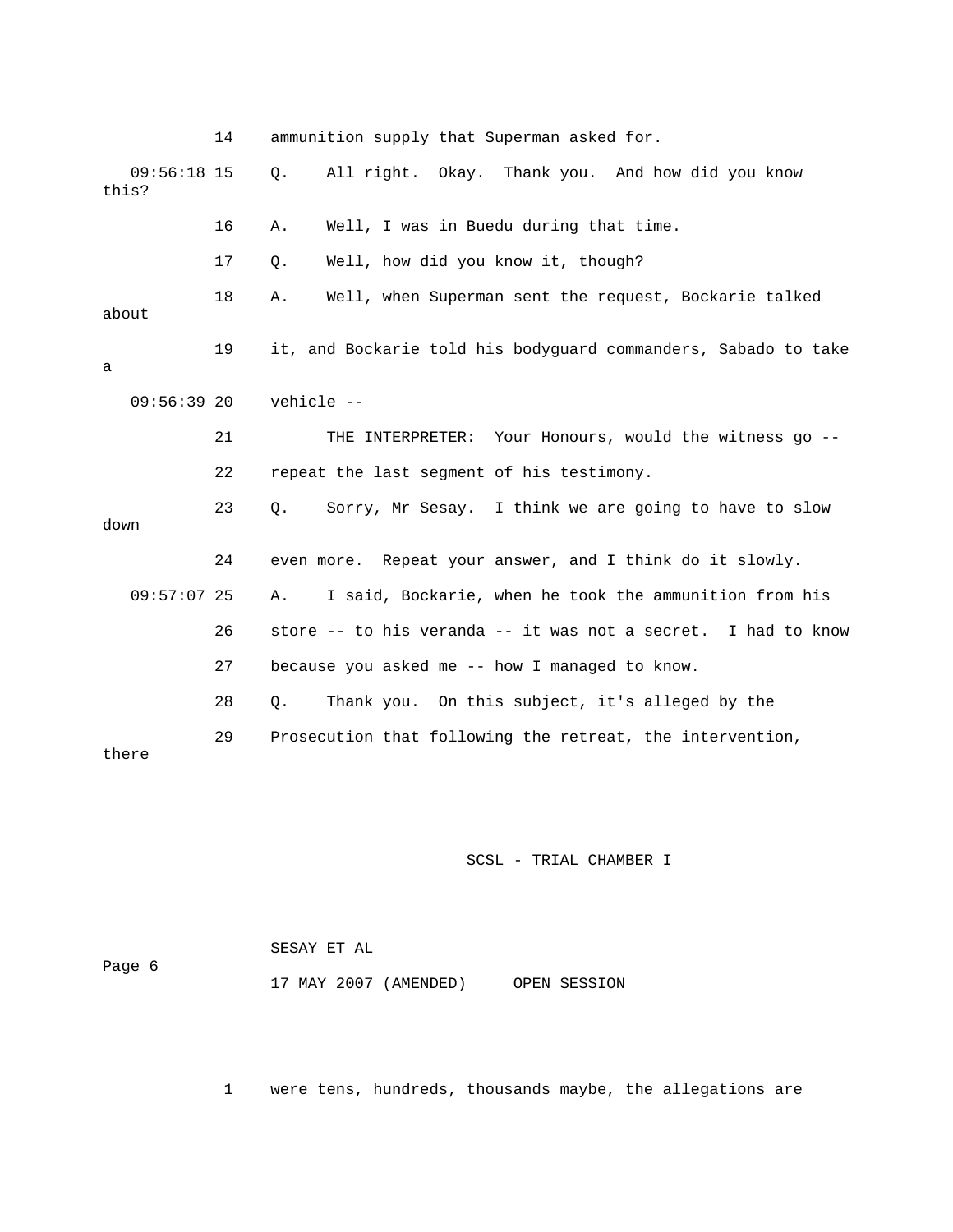|                        | 2  | unclear, of people who were abducted and brought eventually to   |
|------------------------|----|------------------------------------------------------------------|
|                        | 3  | Are you aware of these people being resident within<br>Kailahun. |
|                        | 4  | Kailahun?                                                        |
| 09:58:22               | 5  | Well, what I knew, they were family members of the<br>Α.         |
| from                   | 6  | retreating troops. They were the ones that went with them        |
|                        | 7  | Freetown here to Masiaka, Makeni to Kono.                        |
|                        | 8  | Are you aware of a large number of strangers living in<br>Q.     |
|                        | 9  | Kailahun in 1998 from other parts of Sierra Leone?               |
| $09:58:49$ 10          |    | I knew that people came from Kenema, thousands of<br>Α.<br>Yes.  |
| and                    | 11 | them, and a few of them stayed in Kailahun. Others crossed       |
|                        | 12 | went to Liberia. And some who came with their family members     |
| group                  | 13 | from Kono, they stayed in Kailahun. But it was not a large       |
|                        | 14 | of civilians which could referred to as thousands.<br>No.        |
| $09:59:20$ 15<br>big a |    | Are you able to estimate $-$ - I know that it may be too<br>Q.   |
|                        | 16 | question, but are you able estimate how many strangers of this   |
|                        | 17 | kind were there as part of the population?                       |
|                        | 18 | Well, I cannot show a figure because I was not a G5<br>Α.        |
|                        | 19 | commander who would be able to register all those that went to   |
| $09:59:48$ 20<br>jet   |    | Kailahun, you see, but the civilian population, even when the    |
|                        | 21 | had been attacking, a lot of them went to Liberia.               |
| they                   | 22 | Well, what do you mean they went to Liberia? When did<br>Q.      |
|                        | 23 | go to Liberia?                                                   |
|                        | 24 | Well, especially in March, a lot of civilians went to<br>Α.      |
| $10:00:07$ 25          |    | Liberia because thousands of people who retreated from Kenema,   |
|                        | 26 | Segbwema, Daru, they all crossed by Bomaru to -- to Liberia.     |
|                        | 27 | So they were allowed to leave RUF territory?<br>Q.               |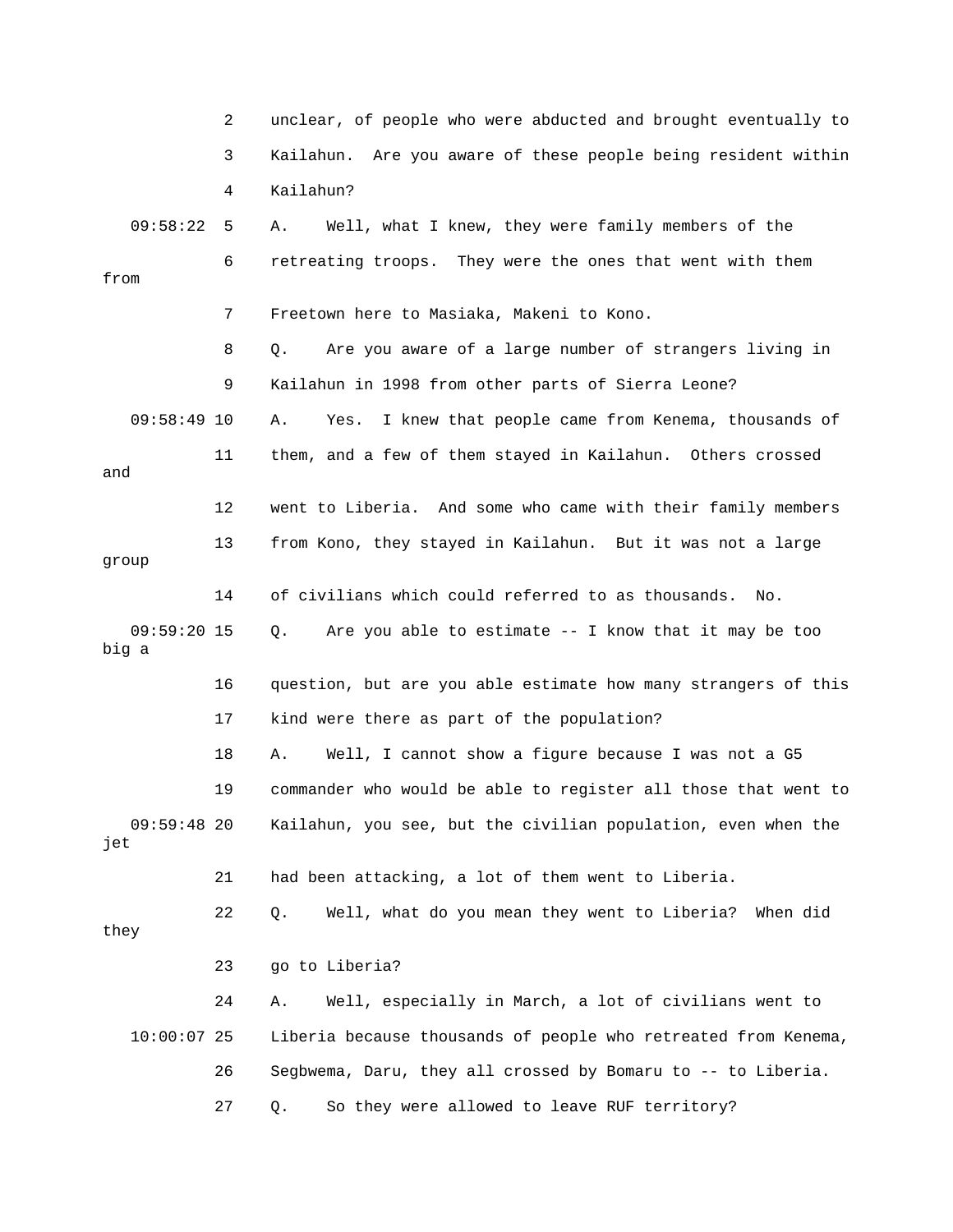28 A. Yes. Yes. Because the crowd was too much. It was 29 difficult for the RUF to stop them, and the population was too

SCSL - TRIAL CHAMBER I

 SESAY ET AL Page 7 17 MAY 2007 (AMENDED) OPEN SESSION

 1 heavy for them to live within Kailahun. 2 Q. Do you know where these strangers who remained in Kailahun 3 lived? 4 THE INTERPRETER: Your Honours, would learned attorney 10:00:53 5 repeat the question. 6 MR JORDASH: 7 Q. Do you know where these, I suppose, displaced people in 8 Kailahun lived? 9 A. Well, we did not have a displaced camp. Kailahun did not 10:01:10 10 have a displaced camp but they were living -- civilians had been 11 living in the villages like Balahun, Dodo Kortuma, around Buedu, 12 and some villages around Kailahun Town. Because the main towns, 13 especially like Kailahun, the civilians, avoided that area from 14 March because the jet had had to -- the jet had had to drop heavy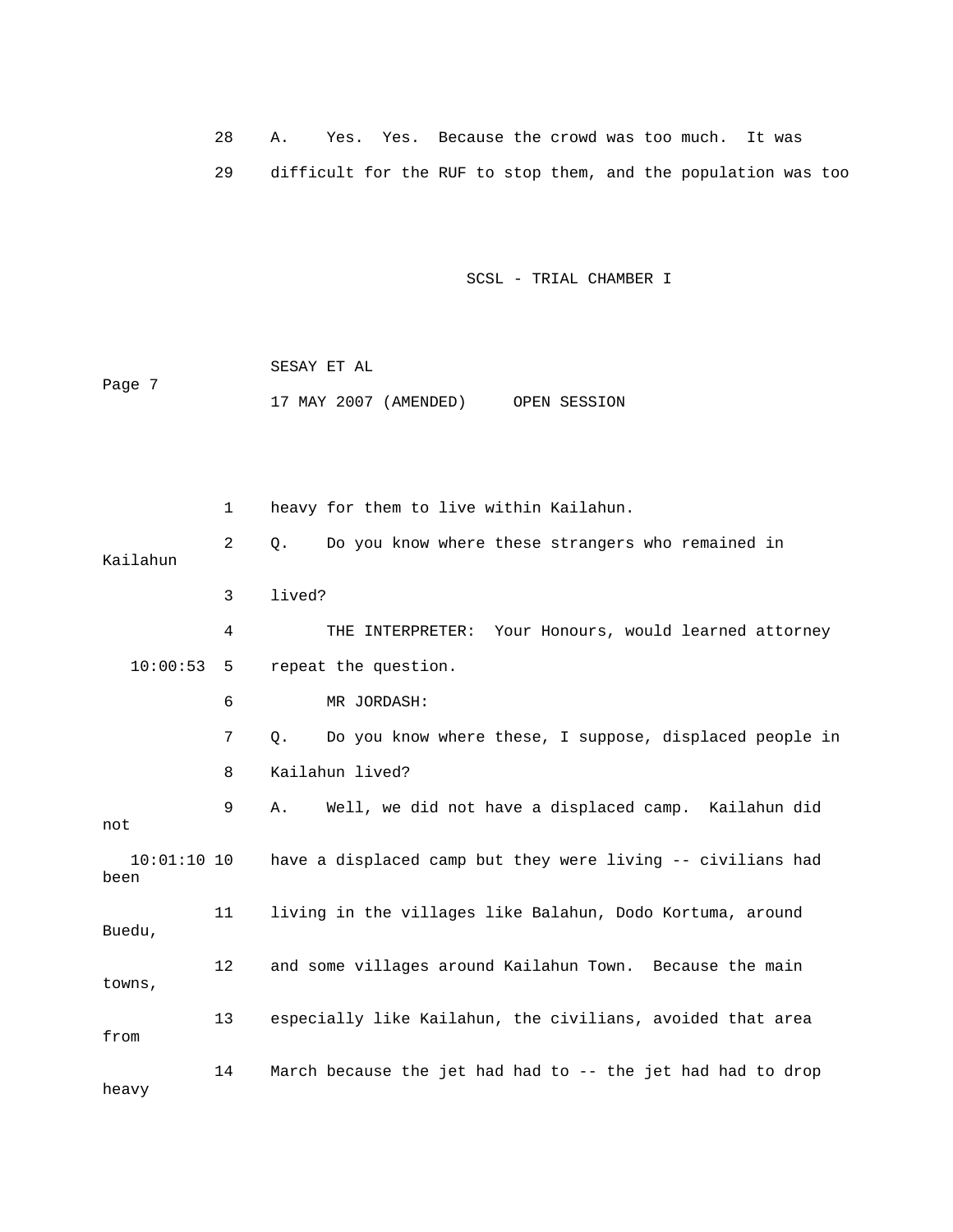10:01:48 15 cluster bombs there.

|               | 16 | $Q$ . | And were these people living freely in these places?         |
|---------------|----|-------|--------------------------------------------------------------|
| was           | 17 | Α.    | Well, the only thing which was -- which was the system       |
| to            | 18 |       | the pass system, whereby the pas was like a sort of identity |
| living.       | 19 |       | identify yourself -- which village or which town you were    |
| $10:02:18$ 20 |    |       | But, minus that, civilians had been living --                |
| residents;    | 21 | Q.    | And so they were socially mixing with Kailahun               |
|               | 22 |       | is that right?                                               |
|               |    |       |                                                              |
|               | 23 | Α.    | Yes, it's a fact. They all had been mingling together        |
|               | 24 |       | because all of them had been staying in the same villages.   |
| $10:02:38$ 25 |    | Q.    | So would the Kailahun residents be able to speak about       |
|               | 26 |       | these displaced people, in your view?                        |
|               | 27 | Α.    | Yes, they would be able to talk about that.                  |
|               | 28 | Q.    | Thank you.                                                   |

SCSL - TRIAL CHAMBER I

|        | SESAY ET AL |                       |              |
|--------|-------------|-----------------------|--------------|
| Page 8 |             | 17 MAY 2007 (AMENDED) | OPEN SESSION |

1 have to apply to go into a closed session.

2 PRESIDING JUDGE: For how long? About--

3 MR JORDASH: About at least the rest of the morning.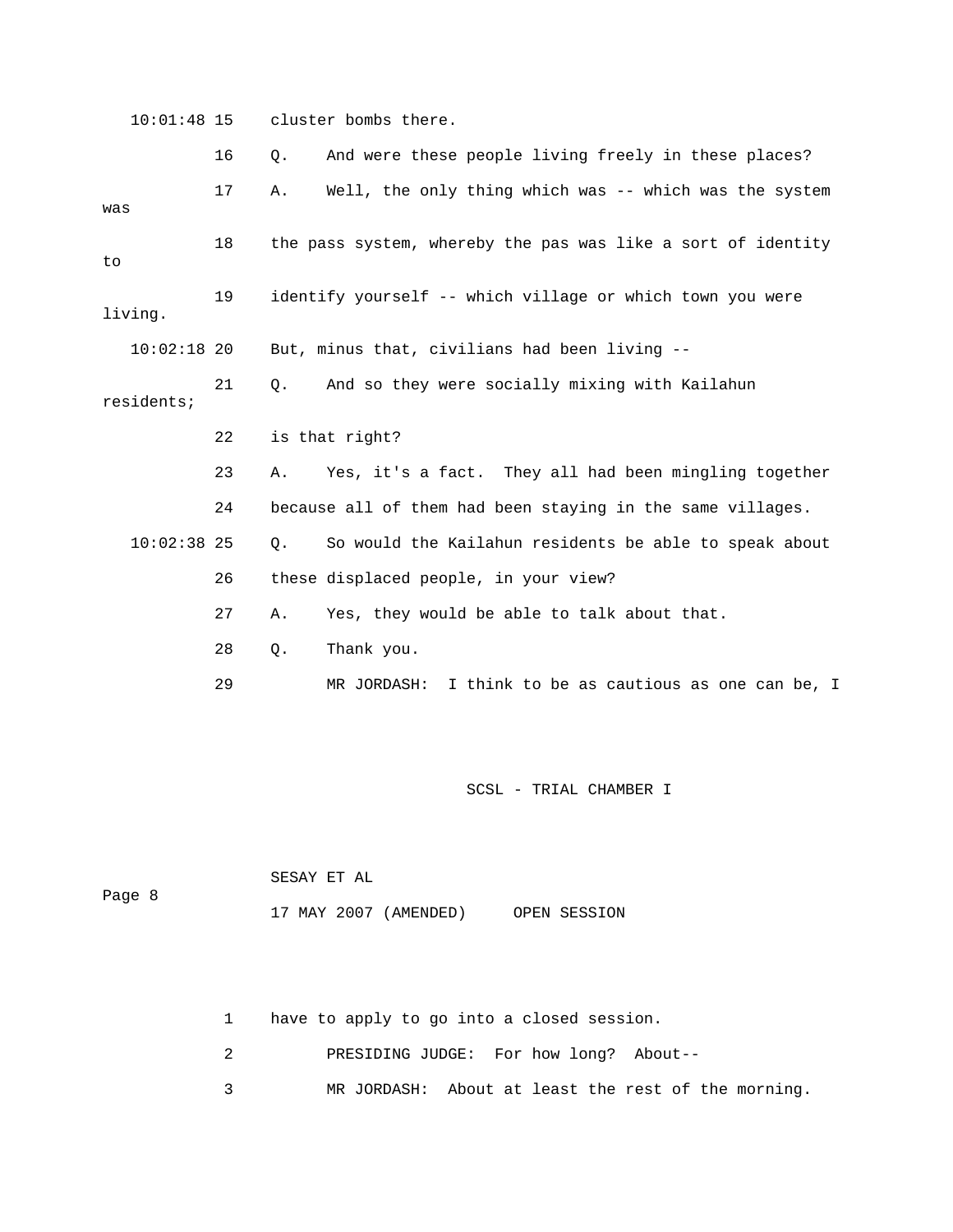4 PRESIDING JUDGE: Very well then. Then we will ask the 10:03:37 5 members of the public to retire until the afternoon session. 6 Thank you. Madam Courtroom Officer, could you have the 7 technology switched on for closed session hearing. Thank you. 8 Mr Jordash, we will now hear your application. 9 MR JORDASH: The application is to go into a closed session 10:05:56 10 so that I can ask Mr Sesay about allegations made by TF1-366, 11 TF1-371. I will also seek to make reference to TF1-078, TF1- 071, 12 although that might be possible to do in open session. 13 PRESIDING JUDGE: Yes. 14 MR JORDASH: But because it's linked to the wider questions 10:06:31 15 of allegations made by 366 and 371. It would be quite tricky to 16 compartmentalise it and then I will move into, or I will seek to 17 move into asking Mr Sesay about the training base at Bunumbu, and 18 the allegations made by 362, 363, 093, and 141. And I anticipate 19 that Mr Sesay's answers will necessarily have to deal with the 10:07:14 20 respective roles of those witnesses, and those roles would 21 identify a particular person. That's my application. 22 PRESIDING JUDGE: Thank you. Counsel for the second 23 accused, any objection to that? 24 MR NICOL-WILSON: No objection, Your Honour. 10:07:34 25 PRESIDING JUDGE: Counsel for the third? 26 MR CAMMEGH: I support the application, Your Honour. 27 PRESIDING JUDGE: Thanks. And Prosecution counsel? 28 MR HARRISON: There is no objection. I was just checking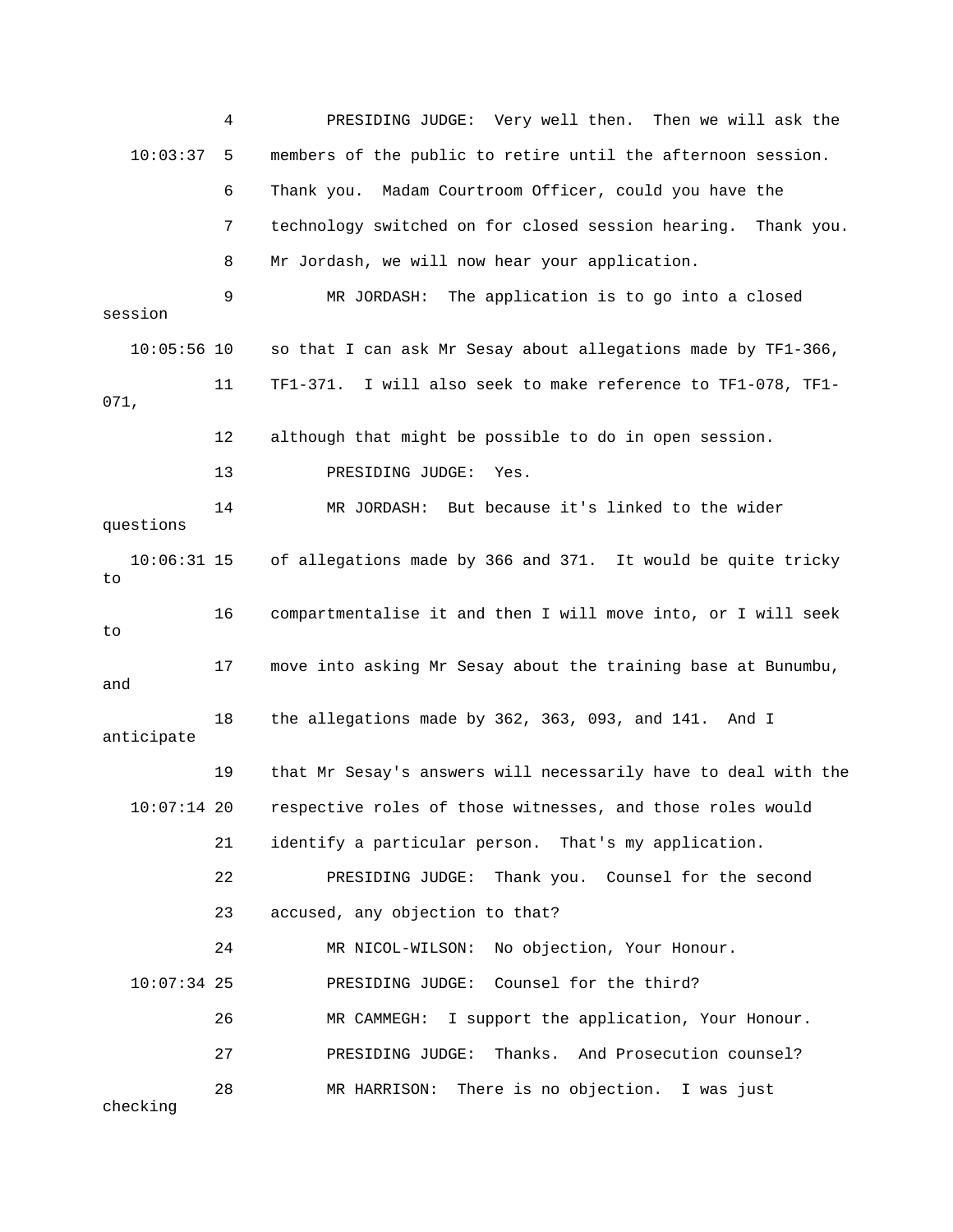29 the numbers, though. If one of them is 363 --

SCSL - TRIAL CHAMBER I

 SESAY ET AL Page 9 17 MAY 2007 (AMENDED) OPEN SESSION

 1 PRESIDING JUDGE: 363. 2 MR HARRISON: I am just not sure if that is one of the 3 witnesses. 4 PRESIDING JUDGE: Mr Jordash, could you -- 10:07:58 5 MR JORDASH: Sorry. 6 PRESIDING JUDGE: -- rectify that. 7 MR JORDASH: 263. 8 PRESIDING JUDGE: 263, yes. Thank you. 9 This is the ruling of the Chamber, on the closed session 10:08:08 10 application of the Defence, having heard the application and the 11 reasons advanced in support thereof the Chamber grants the 12 application. A detailed ruling will be given on the resumption 13 of open session. We will now proceed, Mr Jordash. 14 [At this point in the proceedings, a portion of the 10:08:20 15 transcript, pages 10 to 58, was extracted and sealed under 16 separate cover, as the proceeding was heard in a closed session]

17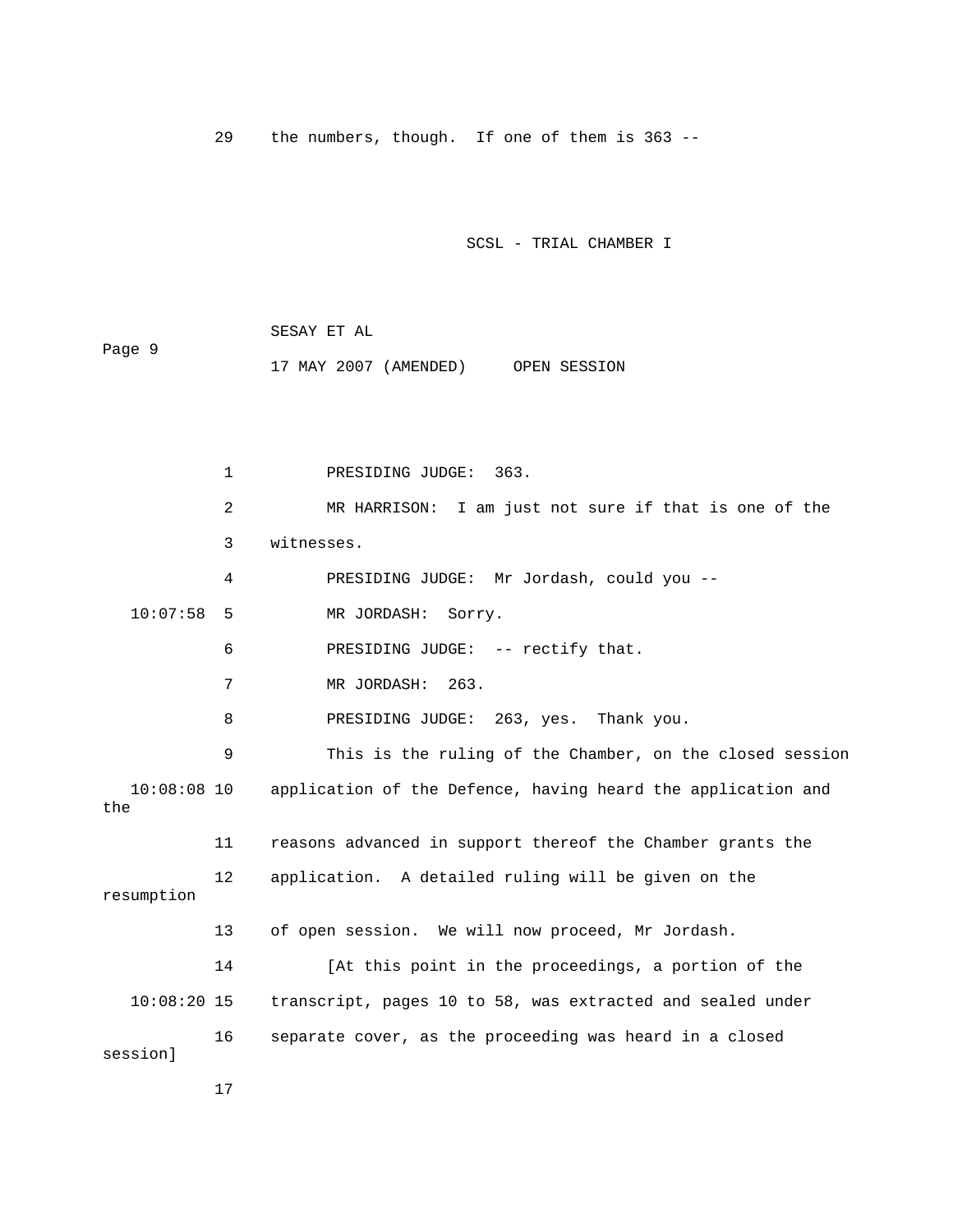| SCSL | - TRIAL CHAMBER I |  |
|------|-------------------|--|
|      |                   |  |

SESAY ET AL

Page 59

18

19

20

21

22

23

24

25

26

27

28

29

17 MAY 2007 (AMENDED) OPEN SESSION

1 [Open session] 2 MR JORDASH: Can I just make -- 3 PRESIDING JUDGE: We have not been advised yet. 4 MS KAMUZORA: Your Honours, the Court is in open session. 12:43:48 5 PRESIDING JUDGE: We are in open session, Mr Jordash. 6 Let's proceed. 7 MR JORDASH: Can I just raise one translation issue? 8 PRESIDING JUDGE: Please do.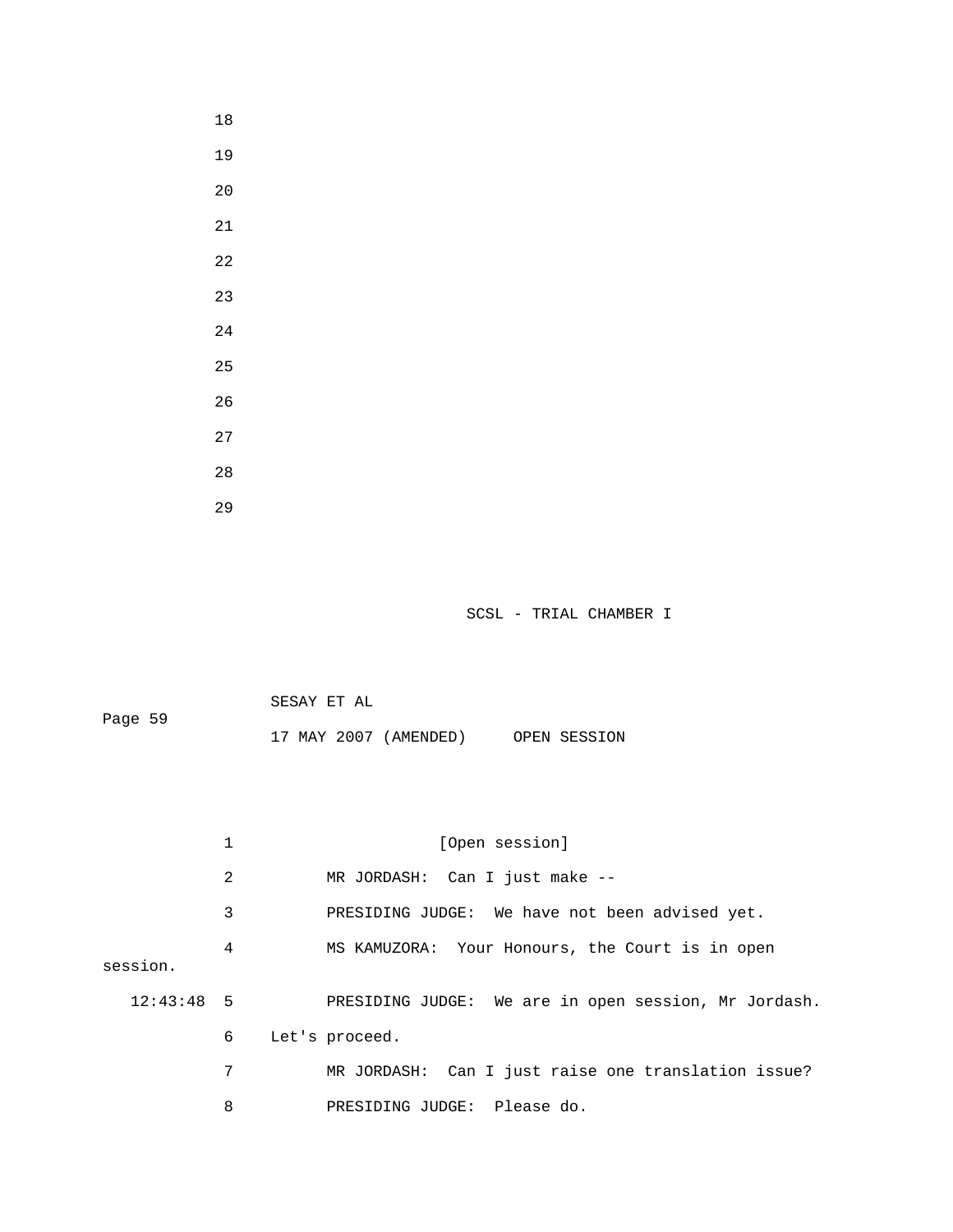| оf                    | 9  | MR JORDASH: I want to clarify the answer to the issue        |
|-----------------------|----|--------------------------------------------------------------|
| $12:44:01$ 10<br>say: |    | SLAs that came with Fonti Kanu. Ms Ashraph heard Mr Sesay    |
| It                    | 11 | These are the ones Sam Bockarie told me to send to the base. |
| to                    | 12 | was translated as: These are the ones that Bockarie told me  |
|                       | 13 | go with to the base, which is quite different.               |
|                       | 14 | PRESIDING JUDGE:<br>Mr Interpreter?                          |
| $12:44:20$ 15         |    | Foday Kallon, sorry. Not Fonti Kanu.<br>MR JORDASH:          |
|                       | 16 | Mr Interpreter, would you --<br>PRESIDING JUDGE:<br>Yes.     |
| attorney              | 17 | Your Honours, would the learned<br>THE INTERPRETER:          |
|                       | 18 | put the question to the witness again.                       |
| question              | 19 | PRESIDING JUDGE:<br>They are asking that you put the         |
| $12:44:33$ 20         |    | to the witness again.                                        |
|                       | 21 | MR JORDASH:                                                  |
| who                   | 22 | What was your instruction Mr Sesay concerning the SLAs<br>Q. |
|                       | 23 | came $--$                                                    |
| that                  | 24 | Your Honours, we are in open session; is<br>MR KAMUZORA:     |
| $12:44:48$ 25         |    | okay?                                                        |
| closed                | 26 | PRESIDING JUDGE: Yes. Was this an answer given in            |
|                       | 27 | session?                                                     |
|                       | 28 | MR JORDASH: But it's -- I think it's --                      |
|                       | 29 | Innocuous? Harmless situation.<br>PRESIDING JUDGE:           |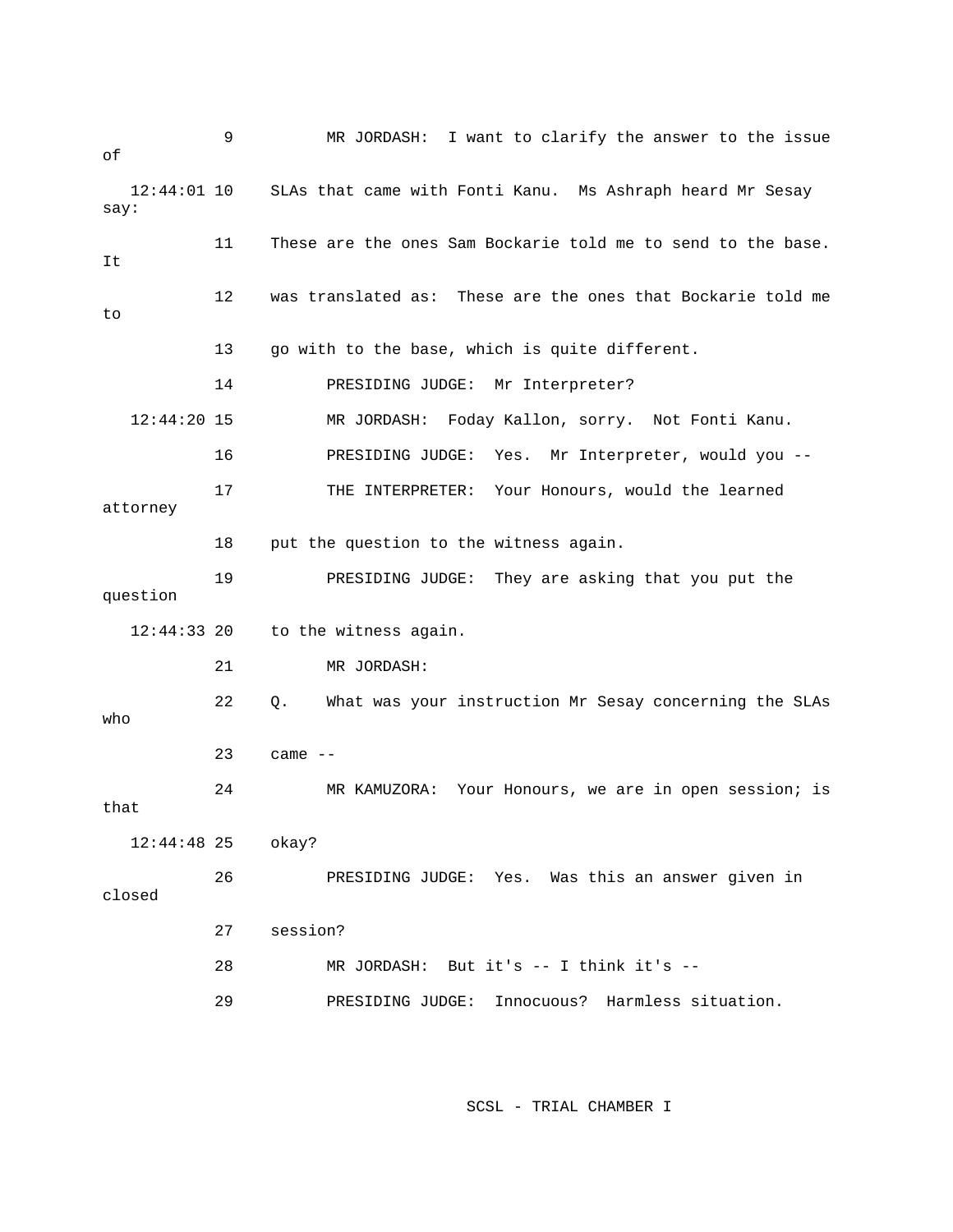| Page 60         |              | SESAY ET AL                                                           |
|-----------------|--------------|-----------------------------------------------------------------------|
|                 |              | 17 MAY 2007 (AMENDED) OPEN SESSION                                    |
|                 |              |                                                                       |
|                 |              |                                                                       |
|                 | $\mathbf{1}$ | MR JORDASH: Well, I hope so.                                          |
|                 | 2            | PRESIDING JUDGE: All right. Well, let's proceed then                  |
| on              |              |                                                                       |
|                 | 3            | that assurance.                                                       |
|                 | 4            | MR JORDASH:                                                           |
| 12:45:02<br>The | 5            | What was the instruction given concerning the 12 SLAs?<br>$Q_{\star}$ |
|                 | 6            | instruction to you.                                                   |
|                 | 7            | When Foday Kallon came with the SLAs, 12 of them to<br>Α.             |
|                 | 8            | I informed Sam Bockarie and Sam Bockarie sent<br>Pendembu.            |
| that            | 9            | instructions that I should send them to the training base so          |
|                 |              |                                                                       |
| $12:45:19$ 10   |              | MPs would escort them to take them to the training base, in           |
|                 | 11           | Bunumbu; that was my answer.                                          |
| wish?           | 12           | PRESIDING JUDGE: Right. Does that accord with your                    |
|                 | 13           | MR JORDASH: With Ms Ashraph's hearing.                                |
|                 | 14           | PRESIDING JUDGE: Very well, thanks. Well, let's                       |
| proceed         |              |                                                                       |
| $12:45:35$ 15   |              | now.                                                                  |
|                 | 16           | MR JORDASH:                                                           |
|                 | 17           | Sam Bockarie came back from his journey; did he bring<br>Q.           |
|                 | 18           | anything with him?                                                    |
|                 | 19           | He came with -- he came with ammunition and some<br>Yes.<br>Α.        |
| $12:45:52$ 20   |              | items, with medicines.                                                |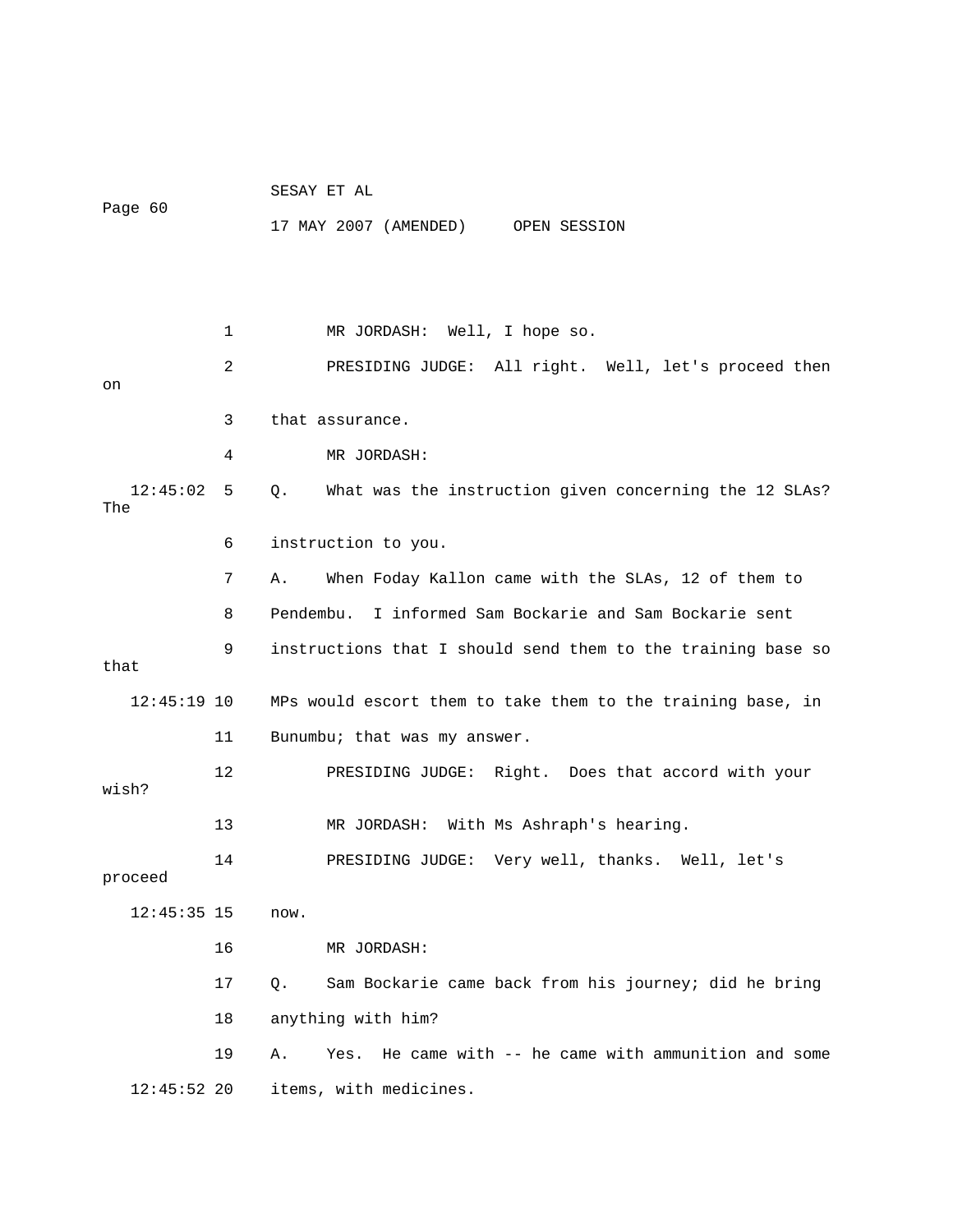| he                   | 21 | Well, let's try to be as accurate as possible. What did<br>Q.               |
|----------------------|----|-----------------------------------------------------------------------------|
|                      | 22 | come back with? How much ammunition did he come back with?                  |
|                      | 23 | Well, the ones that I saw were 45 boxes of AK rounds.<br>Α.                 |
|                      | 24 | Q.<br>Yes.                                                                  |
| $12:46:16$ 25<br>and |    | Twenty, 20 boxes of HMG rounds, 20 boxes of G3 rounds<br>Α.                 |
|                      | 26 | one --                                                                      |
| slow.                | 27 | THE INTERPRETER: Your Honours, would the witness go                         |
|                      | 28 | PRESIDING JUDGE: Let's have that part of your answer                        |
|                      | 29 | again, Mr Sesay.                                                            |
| Page 61              |    | SCSL - TRIAL CHAMBER I<br>SESAY ET AL<br>17 MAY 2007 (AMENDED) OPEN SESSION |
| оf                   | 1  | THE WITNESS: I said with -- My Lords, I said 45 boxes                       |
| one                  | 2  | AK rounds, 20 boxes of HMG rounds, 20 boxes of G3 rounds and                |
|                      | 3  | box of RPG rockets that contains six rockets.<br>That was the               |
| Those                | 4  | ammunition, with medicines and condiments with cigarettes.                  |
| 12:47:30             | 5  | are the things that he brought with the rice.                               |
|                      | 6  | What happened after he returned?<br>Q.                                      |
|                      | 7  | Well, when he came, I explained yesterday that when he<br>Α.                |
|                      | 8  | came, when he arrived, he killed Foday Kallon.<br>Then, the next            |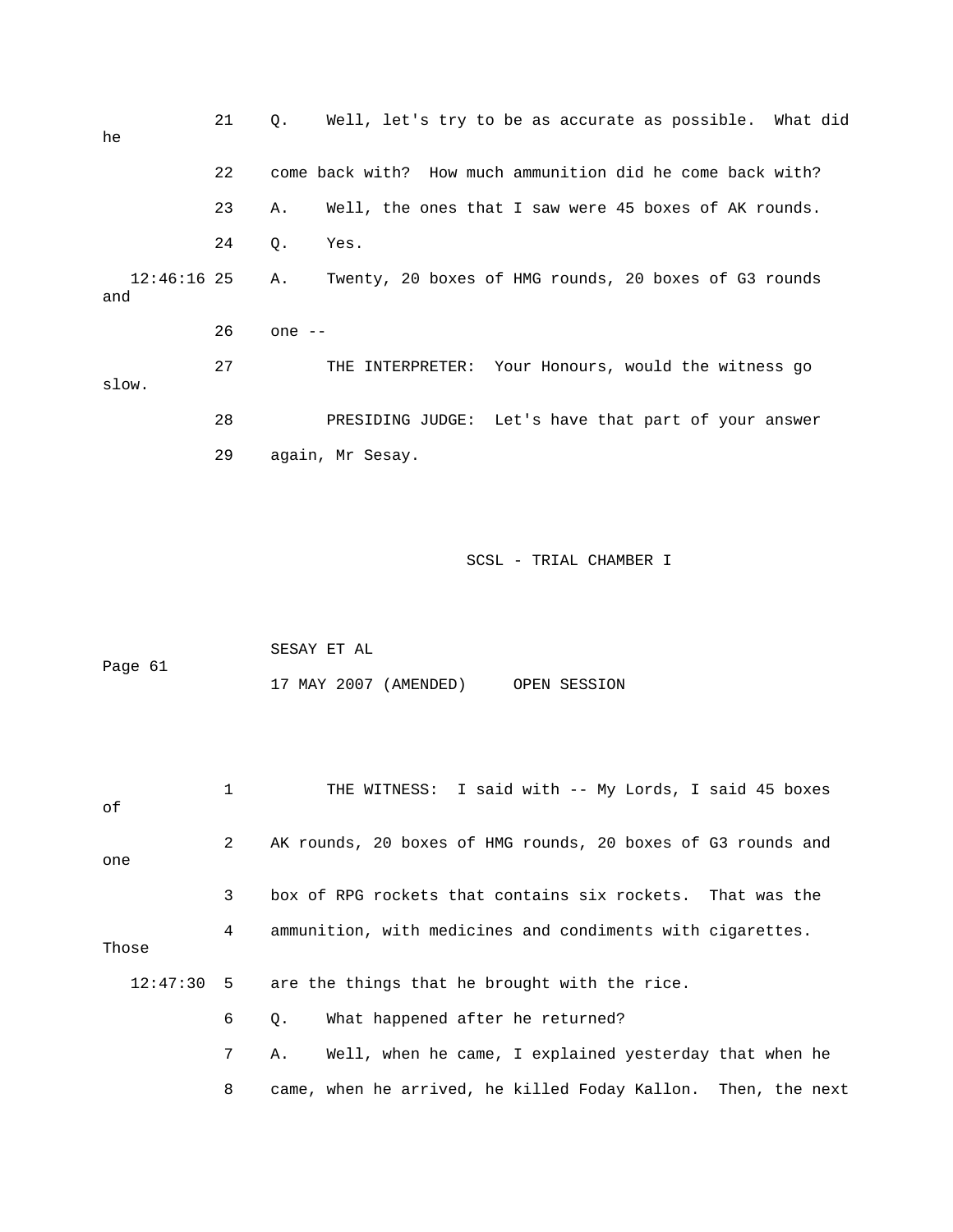9 day, he called me, Mike Lamin, Pa Rogers, Prince Taylor and him, 12:48:16 10 Bockarie, then we drove -- he drove. He drove the jeep, his own 11 jeep. Then he drove to a place where the civilians would sit 12 down during the time of the jet. They called the place 13 Waterworks. It was just a mile from Buedu, on the road to 14 Liberia. On the road to Dawa. So when we arrived there he told 12:48:45 15 us because it was he and Pa Rogers who went on the trip and Pa 16 Rogers himself was amongst us. Then he told us that the trip 17 that I told you about, that I was going to Burkina Faso, these 18 are the items that I had got including money, which was \$20,000. 19 He said he was led by Jen Jere and they met the head of state in 12:49:10 20 Burkina Faso, President Blaise. He was the one that gave them 21 these provisions on behalf of Foday Sankoh. 22 Q. Did anything else get said at the meeting? 23 A. Yes. Mr Lawyer, let me just explain. So when he has told 24 us this he said, well, this ammunition, he would dispatch me to 12:49:36 25 go attack Kono. So he was thinking about how many boxes of this 26 ammunition he would give me. He said after that he would arrange 27 with Mike Lamin. He said when I left to go to Kono he would 28 arrange with Mike Lamin and the other commanders, how they should 29 attack Segbwema and other areas. So he said the next 48 hours I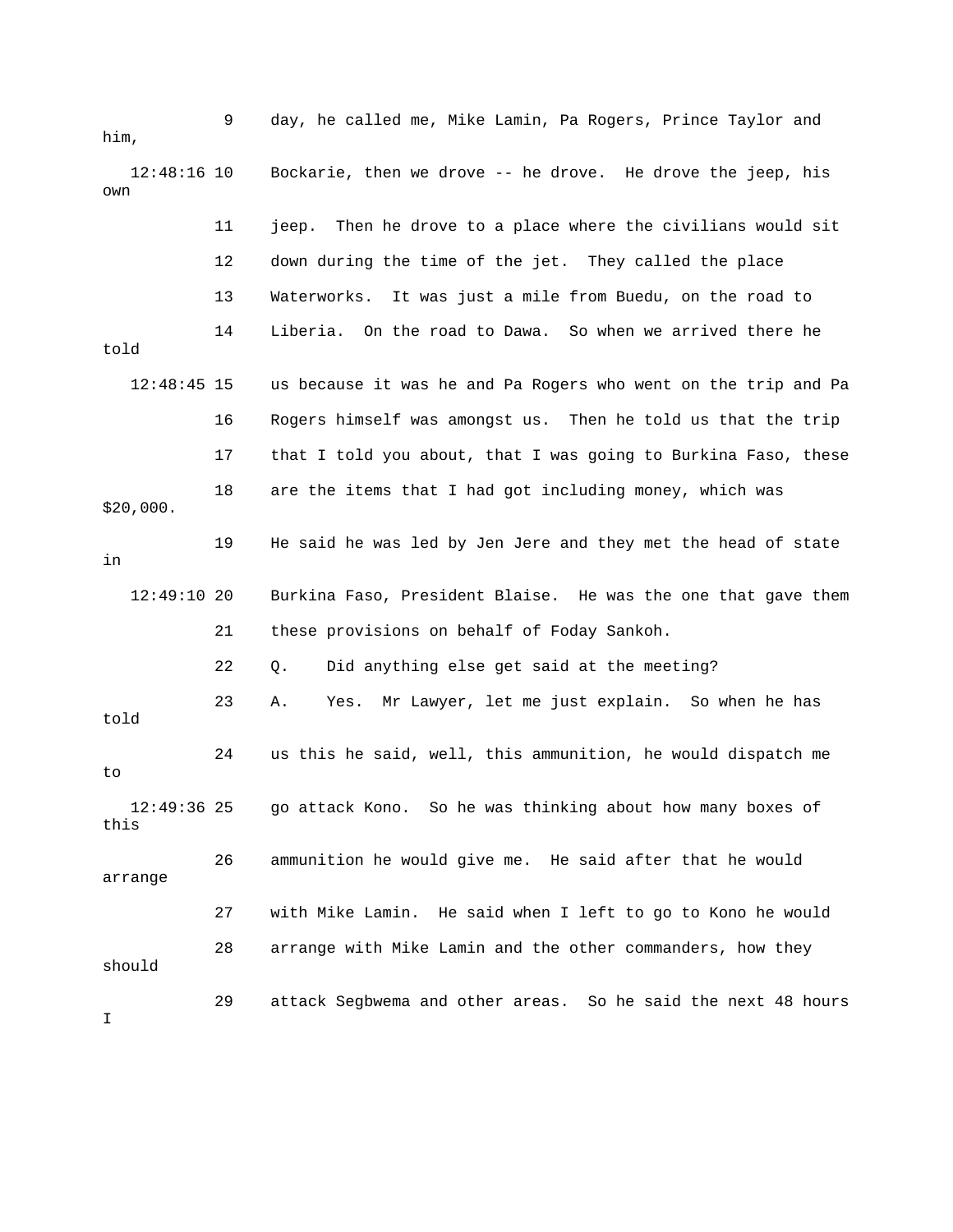|         | SESAY ET AL           |  |              |
|---------|-----------------------|--|--------------|
| Page 62 | 17 MAY 2007 (AMENDED) |  | OPEN SESSION |

 1 should leave Buedu to go to Kono. So I said okay. So that was 2 the discussion that we had. We drove and came back to Buedu. 3 Q. And what did you do after you arrived in Buedu? 4 A. Well, when I arrived in Buedu, I told my boys, I said: 12:50:32 5 Well, the general said that we were to go to Kono. I said: So, 6 in the next 48 hours we, those that were going, my boys, should 7 get ready to go. Then I showed the others -- 8 Q. Who are your boys? 9 A. My bodyguards. 12:50:51 10 Q. And you were saying you showed the others -- what were you 11 about to say? 12 A. Well, I told my bodyguards that the next 48 hours we would 13 leave Buedu to go to Kono on the instructions of Sam Bockarie and 14 then I said I told Isiaka he should stay with my wife while the 12:51:21 15 others went with me. So they -- when the day came for me to 16 leave Buedu Bockarie gave me 15 boxes of AK rounds, ten boxes of 17 HMG rounds, five boxes of G3 rounds, and the RPG rocket, he 18 opened it. He gave me four rockets. He said the two should be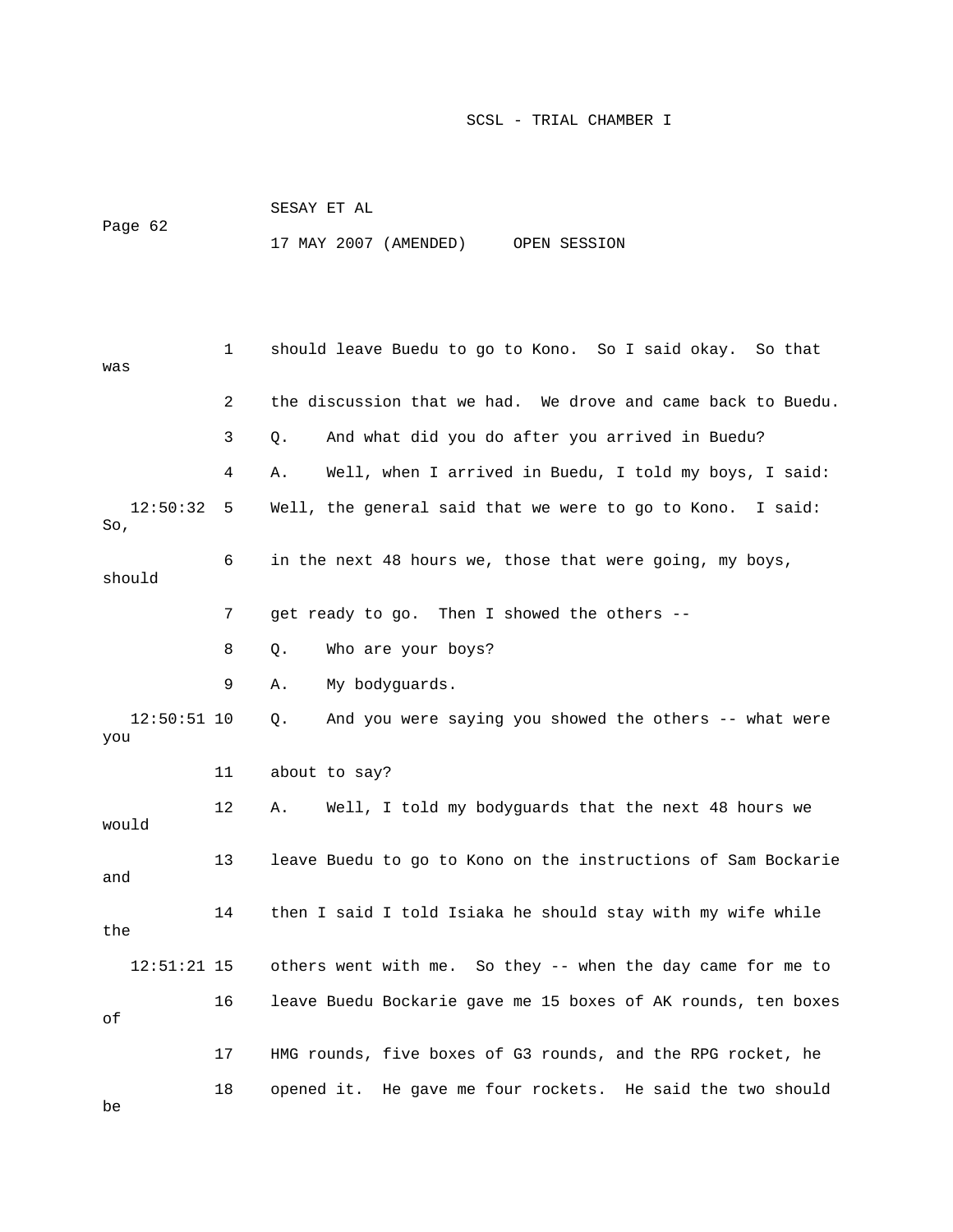19 with him, and he drafted a plan on a paper how the attack should 12:52:07 20 take place in Kono, how the group should be divided and how to 21 attack Koidu Town. Then he said Kallon and I should go. At that 22 time Kallon was in Pendembu, Morris Kallon. So he called Kallon 23 from Pendembu. Kallon came to Buedu. So he instructed Kallon 24 saying that he should join Issa for this attack on Kono. 12:52:38 25 Q. Let me just ask you when did Kallon -- 26 A. Yes. 27 Q. -- come to Pendembu? 28 A. Kallon went to Pendembu in late August 1998, from Buedu, 29 after he had gone, undergone punishment. It was then that

SCSL - TRIAL CHAMBER I

 SESAY ET AL Page 63 17 MAY 2007 (AMENDED) OPEN SESSION

 1 Bockarie deployed him to join me in Pendembu. So it was in late 2 August '98 that Kallon went to Pendembu. 3 MR JORDASH: Can Mr Sesay repeat his last two sentences 4 because we think something has been missed out in the 12:53:29 5 translation.

6 Q. Could you repeat what you just said, Mr Sesay, please?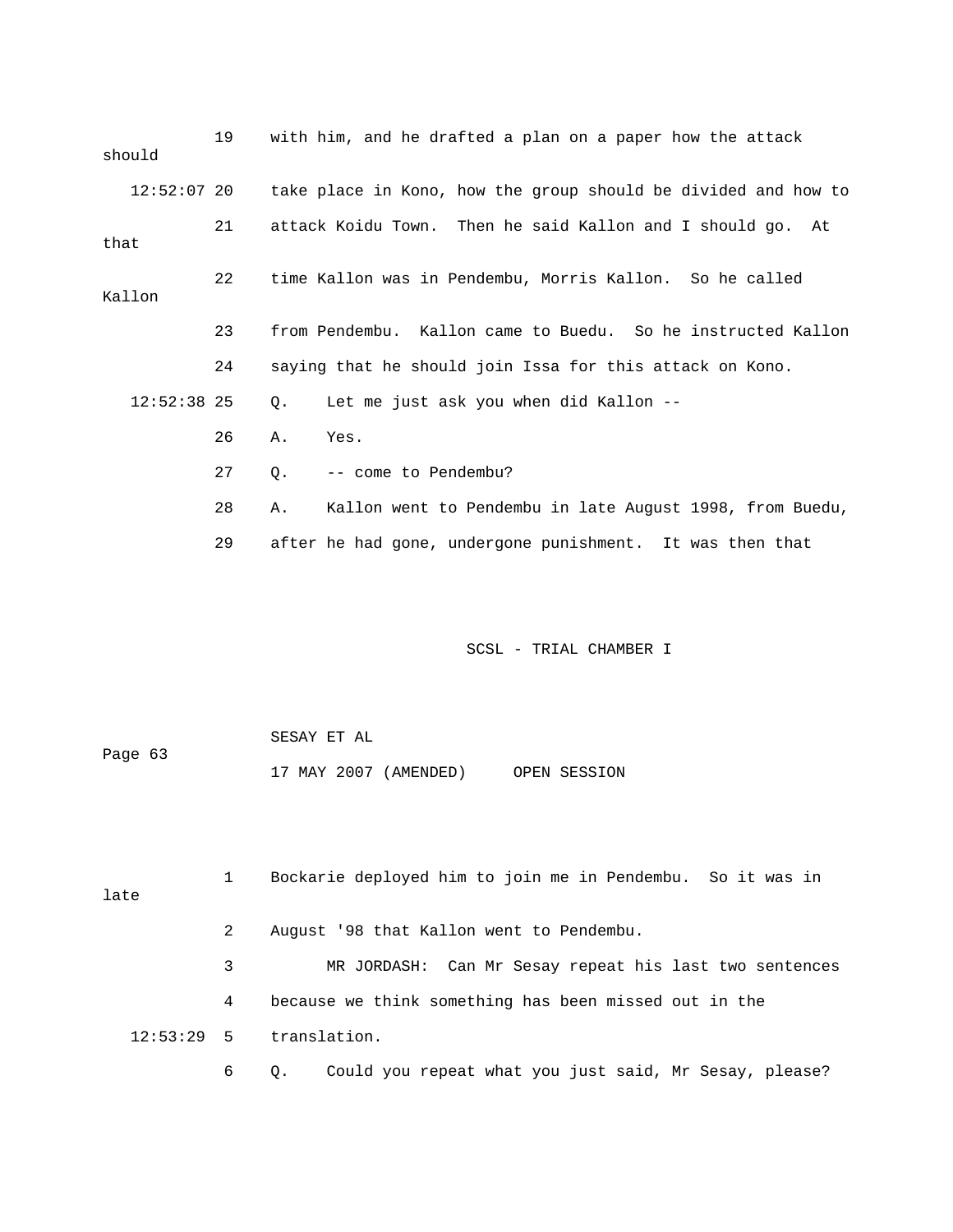|     | Bockarie's    | 7  | I said -- I said Kallon went to Pendembu on Sam<br>Α.          |
|-----|---------------|----|----------------------------------------------------------------|
|     |               | 8  | instructions from Buedu, in late August 1998.                  |
|     |               | 9  | And you also said something about punishment?<br>Q.            |
| up. | $12:53:57$ 10 |    | Yes, he was under punishment in Buedu. He was locked<br>Α.     |
|     | there         | 11 | He was there for about two, Bockarie locked him up.<br>He was  |
| to  |               | 12 | Then when he released him, he instructed him<br>for two weeks. |
|     |               | 13 | join me in Pendembu.                                           |
| to  |               | 14 | Did you have anything to do with Kallon coming to Buedu<br>Q.  |
|     | $12:54:18$ 15 |    | be under punishment?                                           |
|     | should        | 16 | During the time when Bockarie ordered that he<br>Α.<br>No.     |
|     | arrived       | 17 | report to Buedu from Kono I did not know. It was when he       |
|     | anything      | 18 | in Buedu, that was the time that I knew. I did not have        |
|     |               | 19 | to do with that.                                               |
|     | $12:54:32$ 20 |    | Did you have any authority to recall anyone from Kono?<br>Q.   |
|     |               | 21 | Absolutely no. I did not have any authority to instruct<br>Α.  |
|     |               | 22 | anybody or to report to Pendembu or to me. And even if you     |
|     |               | 23 | listen to the Prosecutor's witnesses, even Mike, when Bockarie |
|     |               | 24 | instructed Kallon --                                           |
|     | $12:55:06$ 25 |    | Your Honours, the interpreter wants<br>THE INTERPRETER:        |
|     |               | 26 | Mr Sesay to $-$ -                                              |
|     | position.     | 27 | PRESIDING JUDGE: Let us go back to the original                |
|     |               | 28 | Let's see if you can repeat all what you just said before they |
|     |               | 29 | lost you.                                                      |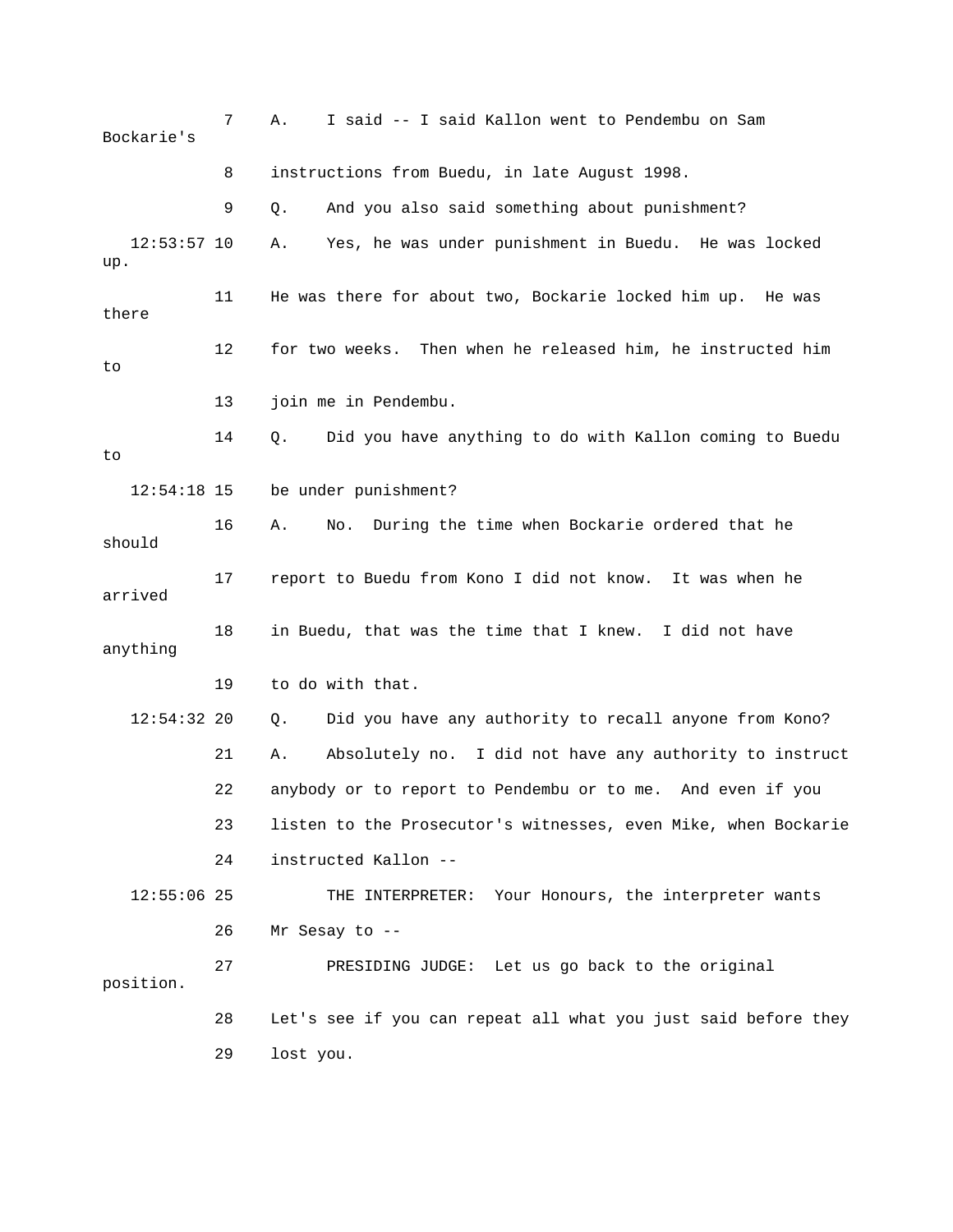|         | SESAY ET AL |                       |              |
|---------|-------------|-----------------------|--------------|
| Page 64 |             |                       |              |
|         |             | 17 MAY 2007 (AMENDED) | OPEN SESSION |

|     | 1              | MR JORDASH: Could $I$ -- I think it might have been the        |
|-----|----------------|----------------------------------------------------------------|
|     | $\overline{a}$ | point when you mentioned CO Rocky. That's where he lost --     |
|     | 3              | PRESIDING JUDGE:<br>That is okay. Yes, all right, yes.         |
|     | 4              | I think you lost from that point.<br>MR JORDASH:               |
| SO  | 5              | THE WITNESS: Yeah, okay. Well, I will start it again           |
| not | 6              | that the interpreter can understand. I said -- I said I did    |
| if  | 7              | have any instructions to withdraw somebody from Kono and if,   |
| who | 8              | -- I mean the Prosecutor came with insiders, even [REDACTED]   |
| SO  | 9              | said that it was Bockarie who instructed Rocky CO from Kono,   |
|     | 10             | that he could report to Buedu. It was Bockarie who instructed  |
|     | 11             | Kallon to report to Buedu from Kono.                           |
| in  | 12             | MR JORDASH: Can I just stop you there. There is no one         |
|     | 13             | the public gallery, so no damage has been done, but the name - |
|     | 14             | JUDGE BOUTET: Yes, but it's on the broadcast system.           |
|     | 15             | PRESIDING JUDGE:<br>Yes.                                       |
|     | 16             | JUDGE BOUTET: And the gallery is one part of it.               |
|     | 17             | PRESIDING JUDGE: Yes, we are taking risks.                     |
|     | 18             | Well, I am not sure we are taking risk.<br>MR JORDASH:<br>I.   |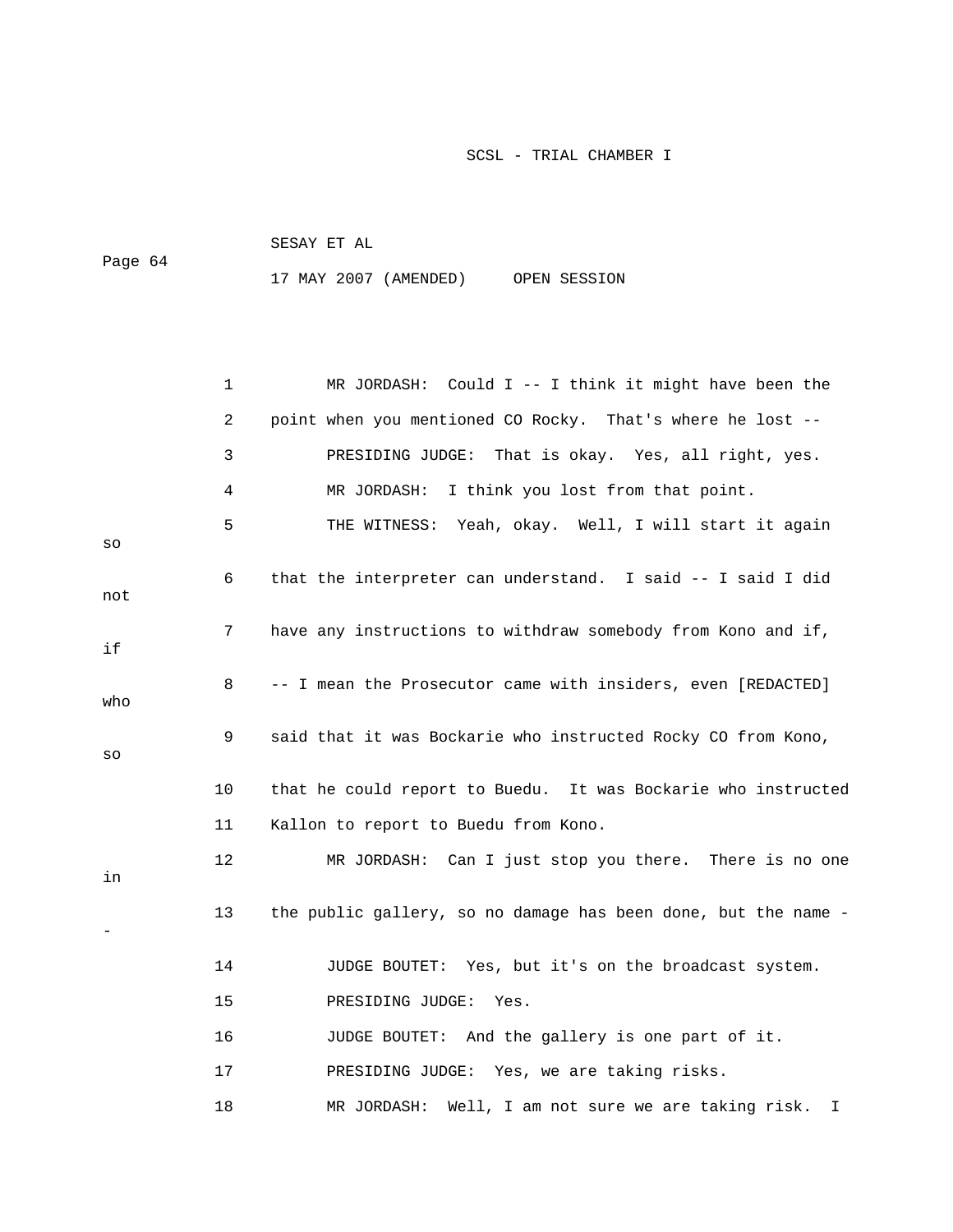| the     | 19 | think just it was an accident or if that can be redacted from |
|---------|----|---------------------------------------------------------------|
|         | 20 | transcript. I don't think there was any intention or it was a |
|         | 21 | pure accident.                                                |
|         | 22 | We are in open session; remember that, Mr Sesay?<br>Q.        |
|         | 23 | Α.<br>Okay, I forgot.                                         |
|         | 24 | No, I understand. It's understandable, I hope.<br>О.          |
| exactly | 25 | MS KAMUZORA: Your Honour, may we be quided on what            |
|         | 26 | has to be redacted from the transcript?                       |
|         | 27 | PRESIDING JUDGE: Which part, Mr Jordash?                      |
|         | 28 | MR JORDASH: The name of the witness.                          |
|         | 29 | PRESIDING JUDGE: The name just --                             |
|         |    |                                                               |

| Page 65 | SESAY ET AL           |              |
|---------|-----------------------|--------------|
|         | 17 MAY 2007 (AMENDED) | OPEN SESSION |

| think. |   |           | MR JORDASH: The learned officer has got the part, I   |
|--------|---|-----------|-------------------------------------------------------|
|        | 2 |           | PRESIDING JUDGE: All right. Okay.                     |
|        | 3 |           | MR JORDASH: Okay. So we were in open session.         |
|        | 4 |           | THE WITNESS: Okay.                                    |
|        | 5 |           | MR JORDASH:                                           |
| to     | 6 | $\circ$ . | Okay, I think we've dealt with that. So let's go back |
|        |   |           | the preparations to Koidu.                            |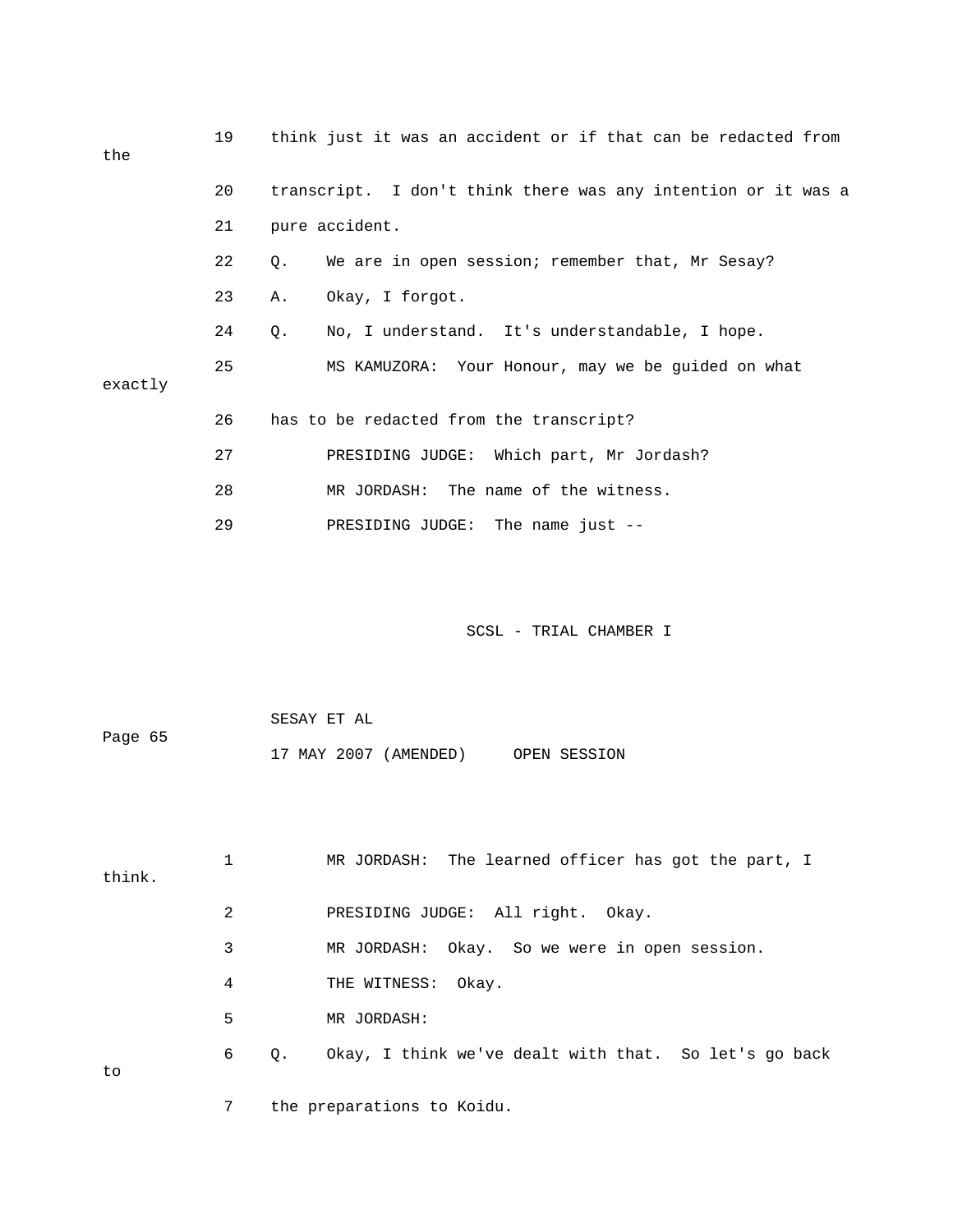| have     | 8  | But I just wanted to complete this '98 that I did not<br>Α.    |
|----------|----|----------------------------------------------------------------|
|          | 9  | any authority to recall anybody from Kono, and if you saw the  |
|          | 10 | ones that were called from Kono by Bockarie, they did not pass |
| Bockarie | 11 | through Pendembu. So if it was like a chain of command,        |
| from     | 12 | would send instructions to me, then I would order these men    |
| But      | 13 | Kono to Pendembu. From Pendembu I would send them to Buedu.    |
|          | 14 | that was not how it operated. The thing worked, Buedu was the  |
|          | 15 | central [as interpreted].                                      |
|          | 16 | PRESIDING JUDGE: Right. Take it from there.                    |
| being    | 17 | THE WITNESS: Yes, My Lord. My Lord, everything was             |
|          | 18 | directed by Bockarie in Buedu. He would order people straight  |
| about    | 19 | from Kono to Buedu without my knowledge. I would only hear     |
|          | 20 | it through people.                                             |
|          | 21 | MR JORDASH:                                                    |
| said     | 22 | Okay. Right. So, preparations for Koidu, I think you<br>Q.     |
|          | 23 | Kallon came from Pendembu?                                     |
|          | 24 | Yes.<br>Α.                                                     |
|          | 25 | What happened then?<br>Q.                                      |
| should   | 26 | So when he came, Bockarie ordered him saying that he<br>Α.     |
| are      | 27 | join Issa to go and attack Kono and, in fact, from today you   |
|          | 28 | colonel; you are -- you are BFI. BFI; battlefront inspector.   |
|          | 29 | Who was BFI?<br>Q.                                             |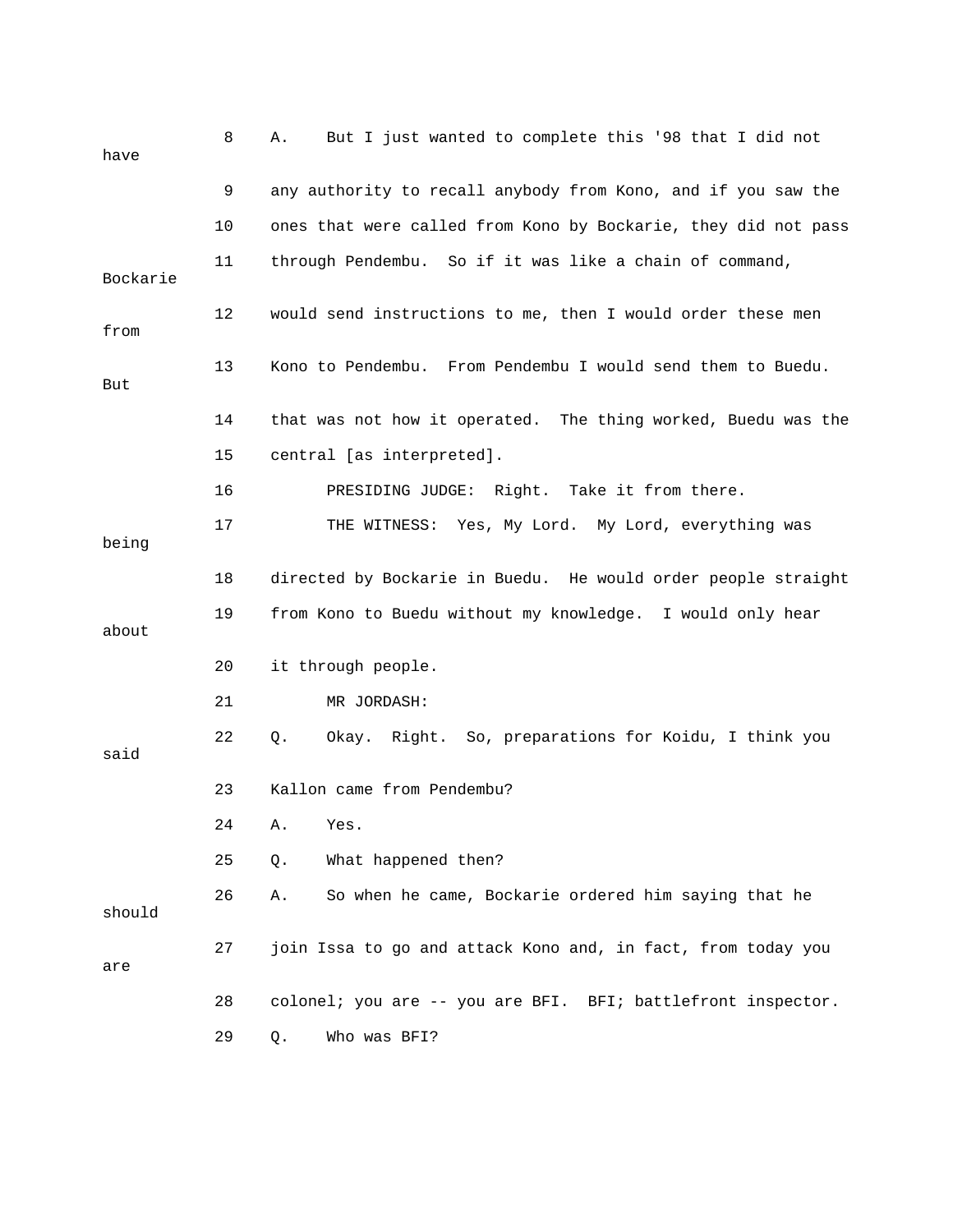|         | SESAY ET AL |                       |              |
|---------|-------------|-----------------------|--------------|
| Page 66 |             |                       |              |
|         |             | 17 MAY 2007 (AMENDED) | OPEN SESSION |

|        | 1  | Kallon.<br>That was before we left. Like we were leaving<br>Α.  |
|--------|----|-----------------------------------------------------------------|
| was    | 2  | this afternoon for Kono, the morning of that afternoon.<br>That |
|        | 3  | the time that Kallon reached at Buedu. That was the time that   |
|        | 4  | Bockarie promoted him to colonel. He said he was BFI.<br>Then   |
| \$300. | 5  | Bockarie said: I will give you a little money. He gave me       |
| qave   | 6  | So out of the \$20,000 that he had had, he gave me \$300; he    |
| time,  | 7  | Kallon \$200. Then, as we were talking, in three minutes'       |
| give   | 8  | he told Kallon again. He said, "Borrow me the \$100. I will     |
| back.  | 9  | it to you." So, at the end of the day he did not give it        |
| left   | 10 | So Kallon had \$100 and he left it with his family and I also   |
|        | 11 | it with my own family. So we loaded the ammunition into the     |
|        | 12 | pick-up. Then all of us drove with Mike Lamin from Buedu to     |
|        | 13 | Luawa Boama.                                                    |
|        | 14 | How many fighters did you go with?<br>О.                        |
|        | 15 | Well, Mike Lamin gave some of his bodyguards and my own<br>Α.   |
|        | 16 | bodyguards. Bockarie himself also gave about three to four of   |
| call   | 17 | his bodyguards. Then all of us left Buedu. But we did not       |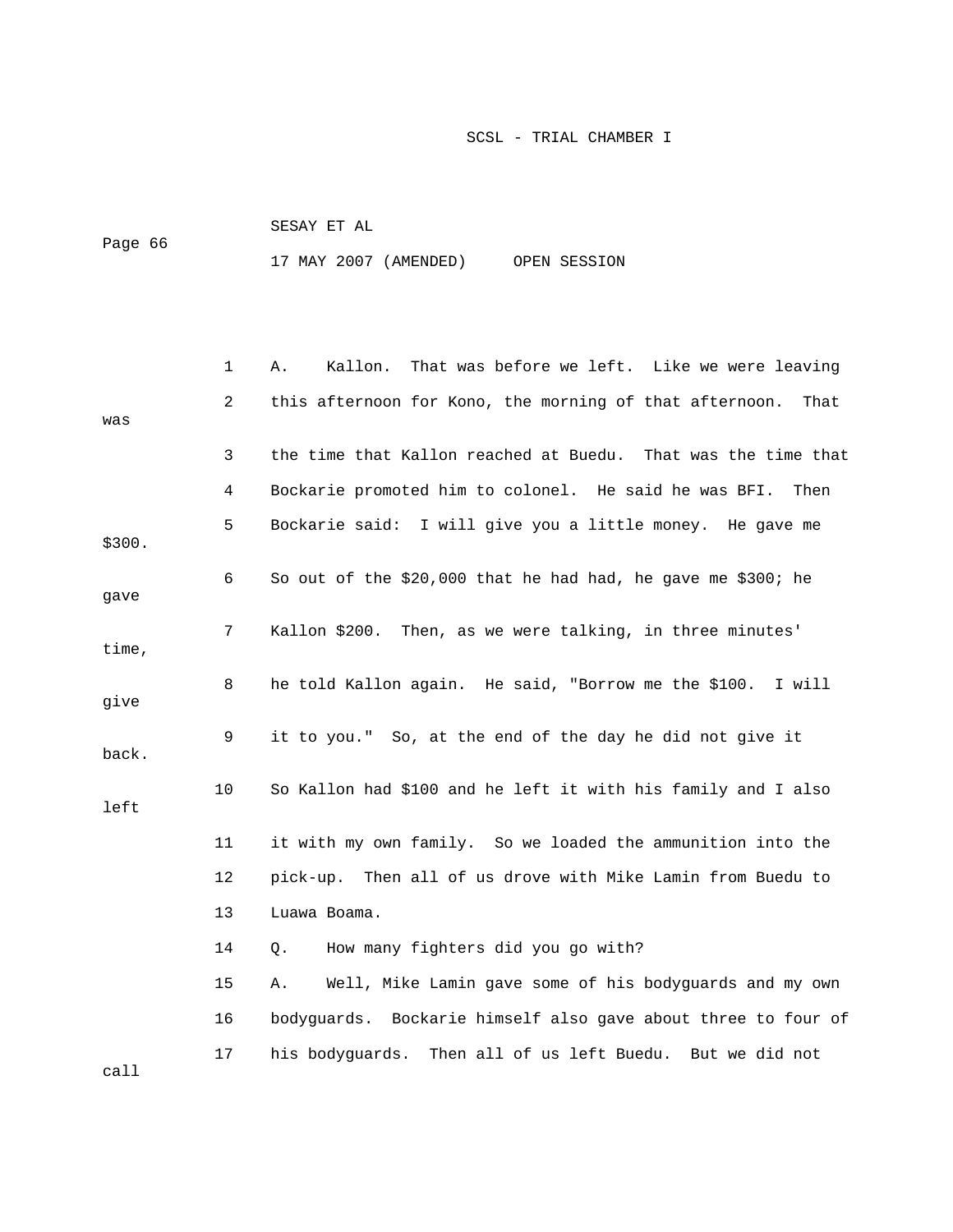| bodyquards. | 18 | for reinforcement from the front lines. Only these             |
|-------------|----|----------------------------------------------------------------|
|             | 19 | And I and Kallon, we were the ones that left Buedu and went to |
| to          | 20 | Luawa Boama but, before that, Bockarie had sent instructions   |
|             | 21 | Rambo in Kono, so that he could dispatch unarmed men who would |
|             | 22 | receive us at the Moa River.                                   |
|             | 23 | Did you answer the question how many men you went with?<br>О.  |
|             | 24 | Well, I just called the commanders, and the men they<br>Α.     |
| or          | 25 | provided. But I would not be able to recall whether it was 20  |
|             | 26 | 30 men. I would not be able to recall the exact number but we  |
| to          | 27 | were not up to, we were not up to 30, who, we that left Buedu  |
|             | 28 | go on the attack on Kono.                                      |
| resume      | 29 | PRESIDING JUDGE: Well, let us recess for lunch and             |

|         | SESAY ET AL           |              |
|---------|-----------------------|--------------|
| Page 67 |                       |              |
|         | 17 MAY 2007 (AMENDED) | OPEN SESSION |

|              |   | at 2.30 p.m.                                          |
|--------------|---|-------------------------------------------------------|
|              | 2 | [Luncheon recess taken at 1.00 p.m.]                  |
|              | 3 | $[RUF17MAY07C - MC]$                                  |
|              | 4 | [Upon resuming at 2.37 p.m.]                          |
| $14:38:40$ 5 |   | PRESIDING JUDGE: Mr Jordash, let us continue with the |
|              | 6 | trial.                                                |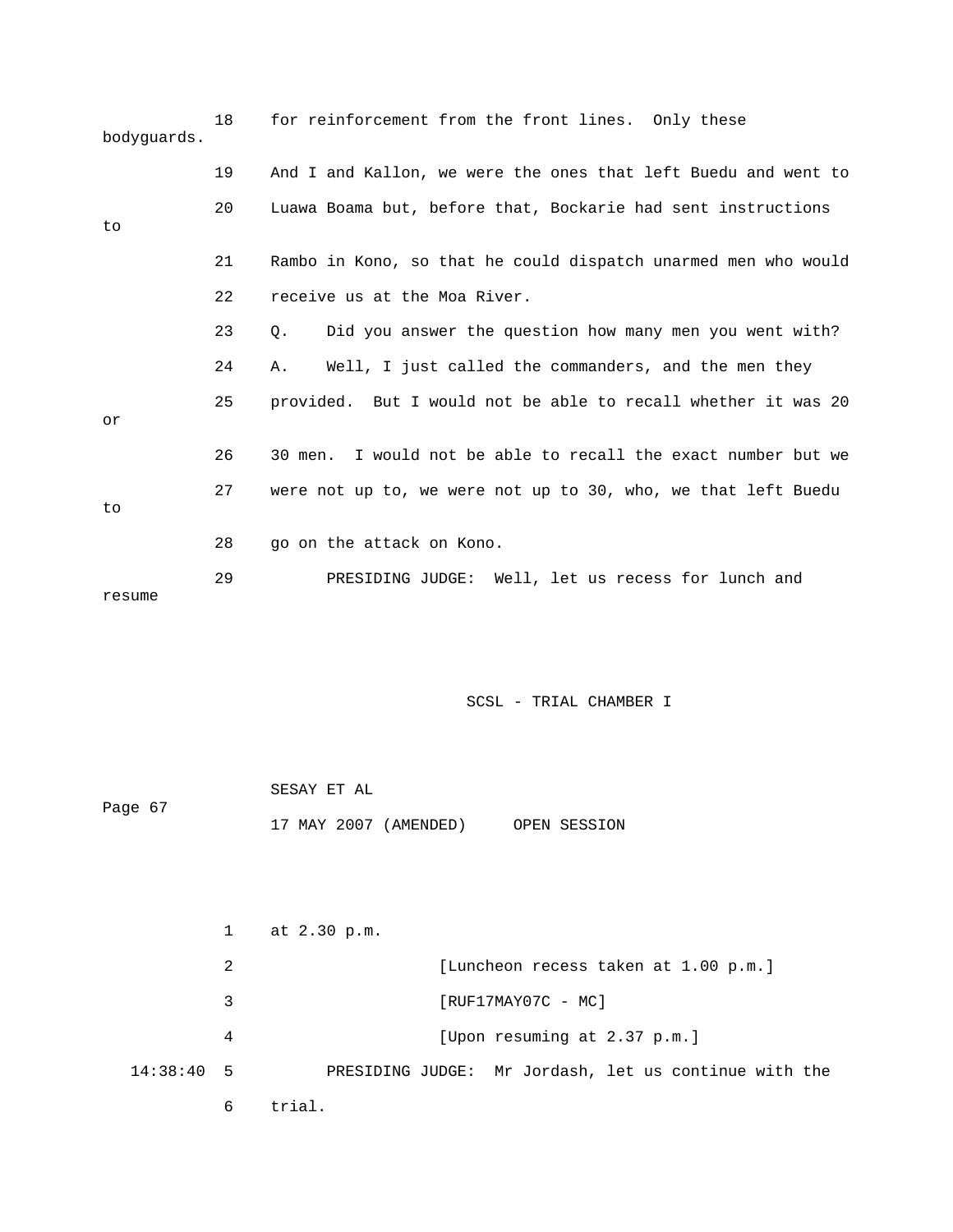|                           | 7  |    | Thank you, Your Honour.<br>MR JORDASH:                         |
|---------------------------|----|----|----------------------------------------------------------------|
|                           | 8  | Q. | Good afternoon, Mr Sesay?                                      |
|                           | 9  | Α. | Good afternoon, Mr Jordash.<br>Yes.                            |
| 14:39:00 10<br>necessary, |    | Q. | Now, I want to try to take this step by step, if               |
|                           | 11 |    | minute by minute.                                              |
|                           | 12 |    | JUDGE ITOE:<br>Or second by second.                            |
|                           | 13 |    | MR JORDASH:<br>Absolutely.                                     |
| where                     | 14 | Q. | And take us through your attack on Koidu. So that's            |
| $14:39:39$ 15<br>what     |    |    | I want us to go. So, the first thing, what was the plan or     |
|                           | 16 |    | were the instructions given to you by Bockarie?                |
|                           | 17 | Α. | Well, Bockarie gave me instructions to attack the ECOMOG       |
|                           | 18 |    | and the CDF in Koidu Town.                                     |
|                           | 19 | Q. | What was the objective of the proposed attack?                 |
| $14:40:20$ 20<br>the      |    | Α. | Well, at that time, we were at war with the ECOMOG and         |
|                           | 21 |    | government of Sierra Leone. They had a civil defence forces.   |
|                           | 22 | Q. | Was there a discussion about what would happen after the       |
|                           | 23 |    | attack on Koidu Town?                                          |
|                           | 24 | Α. | We hadn't any discussion about what should happen<br>No.       |
| $14:40:50$ 25             |    |    | after the attack on Koidu.                                     |
| place?                    | 26 | Q. | Did Mr Bockarie lay out how this attack should take            |
| showed                    | 27 | Α. | Mr Bockarie knew Koidu Town very well and he<br>Yes.           |
|                           | 28 |    | me the areas, which we wrote on paper, as to how to divide the |
|                           | 29 |    | group for those areas and the ambush.                          |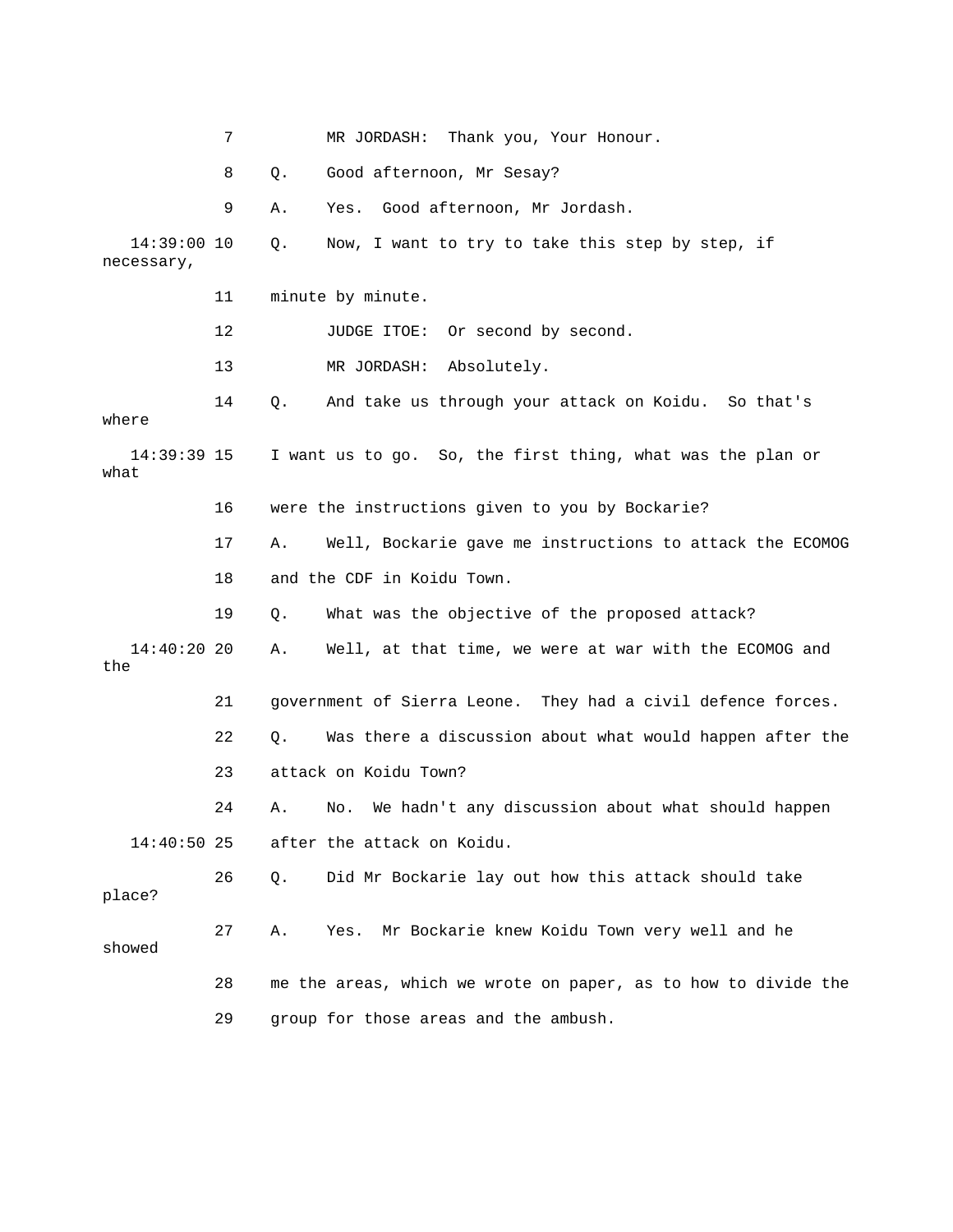| Page 68       |    | 17 MAY 2007 (AMENDED)<br>OPEN SESSION                            |
|---------------|----|------------------------------------------------------------------|
|               |    |                                                                  |
|               | 1  | Did he propose how many people should take part in this<br>Q.    |
|               | 2  | attack?                                                          |
| in            | 3  | Well, he only said all the men in Kono should take part<br>Α.    |
|               | 4  | the attack. They should carry out the attack.                    |
| 14:41:41      | 5  | Was it clear to him or you, at that time, what kind of<br>О.     |
|               | 6  | numbers of men were in Kono, belonging to the RUF?               |
|               | 7  | There were armed men there. He himself<br>Α.<br>Well, Kono?      |
| knew          |    |                                                                  |
|               | 8  | that he had commanders in Kono. He had troops in Kono, RUF       |
|               | 9  | troops in Kono.                                                  |
| 14:42:08 10   |    | Did he have an idea how many?<br>Q.                              |
|               | 11 | Because he was the one who appointed the brigade<br>Α.<br>Yes.   |
|               | 12 | commander who was there, who was Rambo.                          |
|               | 13 | And who was the brigade commander.<br>Q.                         |
|               | 14 | The name of the brigade commander --<br>Α.                       |
| $14:42:34$ 15 |    | The interpreter is sorry he would like<br>THE INTERPRETER:       |
| way.          | 16 | the witness to come back because the name was missing on the     |
|               | 17 | MR JORDASH:                                                      |
|               | 18 | Could you repeat what you just said, Mr Sesay?<br>$Q$ .          |
|               | 19 | I said the brigade commander in Kono was Rambo and<br>Α.<br>Yes. |
| $14:42:54$ 20 |    | his adviser was Peter Vandi. Because from August to November     |
|               | 21 | 1998, it was Isaac Mongor who was appointed by Mosquito as       |

SESAY ET AL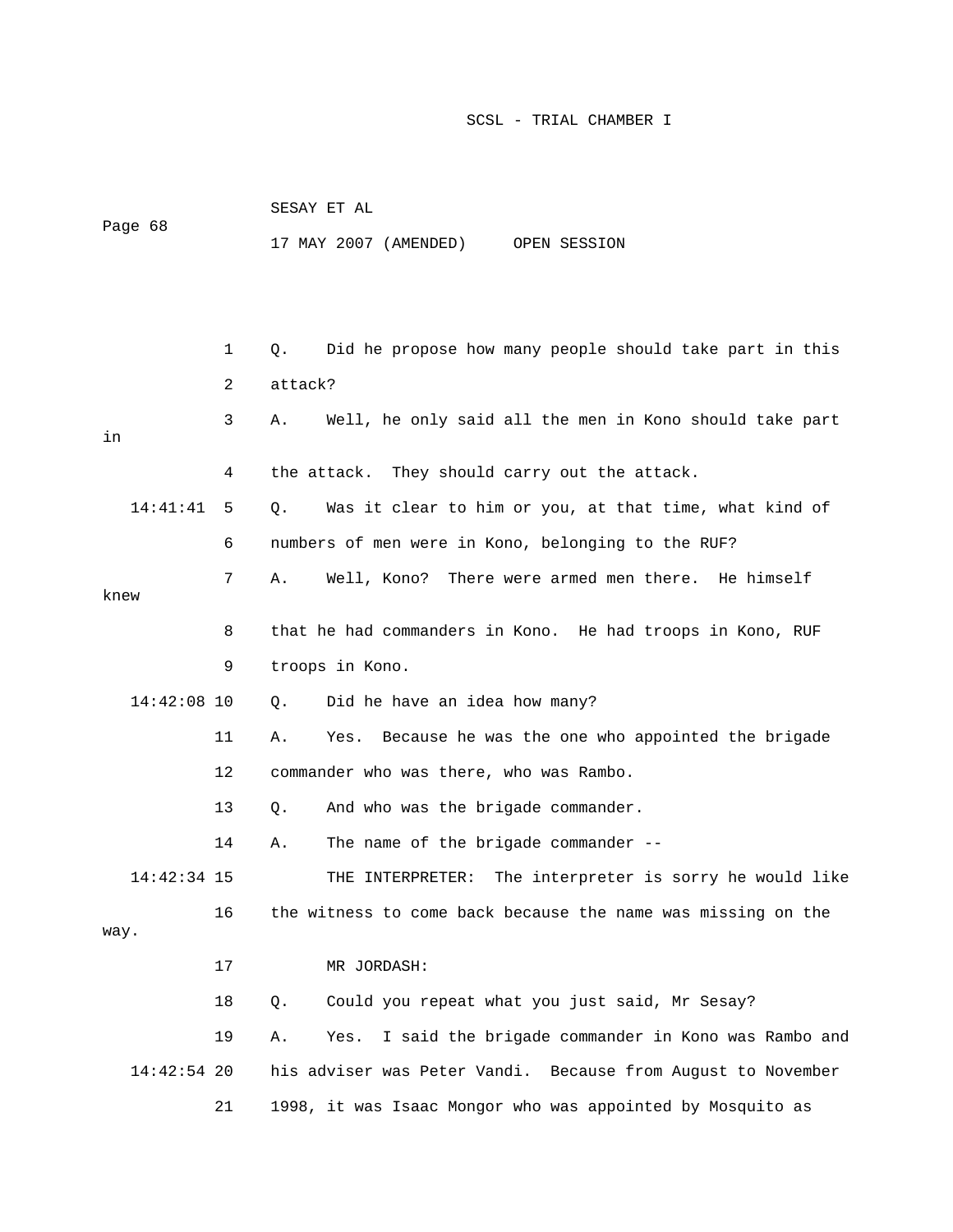|                      | 22 | commander. So, in November, Mosquito said Isaac should go to   |
|----------------------|----|----------------------------------------------------------------|
| And                  | 23 | Pendembu while Rambo should take over as brigade commander.    |
|                      | 24 | Peter Vandi was appointed by Bockarie as Rambo's adviser.      |
| $14:43:42$ 25<br>to. |    | So, what kind of numbers did you understand were going<br>Q.   |
|                      | 26 | be taking part in the attack?                                  |
| I                    | 27 | Well, during this time when Bockarie sent me from Buedu,<br>Α. |
| but                  | 28 | did not know the total number of armed men that were in Kono   |
| August               | 29 | in Kono, Bockarie had made Kono, from August rather, from      |

| Page 69 | SESAY ET AL |                       |              |
|---------|-------------|-----------------------|--------------|
|         |             | 17 MAY 2007 (AMENDED) | OPEN SESSION |

|        |              | as a brigade.                                                           |
|--------|--------------|-------------------------------------------------------------------------|
|        | $\mathbf{2}$ | And what did that mean in terms of numbers?<br>0.                       |
| men    | $3^{\circ}$  | Well, that, you would know that the number, there were<br>Α.            |
| men,   | 4            | there, there were troops there, because we were calling 400             |
|        |              | 14:44:37 5 we had regarded 400 men as battalion. So where you had up to |
| troops | 6            | four battalions which made up a brigade, then there were                |
| them   | 7            | there. But all of them were not armed. There were a lot of              |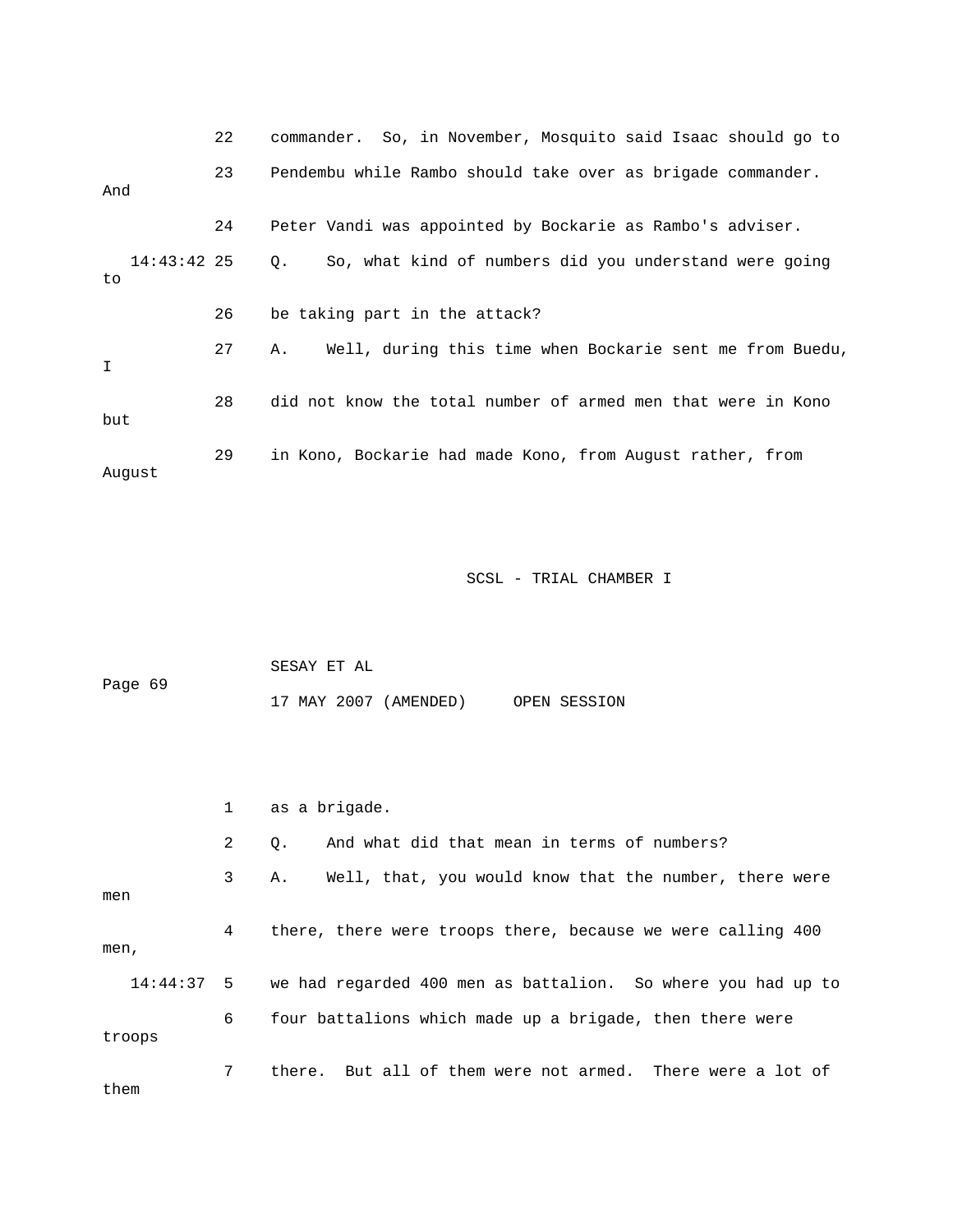8 that were unarmed men.

 9 Q. And in brief, what was Bockarie's plan, as to how to 14:45:06 10 execute the attack? 11 A. Well, Bockarie told me that I should divide the group. One 12 group should come from the road, coming from the Guinea Highway, 13 through Kuyor, to Hill Station. Then the other group should come 14 from the DO Barracks, from the Tombodu direction in order to 14:45:41 15 attack the DO Barracks. The other group should come from - the 16 other group should come from the Kimberlite way, the road from 17 Gandorhun, in order to attack Koidu Town. And the other group 18 should come straight and attack the Five-Five spot. 19 Q. And who were to lead the various groups, as you understood 14:46:21 20 it? Did Bockarie give instructions about that? 21 A. Well, Bockarie just said the commander, the commanders were 22 in Kono. So when I arrive, I was to appoint the commanders that 23 were to lead the various groups. 24 Q. When you set off, then, towards Koidu -- 14:46:49 25 A. Yeah. 26 Q. Sorry, I'm hearing whispering which is putting me off. Did 27 the ammunition go with you? 28 A. Yes. As I said before lunch, I said we drove in a pickup

29 and Mike Lamin's jeep and my own vehicle to Luawa Boama from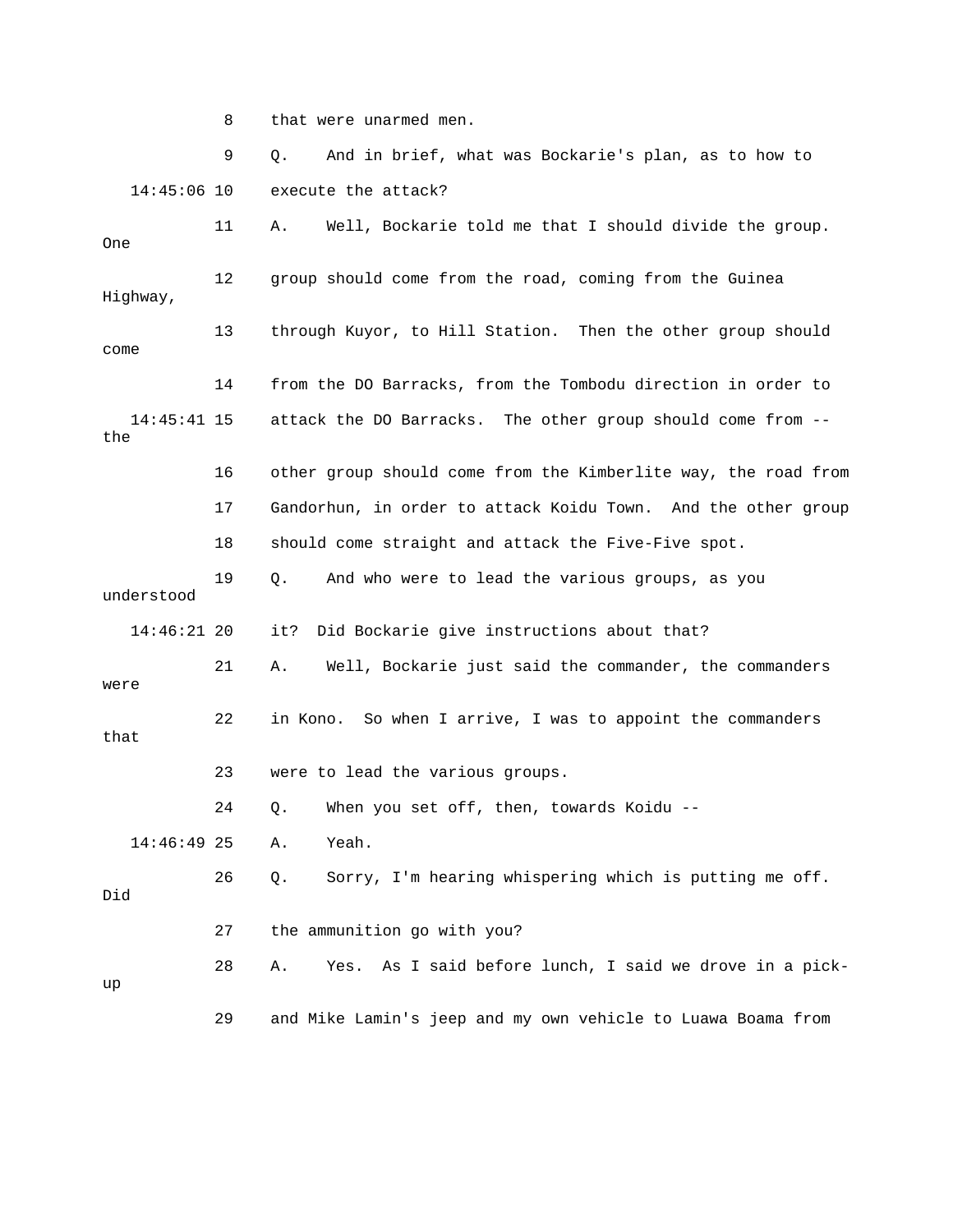|         | SESAY ET AL           |  |              |
|---------|-----------------------|--|--------------|
| Page 70 |                       |  |              |
|         | 17 MAY 2007 (AMENDED) |  | OPEN SESSION |

| men            | 1              | Buedu and manpower came from Kono, the fighters; the unarmed   |
|----------------|----------------|----------------------------------------------------------------|
|                | $\overline{2}$ | came to receive us at the Moa River.                           |
|                | 3              | Who came to receive you from the Moa River?<br>О.              |
| sent           | 4              | They came from Kono, from the Superman Ground.<br>Α.<br>Rambo  |
| 14:47:49<br>we | 5              | Mosquito had sent a message from Buedu before the day<br>them. |
|                | 6              | left for Rambo to dispatch unarmed with armed men escort.      |
| know           | 7              | Listen to the question: Who, which armed men, did you<br>Q.    |
|                | 8              | them?                                                          |
| and            | 9              | Α.<br>They were the fighters from Kono, the armed men<br>Yes.  |
| 14:48:13 10    |                | the unarmed men, in order for them to carry the load.          |
|                |                |                                                                |
|                | 11             | Was the load carried?<br>Q.                                    |
|                | 12             | They carried the loads and we went to Kono, at<br>Α.<br>Yes.   |
|                | 13             | Superman's ground.                                             |
|                | 14             | Just very briefly, how long -- where did you go to?<br>О.      |
| $14:48:46$ 15  |                | Well, we went straight to Superman Ground, although we<br>Α.   |
| Ground.        | 16             | spent two days on the way before we reached the Superman       |
| Court?         | 17             | Did anything happen on the way, of interest to the<br>Q.       |
|                | 18             | Well, we walked and went there. Nothing happened on the<br>Α.  |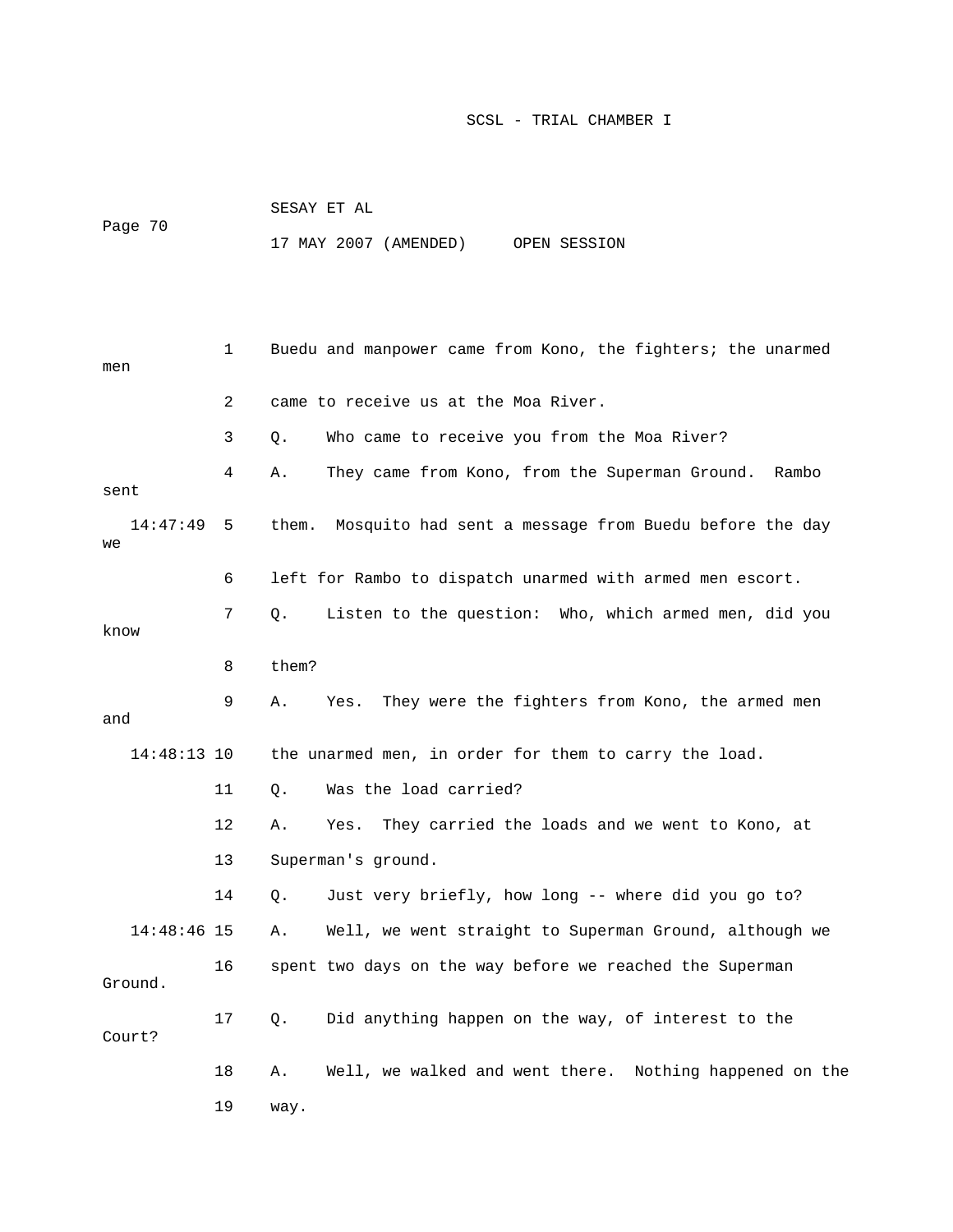| 14:49:19 20       |             | Q.    | Was there a name for the operation?                         |
|-------------------|-------------|-------|-------------------------------------------------------------|
| attack            | 21          | Α.    | The operation hadn't any name. It was just an<br>No.        |
|                   | 22          |       | on Koidu Town.                                              |
| who               | 23          | $Q$ . | There has been, I think, maybe two or three witnesses       |
|                   | 24          |       | claimed it was called Operation No Living Thing?            |
| 14:49:44 25<br>No |             | Α.    | No. That was not it; I told you that. Operation<br>No.      |
| air.              | 26          |       | Living Thing, it was only one time that I heard it over the |
|                   | 27          | Q.    | Now, where did you go to in Koidu -- in Kono?               |
|                   | 28          | Α.    | Well, I said we went to Superman Ground.                    |
|                   | 29          | $Q$ . | What time of the day did you arrive?                        |
|                   |             |       | SCSL - TRIAL CHAMBER I                                      |
|                   |             |       | SESAY ET AL                                                 |
| Page 71           |             |       | 17 MAY 2007<br>OPEN SESSION                                 |
|                   |             |       |                                                             |
|                   | $\mathbf 1$ | Α.    | Well, we arrived there because we slept at Woama.<br>We     |
|                   | 2           |       | arrived there about 11.00 to 12 midday.                     |
|                   | 3           | Q.    | What did you do when you first arrived?                     |
|                   | 4           | Α.    | Well, when I arrived there, Peter Vandi lodged me in his    |
| 14:50:45          | 5           |       | own place and --                                            |

 6 Q. Just a -- sorry. Describe the scene when you arrive; what

7 is the scene which you see?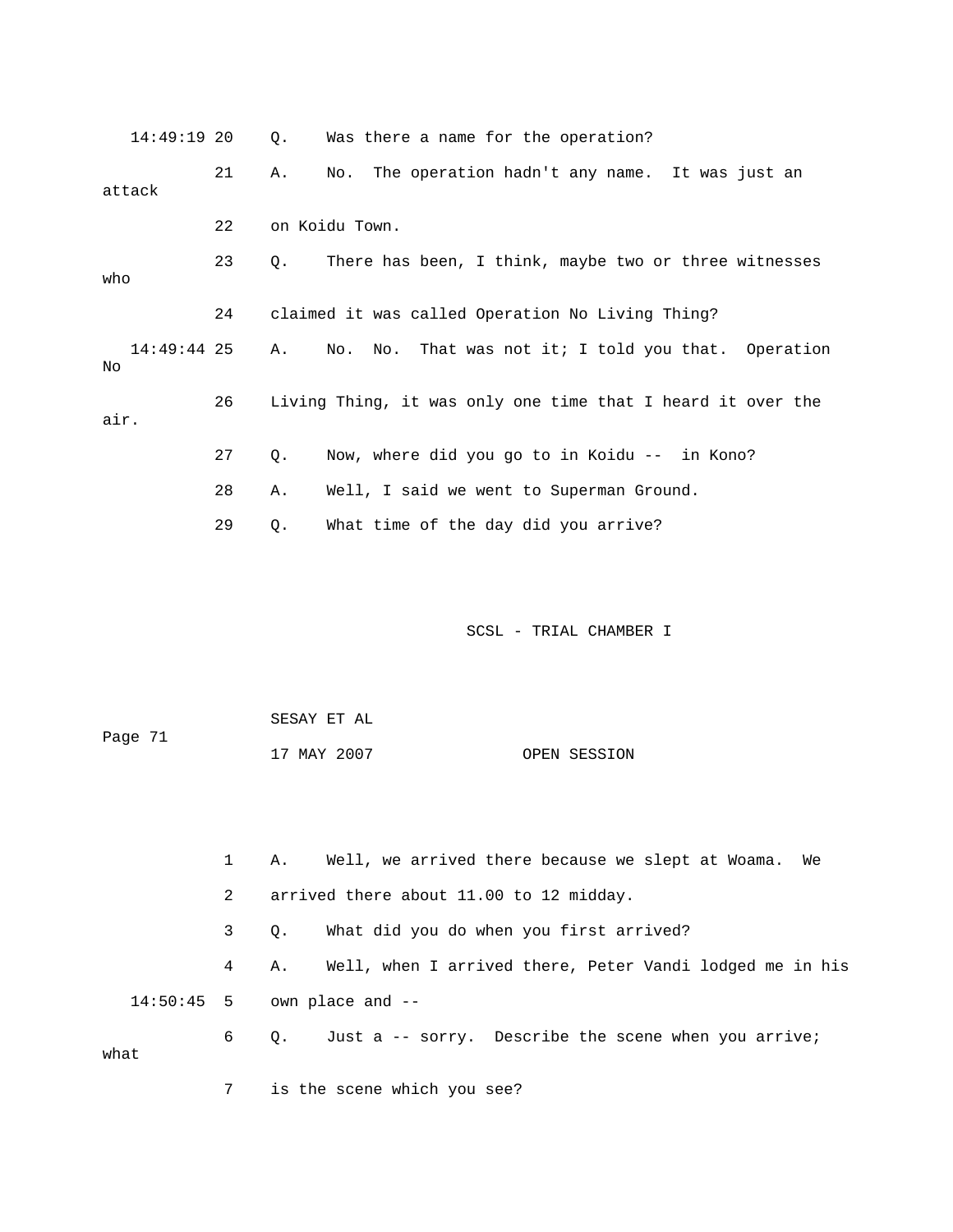|               | 8  | Well, when I arrived, all the fighters that were on the<br>Α. |
|---------------|----|---------------------------------------------------------------|
| оf            | 9  | ground at the camp, everybody was happy. They came -- a lot   |
| $14:51:19$ 10 |    | them came and greeted me and the other bodyguards, Kallon,    |
|               | 11 | and our bodyguards.                                           |
|               | 12 | Were there civilians in the camp? Did you observe that<br>Q.  |
|               | 13 | when you arrived?                                             |
| second        | 14 | Well, that very day, no. I think it was during the<br>Α.      |
| 14:51:44 15   |    | or third day when civilians came there and greeted me.        |
| that          | 16 | So you meet Kallon and you meet Vandi and what is it<br>Q.    |
|               | 17 | is discussed?                                                 |
|               | 18 | Well, I and Kallon went together. I did not meet Kallon<br>Α. |
|               | 19 | there.                                                        |
| $14:52:07$ 20 |    | Sorry, you meet Vandi and what did you discuss?<br>Q.         |
|               | 21 | I met Vandi, I met Buston Flomo who was Rambo, and the<br>Α.  |
| me            | 22 | other junior commanders. But that evening they just greeted   |
| to            | 23 | and I asked them about the ground and I told them that I had  |
|               | 24 | rest for a day. And, after that, let Rambo call all his       |
| 14:52:40      | 25 | battalion commanders with their adjutants, so that they could |
| requested     | 26 | come for a meeting at the Superman Ground. I forgot; I        |
|               | 27 | for the battalion adjutant, the battalion commander, and one  |
| his           | 28 | officer. So I told Rambo that he should send this message to  |
| for           | 29 | four battalions that he had in Kono so that they could come   |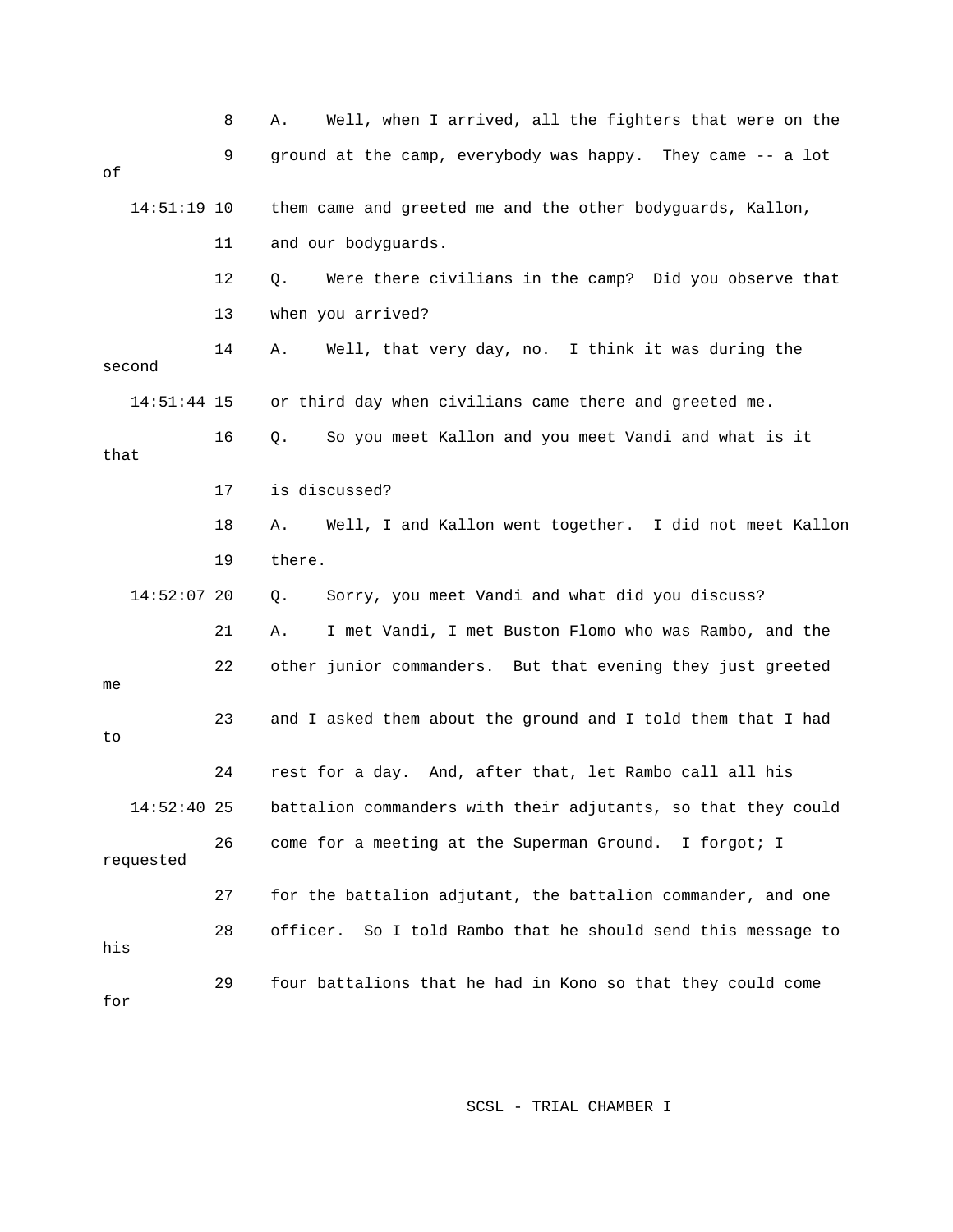|         |  |  | SESAY ET AL |  |
|---------|--|--|-------------|--|
| Page 72 |  |  |             |  |

17 MAY 2007 OPEN SESSION

| Ground.       | $\mathbf 1$ | the meeting on the third day, when I arrived at Superman       |
|---------------|-------------|----------------------------------------------------------------|
|               | 2           | Well, besides military persons, did you meet anyone else<br>О. |
|               | 3           | there?                                                         |
| members.      | 4           | Well, it was only the fighters with their family<br>Α.         |
| 14:53:47      | 5           | There were no civilians in that zoo bush; except the combat    |
|               | 6           | medics.                                                        |
|               | 7           | So were there any civilians there under RUF control?<br>Q.     |
|               | 8           | Well, yes. They used to live but they were not within<br>Α.    |
| don't         | 9           | Superman's Ground. They were outside Superman's Ground.<br>I.  |
| $14:54:23$ 10 |             | know whether it was PC Ground.                                 |
|               | 11          | Sorry, my fault, Mr Sesay. What was the last sentence?<br>Q.   |
| within        | 12          | I said yes, there were civilians but they were not<br>Α.       |
|               | 13          | Superman's Ground because on the very third day some civilian  |
|               | 14          | heads came and greeted me at Superman Ground.                  |
| $14:55:03$ 15 |             | Who came to greet you, can you recall?<br>О.                   |
| know.         | 16          | Yes, I can recall. It was the G5 commander.<br>I don't<br>Α.   |
| commander.    | 17          | The -- I believe I don't -- I will just stop at the G5         |
|               | 18          | I believe you know what I am trying to say.                    |
|               | 19          | Are you worried about identities?<br>О.                        |
| $14:55:42$ 20 |             | I would just write this down so I will call the<br>Α.<br>Yes.  |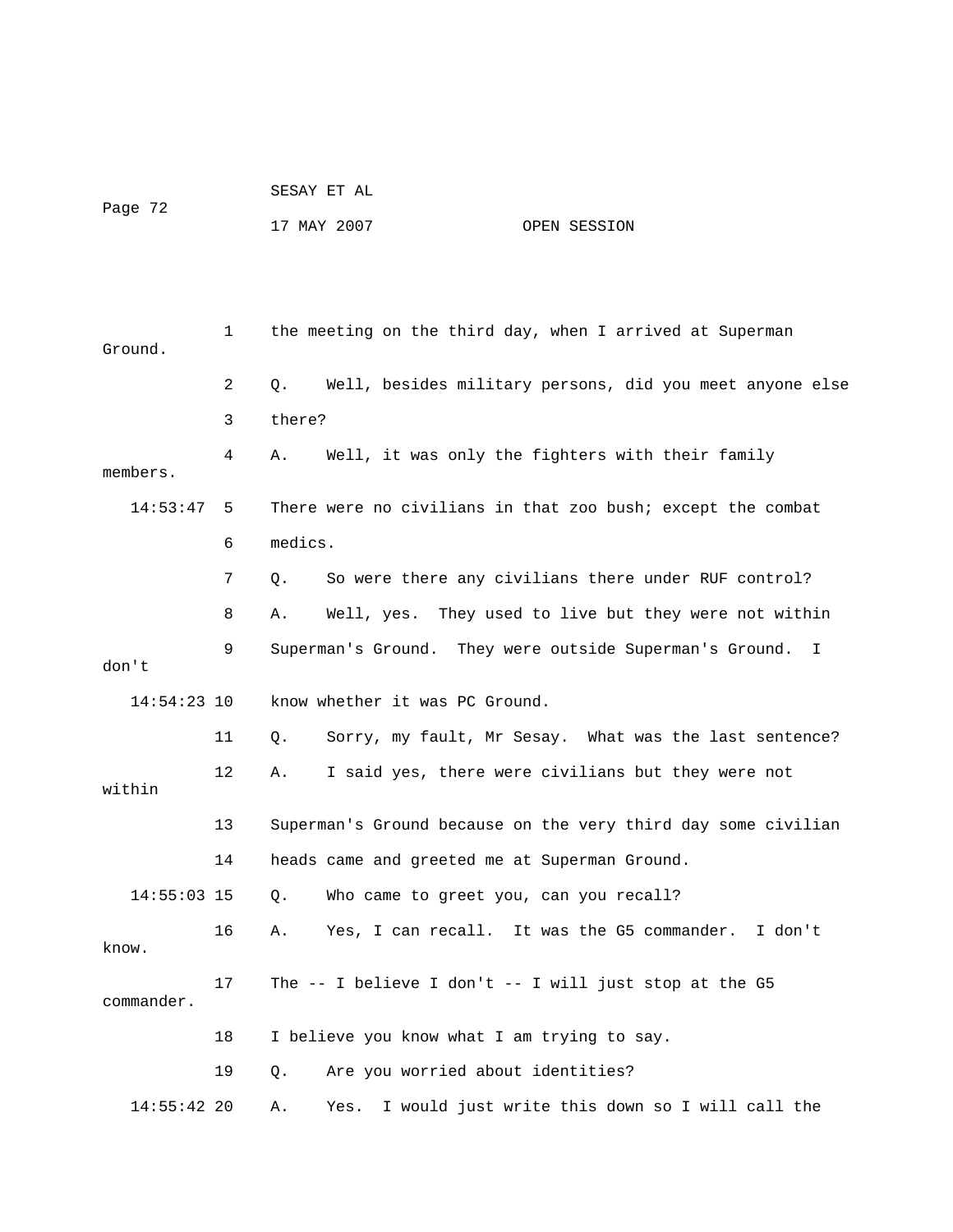21 others. 22 MR JORDASH: Sorry, before I pass this on -- 23 Q. Before I pass this on, are there other names of people you 24 met who you would like to write down as well; would that save us 14:57:09 25 time? 26 A. Yes. Yes, okay. 27 Q. Thank you. 28 PRESIDING JUDGE: Mr Jordash, are you exhibiting it? 29 MR JORDASH: I'm wondering if it's going to be safer to

|         | SESAY ET AL |              |
|---------|-------------|--------------|
| Page 73 |             |              |
|         | 17 MAY 2007 | OPEN SESSION |

|          | $\mathbf{1}$ | apply to go into closed session.                    |
|----------|--------------|-----------------------------------------------------|
|          | 2            | PRESIDING JUDGE: Advise us.                         |
| session, | 3            | MR JORDASH: Yes. Can I apply to go into closed      |
|          | 4            | please?                                             |
|          | 5            | PRESIDING JUDGE: Right. And how long would we be in |
|          | 6            | closed session, about.                              |
|          | 7            | MR JORDASH: About ten minutes only.                 |
|          | 8            | PRESIDING JUDGE: Very well.                         |
|          | 9            | MR JORDASH: 15 minutes maybe.                       |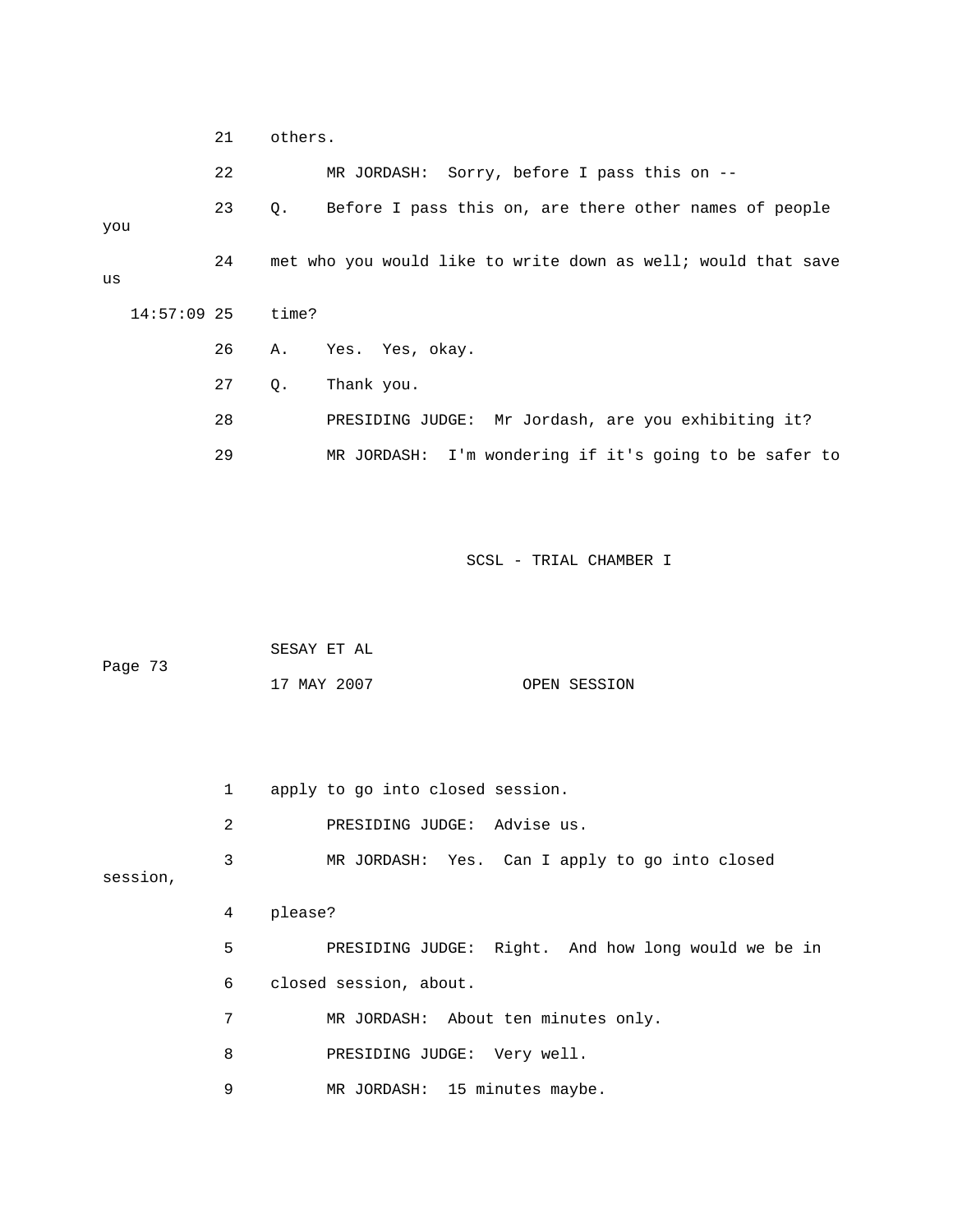10 PRESIDING JUDGE: Yes. Can we ask members of the public to 11 retire for about -- 12 MR JORDASH: Can I say 25 minutes, just in case? 13 PRESIDING JUDGE: -- members of the public to retire for 14 about 30 minutes. And Madam Courtroom Officer, shall we revert 15 to closed session. 16 [At this point in the proceedings, a portion of the 17 transcript, pages 74 to 77, was extracted and sealed under 18 separate cover, as the proceeding was heard in a closed session] 19 20 21 22 23 24 25 26 27 28 29

SCSL - TRIAL CHAMBER I

SESAY ET AL

Page 78

17 MAY 2007 (AMENDED) OPEN SESSION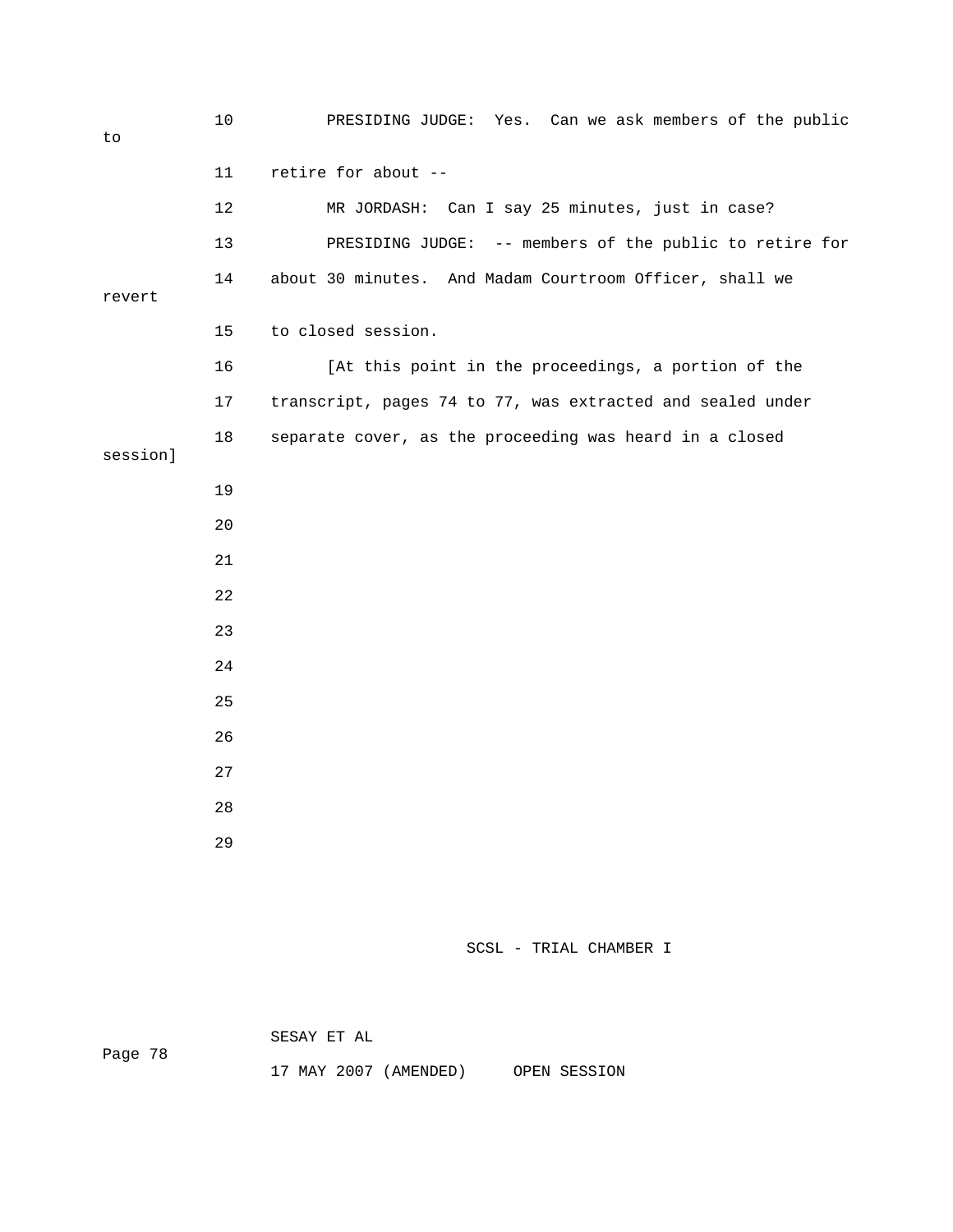|        | 1  | [Open session]                                                   |
|--------|----|------------------------------------------------------------------|
| the    | 2  | MS KAMUZORA: Your Honour, court is safe to resume in             |
|        | 3  | open session.                                                    |
|        | 4  | PRESIDING JUDGE: We are back in open session. May you            |
|        | 5  | proceed, counsel.                                                |
|        | 6  | MR JORDASH: Thank you.                                           |
|        | 7  | Were there any other meetings before the attack?<br>Q.           |
|        | 8  | It was only one meeting. When the various battalion<br>Α.        |
|        | 9  | commanders came, and they --                                     |
|        | 10 | THE INTERPRETER: The interpreter is sorry. Can the               |
|        | 11 | witness come again, please?                                      |
| Sesay. | 12 | MR JORDASH: Repeat what you just said, please, Mr                |
|        | 13 | THE WITNESS: I said: It was only one meeting that took           |
|        | 14 | place. Because that between me and the civilians was not a       |
|        | 15 | meeting; one meeting took place. I and the various battalion     |
| and    | 16 | commanders and the staffs at the brigade headquarters and --     |
|        | 17 | we that went held the meeting before the attack on Koidu.        |
|        | 18 | So can you just name some of the people who was at the<br>Q.     |
|        | 19 | meeting, please?                                                 |
|        | 20 | Of course I'm able to do so. I'm able. Myself, Morris<br>Α.      |
| Rambo. | 21 | Kallon, Peter Vandi, Rambo, Buston Flomo; his nickname is        |
|        | 22 | Then you -- you had Akim Turay the battalion commander at        |
|        | 23 | Gandorhun; then you had Kailondo, one of the battalion           |
| then   | 24 | commanders; and you had T KeKeh, a commander from Tombodu;       |
|        | 25 | you had Short Bai Bureh, commander from Yomadu.<br>So these were |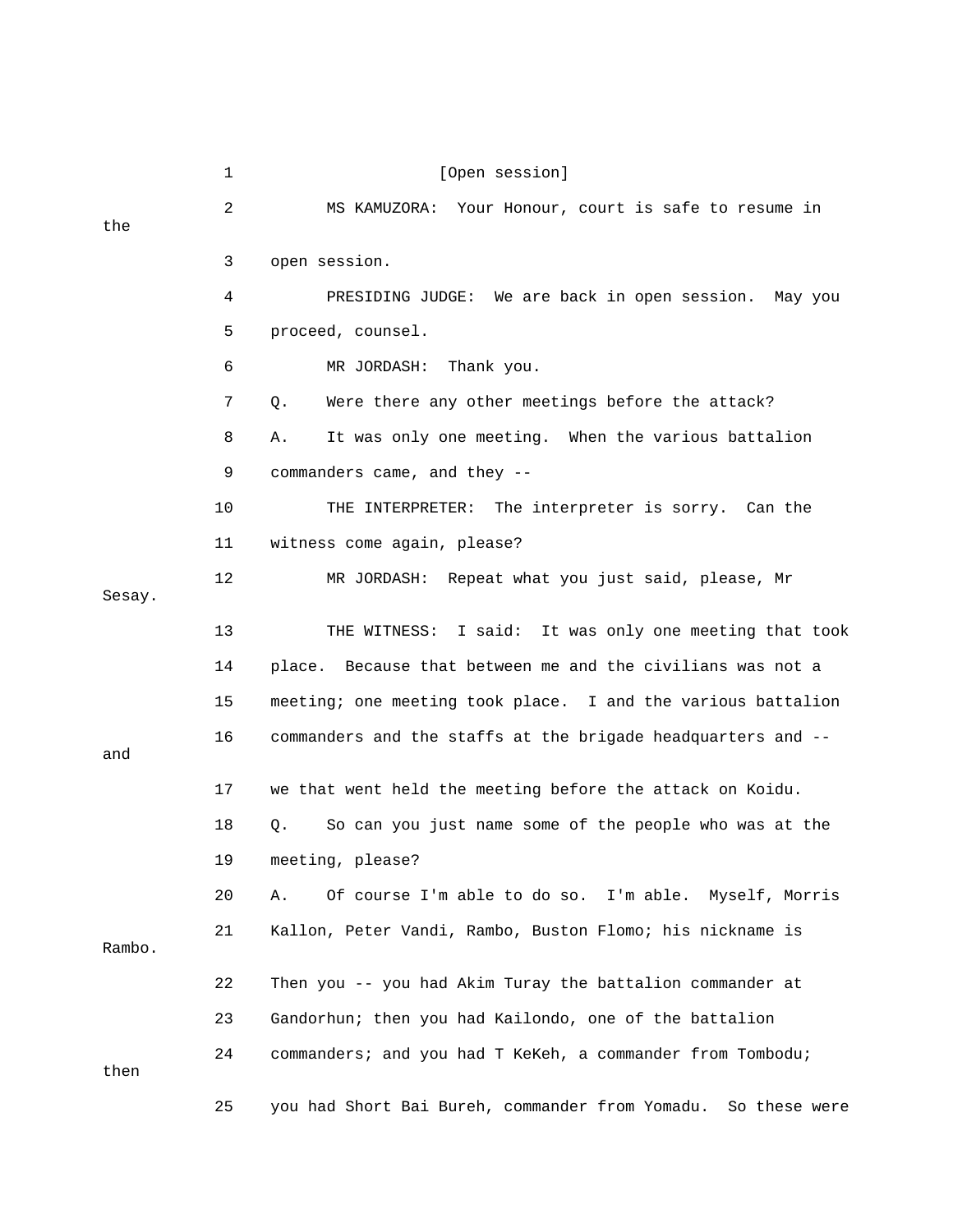26 the commanders with the unit commanders. We held the meeting. 27 Q. And what took place at the meeting? 28 A. Well, in the meeting I greeted them. I explained to them 29 the message and the mission Sam Bockarie had sent me on and I

#### SCSL - TRIAL CHAMBER I

```
 SESAY ET AL 
Page 79 
                   17 MAY 2007 (AMENDED) OPEN SESSION
```

| them      | $\mathbf{1}$ | expected them to cooperate towards the attack. But I told      |
|-----------|--------------|----------------------------------------------------------------|
|           | 2            | that I had come with the ammunition that were given to me by   |
| made      | 3            | Bockarie that should be used to carry out the attack. And I    |
| а         | 4            | laws; I told them that anybody that captured, be it a Kamajor, |
| shouldn't | 5            | CDF, an ECOMOG, an SLA that was with the ECOMOG, they          |
| they      | 6            | kill a prisoner of war. I said anybody that they captured,     |
|           | 7            | should report that person. Then I said this --                 |
|           | 8            | Should do what, the person?<br>Q.                              |
|           | 9            | I said anybody that was captured during the attack, the<br>Α.  |
| not       | 10           | ECOMOG and the CDF, they should bring them to me. They were    |
| оf        | 11           | allowed to kill any man that had surrendered during the course |
|           | 12           | the battle.                                                    |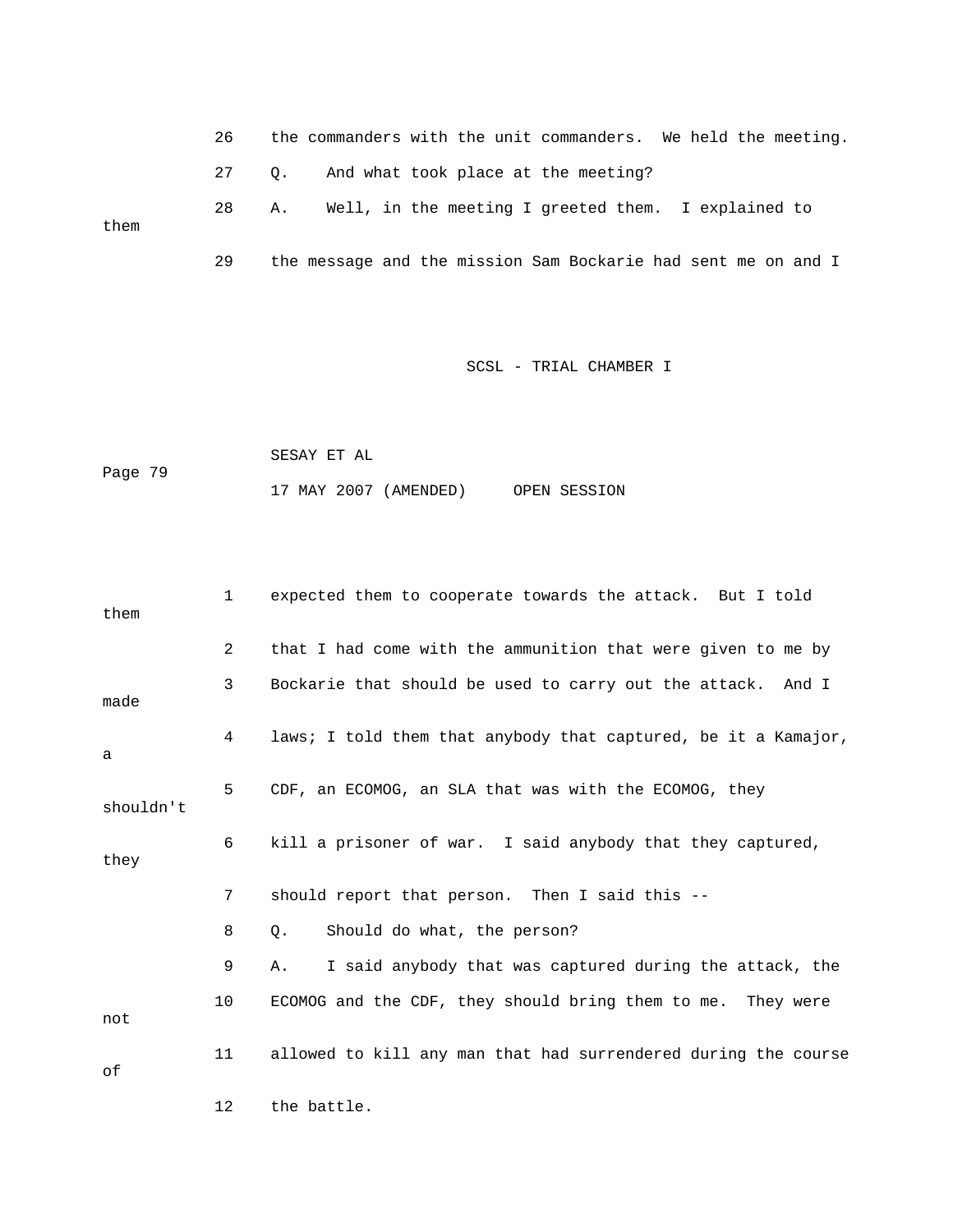|       | 13 | Did you say this at the meeting?<br>Q.                          |
|-------|----|-----------------------------------------------------------------|
|       | 14 | I said this in the meeting, and I did talk about other<br>Α.    |
|       | 15 | things after this.                                              |
|       | 16 | What else did you say at the meeting?<br>Q.                     |
|       | 17 | I said, they shouldn't kill a civilian. I don't want to<br>Α.   |
| burnt | 18 | hear about amputations. And I don't want to hear that they      |
| go    | 19 | a house, that somebody burnt down a house. I said we should     |
|       | 20 | and fight the enemies and not the civilians. And even the       |
|       | 21 | enemies that we were fighting against, if the man surrendered,  |
| I     | 22 | you should collect the arm from him and not to kill him.<br>And |
|       | 23 | said any fighter that I caught killing a civilian, I, myself,   |
|       | 24 | would kill that fighter. So these were the rules that I made    |
|       | 25 | during that meeting. I told them that these were the standing   |
|       | 26 | orders for the attack in Koidu. A fighter should not shoot      |
| you.  | 27 | behind when you were aware that there was a brother ahead of    |
| mean? | 28 | Sorry, go over that last answer, please. What do you<br>Q.      |
| his   | 29 | I said a fighter should not fire when he was aware that<br>Α.   |

|         | SESAY ET AL |                       |              |
|---------|-------------|-----------------------|--------------|
| Page 80 |             |                       |              |
|         |             | 17 MAY 2007 (AMENDED) | OPEN SESSION |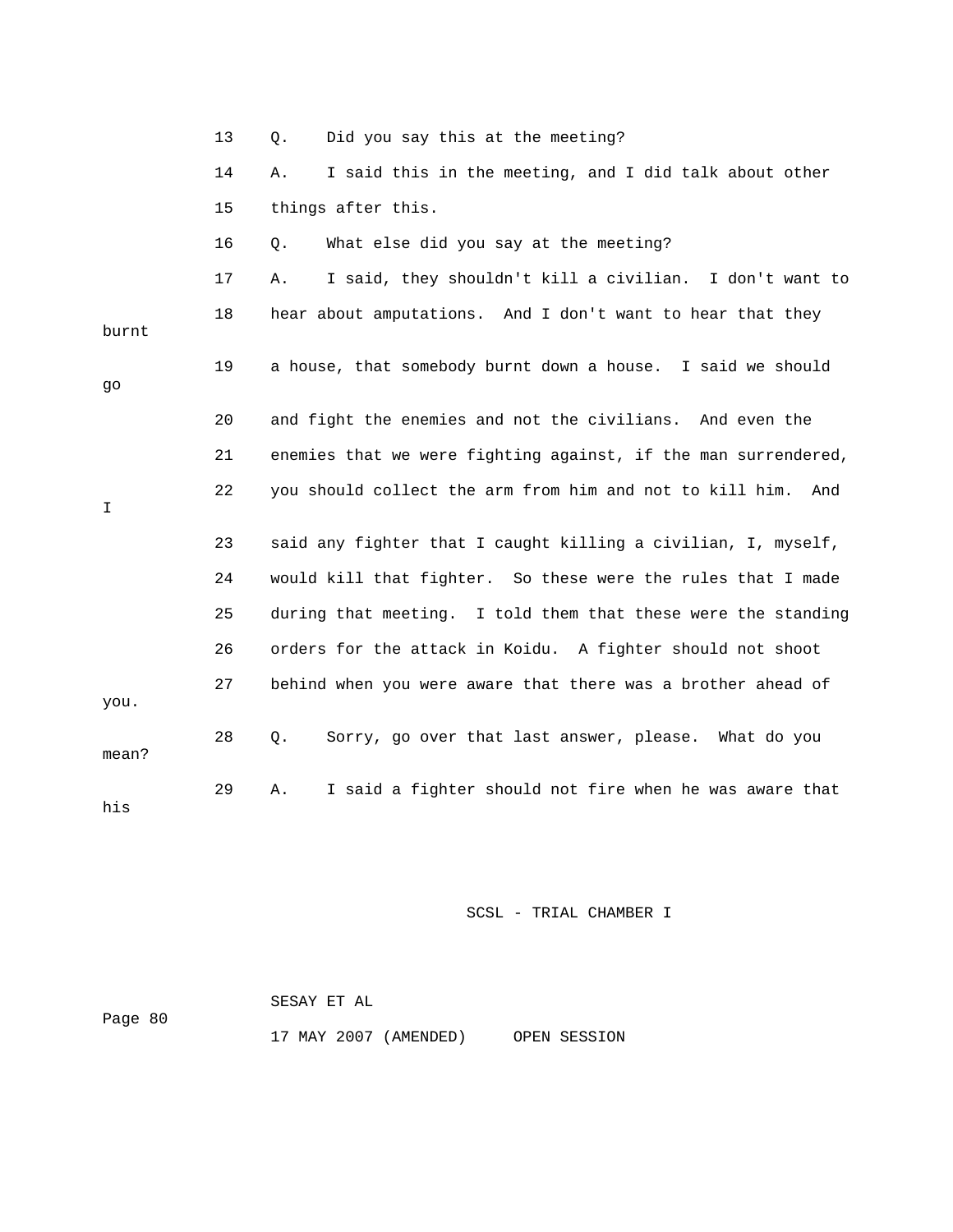|           | 1  | companions were ahead of him. I said all of them should be     |
|-----------|----|----------------------------------------------------------------|
|           | 2  | together to shoot facing the target. But he should not stay    |
| he        | 3  | behind and shoot when his companions were ahead of him; then   |
|           | 4  | kill his brothers.                                             |
|           | 5  | And what were to be the target?<br>Q.                          |
| fighting. | 6  | I said the target were the enemies that we were<br>Α.          |
| targets.  | 7  | The targets were the CDF and the ECOMOG.<br>Those were the     |
|           | 8  | Where were those targets?<br>Q.                                |
|           | 9  | Well, these targets were in Koidu Town. And during this<br>Α.  |
|           | 10 | time, Koidu Town, it was only the ECOMOG and the CDF that      |
|           | 11 | occupied there.                                                |
|           | 12 | How did you know that?<br>Q.                                   |
| Rambo,    | 13 | Well, what the commander whom I met at the brigade,<br>Α.      |
| that      | 14 | that was what he told me and, indeed, when I came to Koidu,    |
| civilians | 15 | was what I observed, because there were no houses for          |
| whole     | 16 | to live in. They had burnt down this town since May.<br>The    |
|           | 17 | city had been burnt down                                       |
| there?    | 18 | When you say "burnt down," were there any buildings<br>Q.      |
|           | 19 | Well, the only buildings that were there were the storey<br>Α. |
|           | 20 | buildings, but to say single flats; all of them. All of them   |
| storey    | 21 | were burnt down. So it was those few buildings that were       |
|           | 22 | buildings which were occupied by the Nigerians and the CDFs.   |
| areas.    | 23 | They themselves built booths in Koidu Town in the various      |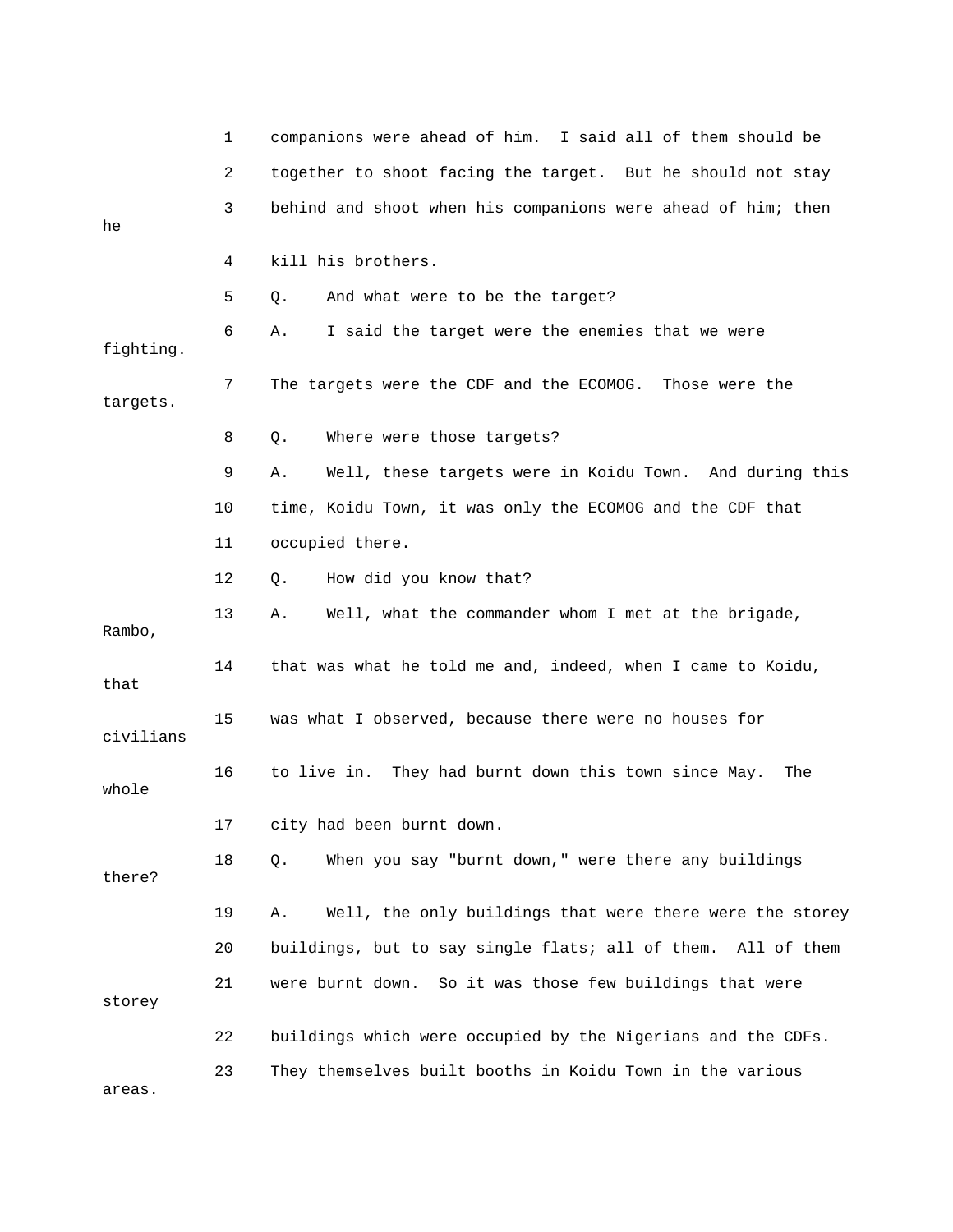24 For instance, the road towards Gandorhun, the road towards Guinea 25 Highway, Tankoro Junction. That was how they were. 26 Q. Well, after the meeting what happened? 27 A. Well, after the meeting -- during the meeting I told 28 Kallon, I said: Kallon, well, you knew that Mosquito said we 29 should cut the supply lines before the attack.

SCSL - TRIAL CHAMBER I

 SESAY ET AL Page 81 17 MAY 2007 (AMENDED) OPEN SESSION

 1 THE INTERPRETER: The interpreter is sorry. Would the 2 witness repeat the last part of his testimony? 3 MR JORDASH: Take this section slowly. Repeat what you've 4 just said. 5 THE WITNESS: I said during the meeting, because you asked 6 me after the meeting what happened, yes. But it was during the 7 meeting that we planned with the various battalion commanders who 8 were to lead the attacks. Then I told Kallon that, you know that 9 Bockarie had told us that we should cut off the supply lines. 10 Then -- 11 Q. What were the supply lines?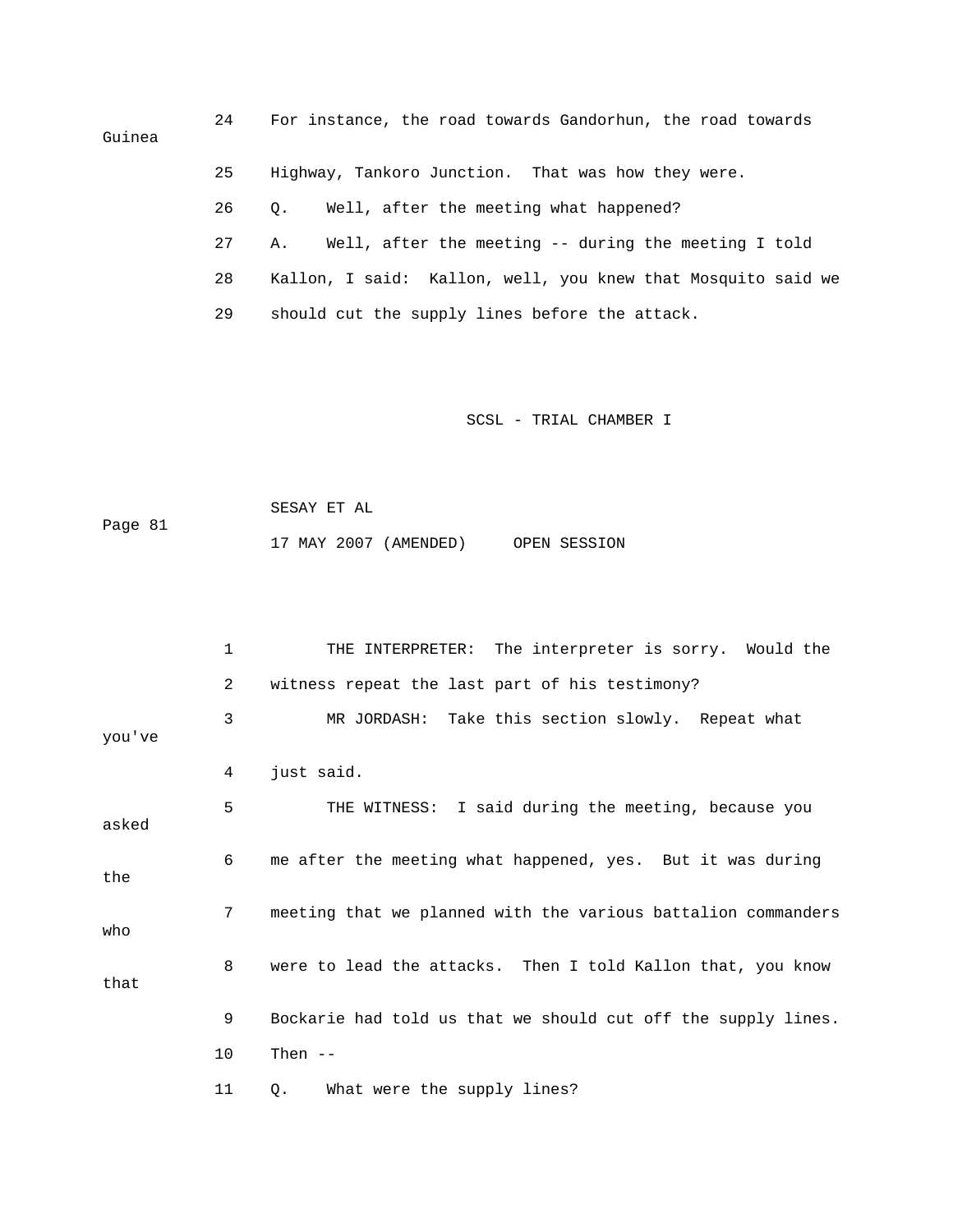|        | 12 | Well, like, for instance, the ECOMOG, they had a<br>Α.            |
|--------|----|-------------------------------------------------------------------|
| you    | 13 | headquarter in Makeni; they had headquarters in Kono. So, if      |
|        | 14 | were between them, it means you've cut off the main road that     |
| what I | 15 | linked them, then reinforcement could not come in.<br>That's      |
|        | 16 | refer to as supply lines.                                         |
|        | 17 | Was a particular commander given that job to cut that<br>Q.       |
|        | 18 | supply line?                                                      |
| the    | 19 | It was Kallon who led the ambush mission.<br>Α.<br>Yes.<br>He was |
|        | 20 | senior man in the group that went on the ambush. So I stayed      |
|        | 21 | with the men who were to carry out the attack on Koidu.           |
|        | 22 | So, Kallon led this attack?<br>О.                                 |
| After  | 23 | Well, it wasn't like an attack. It was an ambush.<br>Α.           |
| as     | 24 | Gold Town it was an ambush. So if reinforcement was coming so     |
| then   | 25 | to reinforce their brothers in Koidu Town during the attack,      |
| not    | 26 | he would be able to stop them on the way, so that they will       |
|        | 27 | be able to reach. That was why he went.                           |
|        | 28 | Were any other commanders sent anywhere else?<br>О.               |
|        | 29 | Rambo, he was to attack the guys' headquarters,<br>Α.<br>Yes.     |

 SESAY ET AL Page 82

17 MAY 2007 (AMENDED) OPEN SESSION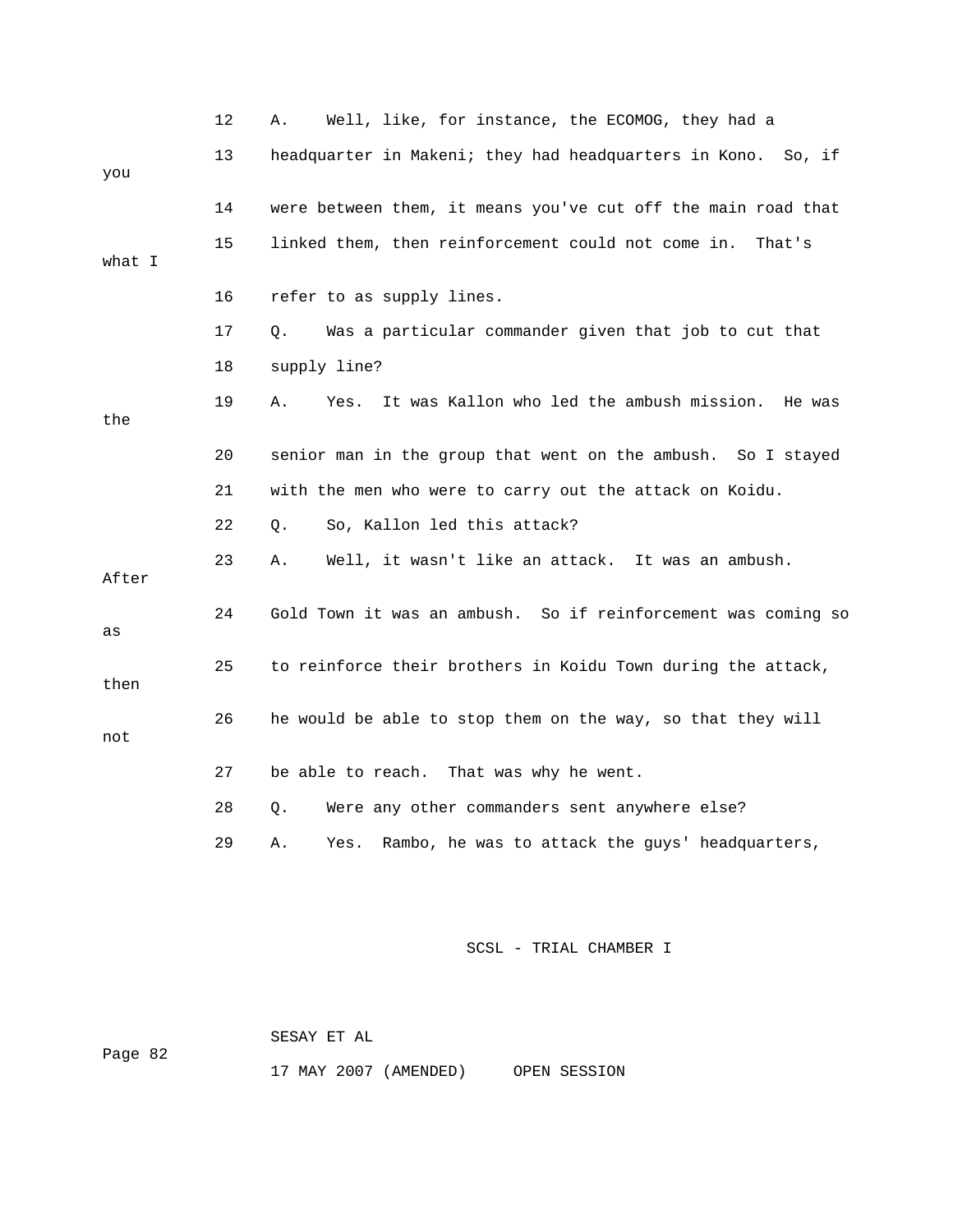| at        | $\mathbf 1$ | according to what he told me, that the ECOMOG's headquarters   |
|-----------|-------------|----------------------------------------------------------------|
| attacking | 2           | Five-Five Spot, he was the man that was responsible for        |
| station.  | 3           | there, very close to the Tankoro junction by the petrol        |
|           | 4           | Anybody else sent anywhere?<br>Q.                              |
| He        | 5           | Well, Kailondo, he came with the group from Kimberlite.<br>Α.  |
|           | 6           | was the commander; the road from Gandorhun.                    |
|           | 7           | Anyone else?<br>Q.                                             |
|           | 8           | Tikeke, he came from the Tombodu area in order to attack<br>Α. |
|           | 9           | the DO Barracks.                                               |
|           | 10          | And anyone else?<br>Q.                                         |
|           | 11          | Well, the -- the brigade major, he -- he led where I and<br>Α. |
|           | 12          | Peter Vandi were, from the Guinea Highway through Kuyor on to  |
|           | 13          | Hill Station, The Big.                                         |
|           | 14          | And you?<br>$Q$ .                                              |
|           | 15          | Well, I belonged to that group. I, Peter Vandi --<br>Α.        |
|           | 16          | THE INTERPRETER: The interpreter is sorry.<br>The              |
|           | 17          | interpreter is sorry. There is something that is not clear in  |
|           | 18          | the witness's testimony as to who was leading.                 |
|           | 19          | PRESIDING JUDGE: Mr Sesay.                                     |
|           | 20          | THE WITNESS: Yes, My Lord.                                     |
| Who       | 21          | PRESIDING JUDGE: Clarify that for the interpreters.            |
|           | 22          | was leading?                                                   |
| the       | 23          | THE WITNESS: Yes, My Lord. The brigade major. He was           |
| and       | 24          | big. He led the group in which we were, the group in which I   |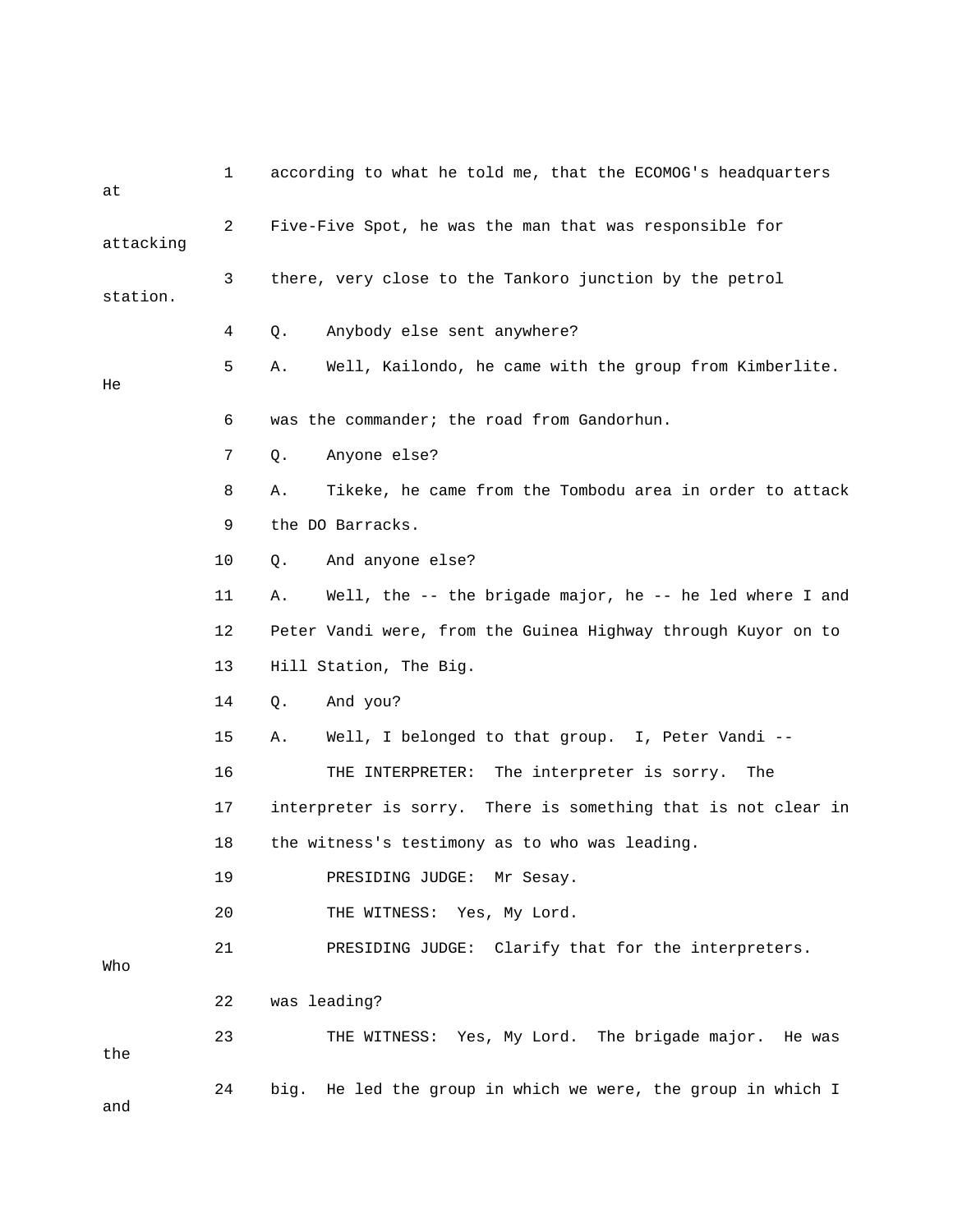25 Peter Vandi belonged.

 26 JUDGE BOUTET: What's the brigade major? Who is he? 27 THE WITNESS: Well, the brigade major, My Lord, he was the 28 2IC to the brigade commander. He was the deputy to the brigade 29 commander. He was the brigade major.

SCSL - TRIAL CHAMBER I

 SESAY ET AL Page 83 17 MAY 2007 (AMENDED) OPEN SESSION

 1 JUDGE BOUTET: So you -- the deputy to the brigade 2 commander, you call him the brigade major? That's, in your 3 language, that's what it is? I'm just trying to understand. 4 THE WITNESS: No. The brigade major, My Lord. He was the 5 deputy to the brigade commander. 6 JUDGE BOUTET: I thought that's what I had asked you, if he 7 was. But you seem to see a difference in what I said. So the 8 brigade major was a deputy to the brigade commander; that is what 9 you're saying. 10 THE WITNESS: Yes, My Lord. 11 JUDGE BOUTET: Who was he? Who's that person? 12 THE WITNESS: Well, they called him The Big, Lansana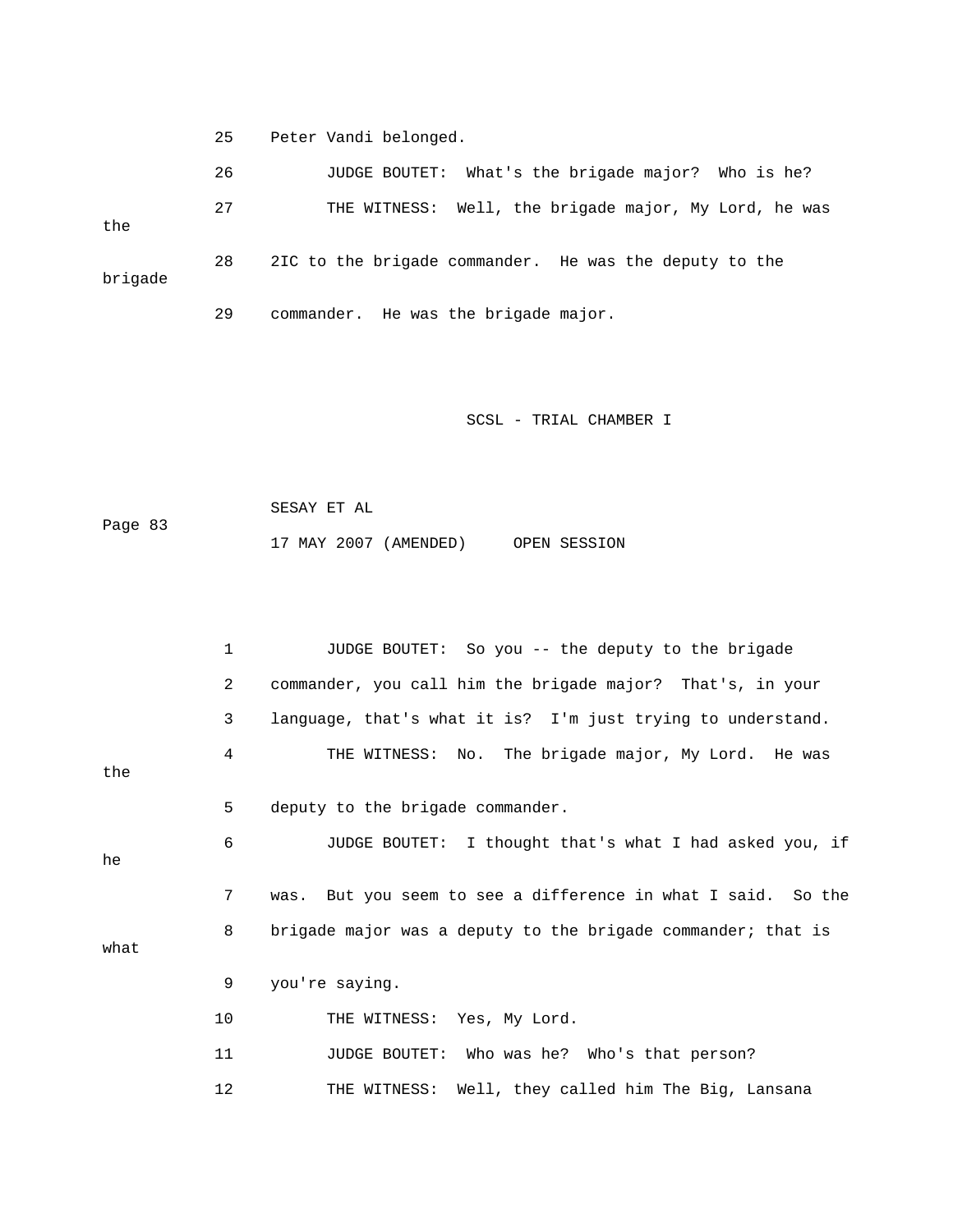13 Sheriff. But aka, The Big, the Big Rebel. 14 JUDGE BOUTET: So this is not the personal name you had 15 mentioned before? 16 THE WITNESS: The brigade major? 17 JUDGE BOUTET: The Big, or whatever name you use. 18 THE WITNESS: Well, My Lord, I said I called the names. 19 JUDGE BOUTET: I'm just asking if it was a name of a person 20 you had named before, Mr Sesay, that's all. 21 THE WITNESS: No, sir. He was among the brigade staff, 22 sir. Because the brigade staff were the people that were in the 23 -- at the headquarters, and he was among them. 24 JUDGE BOUTET: That's okay. You are confusing me more than 25 you're helping me on this, because now you're talking about 26 brigade staff. What's the brigade staff? 27 THE WITNESS: My Lord, it was because you said I had not 28 called -- 29 JUDGE BOUTET: Where were they? Were they in Kono when you

SCSL - TRIAL CHAMBER I

|         |  | SESAY ET AL |                       |              |
|---------|--|-------------|-----------------------|--------------|
| Page 84 |  |             |                       |              |
|         |  |             | 17 MAY 2007 (AMENDED) | OPEN SESSION |

1 arrived there?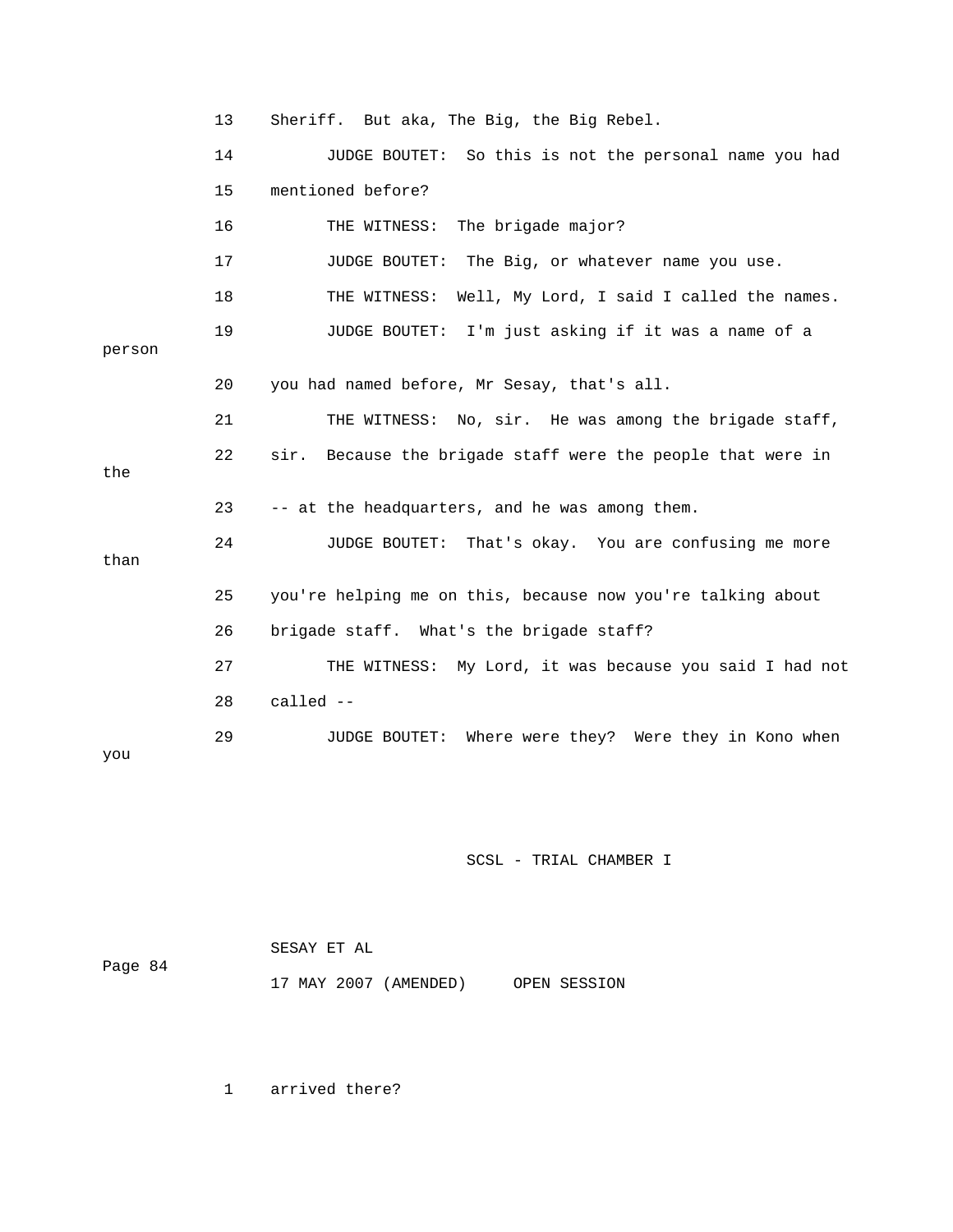|                | 2  | THE WITNESS: My Lord, that was where they were. I have           |
|----------------|----|------------------------------------------------------------------|
| and            | 3  | named the people that we came with from Kailahun.<br>I said I    |
|                | 4  | Kallon and our bodyguards, including Bockarie and Mike's         |
| The            | 5  | bodyguards, but all the other people, we met them in Kono.       |
| those          | 6  | ones that I said that they were the brigade staff, My Lord,      |
| the            | 7  | were the people that were based at Superman Ground which was     |
|                | 8  | brigade headquarters, sir.                                       |
| <b>Because</b> | 9  | JUDGE BOUTET: But did they attend your meeting?                  |
|                | 10 | you did describe a meeting you had with what you called the      |
|                | 11 | battalion commanders and the brigade commanders, as such.<br>You |
|                | 12 | described yourself, Kallon, Peter Vandi, Rambo and so on.<br>So  |
|                | 13 | were these people also at that meeting?                          |
| headquarters,  | 14 | THE WITNESS: Yes, My Lord. At the brigade                        |
| there.         | 15 | that was where the meeting took place. All of them were          |
|                | 16 | The Big was there, sir.                                          |
|                | 17 | JUDGE BOUTET:<br>Thank you.                                      |
|                | 18 | THE WITNESS: Thank you, sir.                                     |
|                | 19 | MR JORDASH:                                                      |
| the            | 20 | This brigade major, was he superior to the adviser to<br>Q.      |
|                | 21 | brigade commander?                                               |
| junior         | 22 | Α.<br>Well, no. He was junior to the brigade adviser and         |
|                | 23 | to the brigade commander.                                        |
|                | 24 | How could he be 2IC to the brigade commander?<br>Q.              |
|                | 25 | Well you said, the brigade commander. He was the 2IC.<br>Α.      |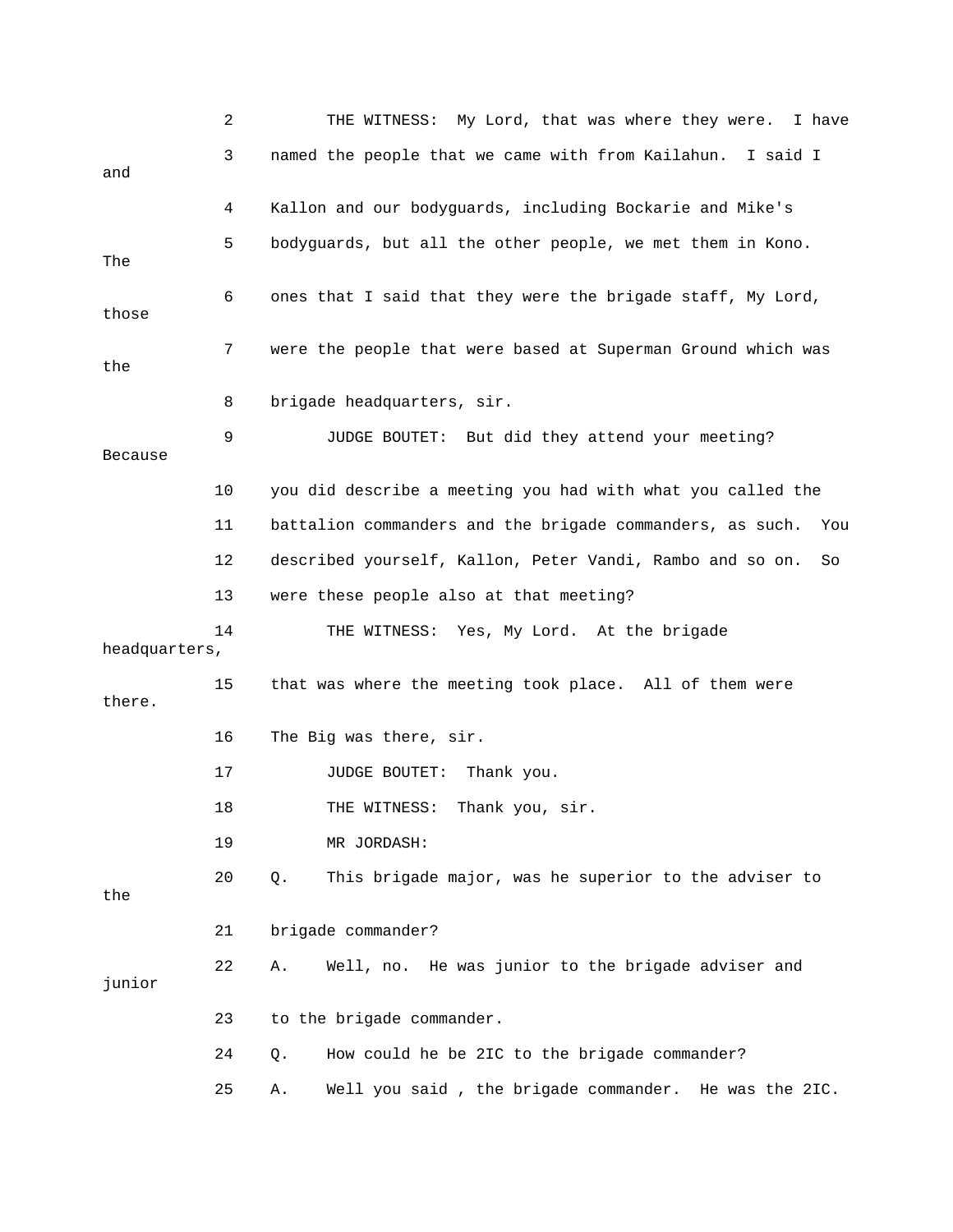- 26 The 2IC was subordinate to the brigade commander.
- 27 Q. But wouldn't the adviser be the 2IC?
- 28 A. No. The brigade adviser was advising the brigade
- 29 commander, and the brigade major was a deputy to the brigade

 SESAY ET AL Page 85 17 MAY 2007 (AMENDED) OPEN SESSION

day,

 1 commander. 2 Q. Okay. So was there an attack on Koidu Town? 3 A. Yes. We went on the attack. 4 Q. How long -- when did the attack take place? Do you know 5 the date and the time it started? 6 A. Well, after the meeting I said we should give Kallon a 7 because he had to walk on to Yormandu, on to Sandia before he 8 surfaced on the main road. So, we said, after the one day -- 9 Q. I think you might have to repeat what you just said. 10 A. I said after the meeting, then I said, I told the men we 11 should give a day to Kallon, one day, because he had to walk a 12 distance before he could reach his destination. So, after the 13 one day, then the next morning we should launch the attack at 14 6.00 a.m. in the morning, and I think that was the 16th of 15 December 1998. 16 Q. And how long did the attack take place? How long did it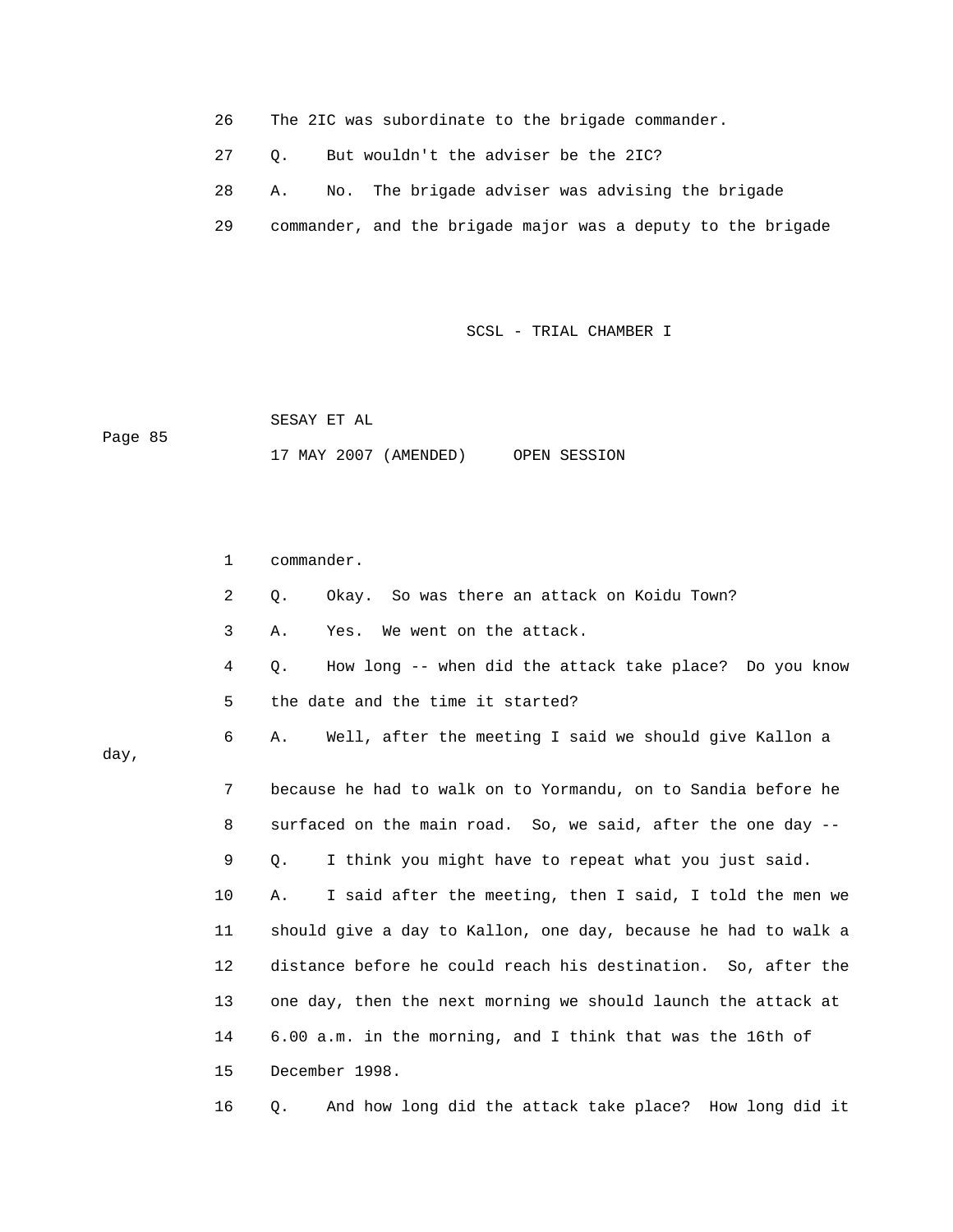|         | 17 | take?                                                           |
|---------|----|-----------------------------------------------------------------|
| from    | 18 | Well, we arranged that when this first group, the men<br>Α.     |
|         |    |                                                                 |
|         | 19 | the Kimberlite area, when they open fire, the other group will  |
|         | 20 | respond and the other group will respond from the other side.   |
|         | 21 | That was how it was. We fought from 6.00 a.m. to 7.00 p.m.      |
|         | 22 | before we were able to capture Koidu Town.                      |
|         | 23 | What time was Koidu Town captured?<br>Q.                        |
|         | 24 | 7.00 p.m.<br>Α.                                                 |
|         | 25 | Were there any prisoners of war?<br>Q.                          |
| the     | 26 | We captured 12, 12 Nigerian soldiers, ECOMOG and<br>Α.<br>Yes.  |
|         | 27 | The CDF were about 50.<br>CDFs.                                 |
|         | 28 | What happened to them?<br>Q.                                    |
|         | 29 | Well, the CDF, they stayed in Koidu Town. I said the<br>Α.      |
|         |    |                                                                 |
|         |    |                                                                 |
|         |    | SCSL - TRIAL CHAMBER I                                          |
|         |    |                                                                 |
|         |    | SESAY ET AL                                                     |
| Page 86 |    | 17 MAY 2007 (AMENDED)<br>OPEN SESSION                           |
|         |    |                                                                 |
|         |    |                                                                 |
|         | 1  | Nigerian ECOMOGs should be escorted to Superman Ground.<br>I.   |
| told    |    |                                                                 |
| him,    | 2  | the MP commander to take care of them, they should stay with    |
|         | 3  | and they should provide food for them in the evening.<br>I mean |

the

4 following morning, because that night they were unable to

prepare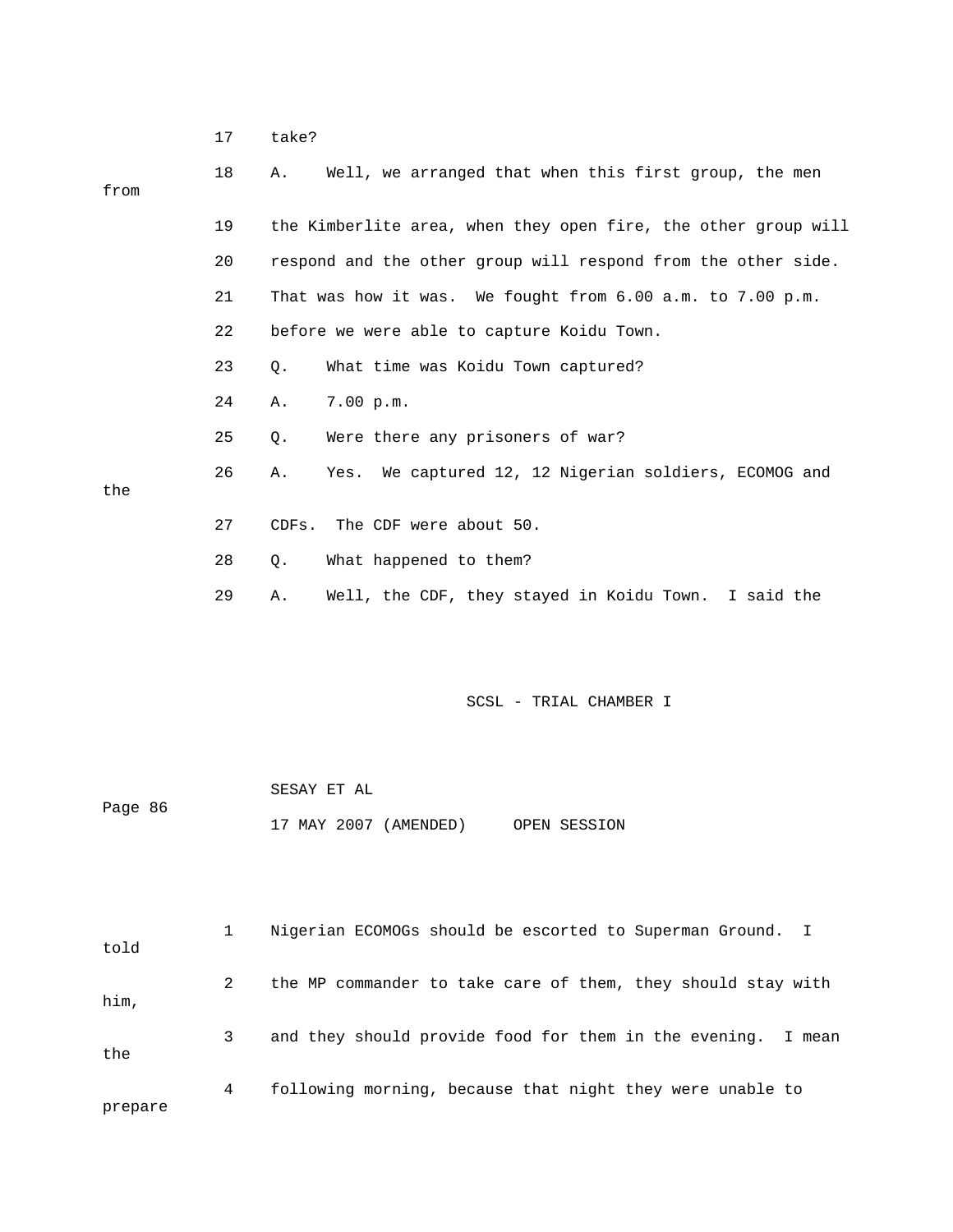|           | 5  | food. But they slept at Superman Ground during that night.      |
|-----------|----|-----------------------------------------------------------------|
|           | 6  | Who was the MP commander?<br>Q.                                 |
|           | 7  | Mohamed Jalloh, alias Ojallay.<br>Α.                            |
| other     | 8  | Why was the -- why were the ECOMOG separated from the<br>Q.     |
|           | 9  | prisoners of war?                                               |
| the       | 10 | Well, I said they should carry the Nigerian soldiers to<br>Α.   |
|           | 11 | I said let the CDF stay in Kuyor. There was one house in<br>MP. |
| where     | 12 | Kuyor. That was where I said they should stay.<br>That was      |
|           | 13 | they slept that night.                                          |
|           | 14 | How were they treated?<br>Q.                                    |
| food      | 15 | Well, as far as I, who was the commander, I provided<br>Α.      |
| them.     | 16 | for them. I treated them nicely. Nothing went wrong with        |
| present   | 17 | Were there any civilians seen or taken captive or<br>Q.         |
|           | 18 | in Koidu Town, as it turned out?                                |
| from      | 19 | Α.<br>Well, just look at the time that the fight took place,    |
|           | 20 | 6.00 a.m. to 7.00 p.m., the civilians were not in Koidu Town.   |
|           | 21 | They were at Koakoyima, out of Koidu Town. They were based in   |
| ECOMOG, a | 22 | Koakoyima. So, during that time the civilians with the          |
|           | 23 | lot of them withdrew.                                           |
|           | 24 | Before we move to that, just describe where ECOMOG were,<br>Q.  |
|           | 25 | besides in Koidu Town, where were they based?                   |
|           | 26 | ECOMOG?<br>They were based at the Five-Five Spot at the<br>Α.   |
|           | 27 | petrol station. All the houses that were around there, they     |
| occupied. | 28 | And they built some booths which they<br>occupied them.         |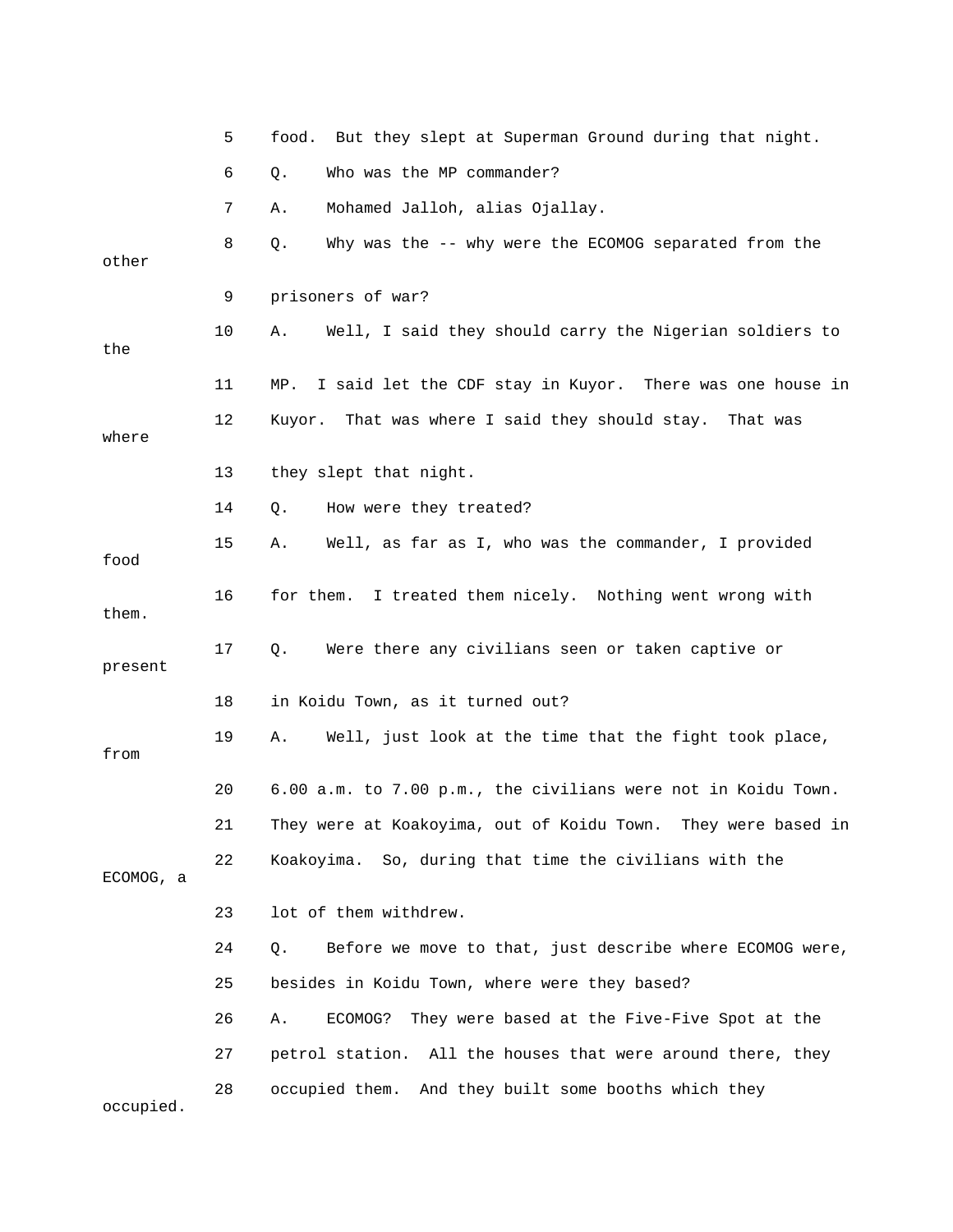29 Q. And you have mentioned civilians at Koakoyima; is that

SCSL - TRIAL CHAMBER I

|         |  | SESAY ET AL |                       |              |
|---------|--|-------------|-----------------------|--------------|
| Page 87 |  |             |                       |              |
|         |  |             | 17 MAY 2007 (AMENDED) | OPEN SESSION |

|           | 1  | right?                                                          |
|-----------|----|-----------------------------------------------------------------|
|           | 2  | Yes, yes.<br>Α.                                                 |
|           | 3  | Koakoyima is to the west of Koidu Town; is that right?<br>$Q$ . |
| east,     | 4  | Yes, yes. I think so. Well, I -- I wouldn't to say<br>Α.        |
| know      | 5  | west, north or south. But I will just tell you that if you      |
| at        | 6  | Koidu Town, and you look at the Five-Five Spot, and you look    |
| stand     | 7  | the distance from Five-Five Spot to Koakoyima, even if you      |
| effective | 8  | there with an AK and fire a shot, the shot will not be          |
| reach     | 9  | to kill a civilian at Koakoyima. An AK round will not even      |
|           | 10 | that distance, from Koidu Town to Koakoyima.                    |
| How       | 11 | What kind of base were the civilians in at Koakoyima?<br>Q.     |
|           | 12 | were they living?                                               |
|           | 13 | So, before I attacked Kono?<br>Α.                               |
|           | 14 | Q.<br>Yes.                                                      |
|           | 15 | Well, except I'm to talk based on the information I got<br>Α.   |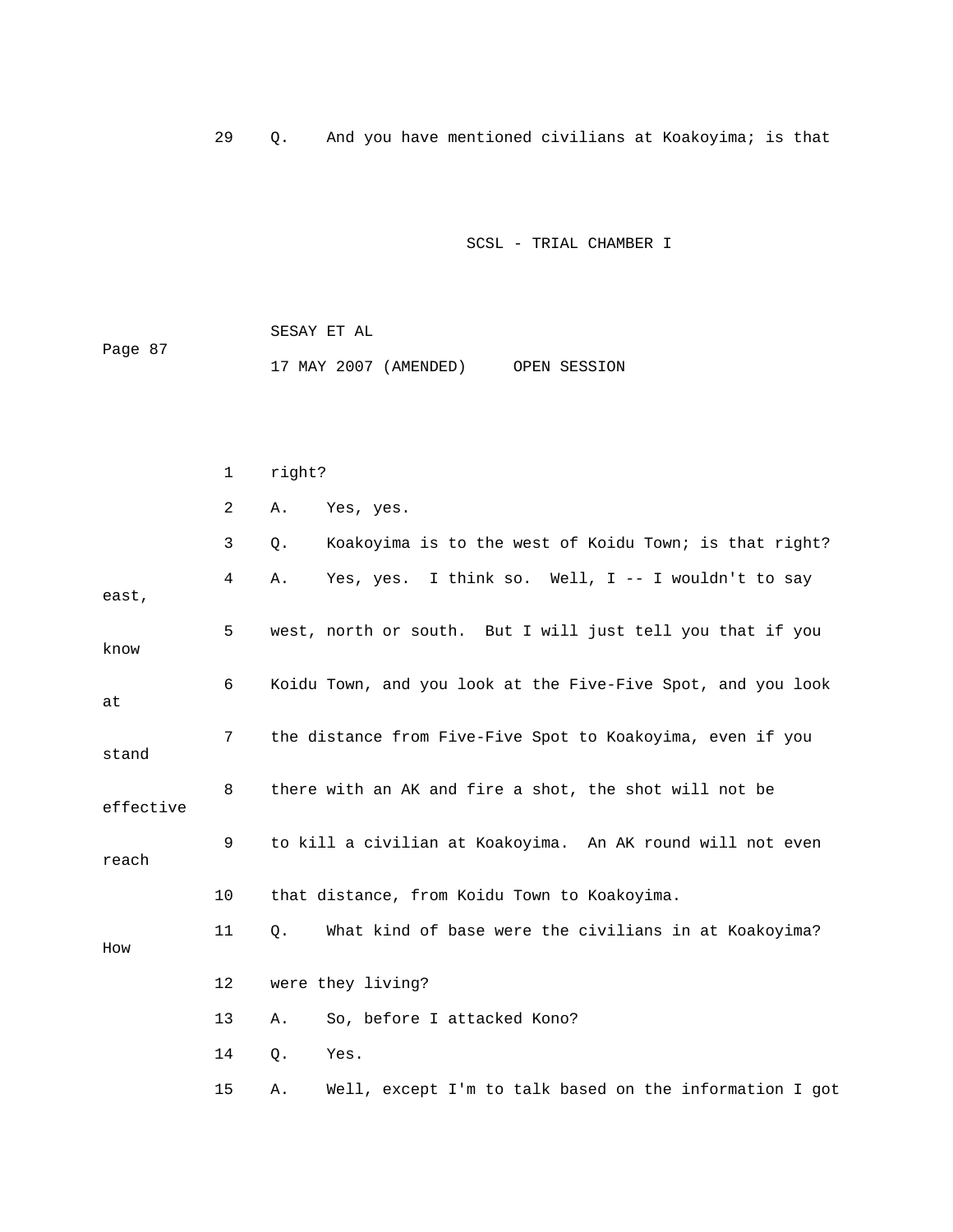|          | 16 | from people after the attack of Kono. But I can't tell you      |
|----------|----|-----------------------------------------------------------------|
|          | 17 | before I got into Koakoyima.                                    |
| from,    | 18 | Please do, and just say who you got the information<br>$Q$ .    |
|          | 19 | if you can remember.                                            |
| advanced | 20 | Well, after we had captured Koidu Town, the troops<br>Α.        |
| the      | 21 | to Koakoyima. Most of the people went into the bushes. But      |
|          | 22 | next day people began coming out, and those who came out, when  |
| based    | 23 | they were captured, they said the civilian population was       |
| allow    | 24 | in Koakoyima; that was where they were. And ECOMOG did not      |
| mine     | 25 | civilians to go to Koidu Town if you were not going there to    |
|          | 26 | for the ECOMOG.                                                 |
|          | 27 | What happened to the civilians during the attack?<br>Q.         |
|          | 28 | Well, the civilians, during the course of the fight they<br>Α.  |
|          | 29 | left Koakoyima.<br>It was after we had captured Koidu Town, the |

|         |  | SESAY ET AL |                       |              |
|---------|--|-------------|-----------------------|--------------|
| Page 88 |  |             |                       |              |
|         |  |             | 17 MAY 2007 (AMENDED) | OPEN SESSION |

 1 ones that did not retreat with the ECOMOG, they started coming 2 out from the bushes and they stayed in Koakoyima throughout

the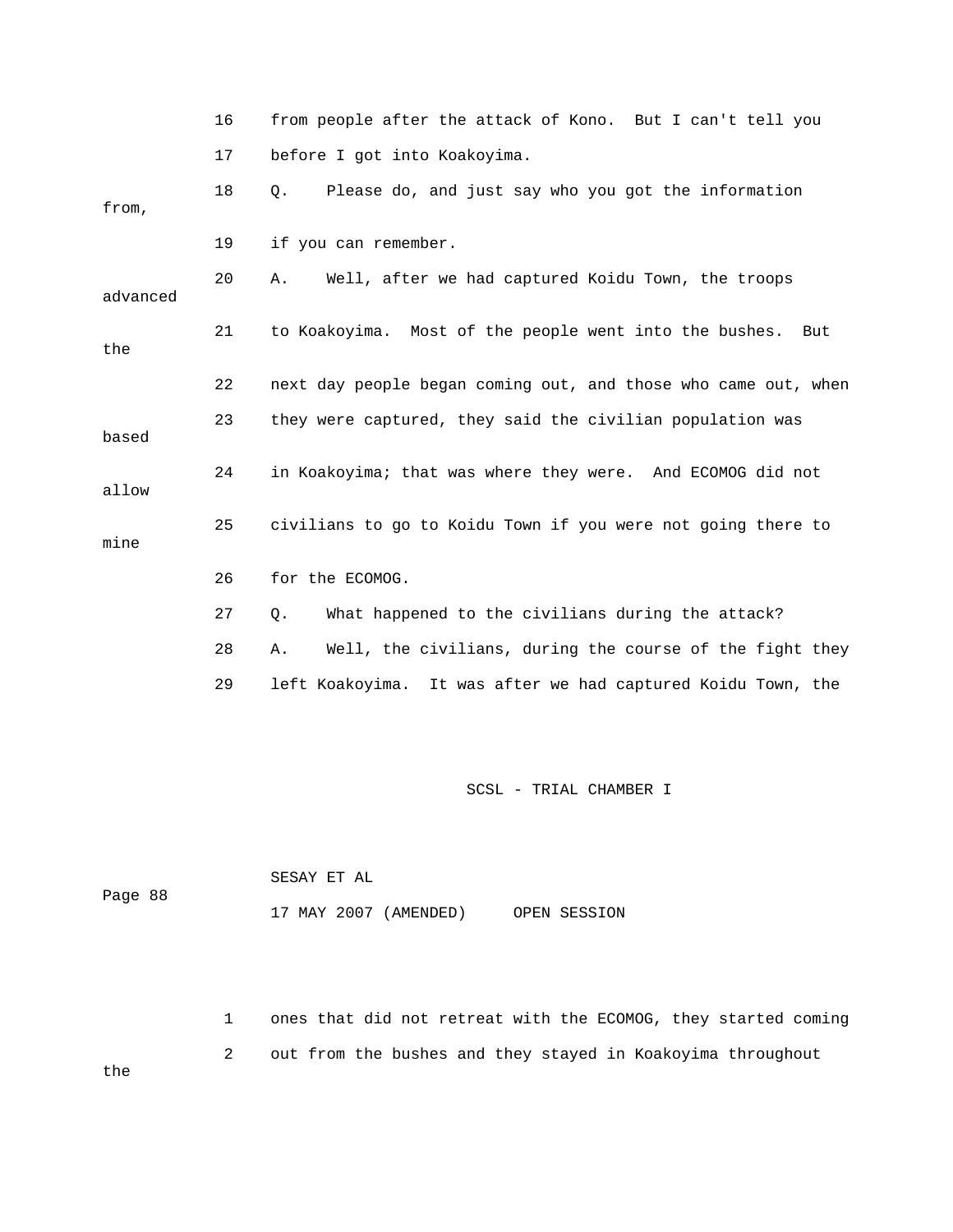| and       | 3  | war, until the end of the war, and nothing happened to them,     |
|-----------|----|------------------------------------------------------------------|
|           | 4  | there were not even many.                                        |
|           | 5  | Let's just deal with -- first of all, what you mean the<br>Q.    |
| by        | 6  | civilians who retreated with ECOMOG? Describe what you mean      |
|           | 7  | that.                                                            |
|           | 8  | Well, the civilians, a lot of them retreated with the<br>Α.      |
| When      | 9  | ECOMOG, through Jiama Nimikoro some of them came to Sewafe.      |
|           | 10 | they realised that the road was blocked, they crossed through    |
|           | 11 | Jiama Sewafe to Boama Konta.                                     |
| to?       | 12 | And which direction is that? Which way does that lead<br>$Q$ .   |
|           | 13 | The one from Nimikoro went towards Tongo. The one from<br>Α.     |
|           | 14 | Jiama Sewafe, it went towards Baoma Konta. And Baoma Konta, I    |
| District, | 15 | think that -- I think that is located in Kenema or Bo            |
|           | 16 | but it's a town between those borderlines.                       |
| did       | 17 | And you then mentioned some civilians who came out --<br>Q.      |
|           | 18 | you say came out from the bush?                                  |
| in        | 19 | I said some few civilians that remained, they were<br>Α.<br>Yes. |
|           | 20 | the bush during the attack. After we had captured Koidu Town,    |
|           | 21 | the following day they started coming out. Those were the few    |
|           | 22 | civilians that lived.                                            |
|           | 23 | Where were they coming from? Where had they been?<br>Q.          |
|           | 24 | Well, when the attack took place, people ran and entered<br>Α.   |
|           | 25 | into the bush.<br>When they knew that they -- when they realised |
|           | 26 | that the firing had subsided, they came to find out who was in   |
|           | 27 | From that, they met us and we told them to bring their<br>town.  |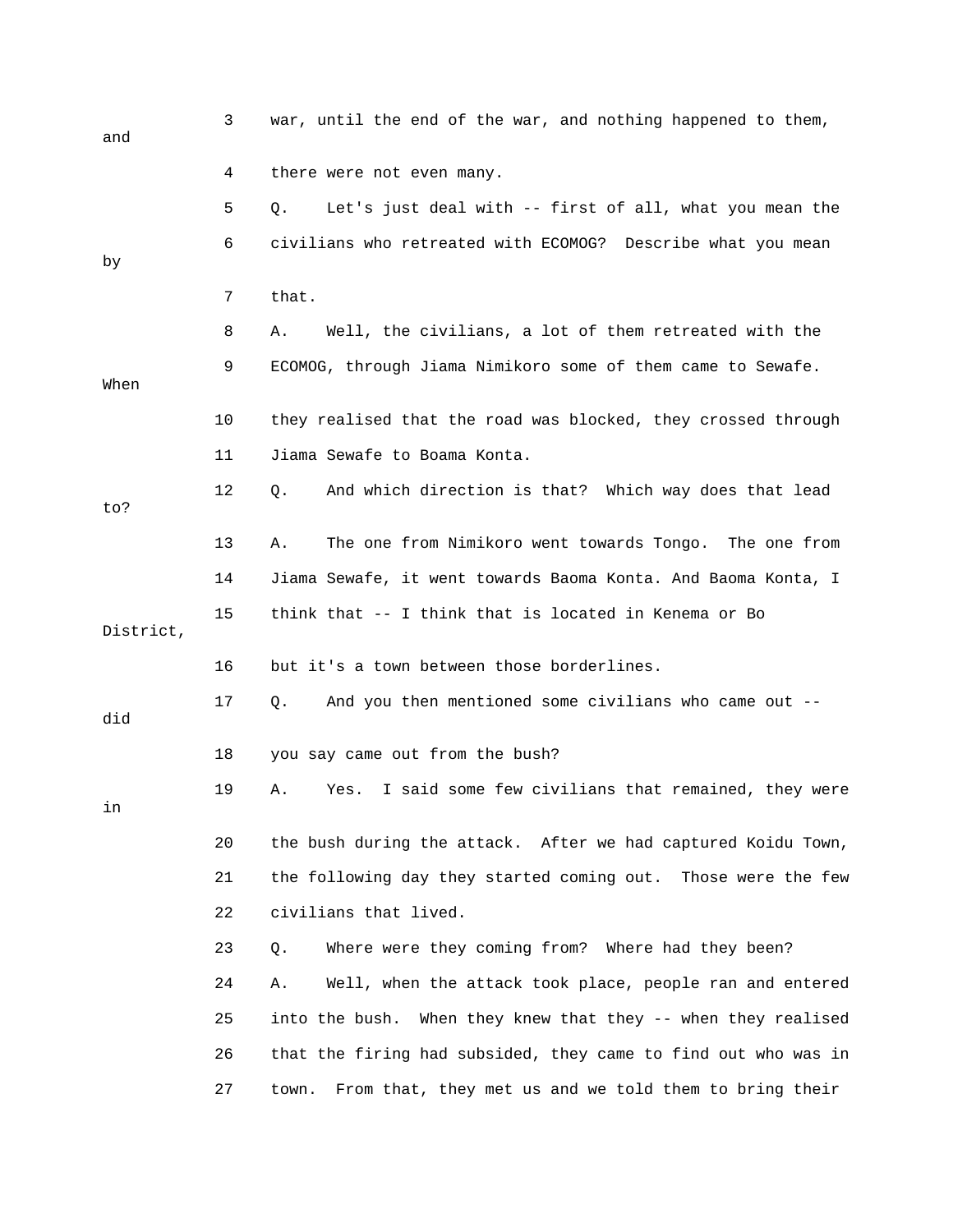28 other family members. They came and stayed in Koidu, sorry,

29 Koakoyima.

SCSL - TRIAL CHAMBER I

 SESAY ET AL Page 89 17 MAY 2007 (AMENDED) OPEN SESSION

|            | $\mathbf{1}$   | Who told them to bring their families?<br>Q.                  |
|------------|----------------|---------------------------------------------------------------|
|            | $\overline{a}$ | Well, during that time I myself was there. I said the<br>Α.   |
|            | 3              | people that had come, the people whom we met here should stay |
|            | 4              | here. And they have seen people, civilians had started coming |
|            | 5              | from the bush to stay in Koakoyima.                           |
|            | 6              | Why Koakoyima? Why there?<br>Q.                               |
| was        | 7              | Well, because there were no houses in Koidu Town.<br>Α.<br>It |
| in         | 8              | in Koakoyima that there were some houses. I'm sorry, it was   |
|            | 9              | Koakoyima and small Lebanon that you find some houses.        |
|            | 10             | THE INTERPRETER: Correction interpreter.                      |
|            | 11             | MR JORDASH:                                                   |
| they       | 12             | Were you there when the civilians came out? How did<br>Q.     |
|            | 13             | organise themselves?                                          |
|            | 14             | Do you mean the civilians that were with the RUF?<br>Α.       |
| <b>RUF</b> | 15             | The ones that came out of the bush; were they with the<br>Q.  |
|            | 16             | or not?                                                       |

in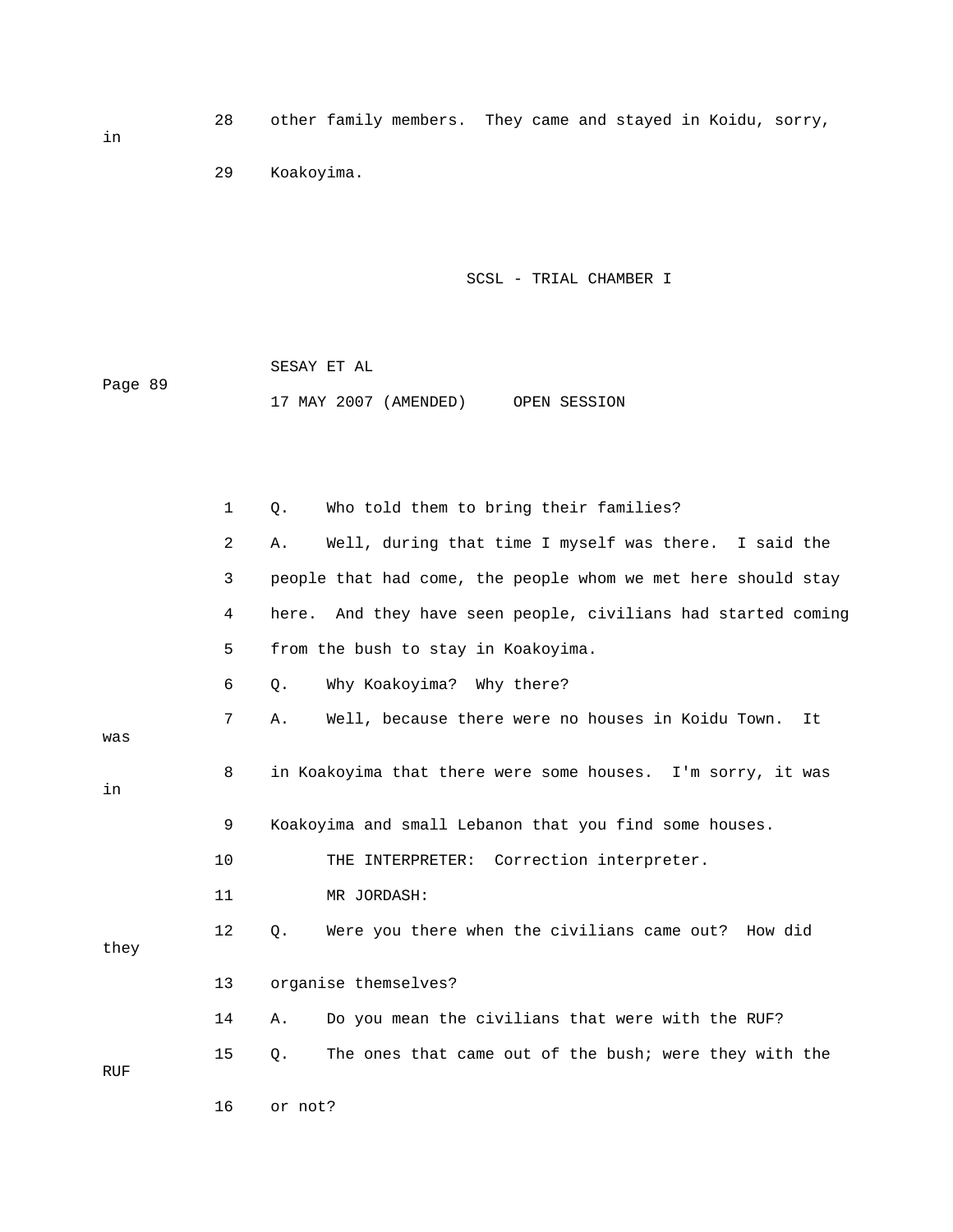| not     | 17 | Well, the ones that were in Koakoyima, I said they were<br>Α.  |
|---------|----|----------------------------------------------------------------|
|         | 18 | many, those who hid around because of the fighting. The other  |
| which   | 19 | civilians, they had been with the RUF in these camps.<br>So    |
|         | 20 | ones do you mean? Which of the civilians?                      |
| as      | 21 | Let's deal with the ones who you said were in the bush,<br>Q.  |
| Ground. | 22 | you were told by the civilians who came to see you at PC       |
|         | 23 | When did they start coming out of the bush?                    |
| I       | 24 | Well, this time I wasn't at PC Ground anymore. I was --<br>Α.  |
| we      | 25 | was at -- in Koidu Town. I was at Small Lebanon. After we --   |
|         | 26 | had captured Koidu Town, then the following day people started |
|         | 27 | coming in bits. All that week, people were coming. But they    |
|         | 28 | were not many, the civilians. For about a week, those who      |
| those   | 29 | started coming out of their hiding place were not up to 60,    |

|         |  | SESAY ET AL |                       |              |
|---------|--|-------------|-----------------------|--------------|
| Page 90 |  |             |                       |              |
|         |  |             | 17 MAY 2007 (AMENDED) | OPEN SESSION |

|      |  | 1 who did not go with ECOMOG.                            |
|------|--|----------------------------------------------------------|
|      |  | 2 0. Is that 60 in the week?                             |
| were |  | 3 A. Yes. I said within the week. The ones that came out |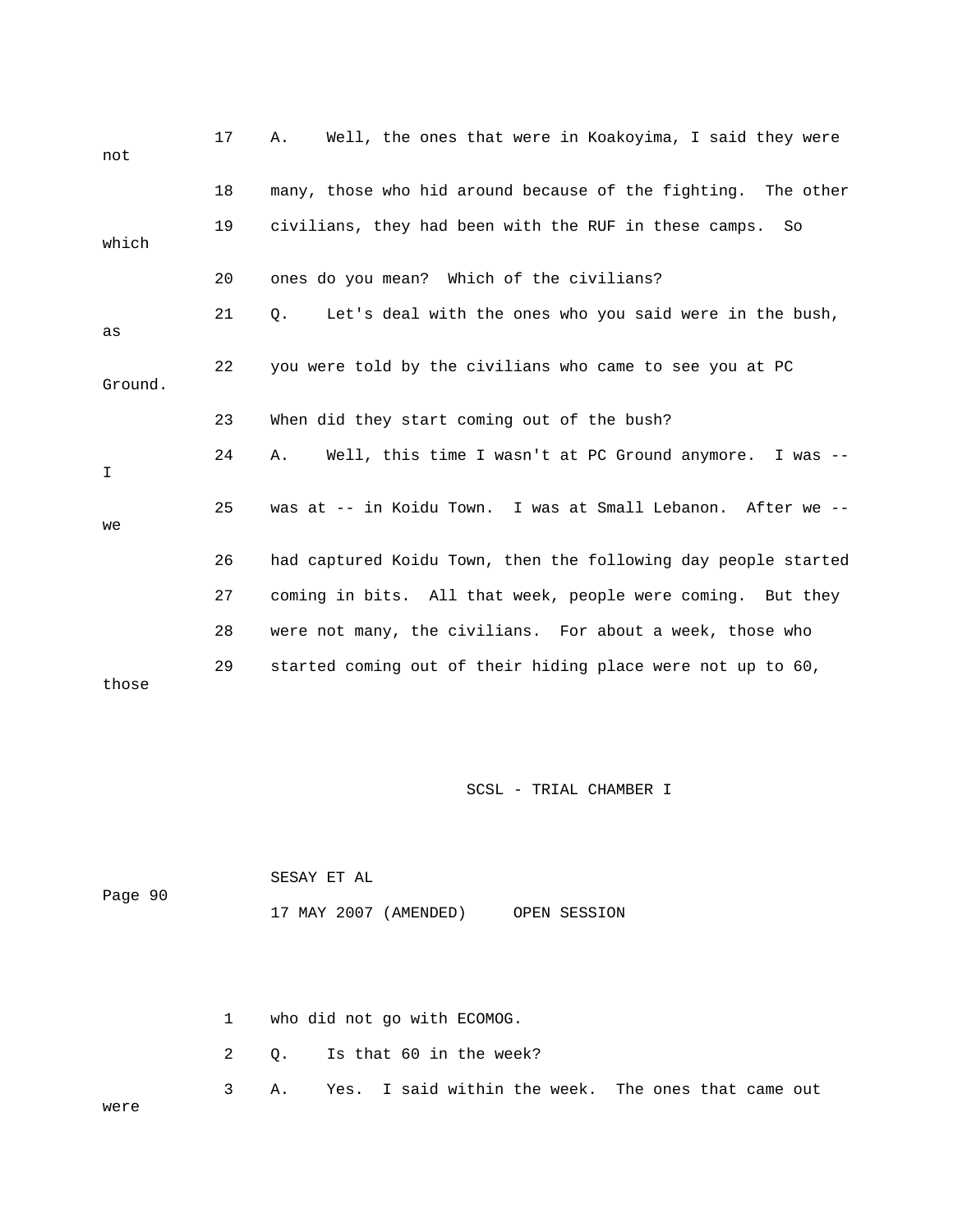| their    | 4  | not up to 60, the mature people, because some of them had       |
|----------|----|-----------------------------------------------------------------|
|          | 5  | little children among them.                                     |
|          | 6  | Was there interaction between the civilians and the RUF,<br>Q.  |
|          | 7  | the ones who came out of the bush?                              |
|          | 8  | That second witness that I wrote on the paper, he<br>Α.<br>Yes. |
|          | 9  | said from the time they came from the bush, they came to Koidu  |
|          | 10 | From that time, until the end of the war, they did not<br>Town. |
| had      | 11 | suffer anymore; that's true. The fighters and the civilians     |
|          | 12 | good rapport.                                                   |
|          | 13 | Did you see this in the time you were there, in Koidu,<br>Q.    |
|          | 14 | after the attack, and I mean immediately after the attack?      |
|          | 15 | After the attack, after 48 hours, I myself gave<br>Α.<br>Yes.   |
| the      | 16 | instructions to that first name on that paper to go and tell    |
| for      | 17 | civilians so that they could come back to Koakoyima in order    |
| from     | 18 | them to come and stay. So I myself saw the people returning     |
|          | 19 | the bush, the ones that were in the RUF camp.                   |
| Bockarie | 20 | And what happened, in terms of communicating with<br>Q.         |
|          | 21 | at this stage; did you communicate with him?                    |
| captured | 22 | I communicated. The first day when we<br>Yes.<br>Yes.<br>Α.     |
|          | 23 | Koidu Town, during that 7.00, I sent a radio message. I said,   |
| morning, | 24 | "We've captured Koidu." So, the following day, in the           |
|          | 25 | he called me on the radio and we spoke. He said I should give   |
| radio    | 26 | him some details. I told him that I was going to prepare a      |
|          | 27 | message to the effect and give it to the operator. And I told   |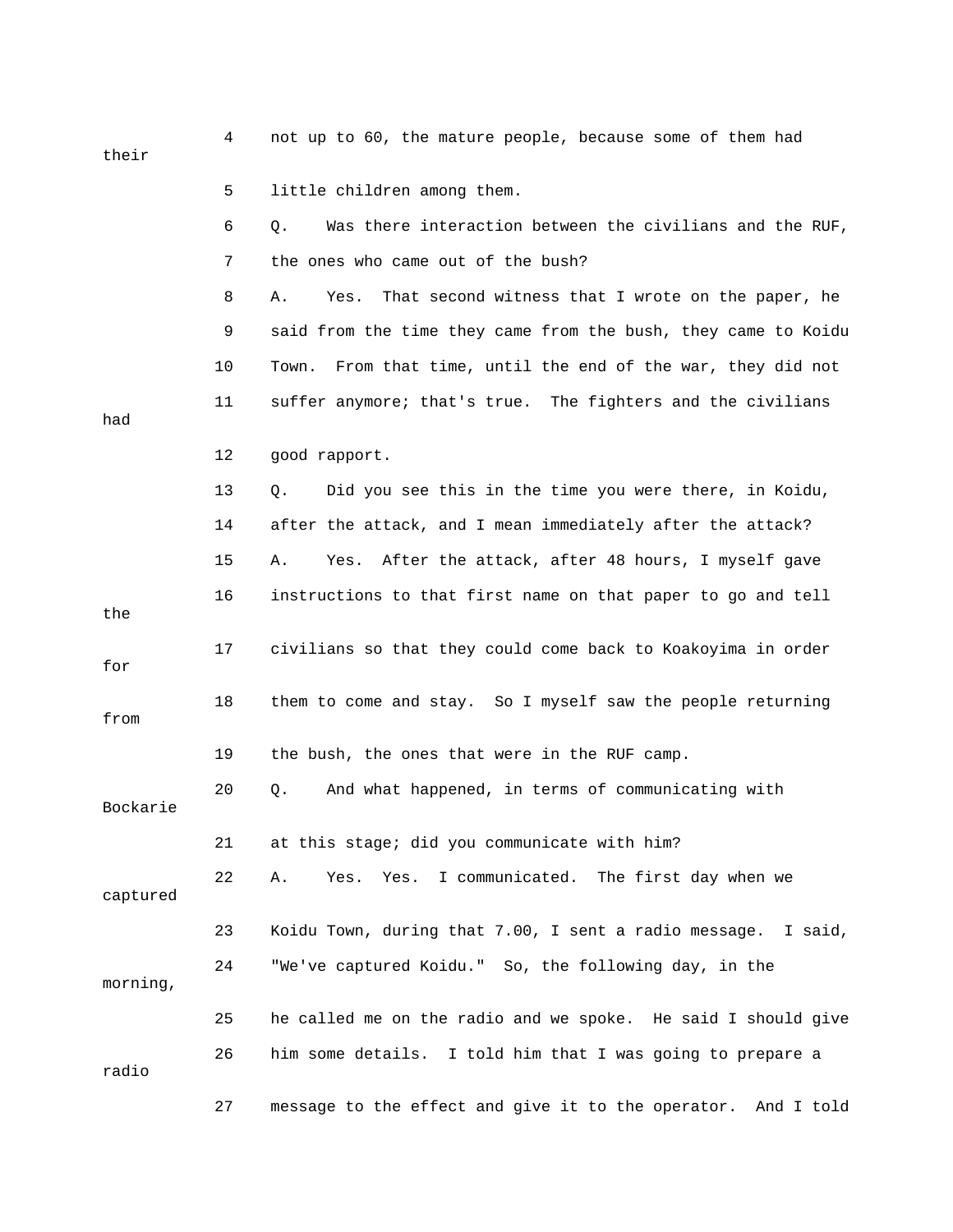28 him that we captured 12 Nigerians soldiers and about 50 CDF, and 29 we captured tanks; we captured two functional tanks and one was

SCSL - TRIAL CHAMBER I

 SESAY ET AL Page 91 17 MAY 2007 (AMENDED) OPEN SESSION

|         | $\mathbf 1$ | not functional. A lot of arms and ammunition. All that the     |
|---------|-------------|----------------------------------------------------------------|
|         | 2           | ECOMOG had in Kono, they left everything there and ran away -- |
|         | 3           | all the equipment.                                             |
|         | 4           | What happened, from a military perspective, after the<br>Q.    |
| anyone? | 5           | successful attack on Koidu? Were there instructions from       |
|         | 6           | Yes. After we had taken over Koidu, Bockarie said, he<br>Α.    |
|         | 7           | said, "Well, the group should be divided into two." He said,   |
|         | 8           | "Akim, let him go towards Tongo through Nimikoro." He said,    |
|         | 9           | "Me", rather, "I, Kallon, Rambo, should pursue ECOMOG towards  |
|         | 10          | Makeni."                                                       |
|         | 11          | And was this done?<br>Ο.                                       |
| me      | 12          | That was the instruction the commander had given<br>Α.<br>Yes. |
|         | 13          | and I told Akim. And I -- I told Rambo to be the advance team  |
|         | 14          | commander from Kono towards Magburaka.                         |
|         | 15          | And what happened during that attack, do you know?<br>Q.       |
|         | 16          | Which of the attacks?<br>Α.                                    |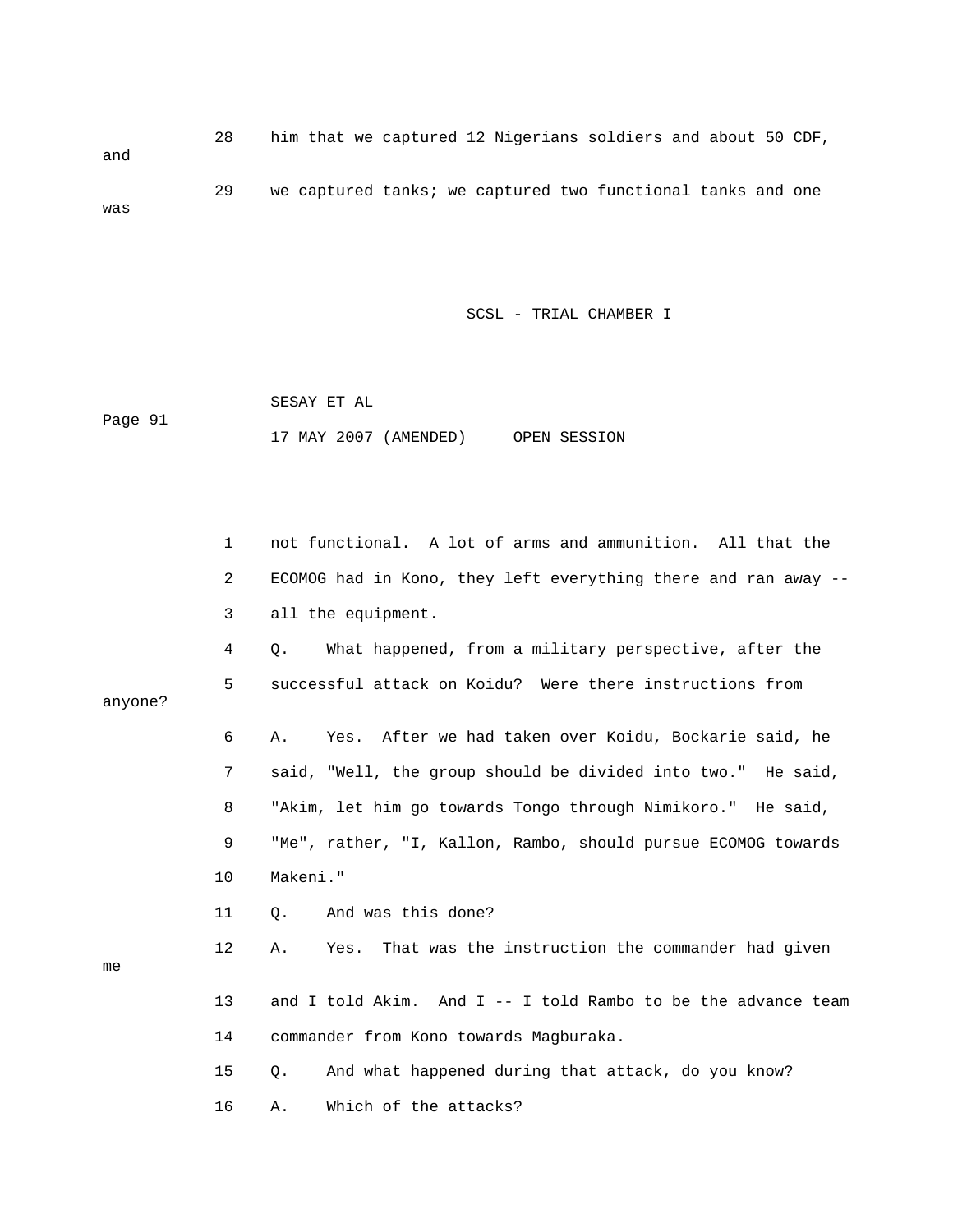|          | 17 | To Magburaka?<br>Q.                                           |
|----------|----|---------------------------------------------------------------|
|          | 18 | Yes, I know.<br>Α.                                            |
|          | 19 | Well, take us through the attack and the places?<br>Q.        |
| at       | 20 | Well, I told Rambo -- I said, "You move and meet Kallon<br>Α. |
| discuss. | 21 | Gold Town so that Kallon could come back so that we can       |
|          | 22 | You go to Masingbi." I said, "We know that the ECOMOG were in |
|          | 23 | Masingbi, so you should attack them." So it took about two to |
| the      | 24 | three days; then Rambo arrived in Masingbi. And in Masingbi   |
| day,     | 25 | ECOMOG only continued running. And the CDF, the following     |
|          | 26 | they surrendered 525 to us. Then Rambo continued moving on to |
|          | 27 | Makali. He passed Makali. The CDF that were in Makali they,   |
|          | 28 | too, surrendered; they were more than 100. The ECOMOG were in |
| aqain    | 29 | Matotoka. When Rambo and others opened fire, they ran away    |

 SESAY ET AL Page 92 17 MAY 2007 (AMENDED) OPEN SESSION

 1 and they went to Magburaka. So, in Magburaka, they were only on 2 the main road. It was there they fought with Rambo for about 30 3 minutes. Then they ran away again and went to Makeni. Then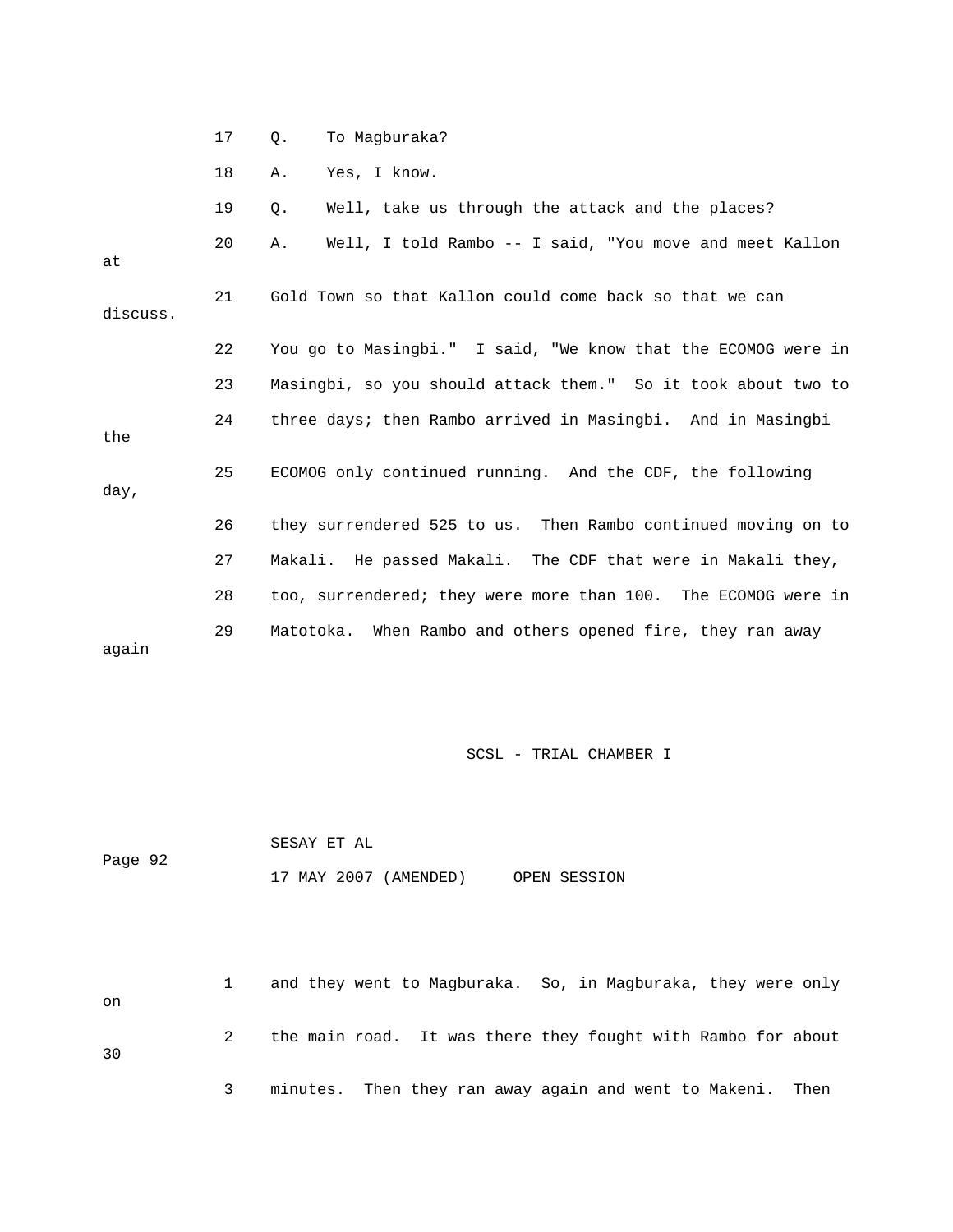|            | 4  | Rambo continued the journey. He arrived at Makeni Teachers     |
|------------|----|----------------------------------------------------------------|
|            | 5  | College.                                                       |
|            | 6  | Before we get to Makeni, was there any attack on Bumpe?<br>Q.  |
|            | 7  | Well, yes. We fought with ECOMOG at Bumpe. When they<br>Α.     |
|            | 8  | divided into two, a group went to --                           |
|            | 9  | THE INTERPRETER: The interpreter is sorry.                     |
|            | 10 | MR JORDASH:                                                    |
|            | 11 | Repeat your last answer, please, Mr Sesay?<br>Q.               |
| narrowly   | 12 | I said yes, ECOMOG was at Bumpe. In fact, our men<br>Α.        |
| helicopter | 13 | missed to capture their helicopter there. But their            |
| there.     | 14 | pilots were too smart. So they left. Fighting took place       |
| <b>One</b> | 15 | So the ECOMOG withdrew from Bumpe in a disorganised manner.    |
| Sewafe.    | 16 | group went by Nimikoro and the other group went by Jiama       |
|            | 17 | They retreated through Baoma Konta.                            |
|            | 18 | Let me just ask you this: I don't think there is a<br>Q.       |
| οf         | 19 | dispute. The Kono to Makeni highway, was that the main thrust  |
|            | 20 | the attack, after Koidu?                                       |
| place      | 21 | Yes. After Koidu Town, Bumpe, after Bumpe, the only<br>Α.      |
|            | 22 | that there was a fight, which was a short one, that was in     |
|            | 23 | Masingbi.<br>Matotoka and Magburaka.                           |
|            | 24 | And what happened to the various CDF you described as<br>О.    |
|            | 25 | surrendering?                                                  |
|            | 26 | I would explain. Because the time when we had<br>Α.<br>Yes.    |
|            | 27 | captured Kono, the information had spread on to Makeni.<br>The |
| Magburaka, | 28 | civilians in these towns Masingbi, Makali, Matotoka,           |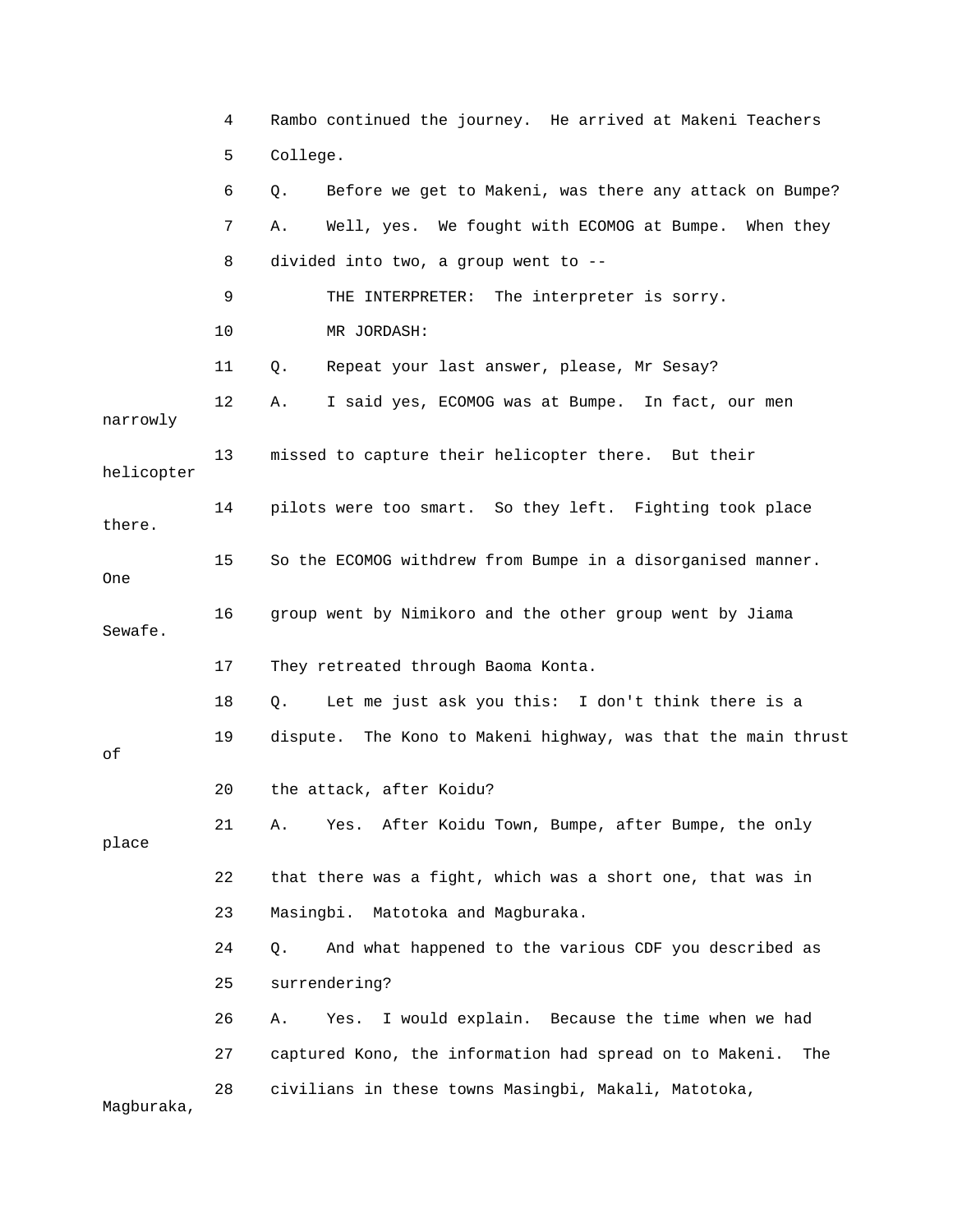29 they saw the ECOMOG arriving. Some hadn't any boots. So, as our

SCSL - TRIAL CHAMBER I

 SESAY ET AL Page 93 17 MAY 2007 (AMENDED) OPEN SESSION

 1 men were advancing towards Masingbi, all the civilian population 2 went to the surrounding villages. This was the same thing that 3 happened in the villages up to Makali. So, later, the civilians 4 came back to their towns. 5 Q. Just pause there: Civilians running into the surrounding 6 areas, what made them come back? 7 A. Well, for example, like Masingbi, if the civilians were in 8 the bush and heard that the CDF had surrendered to the RUF, more 9 than 500, and RUF did not kill any one of them, then the 10 civilians would have the courage to come out. Saying, "Well, if 11 the man did not kill the man he was fighting against, why would 12 he kill me, a civilian?" So that was what was happening. So I 13 sent a message that all the civilians should come back to their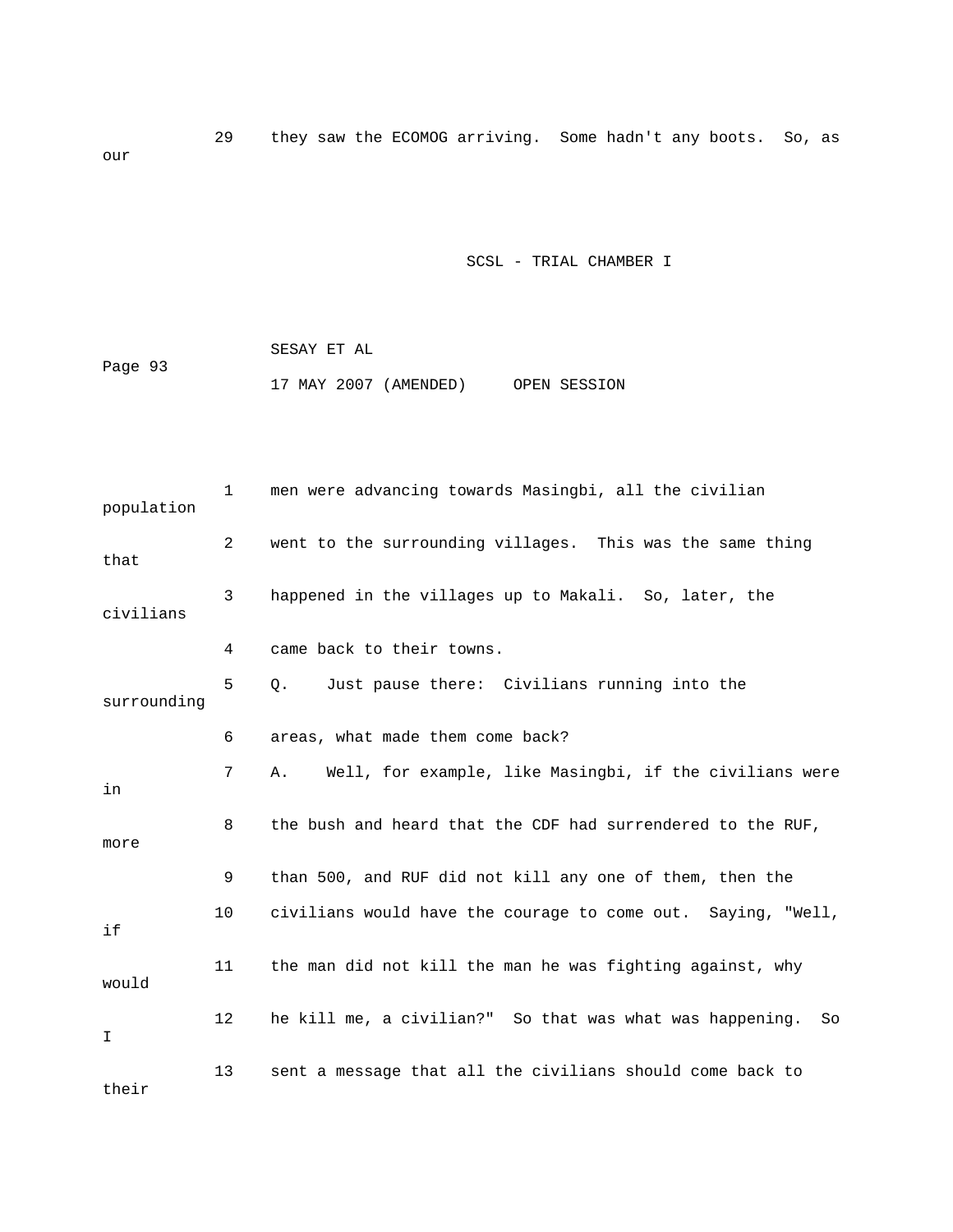14 villages.

| From    | 15 | Let's just focus on what you did, okay, for a minute.<br>Q.    |
|---------|----|----------------------------------------------------------------|
|         | 16 | Koidu Town, where do you go and when?                          |
|         | 17 | Well, the way I set up the -- the way I organised the<br>Α.    |
|         | 18 | movement, Rambo, with all the instructions I had given him, he |
| will    | 19 | was in the advance team. Then when he had captured Kallon      |
| nothing | 20 | come there to ensure that the fighters advance, and that       |
|         | 21 | went wrong in that village. From that, when I come there, at   |
|         | 22 | that time, we would have seen. Kallon would have been able to  |
|         | 23 | see three or four civilians whom we would tell to call their   |
| was     | 24 | people to come back to the village. Like in Masingbi, that     |
|         | 25 | what happened there.                                           |
|         | 26 | What did you do? That is what I'm interested in for the<br>Q.  |
|         | 27 | moment. From Koidu Town, where do you go?                      |
|         | 28 | Well, when I had received the message that they have<br>Α.     |
| came    | 29 | captured Masingbi, and a lot of CDF had surrendered, I too     |

SCSL - TRIAL CHAMBER I

|         | SESAY ET AL           |              |  |
|---------|-----------------------|--------------|--|
| Page 94 |                       |              |  |
|         | 17 MAY 2007 (AMENDED) | OPEN SESSION |  |

1 there and talked to the CDF. From there --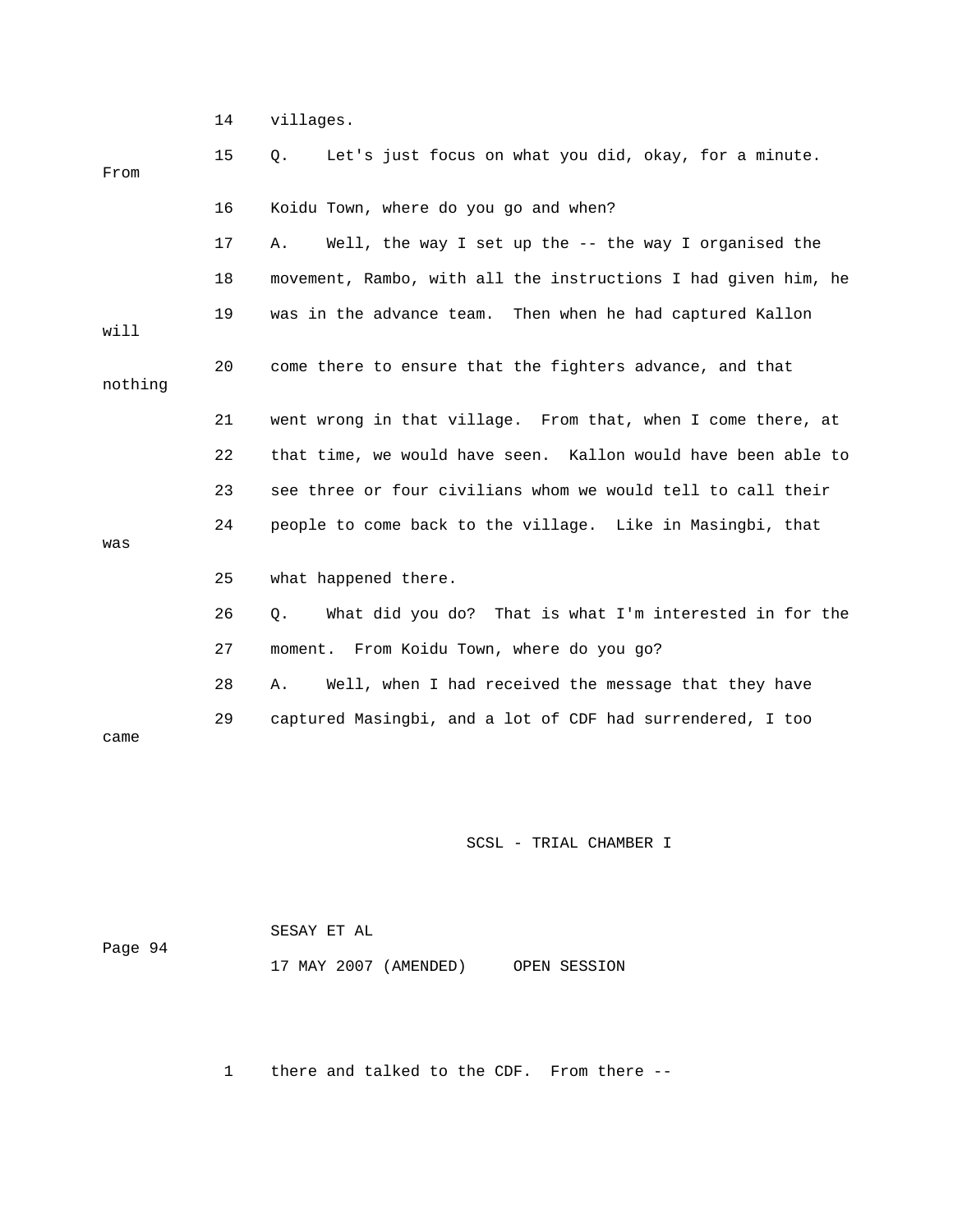| from     | 2  | Let's just go step by step, okay? How far is Masingbi<br>Q.       |
|----------|----|-------------------------------------------------------------------|
|          | 3  | Koidu?                                                            |
|          | 4  | I think it's 45 miles.<br>Α.                                      |
|          | 5  | So when you received the message that Masingbi had been<br>Q.     |
|          | 6  | occupied by RUF, what did you do?                                 |
| CDF      | 7  | Well, they told me Kallon sent a message that over 500<br>Α.      |
|          | 8  | had surrendered to us, so I said "fine." So I said: Well, we      |
|          | 9  | should talk to them and I myself will come to talk to them.<br>I. |
|          | 10 | came to Masingbi. When I arrived at Masingbi --                   |
|          | 11 | When did you get to Masingbi?<br>Q.                               |
| had      | 12 | Well, I came to Masingbi the following day, when they<br>Α.       |
|          | 13 | captured there.                                                   |
|          | 14 | What day was that, do you think?<br>Q.                            |
| that     | 15 | Well, I cannot recall now. I can just recall the day<br>Α.        |
| remember | 16 | we captured Koidu Town but to say that I will be able to          |
|          | 17 | all the dates of these events, it's difficult.                    |
|          | 18 | Was it before Christmas?<br>Q.                                    |
|          | 19 | That was before Christmas. You are right.<br>Α.                   |
|          | 20 | And did you --<br>Q.                                              |
|          | 21 | Because from Kono, we captured Koidu Town the 16th, then<br>Α.    |
|          | 22 | Rambo arrived in Makeni -- the 25th we captured the<br>the 24th.  |
|          | 23 | barracks, you see.                                                |
|          | 24 | Did you stop anywhere on the way to Masingbi; you<br>Q.           |
|          | 25 | personally?                                                       |
|          | 26 | I stopped at Sewafe.<br>Α.<br>Yes.                                |
| any      | 27 | What did you see before you got to Sewafe? Did you see<br>Q.      |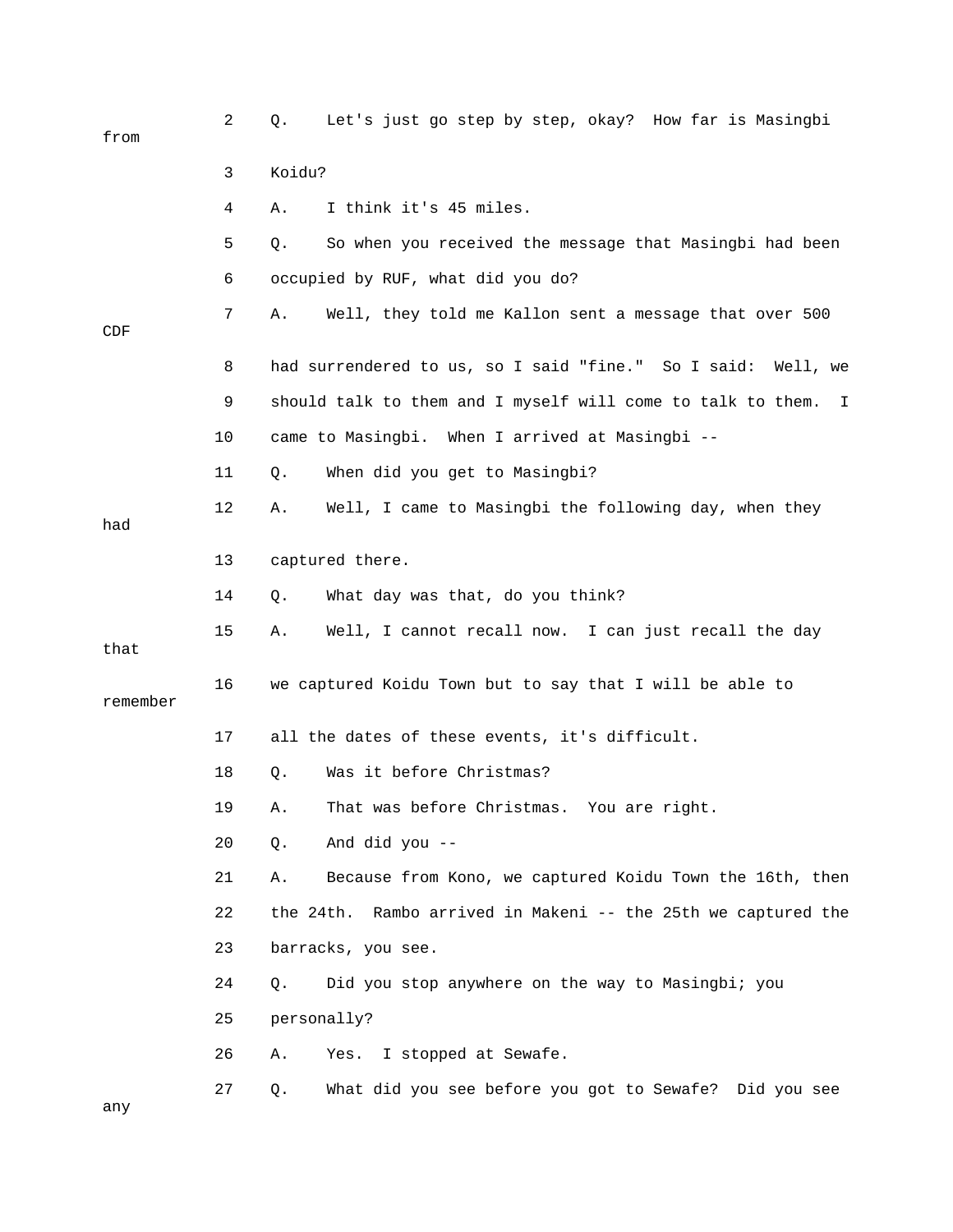28 problems?

 29 A. Well, from Koidu Town I did not see any problem. Sewafe,

SCSL - TRIAL CHAMBER I

|         | SESAY ET AL |                       |              |
|---------|-------------|-----------------------|--------------|
| Page 95 |             |                       |              |
|         |             | 17 MAY 2007 (AMENDED) | OPEN SESSION |

|                        | 1              | it was at Bumpe that I saw three ECOMOG soldiers that died at    |
|------------------------|----------------|------------------------------------------------------------------|
|                        | $\overline{2}$ | Sewafe, no fighting took place there, so I did not see<br>Bumpe. |
|                        | 3              | any corpse there. Where I saw corpses again was between the      |
|                        | 4              | bridge from Dorgboh to Gold Town. Six Nigerian soldiers died     |
| 16:03:26               | 5              | there. They were in their uniform.                               |
| problem?               | 6              | Well, you described that as a problem. Is that a<br>$\circ$ .    |
|                        | 7              | Well, we were fighting a war. If during the crossfiring<br>Α.    |
|                        | 8              | the man dies, if the man surrendered and I killed him, then I    |
|                        | 9              | feel that is a crime. But, they died during crossfiring.         |
| $16:03:26$ 10          |                | Was it a problem you observed with civilians along the<br>Ο.     |
|                        | 11             | route or civilian property?                                      |
| say                    | $12 \,$        | I did not observe any civilians on that road. To<br>Α.<br>No.    |
|                        | 13             | that civilians died there, no. It was only the vehicles.         |
|                        | 14             | Because when the convoy stopped, there were a lot of vehicles    |
| $16:03:27$ 15<br>again |                | parked between Gold Town and Dogboi and the Alpha Jets went      |

16 and bombed some of those vehicles.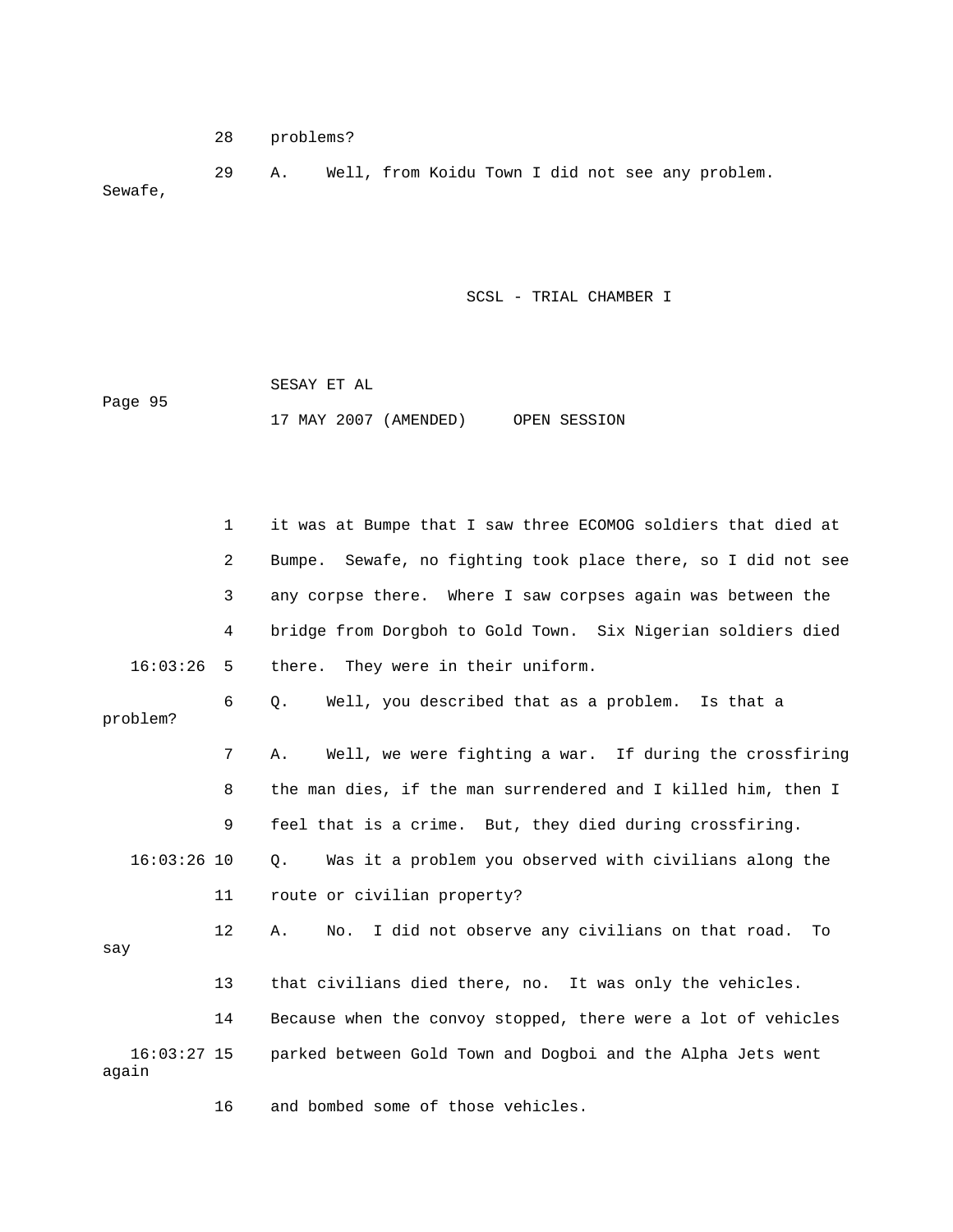|               | 17 | $\circ$ . | Between Gold Town and where?                          |
|---------------|----|-----------|-------------------------------------------------------|
|               | 18 | Α.        | Between Gold Town and Dogboi.                         |
| Jordash?      | 19 |           | JUDGE BOUTET: Where are these locations again, Mr     |
| $16:03:27$ 20 |    |           | MR JORDASH: Dogboi, I think. Dogboi.                  |
|               | 21 |           | THE WITNESS: My Lord, Dogboi. Between Dogboi and Gold |
|               | 22 | Town.     |                                                       |
|               | 23 |           | JUDGE BOUTET: Can you spell it for me?                |
|               | 24 |           | MR JORDASH:                                           |
| $16:03:27$ 25 |    | Q.        | Mr Sesay?                                             |
|               | 26 | Α.        | No, I cannot. I cannot.                               |
|               | 27 |           | MR JORDASH: G-O-B-W-E-H.                              |
|               | 28 |           | JUDGE BOUTET: And the other location?                 |
|               | 29 |           | MR JORDASH: Gold Town.                                |

|         | SESAY ET AL           |              |
|---------|-----------------------|--------------|
| Page 96 |                       |              |
|         | 17 MAY 2007 (AMENDED) | OPEN SESSION |

1 JUDGE BOUTET: Gold Town; like gold? 2 MR JORDASH: Like gold. 3 Q. The vehicles in the convoy were, what? Are you saying they 4 are civilians, or what? 16:03:28 5 A. ECOMOG and the civilian vehicles that were retreating from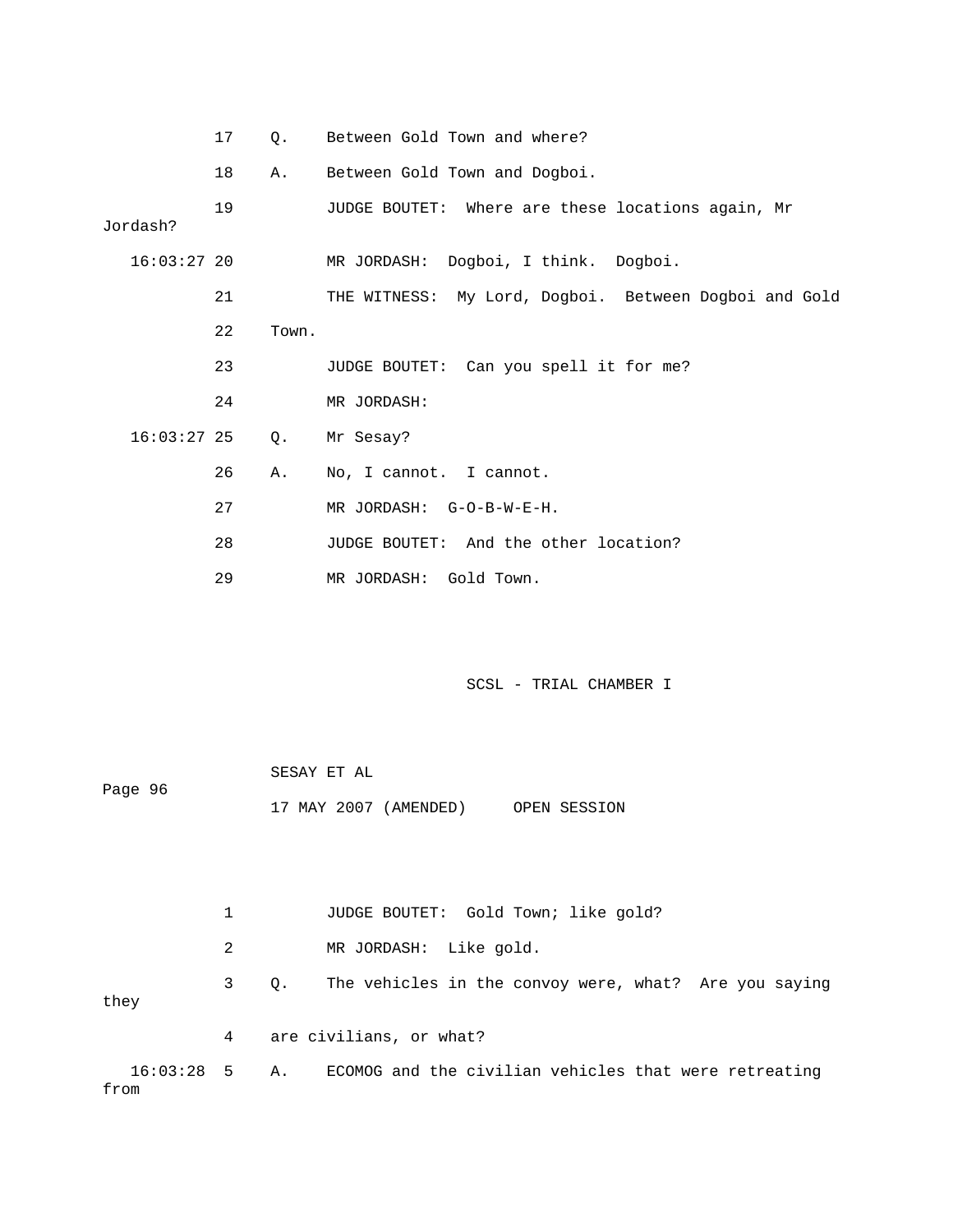|                     | 6  | Kono, when they found out the road was blocked, they abandoned   |
|---------------------|----|------------------------------------------------------------------|
|                     | 7  | these vehicles, and they went back. They went by the road to     |
|                     | 8  | cross the Sewa River, when they retreated through Gold Town.     |
|                     | 9  | Some were not able to turn the vehicles. Some turned their       |
| $16:03:28$ 10<br>to |    | vehicles, went to Sewafe, then they crossed the river and went   |
|                     | 11 | Baoma Konta. It was not Gold Town, I'm sorry.                    |
|                     | 12 | Where was it if it wasn't Gold Town?<br>Q.                       |
|                     | 13 | Α.<br>Baoma Konta. Baoma Konta.                                  |
|                     | 14 | Can you spell that?<br>Q.                                        |
| $16:03:29$ 15       |    | Boma, B-O-M -- B-O-M-A. Boma [sic]. I think it's<br>Α.           |
|                     | 16 | K-O-N-T-E-H or K-O-N-T-A.<br>Konta.                              |
|                     | 17 | Now, what did you find when you -- well, before I get to<br>О.   |
| Masingbi?           | 18 | Masingbi, did you speak to any civilians on the way to           |
|                     | 19 | Those towns, there were no civilians in these towns<br>Α.<br>No. |
| $16:03:29$ 20       |    | during this time, between Sewafe and Masingbi. And even in my    |
|                     | 21 | testimony I think last week, I said, that during the retreat,    |
| fight               | 22 | villages around Gold Town and Sewafe were burnt during the       |
|                     | 23 | between the retreating troops, so there were no civilians in     |
|                     | 24 | those villages. They were villages that were abandoned.          |
| $16:03:30$ 25       |    | Do you know how the burning took place?<br>$Q$ .                 |
| from                | 26 | Well, I told you last time that the retreating troops<br>Α.      |
| these               | 27 | Makeni to Kono, they had some fights with the Kamajors in        |
|                     | 28 | villages, around Gold Town and Sewafe.                           |
|                     | 29 | Are you talking about December '98, or before that?<br>Q.<br>Can |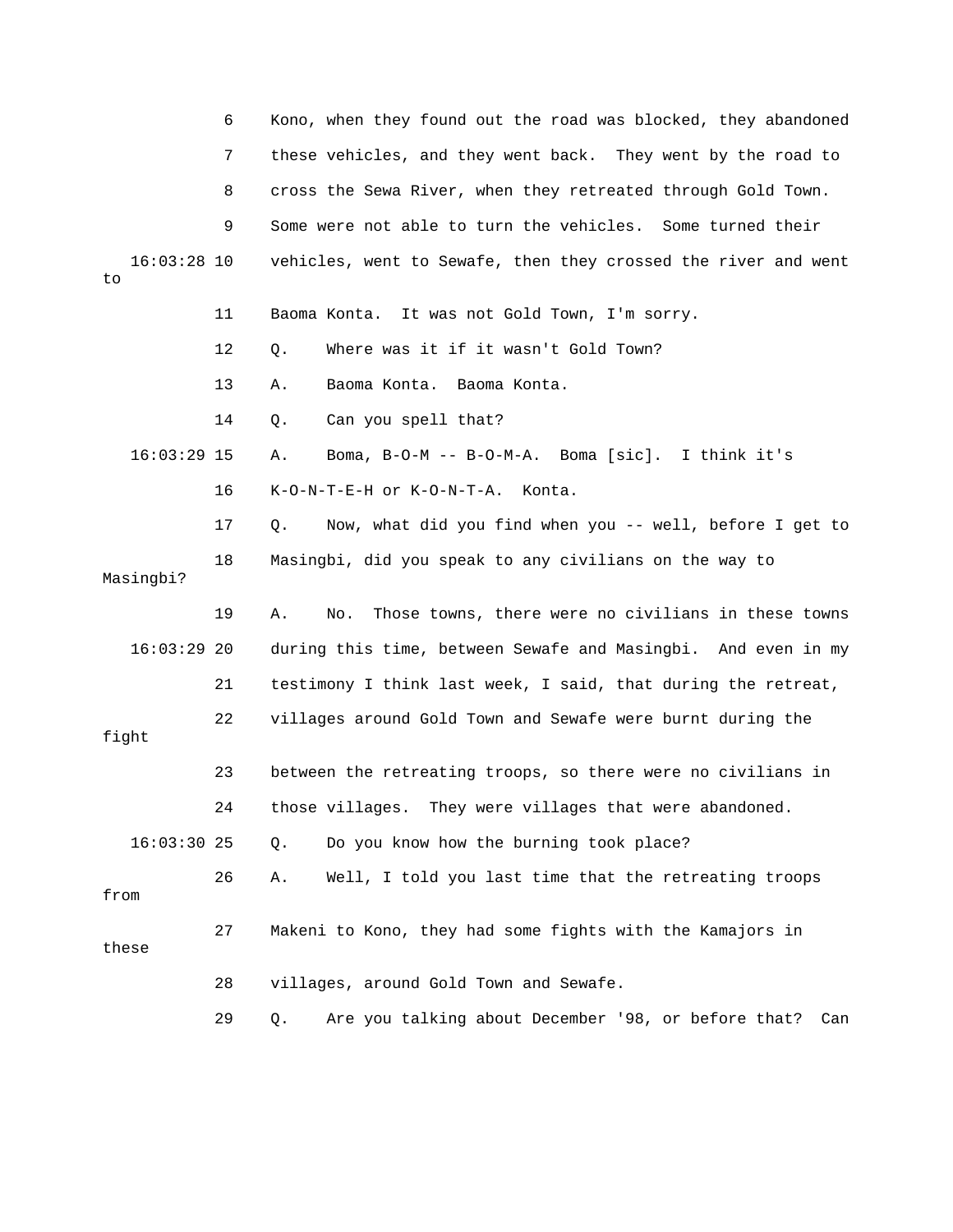|         | SESAY ET AL |                       |              |  |
|---------|-------------|-----------------------|--------------|--|
| Page 97 |             |                       |              |  |
|         |             | 17 MAY 2007 (AMENDED) | OPEN SESSION |  |

 1 you clarify when you're talking about? 2 A. Well, we were talking about December '98, and you asked me 3 if I saw civilians between these villages. I said, well, I had 4 told the Court that there was a fight during the time that we had 16:03:31 5 been retreating, February '98, around Gold Town and Sewafe, when 6 they burnt some villages around that route. So, these villages, 7 there were no people in them in December '98, up to Masingbi. It 8 was at Masingbi that I met few civilians and a group of captured 9 CDFs. 16:03:31 10 JUDGE BOUTET: What you're saying, Mr Sesay, is that these 11 villages had been destroyed when you were retreating from 12 Freetown? 13 THE WITNESS: Well, My Lord, I would not say that we were 14 the ones that destroyed the place, because it was a fight that 16:03:31 15 ensued between the Kamajors and the retreating troops. 16 JUDGE BOUTET: I didn't say you are the ones who burnt the 17 villages. I said, the villages were burnt while you are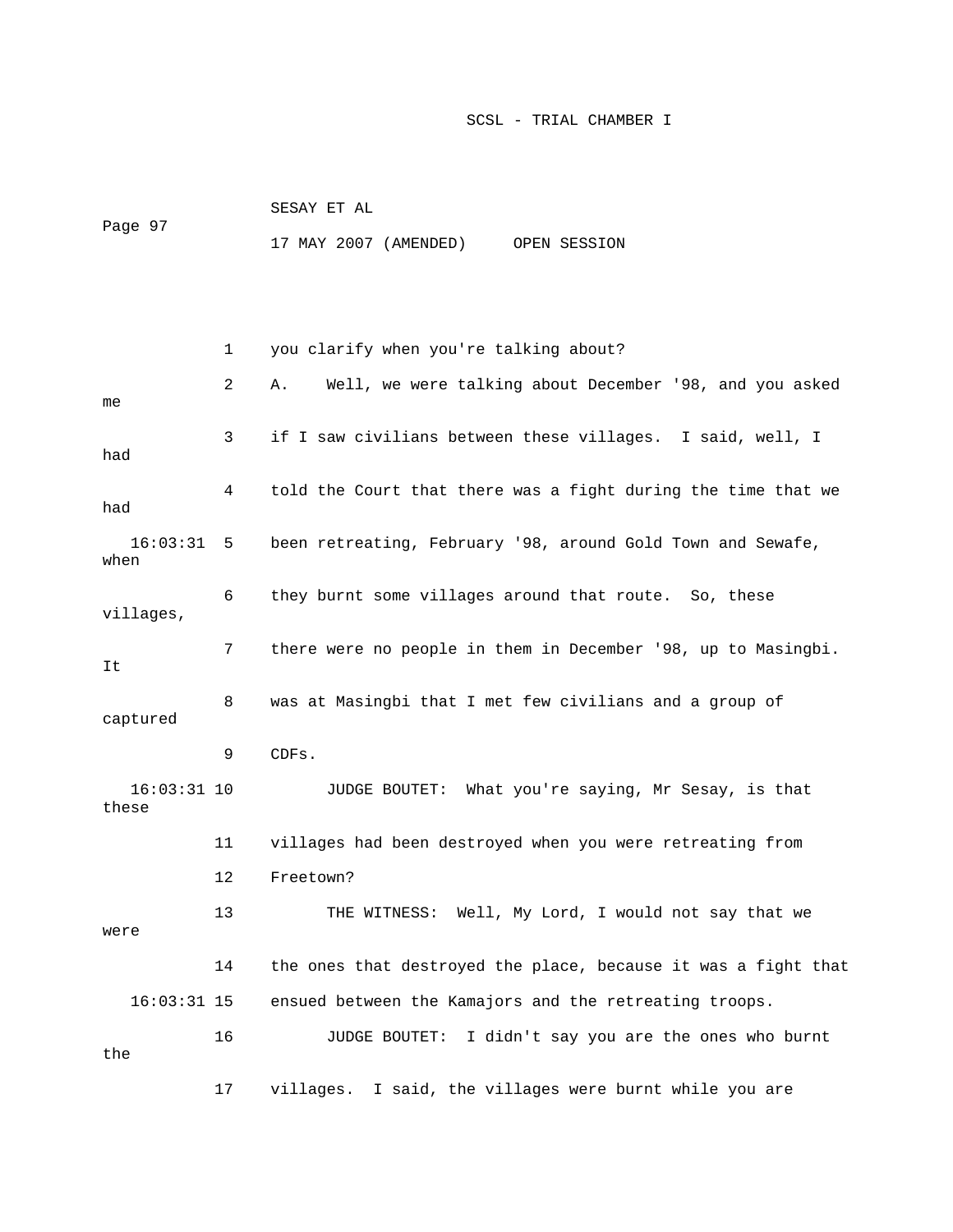|      | period        | 18 | retreating, whether it is you or the Kamajors. That's the      |
|------|---------------|----|----------------------------------------------------------------|
| or   |               | 19 | of time. I'm talking the period of time that was when the RUF  |
|      | $16:03:33$ 20 |    | the junta was retreating from Freetown; that's when these      |
|      |               | 21 | villages were destroyed?                                       |
|      |               | 22 | THE WITNESS: Yes, some of these villages, My Lord. But         |
|      |               | 23 | some of the villages were not destroyed, but there were no     |
| to   |               | 24 | civilians there in December, during the time that I was coming |
|      | $16:03:33$ 25 |    | Masingbi.                                                      |
|      |               | 26 | MR JORDASH:                                                    |
|      |               | 27 | Now, what happened when you arrived at Masingbi?<br>Ο.         |
|      |               | 28 | I said, when I arrived at Masingbi, I found a group of<br>Α.   |
| told |               | 29 | Kamajors and CDFs that I spoke to; I addressed them. And I     |

|         | SESAY ET AL |                       |              |
|---------|-------------|-----------------------|--------------|
| Page 98 |             |                       |              |
|         |             | 17 MAY 2007 (AMENDED) | OPEN SESSION |

 1 them that -- I said, we are not fighting against them, we are 2 fighting against ECOMOG and the government, as we knew that they 3 were civilians, and they only give them arms to fight against us 4 and we don't have anything against them.

16:03:34 5 Q. At what kind of place did you say this?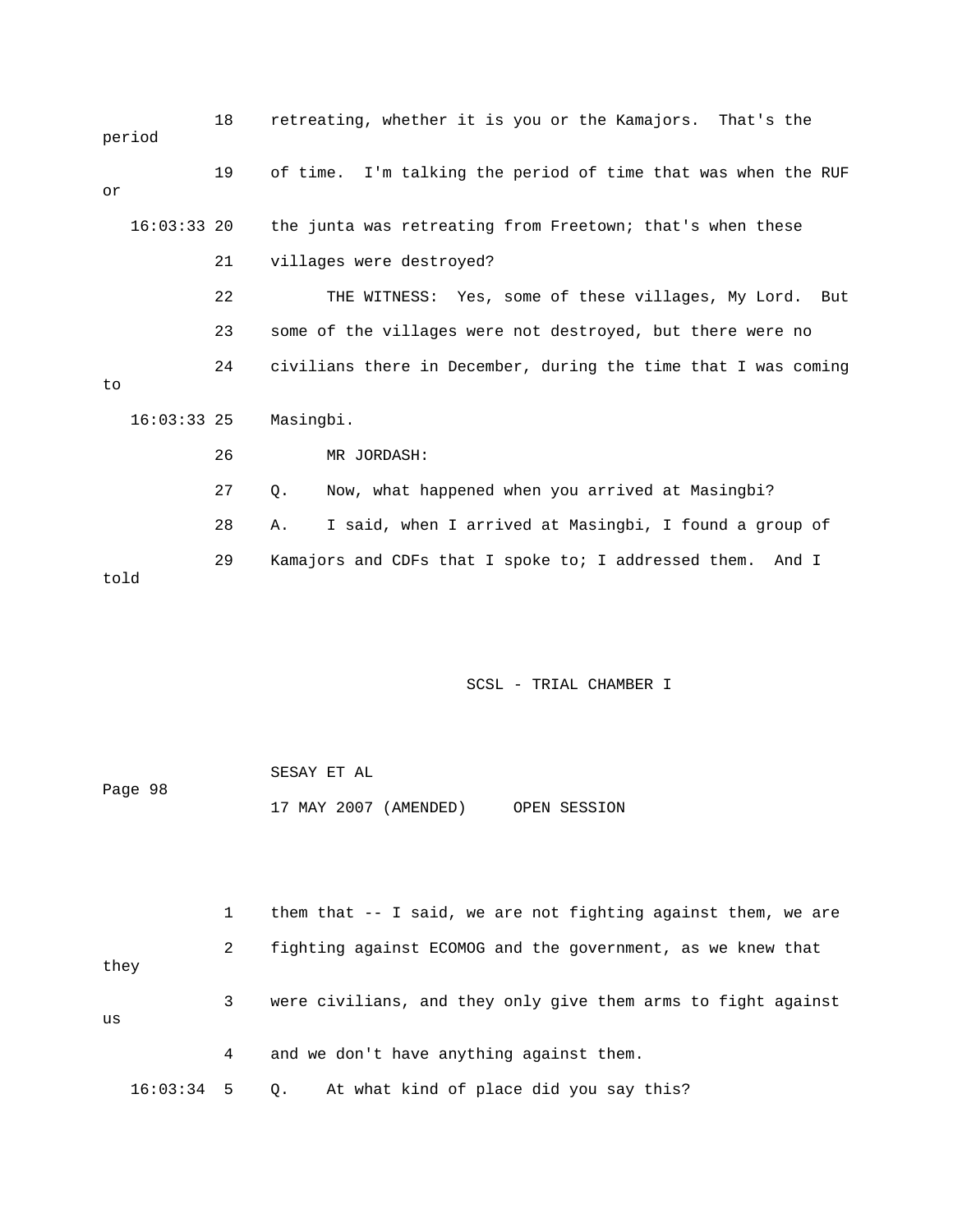6 A. Well, this was at the court barri, at Masingbi.

 7 Q. How did the CDF gather there? How come they were there? 8 A. Well, the CDFs had commanders, and I had told Kallon that I 9 was coming to Masingbi, and he also informed the commander that 16:03:35 10 his own commander was coming, Colonel Issa, he was on his way; he 11 is coming. So, let the CDFs come together. After that, he would 12 come and talk to you. 13 Q. Did you just say a name? 14 A. What name? 16:03:35 15 Q. I thought I heard a name. Maybe I didn't. 16 A. I said, I sent a message to Kallon that I was coming to 17 Masingbi, so that I myself would come and see the men who had 18 surrendered, the CDFs. 19 Q. So what else did you say to the surrendered CDF? 16:04:02 20 A. Well, just like I said a while ago. I said, that they were 21 not our target. We were not here to kill them, since they had 22 surrendered, let them feel safe. Nothing wrong will be done to 23 them who are fighting against ECOMOG and the government. We knew 24 that they were civilians and they had only given them guns, so as 16:04:21 25 to fight against us. 26 Q. Okay. Did you say anything else or did you leave? 27 A. Well, that very day, I did not say anything else. I just 28 told them that they were to be at Masingbi Town and they were not 29 to go out of Masingbi.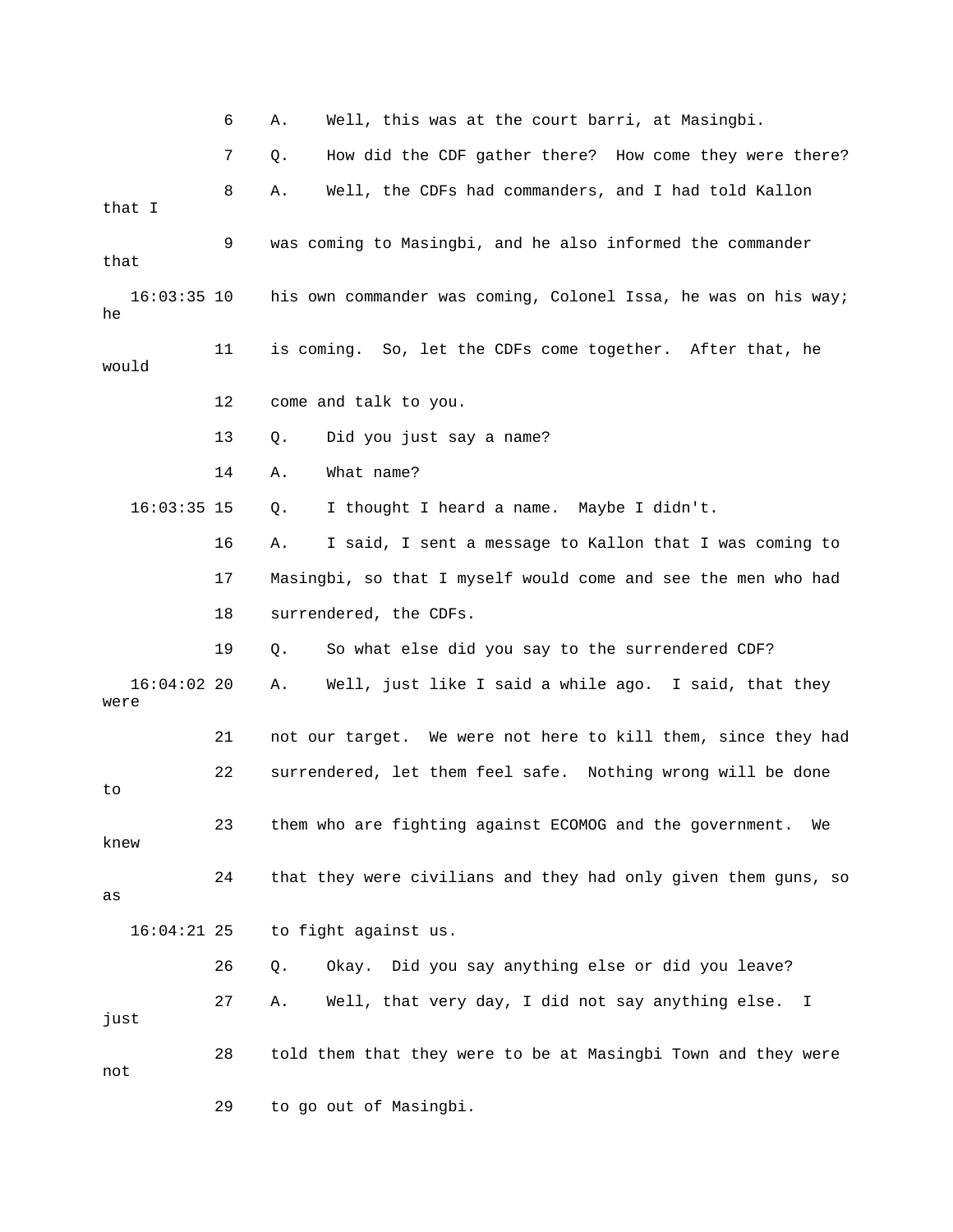SESAY ET AL Page 99 17 MAY 2007 (AMENDED) OPEN SESSION

 1 Q. Did you leave Masingbi? 2 A. Yes, I left Masingbi and I went back to Kono. 3 Q. Did you leave any RUF in Masingbi? 4 A. Yes, Kallon was there with them. 16:04:53 5 Q. Who else but Kallon? Did you leave other men or just 6 Kallon? 7 A. Well, there were other RUF fighters there with Kallon. I 8 cannot name every single RUF fighter. 9 Q. Just give us a rough -- 16:05:13 10 A. And Kallon -- I said, Kallon and other RUFs were there in 11 Masingbi. There, I left them. I cannot call the names. 12 Q. What I'm asking you, Mr Sesay, is that we were not there at 13 these places, so try and just give us some descriptions. What 14 kind of numbers of men did you leave in this place? 16:05:45 15 A. Well, what happened, the advance team had come and they'd 16 captured the town and they'd gone ahead. So when the advance 17 team had gone ahead, the group of the fighters had gone away, 18 only a few were left at Masingbi with Kallon.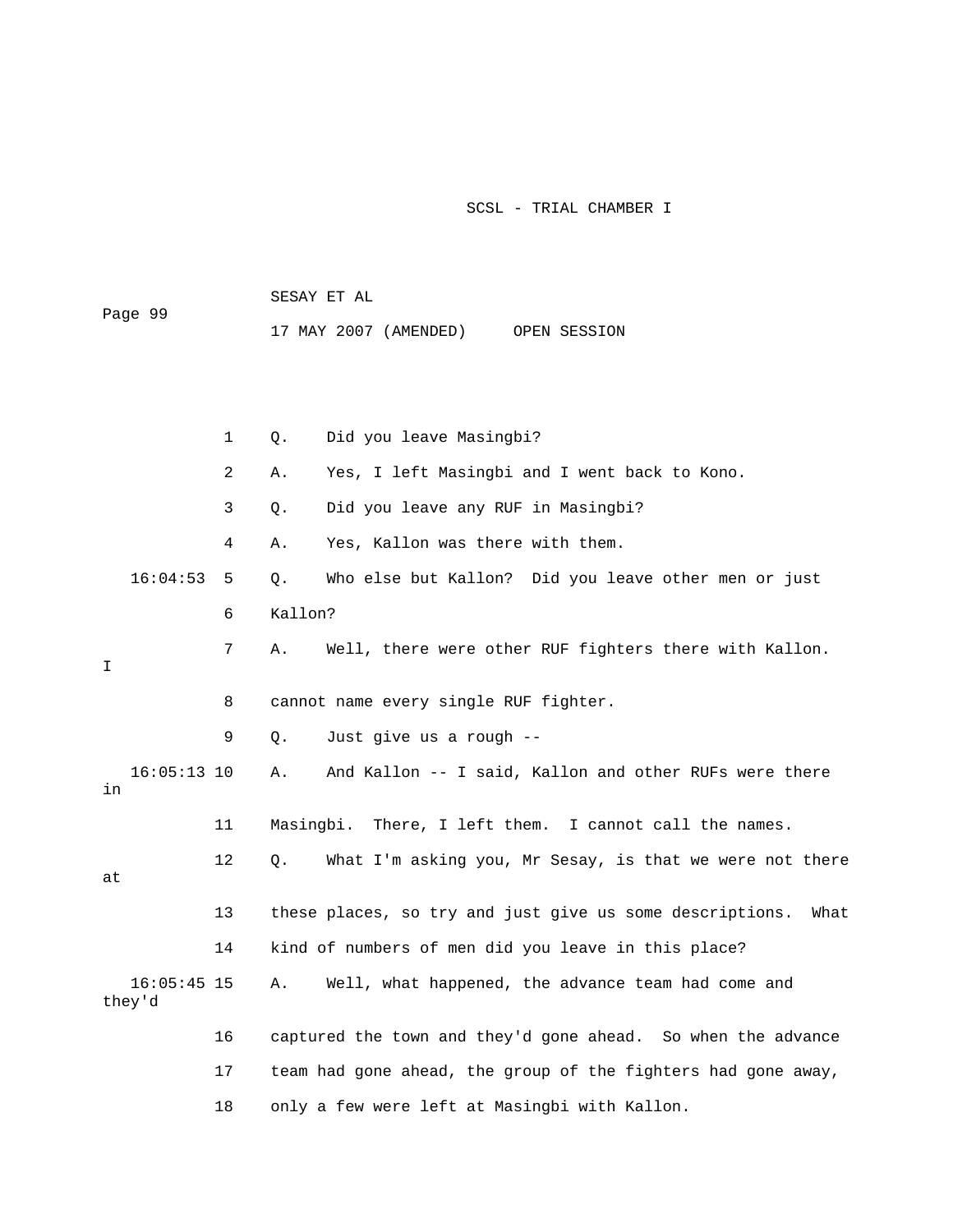19 Q. So you returned to Koidu. Are there RUF men in between 16:06:04 20 Masingbi and Koidu?

21 A. Yes, there were RUF men at Sewafe.

22 Q. What did they do?

 23 A. Well, we knew that those places, as we passed by the road, 24 we heard the Kamajors firing. You know, Kenema District is very 16:06:26 25 close to this road, between Masingbi and Sewafe. So, RUF had to 26 be there. As we moved, we would capture and deploy, we'd capture 27 and deploy; that was how we operated. We'd not just go without 28 deploying. So we had our men at Sewafe. Because, the Kamajors, 29 they too, in January and February, they would come and set ambush

SCSL - TRIAL CHAMBER I

 SESAY ET AL Page 100 17 MAY 2007 (AMENDED) OPEN SESSION

 1 on the roads, the CDFs. They would come from the Kenema 2 District, they would cross and make ambush, lay ambush. So, we 3 also had to deploy, so as to keep the roads safe and the villages

4 that were between the roads.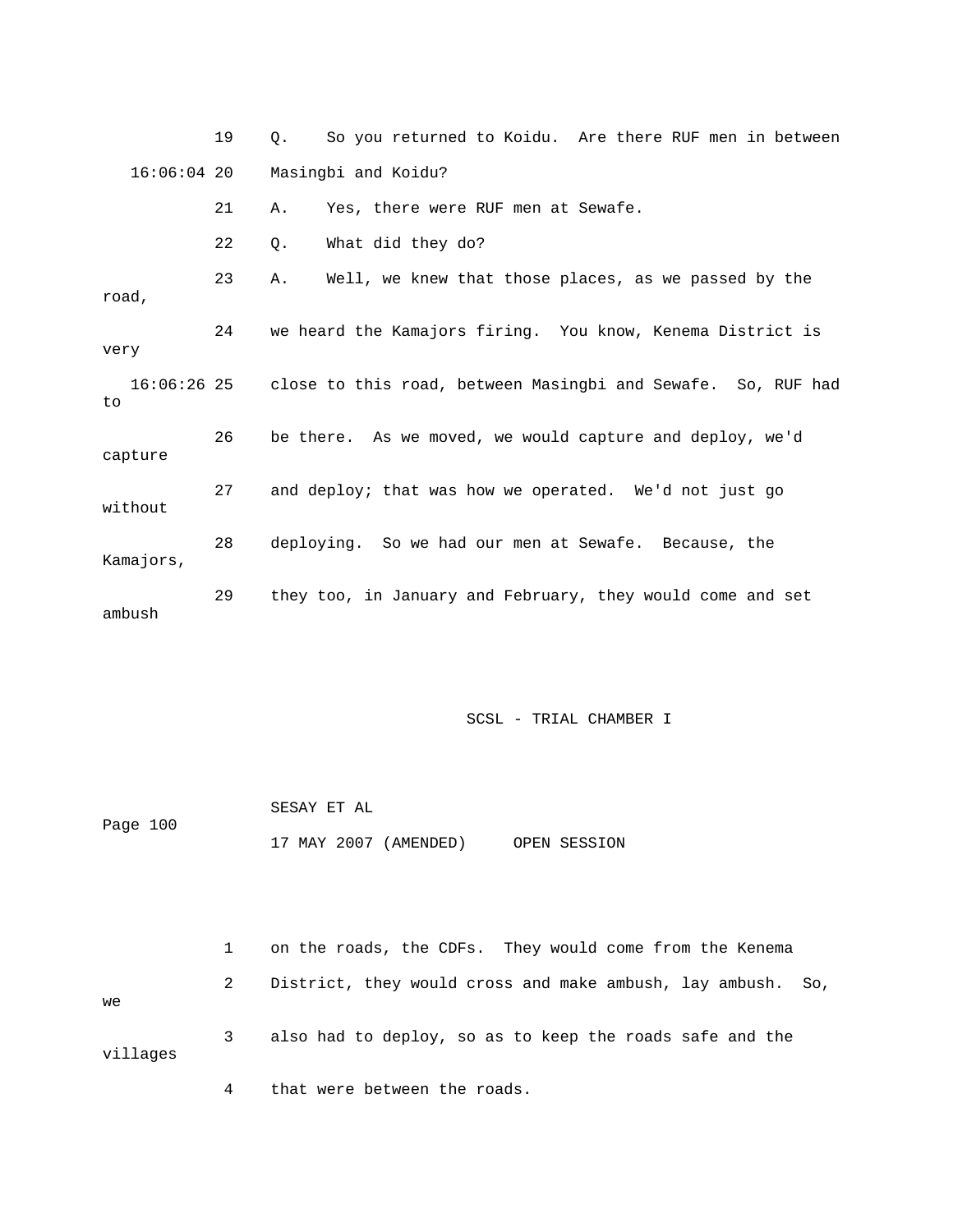|   | 16:07:09      | 5  | Q.        | Were there any standing instructions or standing orders         |
|---|---------------|----|-----------|-----------------------------------------------------------------|
|   |               | 6  |           | about what should happen when RUF men deployed?                 |
|   |               | 7  | Α.        | Yes. I said, I gave standing orders in the meeting at           |
|   |               | 8  |           | Koidu Town. I mean, at Superman Ground, before the operation    |
|   |               | 9  | started.  |                                                                 |
|   | $16:07:33$ 10 |    | Q.        | Okay. How long did you stay in Koidu Town after you'd           |
|   |               | 11 | returned? |                                                                 |
| Ι |               | 12 | Α.        | I was there from the 16th to the 24th of December.<br>Then      |
|   |               | 13 |           | came to Makeni.                                                 |
|   |               | 14 | Q.        | Did you stay at any place on the way?                           |
|   | $16:07:51$ 15 |    | Α.        | If I stayed in any town, or I made a stop at any town on        |
|   |               | 16 |           | the way; which one?                                             |
|   |               | 17 | Q.        | Did you make any stops in any towns on the way?                 |
|   |               | 18 | Α.        | Yes, I made a stop at Masingbi. I made a stop at Makoni         |
|   | Makali;       | 19 |           | Line; I made a stop at Makoni Junction; I made a stop at        |
|   | $16:08:20$ 20 |    |           | I made a stop at Mamori; and I made a stop --                   |
|   |               | 21 | Q.        | All right. What was the last one? Sorry.                        |
| а |               | 22 | Α.        | And I made a stop -- it's not the last one. And I made          |
|   |               | 23 |           | stop at Matotoka; I made a stop at Magburaka; then to Makeni.   |
|   |               | 24 | Q.        | Did you do anything during those stops?                         |
|   | $16:08:48$ 25 |    | Α.        | When I stopped, I would talk to the few civilians<br>Yes.       |
|   | people        | 26 |           | that I had met with the RUF, so that they could call their      |
|   | that          | 27 |           | from the bush, so that they could come and stay in the town,    |
|   |               | 28 |           | nothing would happen to them, let them come to town.<br>That is |
|   | like,         | 29 |           | why, I -- I made the CDF commanders to live in their towns,     |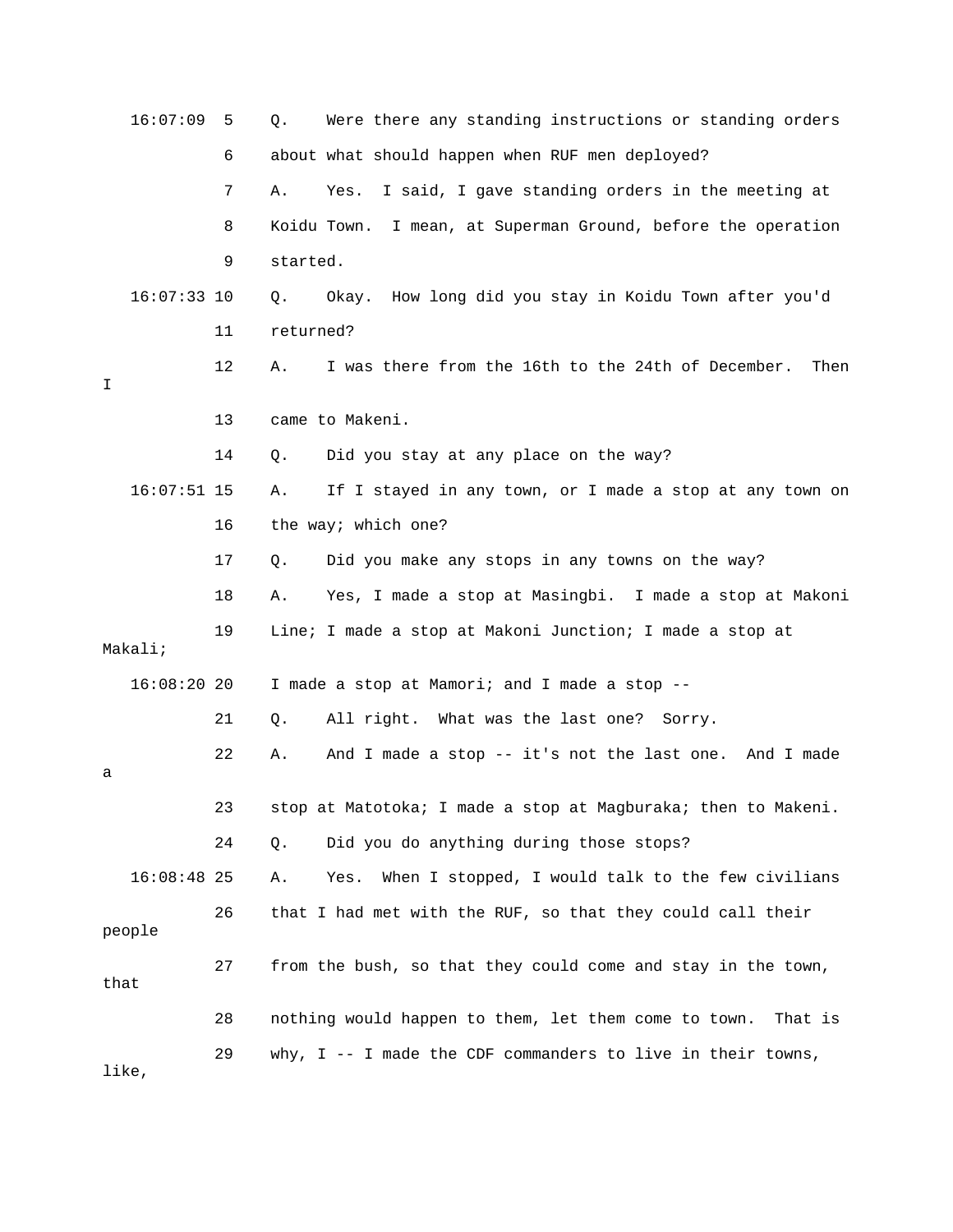|                            |    | 17 MAY 2007 (AMENDED)<br>OPEN SESSION                          |
|----------------------------|----|----------------------------------------------------------------|
|                            |    |                                                                |
|                            | 1  | from Makali --                                                 |
| you                        | 2  | Tell us what happened. Just tell us what happened when<br>Q.   |
| description                | 3  | arrived at a particular town. Just give us a brief             |
|                            | 4  | of what you did in each place.                                 |
| 16:09:27<br>I              | 5  | I said, when I arrived in Masingbi, at the first place,<br>Α.  |
| the                        | 6  | stopped, I talked to Pa Roke for the first time. Pa Roke was   |
| chief                      | 7  | caretaker -- he was a chief who was left by the paramount      |
|                            | 8  | to take care of the chiefdom. He was called Pa Roke.           |
|                            | 9  | $R-O-K-E$ ?<br>Q.                                              |
| $16:09:50$ 10              |    | Yes.<br>Α.                                                     |
| а                          | 11 | Was this the first trip to Masingbi you made or was this<br>Q. |
|                            | 12 | second trip?                                                   |
| you                        | 13 | This was my first -- this was my second trip.<br>Α.<br>I told  |
|                            | 14 | that I had come there before.                                  |
| $16:10:01$ 15<br>caretaker |    | Okay. So the second trip you spoke to Pa Roke,<br>Q.           |
|                            | 16 | chief, and what did you speak to him about?                    |
|                            | 17 | I met Pa Roke and a few other old men, and I talked to<br>Α.   |

SESAY ET AL

Page 101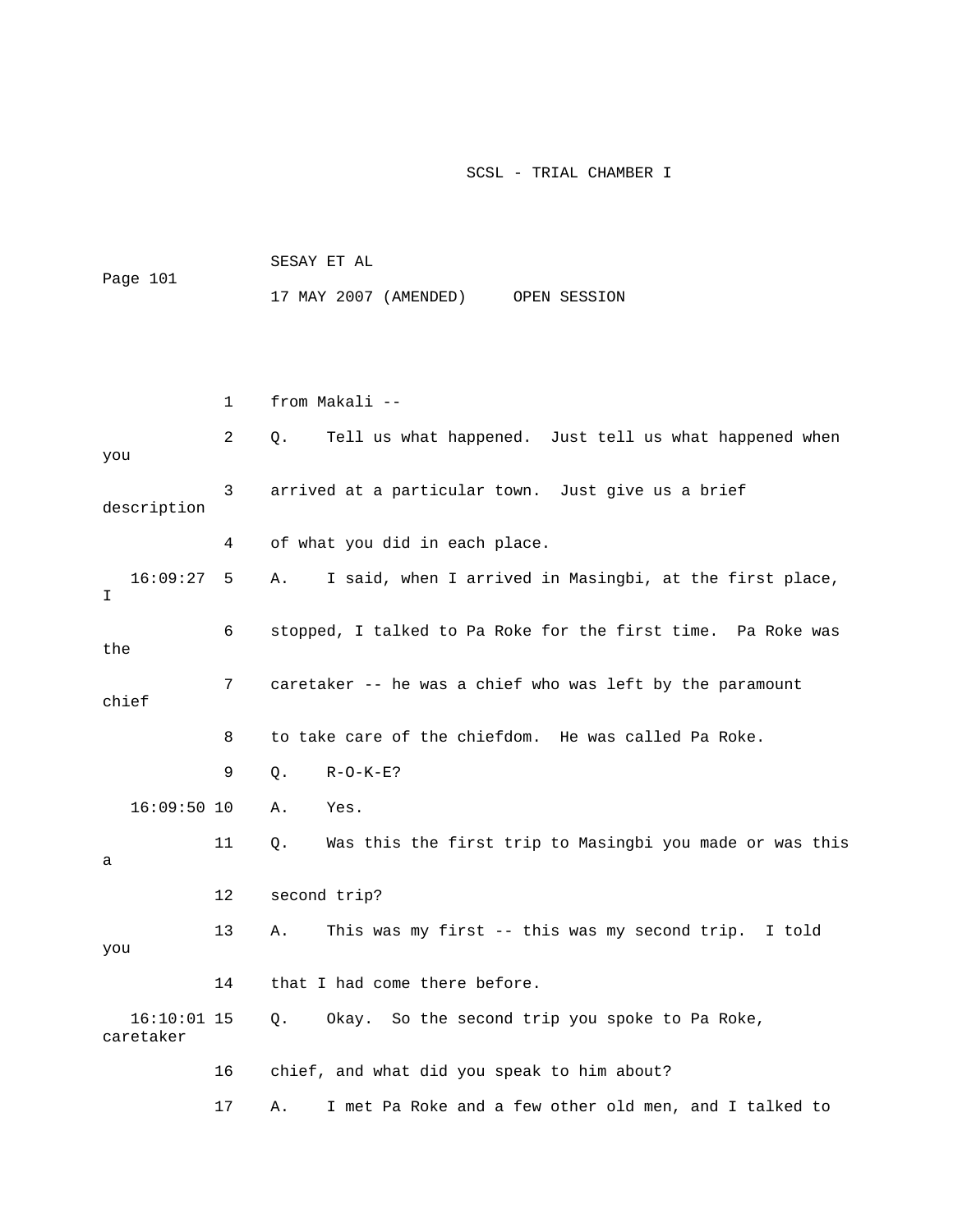| are |               | 18 | them. I said, "Old people, you, yourselves, have seen. We          |  |  |
|-----|---------------|----|--------------------------------------------------------------------|--|--|
|     |               | 19 | not here to kill or destroy." I said, "They have captured          |  |  |
|     | $16:10:28$ 20 |    | Masingbi, and they have not burnt any house, and they have not     |  |  |
|     | confidence    | 21 | broken into anybody's house. This should give you the              |  |  |
|     |               | 22 | that we have not come here to disturb any civilian."               |  |  |
|     |               | 23 | Where did you have this meeting?<br>$\circ$ .                      |  |  |
| оf  |               | 24 | Well, it was at the CDF $--$ it was $--$ it was at the house<br>Α. |  |  |
|     | $16:10:49$ 25 |    | the CDF commander.                                                 |  |  |
|     |               | 26 | THE INTERPRETER: Your Honours, would the witness go a              |  |  |
|     |               | 27 | little bit slow?                                                   |  |  |
|     |               | 28 | MR JORDASH:                                                        |  |  |
|     |               | 29 | Go back, please.<br>Q.                                             |  |  |
|     |               |    |                                                                    |  |  |
|     |               |    |                                                                    |  |  |

|          | SESAY ET AL           |              |
|----------|-----------------------|--------------|
| Page 102 |                       |              |
|          | 17 MAY 2007 (AMENDED) | OPEN SESSION |

 1 A. I said, it was not a meeting. I said, I only made a 2 stopover at Masingbi and when the commander who surrendered with 3 the CDF told me that Pa Roke, who was the chief, and other old 4 men were here, I said, "Okay, let me go there and talk to them." 16:11:16 5 I drove to the house and talked to them.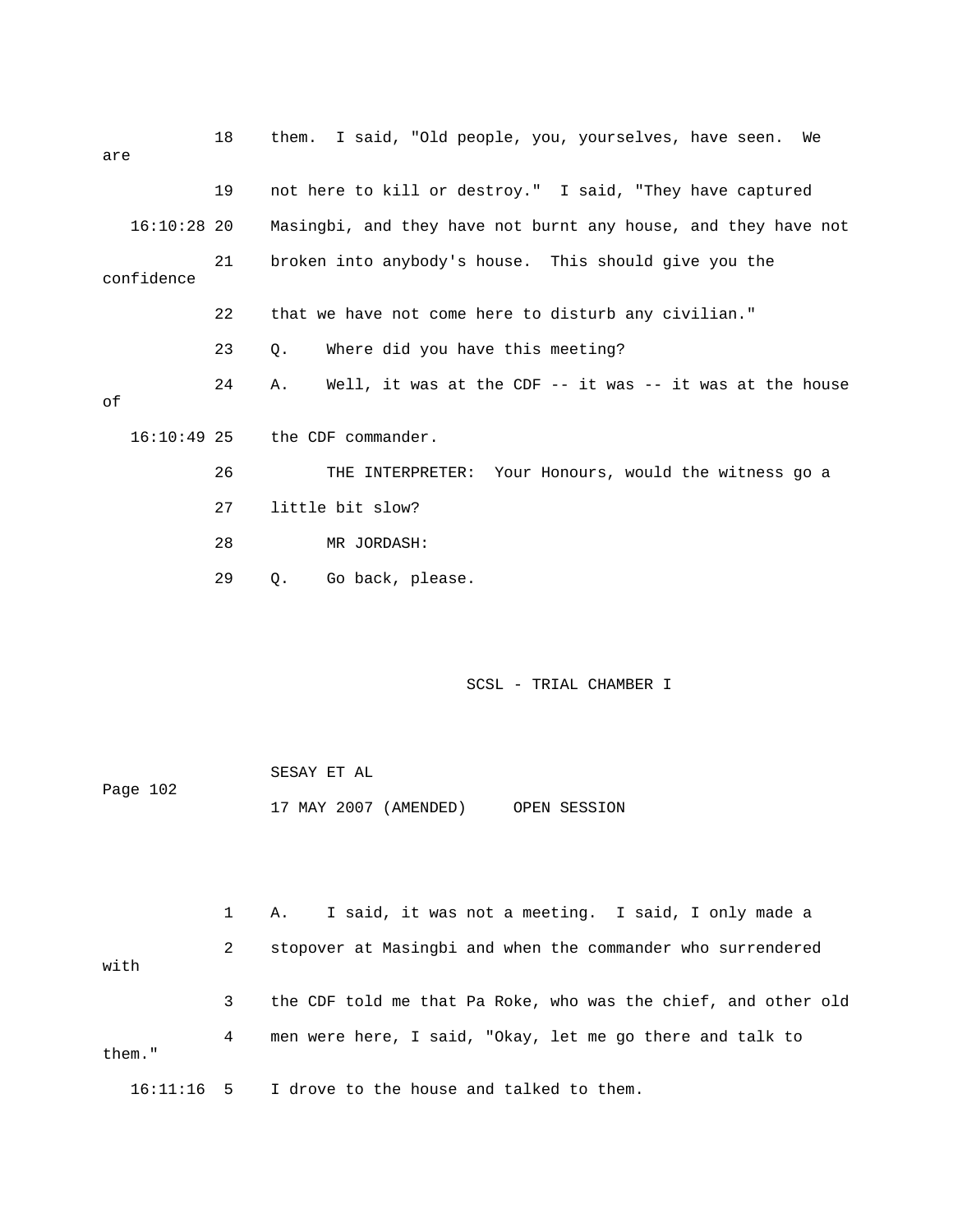6 Q. Was anything else said by you?

 7 A. Well, I -- it was just what I had been telling them was 8 just to guarantee their security and their safety. That if they 9 told their people, to return to town nothing would happen to 16:11:37 10 them, nobody would disturb them. That was what I told them, that 11 we were not there to disturb the peace of the civilians. 12 Q. Do you know what happened as a result of that conversation, 13 if anything? 14 A. Yes. The talk that I gave them, the outcome of it was that 16:11:57 15 -- the civilians came out of the bushes, and stayed in Masingbi, 16 up to disarmament in 2001. 17 Q. How do you know the civilians came? 18 A. Well, I used to see, because, when I was in Makeni, 19 from January to March, at times I would pass through and go to 16:12:22 20 Kono. At times, I would come and make a stopover at Masingbi and 21 go back. Then there was a radio set in Masingbi, even when they 22 attacked me at Makeni, when I came and passed through -- 23 PRESIDING JUDGE: Slow down. Okay. Continue. 24 THE WITNESS: I said, even when Superman attacked me in 16:12:40 25 Makeni, when I passed through Masingbi, I went to Buedu, October, 26 in '99. When I came again, I met the civilians, a lot of them, 27 in Masingbi. And they lived there throughout the conflict, up to 28 the time of the disarmament. They had their wares, they had 29 their drug stores.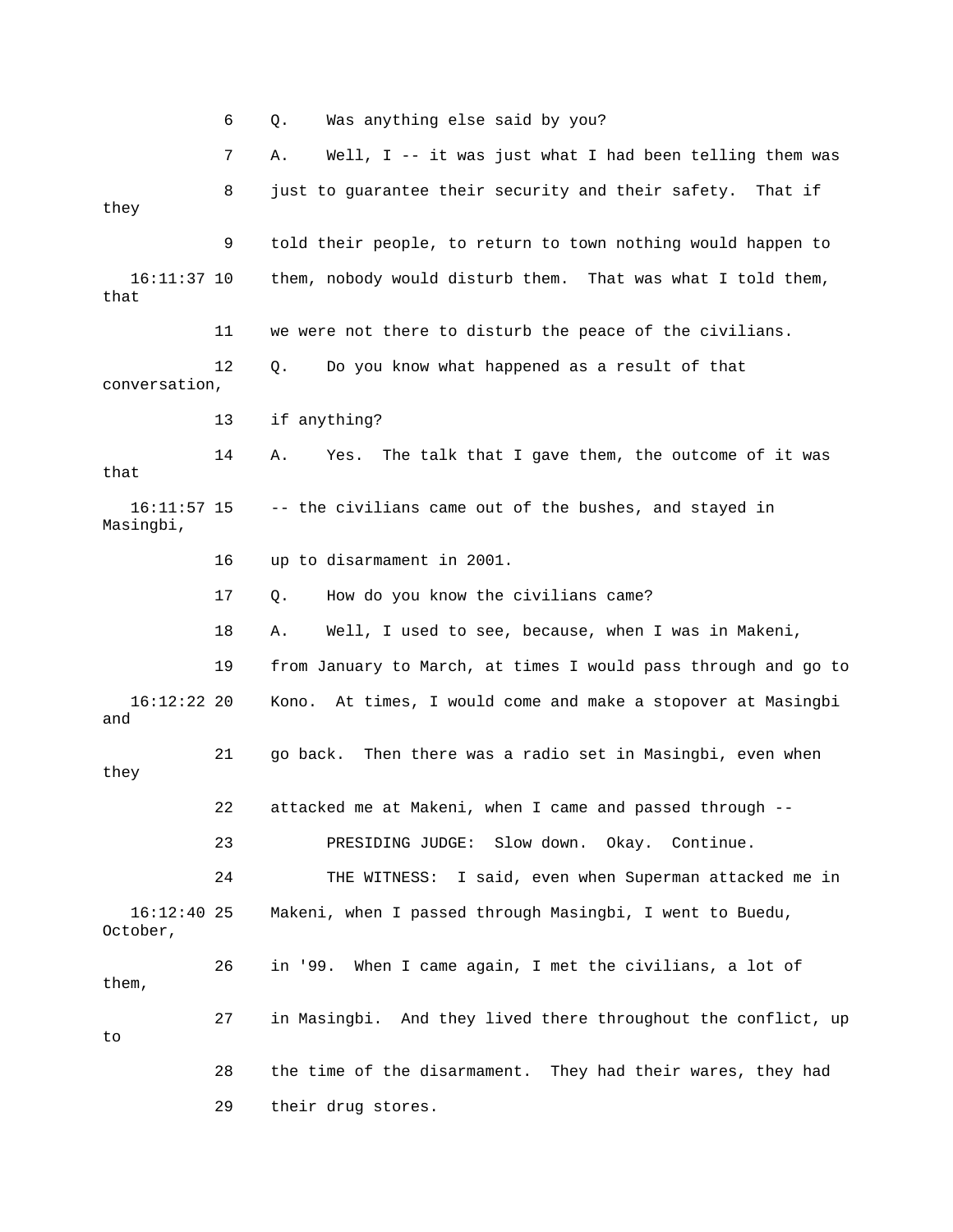SESAY ET AL Page 103 17 MAY 2007 (AMENDED) OPEN SESSION

|               | $\mathbf{1}$ | MR JORDASH:                                                    |
|---------------|--------------|----------------------------------------------------------------|
|               | 2            | You mentioned a name which hasn't been translated, Amidu<br>Q. |
|               | 3            | Conteh. Did you mention that name?                             |
| $CDF$ ,       | 4            | Yes, I said Amidu Conteh, he was the commander for the<br>Α.   |
| 16:13:16      | - 5          | who surrendered. And, later, I myself -- I, myself, told       |
| him           | 6            | Kallon -- we made him RUF commander at Masingbi, and I told    |
|               | 7            | that the reason I'm making you a commander was that you should |
|               | 8            | not allow other RUF fighters to come to this town to come and  |
| CDFs,         | 9            | disturb your people. So, it was like, we would capture the     |
| $16:13:39$ 10 |              | and we would turn around and make them commanders in their     |
|               | 11           | various towns, so that --                                      |
| with          | 12           | All right. I want to deal with facts. I want to deal<br>О.     |
|               | 13           | the towns like you've dealt with Masingbi. Now, tell us the    |
| is            | 14           | other towns and what happened in the towns, and what you do,   |
| $16:14:01$ 15 |              | what I'm interested in. So we've dealt with Masingbi.<br>What  |
|               | 16           | about other towns?                                             |
|               | 17           | I made a stopover at Makoni Line junction where I talked<br>Α. |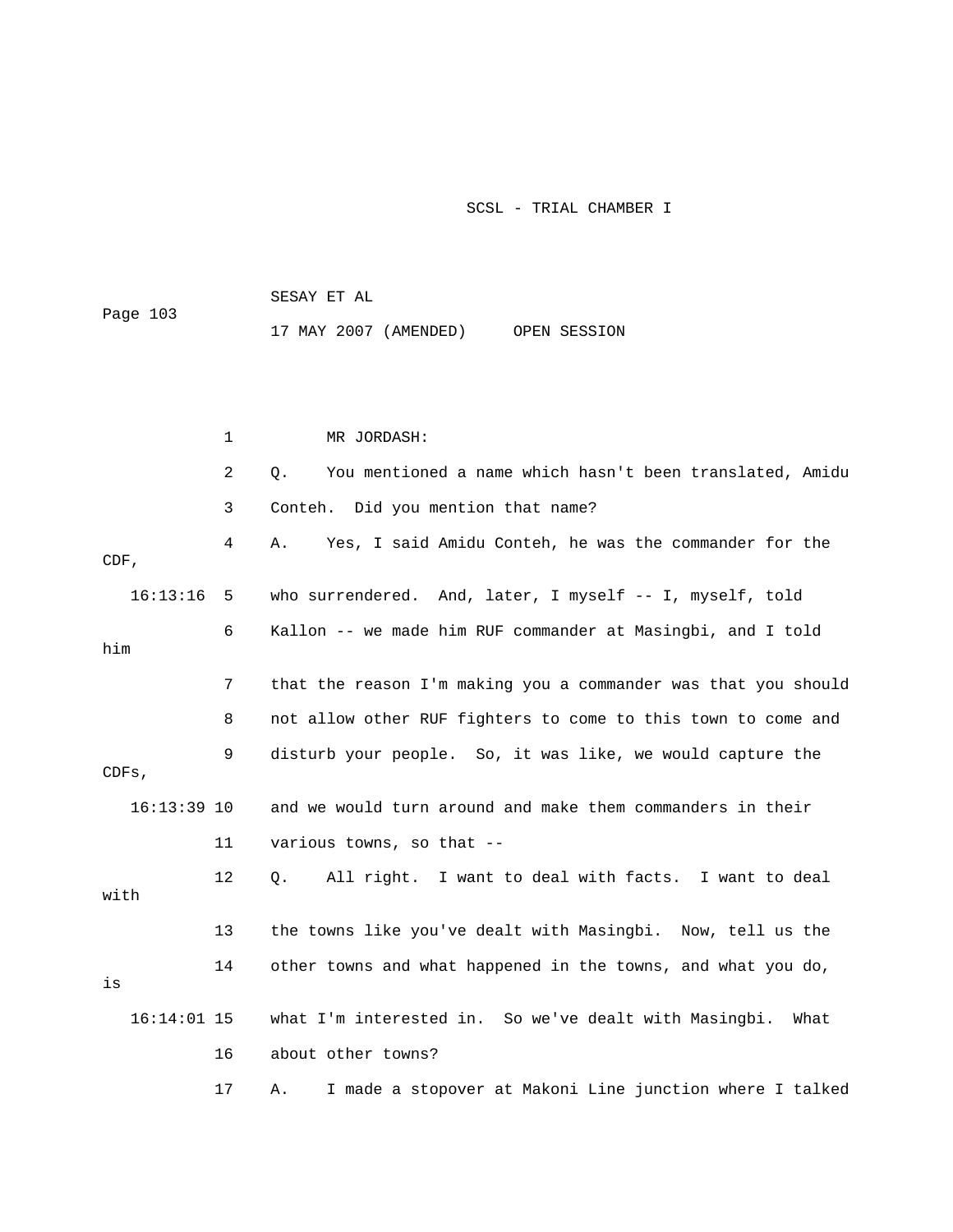|       |               | 18 | $\overline{c}$ $\overline{c}$ $\overline{c}$ $\overline{c}$ $\overline{c}$ |                                                              |
|-------|---------------|----|----------------------------------------------------------------------------|--------------------------------------------------------------|
|       |               | 19 | 0.                                                                         | Right. What's the place again?                               |
|       | $16:14:22$ 20 |    | Α.                                                                         | Makoni, M-A-K-O-N-I-E [sic] Junction.                        |
|       |               | 21 | $Q$ .                                                                      | Junction. Did you stop there after Masingbi?                 |
|       |               | 22 | Α.                                                                         | Yes.                                                         |
|       |               | 23 | Ο.                                                                         | What did you do? You, personally?                            |
|       |               | 24 | Α.                                                                         | Well, when I arrived there, I met about five RUF whom        |
|       | $16:14:47$ 25 |    |                                                                            | Kallon had deployed there, then I made a stopover. They came |
| whom. |               | 26 |                                                                            | around my vehicle. They came with the Kamajor commander,     |
| left  |               | 27 |                                                                            | they said, this was the man, and his brothers. "We were all  |
| and   |               | 28 |                                                                            | here by Kallon." Then I talked to the Kamajor and his men,   |
|       |               | 29 |                                                                            | the CDF man's name is John Conteh.                           |

 SESAY ET AL Page 104 17 MAY 2007 (AMENDED) OPEN SESSION

 1 Q. What did you say to them? 2 A. Well, I told John Conteh, I said, "Have you seen Morris 3 Kallon? Has he spoken to you?" He said, "Yes." He said he had 4 left and had gone towards Magburaka. I said, well -- I said, I 16:15:28 5 was Colonel Issa. I said, the same thing that that man had told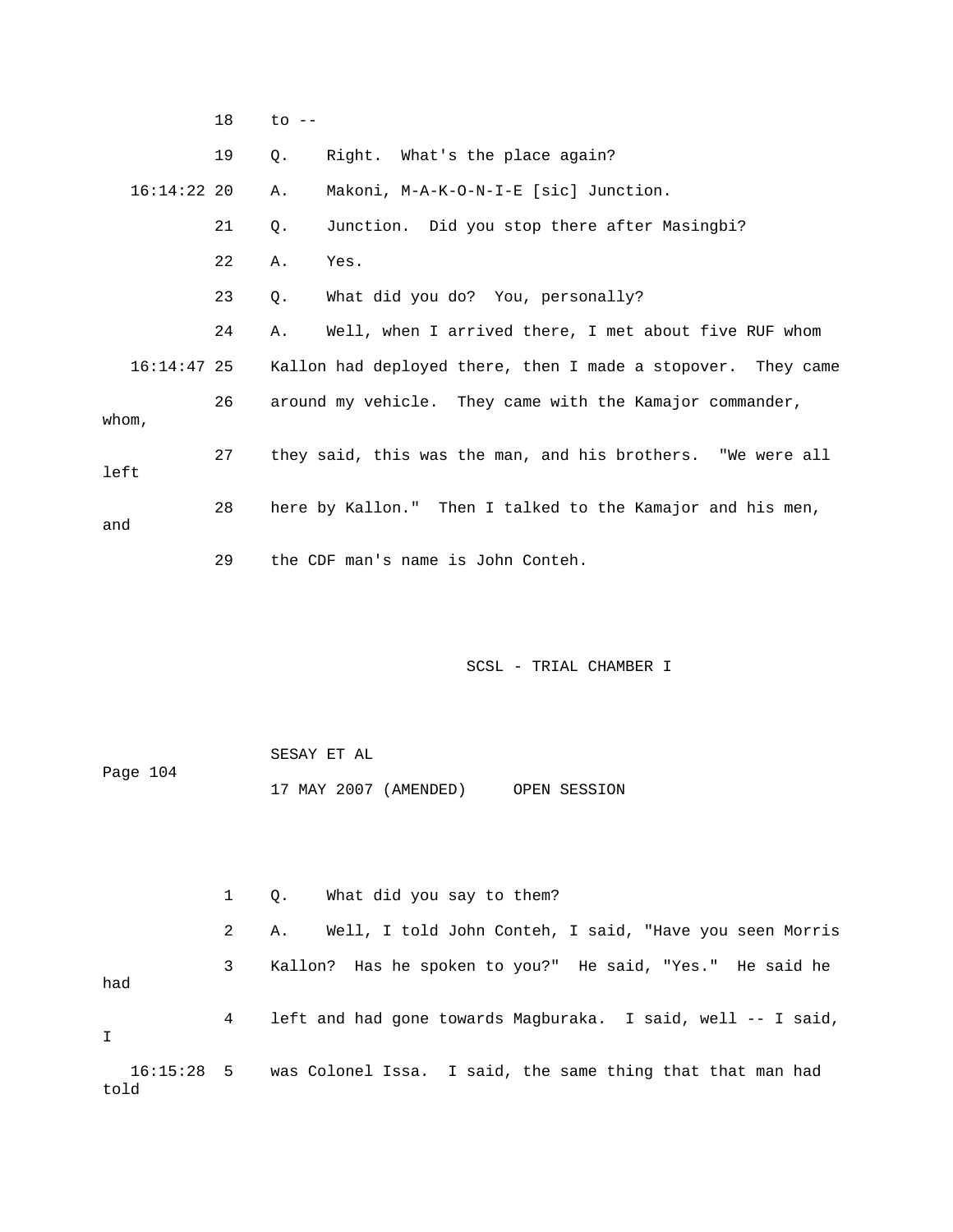6 you, I said -- had given orders that nobody would disturb you, 7 since you had decided not to fight against us anymore -- you and 8 us have become one, I said, so we'll not fight each other any 9 more. 16:15:52 10 JUDGE BOUTET: What's the name of that person you're 11 talking to? You had mentioned before -- 12 THE WITNESS: John Conteh, My Lord. 13 JUDGE BOUTET: But the previous village it was Amidu 14 Conteh, now it's John Conteh. 16:16:08 15 THE WITNESS: Yes, My Lord. Amidu Conteh was at Masingbi. 16 John Conteh was at Makoni Line Junction, sir. 17 JUDGE BOUTET: Both are Conteh, but two different villages? 18 THE WITNESS: Yes, sir, about a distance of seven miles. 19 JUDGE BOUTET: Now you're talking about a Kamajor 16:16:27 20 commander, and before you were talking of the CDF commander. 21 What's the difference, if any, for you? 22 THE WITNESS: Well, My Lord, it was a CDF. They were the 23 Kamajors, as far as I understand. Although they have their 24 different sections, they have the Kapras, they have the Donsos. 16:16:51 25 JUDGE BOUTET: I was asking you, because you have used the 26 term, the previous village, CDF Kamajor was Amidu Conteh. Now, 27 at this village, you say he was a Kamajor commander, so obviously 28 you're using different terms for different people. I'm just 29 asking you to assist me in understanding what you're saying,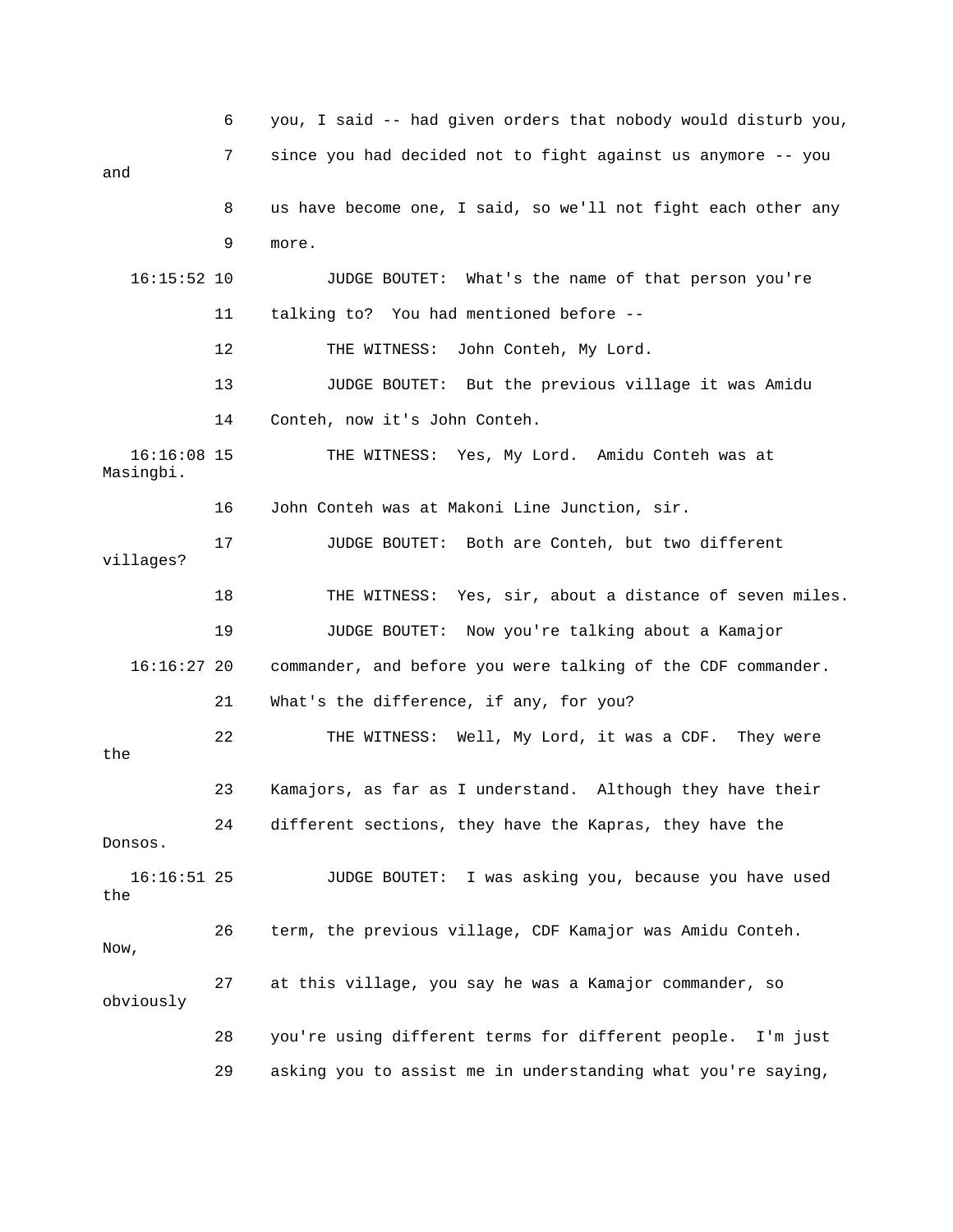| Page 105      |              |                                                                |
|---------------|--------------|----------------------------------------------------------------|
|               |              | 17 MAY 2007 (AMENDED)<br>OPEN SESSION                          |
|               |              |                                                                |
|               |              |                                                                |
|               |              |                                                                |
|               | $\mathbf{1}$ | that's all.                                                    |
|               | 2            | THE WITNESS: Well, My Lord, the CDFs were the Kamajors.        |
| CDFs.         | 3            | That was the general name, the Kamajors, but they were the     |
|               | 4            | MR JORDASH:                                                    |
| 16:17:25      | 5            | Why do you use the two? Do you see a difference between<br>Q.  |
|               | 6            | the two or not?                                                |
| we            | 7            | Well, when we were fighting against them, that was what<br>Α.  |
| Donsos.       | 8            | had been using. It was later that we came to hear about        |
|               | 9            | We started hearing about Kapras, Gbethis, and all of them were |
| $16:17:46$ 10 |              | under the CDF, the Kamajors.                                   |
|               | 11           | Okay. How long did you stay in Makoni Line Junction.<br>Q.     |
|               | 12           | Makoni Junction.<br>Α.                                         |
|               | 13           | How long did you stay there?<br>Q.                             |
|               | 14           | Well, when I have spoken to John and his men, and I told<br>Α. |
| $16:18:12$ 15 |              | John that he should spread the message in the surrounding      |
|               | 16           | villages, so that the people could come back to their villages |
|               | 17           | I said, "And you are the individuals that will be<br>and stay. |
|               | 18           | commanders in your towns, so that your people will not be      |
|               | 19           | afraid."<br>Then I continued my movement to Makali.            |

SESAY ET AL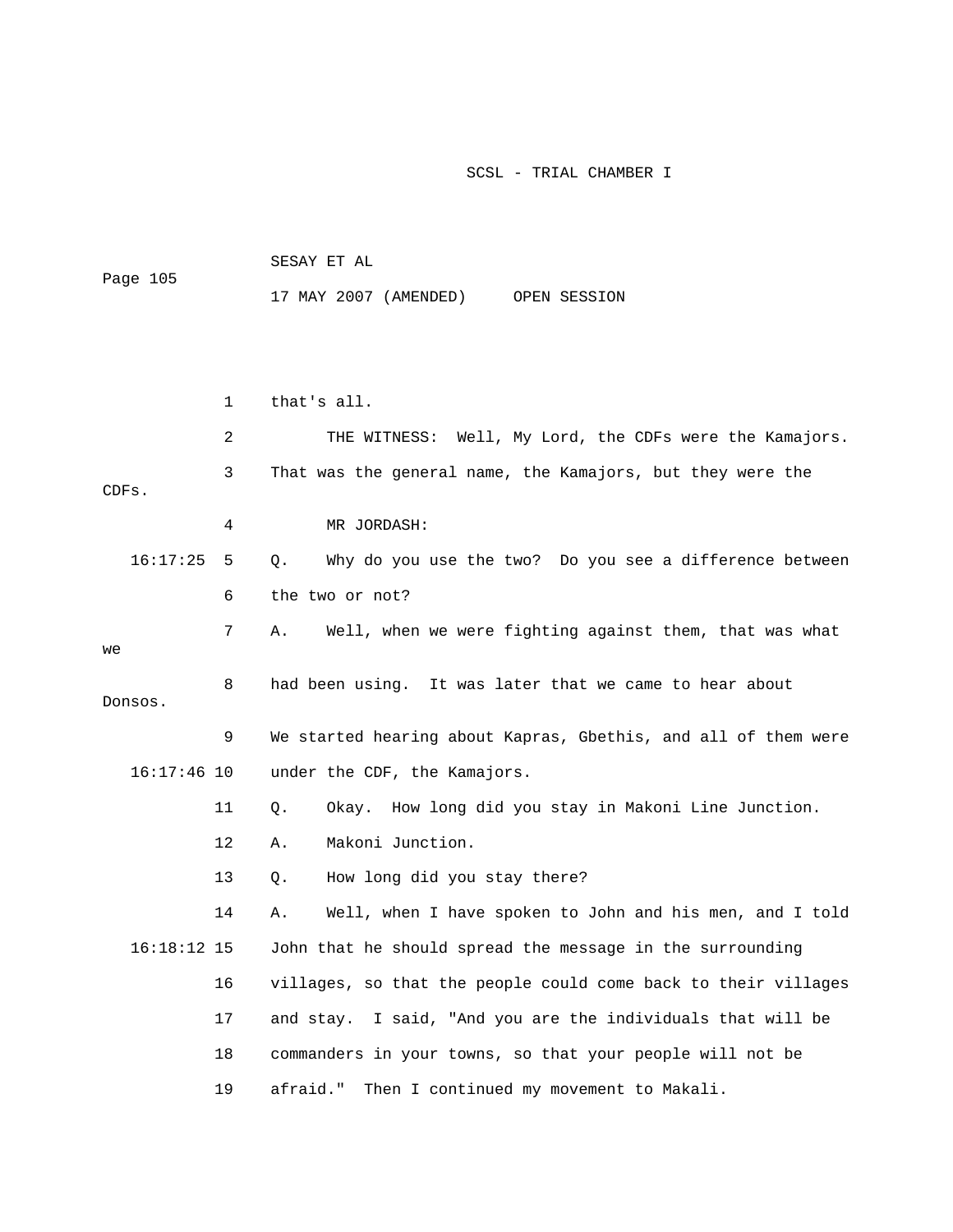| $16:18:33$ 20<br>the |    | Before we get to Makali, do you know what, if any, was<br>$\circ$ .      |
|----------------------|----|--------------------------------------------------------------------------|
|                      | 21 | effect of your meeting with the Conteh -- with John Conteh?              |
| a11                  | 22 | Yes, My Lord. John Conteh, from Makoni Line Junction,<br>А.              |
| because              | 23 | the villages that were in that surrounding village up to,                |
| name                 | 24 | there was a branch road that went to $-$ - I've forgotten the            |
| the                  |    | 16:19:11 25 of the town. There was a branch from Makoni Line junction on |
|                      | 26 | left going to a fairly big town. All the people in that area,            |
| December,            | 27 | they stayed there, at Makoni Line Junction from 1998,                    |
| living               | 28 | up to the end of the conflict, 2001. There were civilians                |
| villages.            | 29 | there in that Makoni Line Junction and the surrounding                   |

|          | SESAY ET AL |                       |              |
|----------|-------------|-----------------------|--------------|
| Page 106 |             |                       |              |
|          |             | 17 MAY 2007 (AMENDED) | OPEN SESSION |

|          | $\mathbf{1}$  | Q. Well, do you know, if they came, when they came into the |
|----------|---------------|-------------------------------------------------------------|
|          | $\mathcal{L}$ | Makoni Line Junction?                                       |
| January, | 3             | Well, that I can say, from late December to early<br>А.     |
|          | 4             | the people had started coming out.                          |
|          |               | 16:19:53 5 Q. Were there RUF left, deployed there?          |
|          | 6             | A. I said, it was just around five RUF fighters that were   |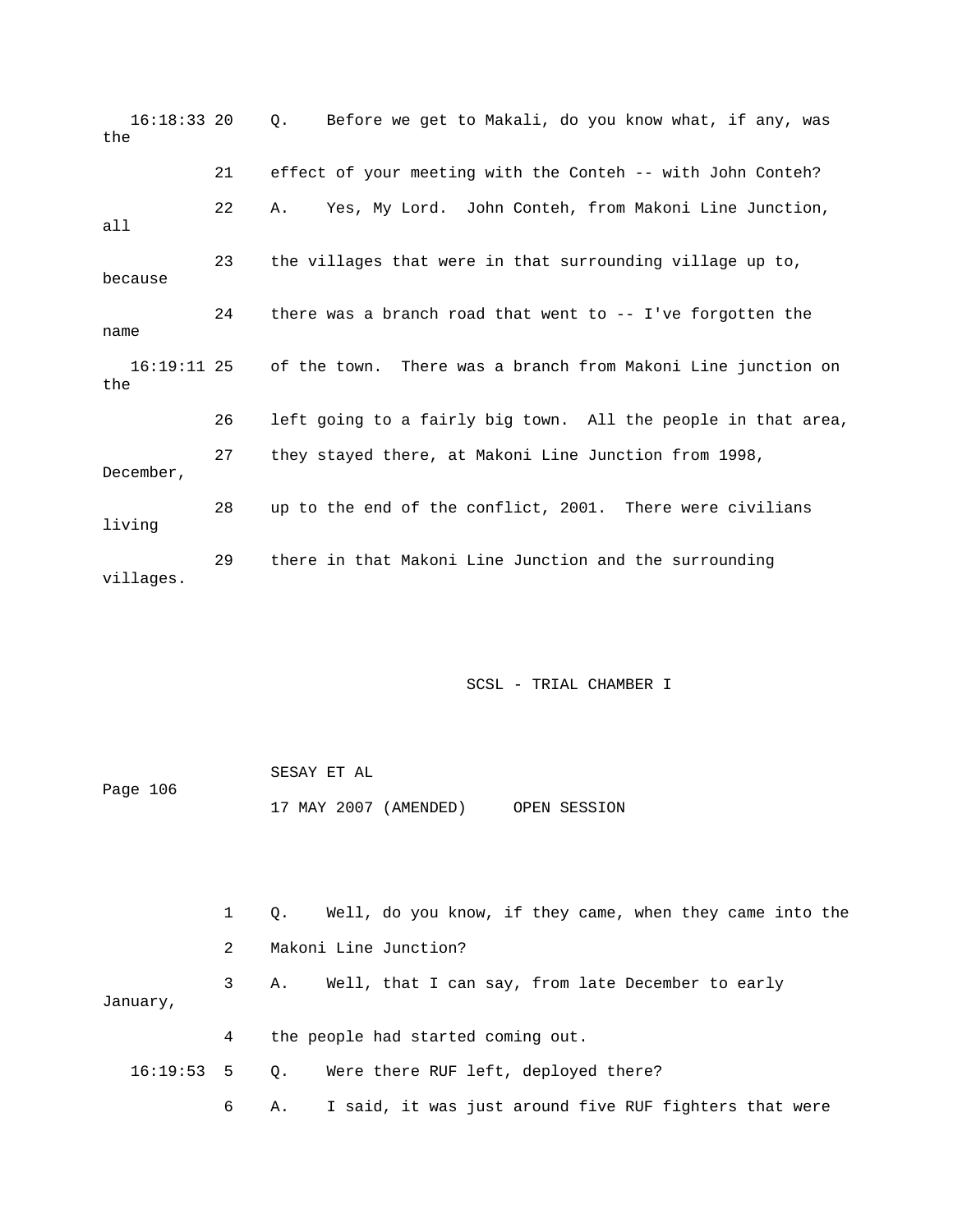7 there, with John Conteh's men. 8 Q. When you left to go to Makali, who did those men report to? 9 A. When I left to go to Makali. 16:20:25 10 Q. Yes, the RUF deployed in Makoni Line Junction, who did they 11 report to? 12 A. Well, at this time, we had not yet made any command post, 13 but, later, Makoni Line Junction fell under Masingbi. But, this 14 time, it was just a new deployment, initially. 16:20:48 15 Q. Who did the new deployment report to? 16 A. They were under me and Kallon. They had been reporting to 17 me. I and Kallon. 18 Q. Right. You went to Makali; what happened in Makali? 19 A. I went to Makali. I met a few RUFs again, who were in 16:21:22 20 Makali, with the CDFs and about ten to 15 civilians. Among them 21 were the chiefdom speaker and the paramount chief. The chiefdom 22 speaker was Pa Santigie Turay. 23 Q. Can you spell that, please? 24 A. P-A S-A-N-T-I-G-I-E. Santigie. T-U-R-A-Y. He was the 16:22:03 25 chiefdom speaker, and up to this time, he is the chiefdom speaker 26 in Makali. Even as I'm talking, he is the chiefdom speaker. 27 Q. And you mentioned paramount chief; who was that? 28 A. That was the late Paramount Chief Alimamy Kanu. He died 29 last year, he too was there and I feel that --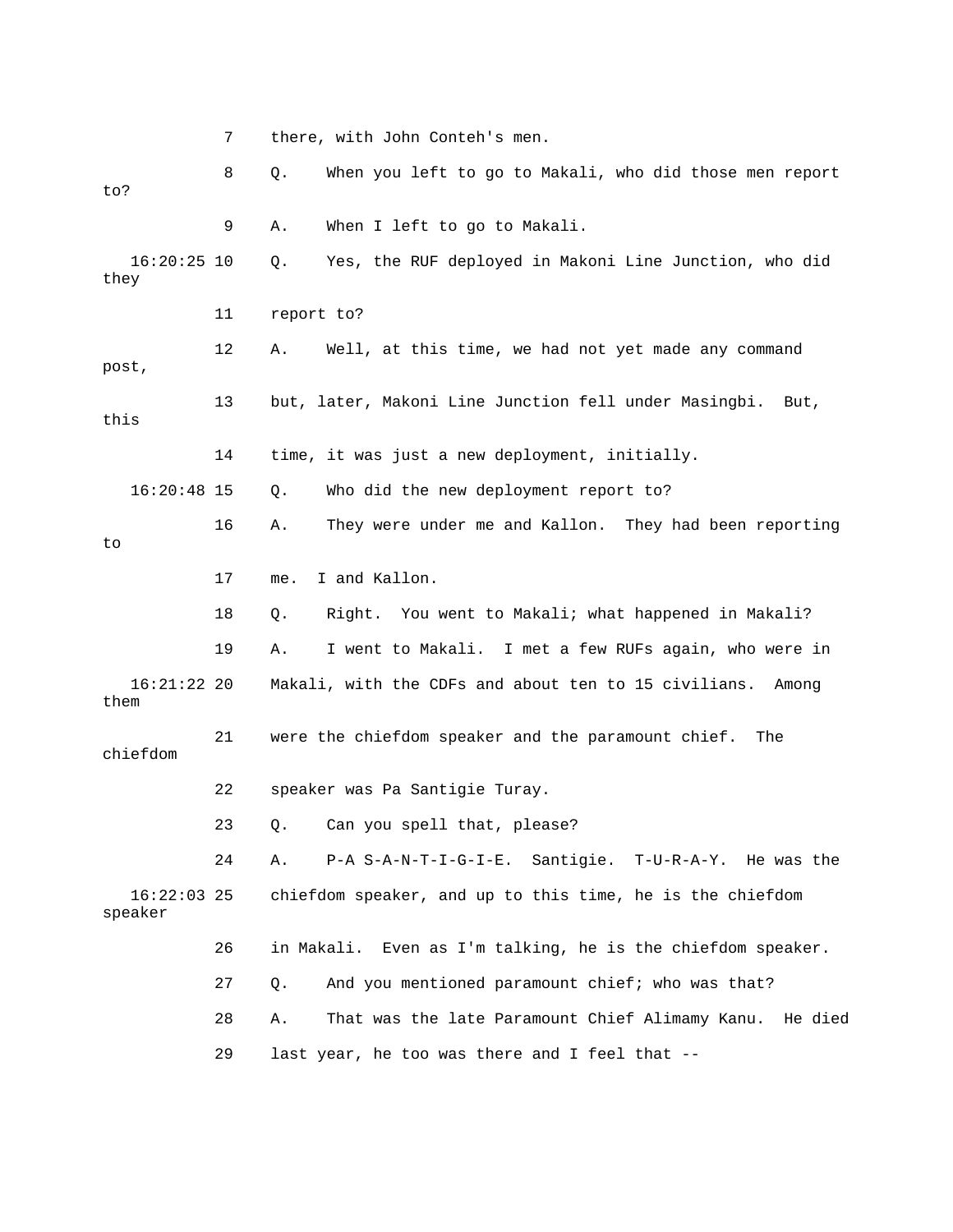| Page 107      |    | SESAY ET AL                                                     |  |  |  |  |  |  |
|---------------|----|-----------------------------------------------------------------|--|--|--|--|--|--|
|               |    | 17 MAY 2007 (AMENDED) OPEN SESSION                              |  |  |  |  |  |  |
|               |    |                                                                 |  |  |  |  |  |  |
|               |    |                                                                 |  |  |  |  |  |  |
|               | 1  | THE INTERPRETER: Your Honours, would the witness be             |  |  |  |  |  |  |
|               | 2  | instructed to speak a little bit loud.                          |  |  |  |  |  |  |
|               | 3  | MR JORDASH:                                                     |  |  |  |  |  |  |
| what          | 4  | Could you raise your voice a little? Could you repeat<br>Q.     |  |  |  |  |  |  |
| 16:22:39      | 5  | you've just said.                                               |  |  |  |  |  |  |
|               | 6  | No, I said, among the ten people whom I met in Masingbi,<br>Α.  |  |  |  |  |  |  |
| up            | 7  | the chiefdom speaker was there, who was the chiefdom speaker    |  |  |  |  |  |  |
| was           | 8  | to this time in Makali. The paramount chief was there, who      |  |  |  |  |  |  |
|               | 9  | the late Alimamy Kanu. I said he had given a statement in my    |  |  |  |  |  |  |
| $16:22:56$ 10 |    | defence.<br>I said, but he had died last year. Then you had the |  |  |  |  |  |  |
| who           | 11 | town head man, the Imam and other people, including two women   |  |  |  |  |  |  |
|               | 12 | were among them. I met them and talked to them.                 |  |  |  |  |  |  |
|               | 13 | He made a statement for your defence and died last year.<br>Ο.  |  |  |  |  |  |  |
|               | 14 | What interaction did you have with him?                         |  |  |  |  |  |  |
| $16:23:18$ 15 |    | Well, I told him that -- I said that he was a paramount<br>Α.   |  |  |  |  |  |  |
| come          | 16 | chief, and I said our presence in his chiefdom, we did not      |  |  |  |  |  |  |
| civil         | 17 | to change a paramount chief. We did not come to change any      |  |  |  |  |  |  |
| and           | 18 | administration. I said, so, now that he was in his chiefdom     |  |  |  |  |  |  |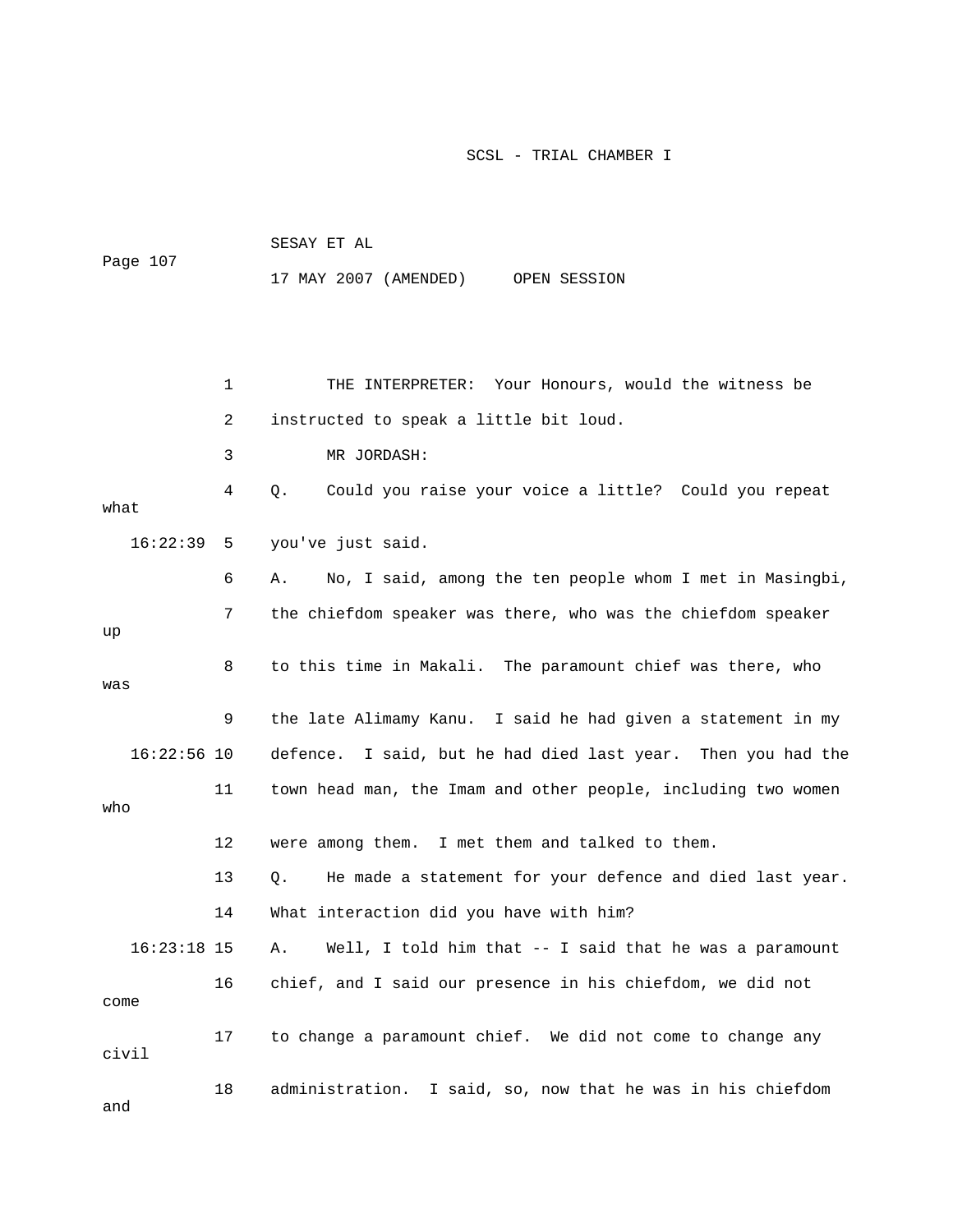| we've                  | 19 | that he had accepted us, and we too, on behalf of the RUF,     |
|------------------------|----|----------------------------------------------------------------|
| $16:23:43$ 20<br>said, |    | recognised him as the paramount chief of his chiefdom. I       |
| I                      | 21 | so -- I said, the CDF, in his chiefdom, had surrendered to us. |
|                        | 22 | said, so now, his CDF and us had become one. Let him call his  |
|                        | 23 | people so that we would make sure that we give him maximum     |
| their                  | 24 | security for him and his people, so that they could live in    |
| $16:24:04$ 25          |    | town. That's what I told the late paramount chief.             |
|                        | 26 | How long did you stay there?<br>О.                             |
| the                    | 27 | Well, I did not stay there long. When I had spoken to<br>Α.    |
| who                    | 28 | chief, I talked to the few RUF that were there and the CDF,    |
|                        | 29 | had surrendered. And he too, the CDF commander, he also was    |

|          | SESAY ET AL |                       |              |
|----------|-------------|-----------------------|--------------|
| Page 108 |             |                       |              |
|          |             | 17 MAY 2007 (AMENDED) | OPEN SESSION |

 1 called Foday Conteh. There was Contehs all along the road, 2 Masingbi, Makali, Makoni Line Junction. 3 Q. Do you know if there was any effect, or did anything happen 4 as a result of your meeting with him and the paramount chief and 16:24:59 5 the chiefdom speaker?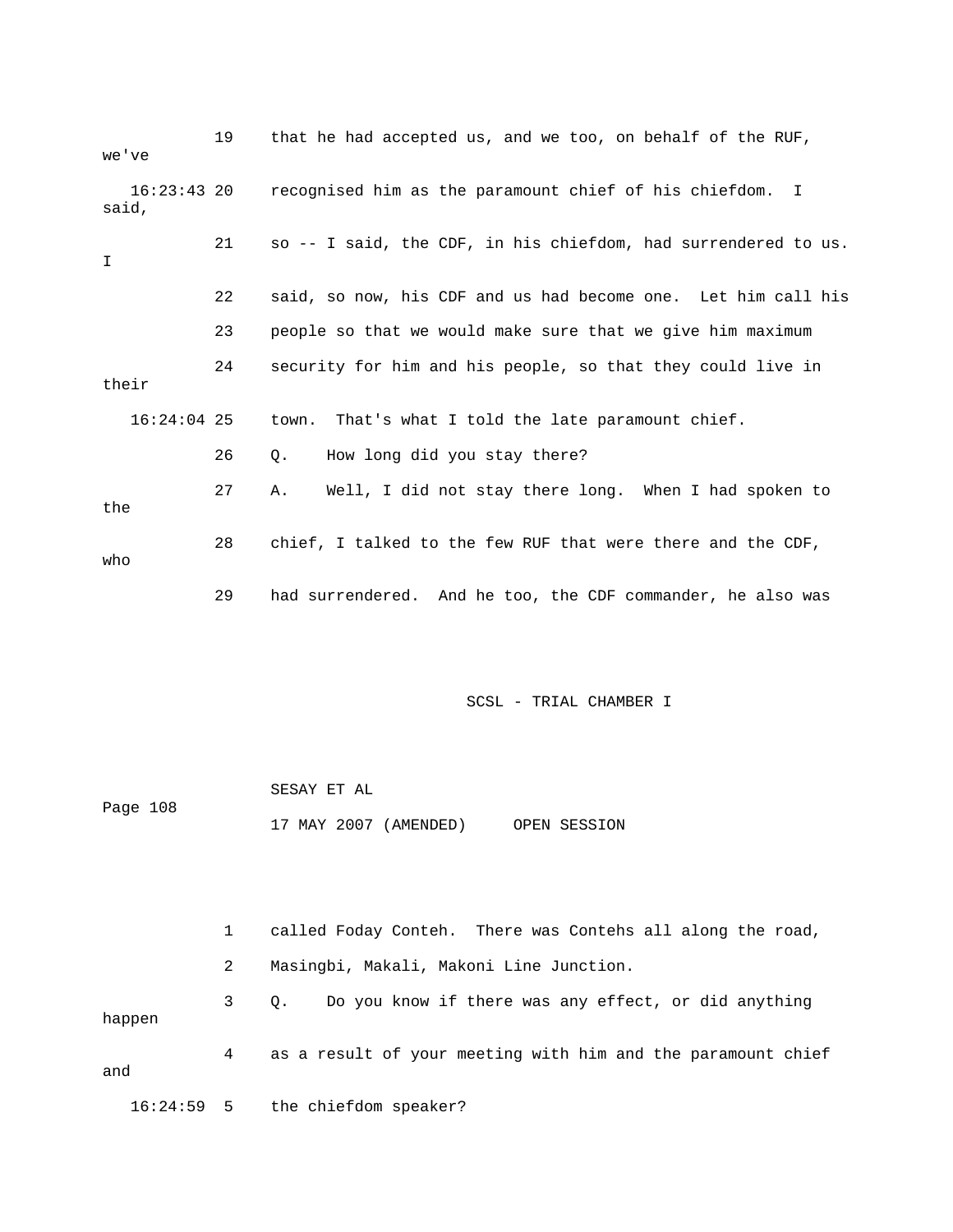| chief                    | 6  | Yes. Because, later, I came to understand that the<br>Α.       |
|--------------------------|----|----------------------------------------------------------------|
|                          | 7  | himself had had to send to other CDFs that had not come out so |
|                          | 8  | that they could all come out, you know, and the people, the    |
| were                     | 9  | civilians, they remained in their town in Makali, and they     |
| $16:25:21$ 10            |    | doing their farming, up to 2001, disarmament. They lived in    |
| control                  | 11 | Makali.<br>The paramount chief, he lived there, and he had     |
|                          | 12 | over his chiefdom, up to the time of disarmament.              |
|                          | 13 | Do you know --<br>Q.                                           |
|                          | 14 | No, go ahead.<br>Α.                                            |
| $16:25:44$ 15<br>Makali? |    | Do you know when civilians started to come back to<br>Q.       |
| to                       | 16 | Well, it was from late December, people started coming<br>Α.   |
|                          | 17 | Makali. Early January, the townspeople were there, '99.        |
|                          | 18 | After Makali, where did you go?<br>Q.                          |
| because                  | 19 | Well, after Makali, I made a stop over at Matotoka<br>Α.       |
| $16:26:13$ 20<br>Well,   |    | I met RUFs there, who were deployed at Matotoka Junction.      |
| Fullah                   | 21 | I met the RUF with few civilians with whom there was one       |
|                          | 22 | Pa, but he said that he was born at Matotoka.                  |
|                          | 23 | Sorry, the name you called?<br>Q.                              |
|                          | 24 | No, I do not know his name. I do not know his name.<br>Α.<br>I |
| $16:26:39$ 25<br>was     |    | only know that he was a Fullah man. He was a Fullah man.<br>He |
| old                      | 26 | a Fullah Pa, an old man. But he was still strong, but he was   |
|                          | 27 | by then. He and few civilians were the ones that I met at      |
| to                       | 28 | Matotoka with the RUF. I made a stopover there and I talked    |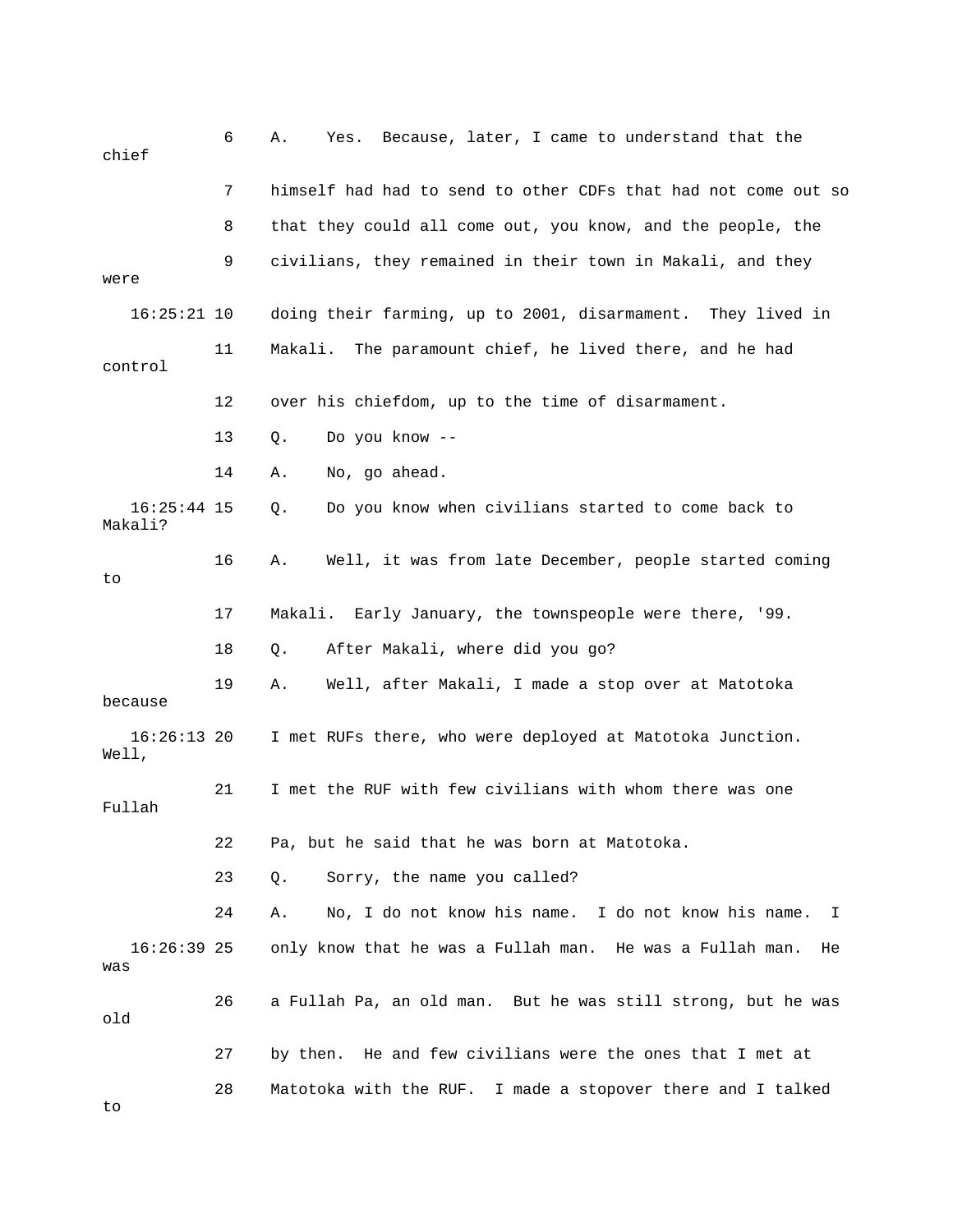29 him, the old man, and the few civilians who were there.

SCSL - TRIAL CHAMBER I

 SESAY ET AL Page 109 17 MAY 2007 (AMENDED) OPEN SESSION

 1 Q. Did this Fullah Pa have any official title or function? 2 A. Well, later, he was the one who served as the caretaker 3 chief. He was there up to the time of the completion of the 4 disarmament and the paramount chief later went [as interpreted]. 16:27:24 5 Q. What do you mean the paramount chief later went? 6 A. Yes, because the paramount chief at Matotoka was PC 7 Baikafari. He was in Freetown. During this time, he was not 8 there. So, the people, in January, it was that Pa, that Fullah 9 who was made as the caretaker chief. He was there as head for 16:27:47 10 them. He was there up to 2001, when we disarmed and the 11 paramount returned. It was that Fullah that was there as a 12 chief. But he was a native of Matotoka. 13 Q. And what was it that you said to them when you went there? 14 A. Well, I told them the same thing, that they should come to 16:28:11 15 their towns, they should come and stay in their towns. They 16 should come from the bushes. Because I said we were not there to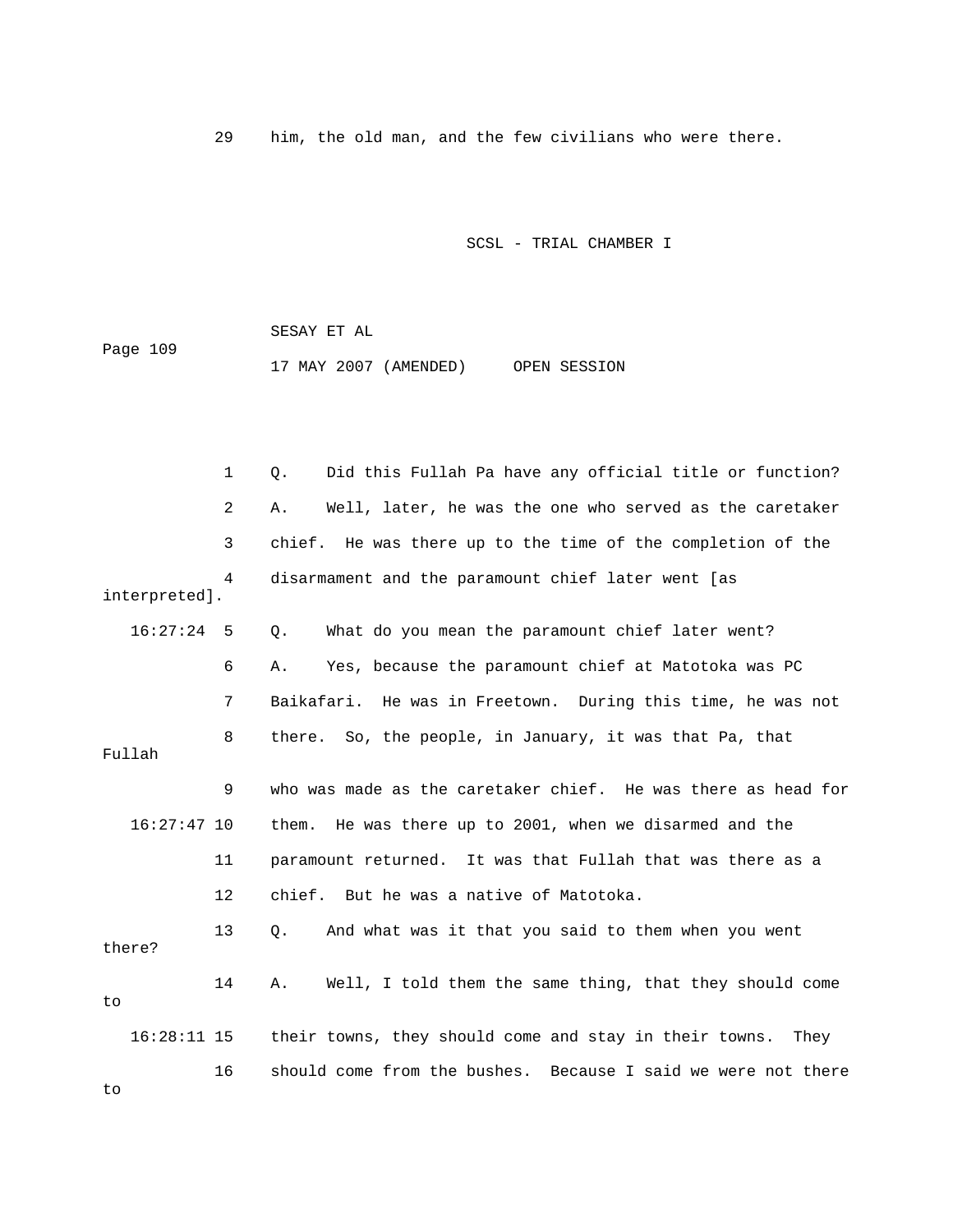|      |    | harm them. We were not there to impose anything they did not |
|------|----|--------------------------------------------------------------|
| said | 18 | want, or to do anything they did not want. I said, no. I     |
|      | 19 | they were to come to their town.                             |

 16:28:28 20 Q. Did anything happen as a result of you speaking to this Pa?

 21 A. Yes. It looked like there was a problem there, because 22 from early January to February, the CDF from Yele had been 23 attacking the place frequently, so civilians were not able to 24 base there. So, the civilians, they went and lived close to 16:28:53 25 Magburaka, the village close to Magburaka, because of the 26 frequent attacks from the CDF, sir, at Matotoka. 27 Q. What happened after Makali? Did you go anywhere else? 28 A. I said, I passed through Matotoka.

29 Q. What happened after Matotoka?

SCSL - TRIAL CHAMBER I

 SESAY ET AL Page 110 17 MAY 2007 (AMENDED) OPEN SESSION

 1 A. Well, after Matotoka -- this was late in the evening, so 2 Magburaka was -- I made a stopover on the main road and I 3 continued to Makeni. Magburaka, the town was quiet. 4 Q. Did you speak to anyone in Magburaka? 16:29:39 5 A. No, that was on the following day. When I came from 6 Makeni, I came to Magburaka and talked to the people. It was

not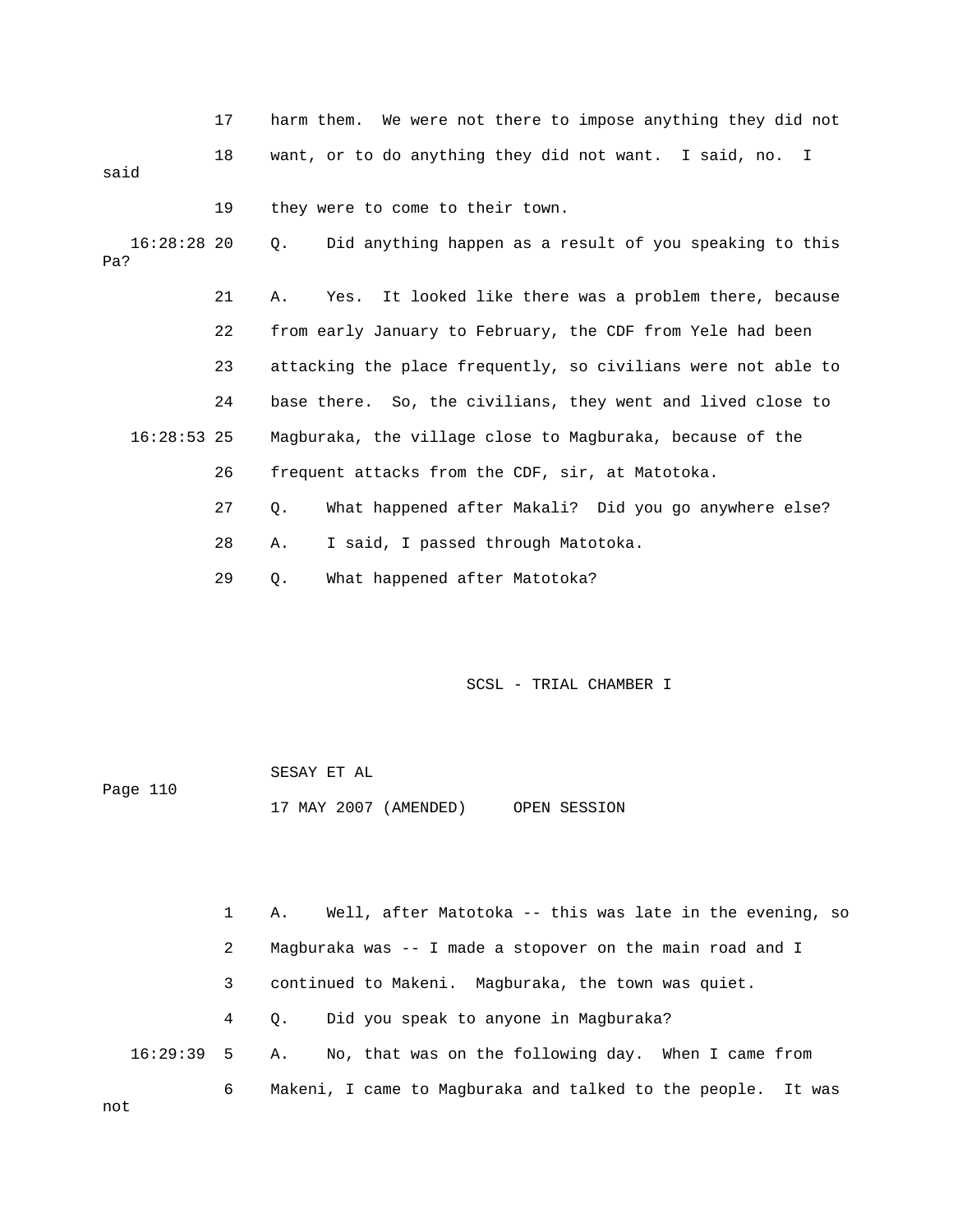7 the very day.

 8 Q. Well, since we are in Magburaka, after you returned from 9 Makeni to Magburaka, did you meet anyone in Magburaka the next 16:30:00 10 day? 11 A. Yes, I met a few people. That was the next day. I met a 12 few people. I gave them the same message, because all the houses 13 in Magburaka were locked. They were locked. The people, they 14 ran and went to the surrounding villages, and they came back and 16:30:21 15 they found their houses the same way they had left them. 16 Q. Who did you meet in Magburaka the next day? 17 A. During that day, I met one Mustapha, who was a young man, 18 who was a mature man at Makali -- sorry, Magburaka. Later, he 19 became part of the G5, and I met other civilians. But the chief, 16:30:50 20 that very day, I was not able to see him. But I, myself, I asked 21 for the chief, and they told me the chief was around, but he was 22 not in town. So I too said that wherever he was, my message was 23 to let him come back. Let him come to his town and live with his 24 people. And that was what happened. The paramount chief in 16:31:11 25 Magburaka, he, himself, came back to the town, from January '99 26 up to 2001. He had been controlling his chiefdom, as a paramount 27 chief and all civil administration in his chiefdom, he had 28 authority over that.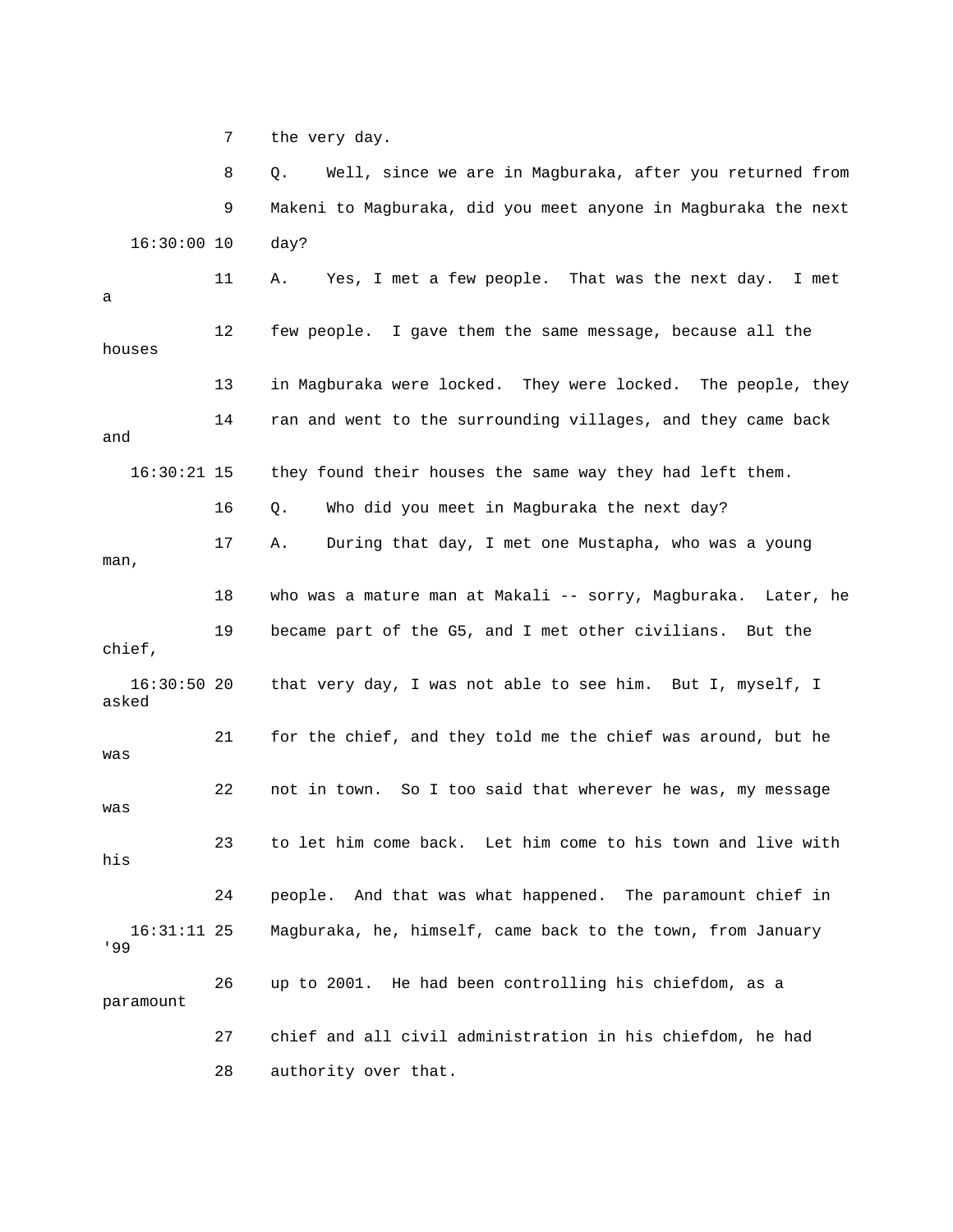29 PRESIDING JUDGE: Mr Jordash, I probably think your client

SCSL - TRIAL CHAMBER I

|          |  | SESAY ET AL |                       |              |
|----------|--|-------------|-----------------------|--------------|
| Page 111 |  |             |                       |              |
|          |  |             | 17 MAY 2007 (AMENDED) | OPEN SESSION |

 1 needs a break at this time. We will take the usual afternoon 2 break now. 3 MR JORDASH: Thank you. 4 [Break taken at 4.30 p.m.] 17:00:03 5 [Upon resuming at 5.05 p.m.] 6 PRESIDING JUDGE: We'll proceed, Mr Jordash. 7 MR JORDASH: I'm sorry to say, but I have to apply to go 8 into closed session. 9 PRESIDING JUDGE: Right, and that will be for the rest of 17:07:12 10 the afternoon? 11 MR JORDASH: Yes. 12 PRESIDING JUDGE: Members of the public, we kindly ask you 13 to retire. This chamber is about to go into closed session. 14 We'll welcome you tomorrow morning, 9.30 a.m.. 17:07:36 15 JUDGE ITOE: This has come just at the wrong time for a 16 visiting audience. 17 JUDGE BOUTET: Very bad timing. 18 JUDGE ITOE: Bad timing, indeed.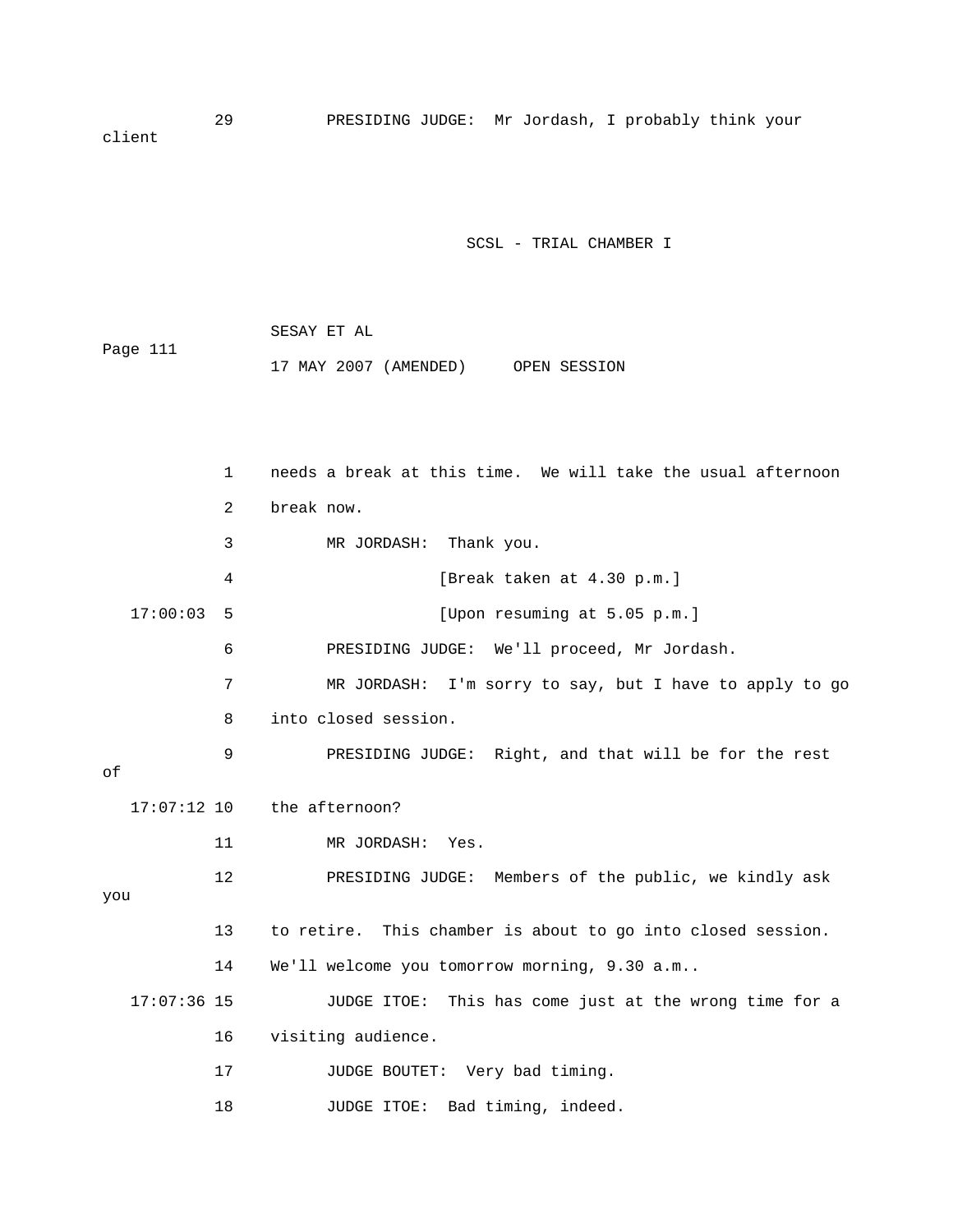| the                       | 19 | JUDGE BOUTET: I'm not sure for whom, but certainly for       |
|---------------------------|----|--------------------------------------------------------------|
|                           |    | 17:07:54 20 members of the public.                           |
| the                       | 21 | PRESIDING JUDGE: Madam Courtroom Officer, please take        |
|                           | 22 | necessary action.                                            |
|                           | 23 | [At this point in the proceedings, a portion of the          |
|                           | 24 | transcript, pages 112 to 120, was extracted and sealed under |
| $17:08:06$ 25<br>sessionl |    | separate cover, as the proceeding was heard in a closed      |
|                           | 26 |                                                              |
|                           | 27 |                                                              |
|                           | 28 |                                                              |
|                           | 29 |                                                              |

|          | SESAY ET AL |              |
|----------|-------------|--------------|
| Page 121 |             |              |
|          | 17 MAY 2007 | OPEN SESSION |

|                      |   | [open session]                                               |  |  |
|----------------------|---|--------------------------------------------------------------|--|--|
| and                  | 2 | PRESIDING JUDGE: The trial is resumed in open session,       |  |  |
|                      | 3 | the hearing is adjourned to tomorrow, Friday, 18 May 2007 at |  |  |
|                      | 4 | 9.30 a.m.                                                    |  |  |
| $17:31:15$ 5<br>p.m. |   | [Whereupon the hearing adjourned at 5.30                     |  |  |
|                      | 6 | to be resumed on Friday, the 18th day of May                 |  |  |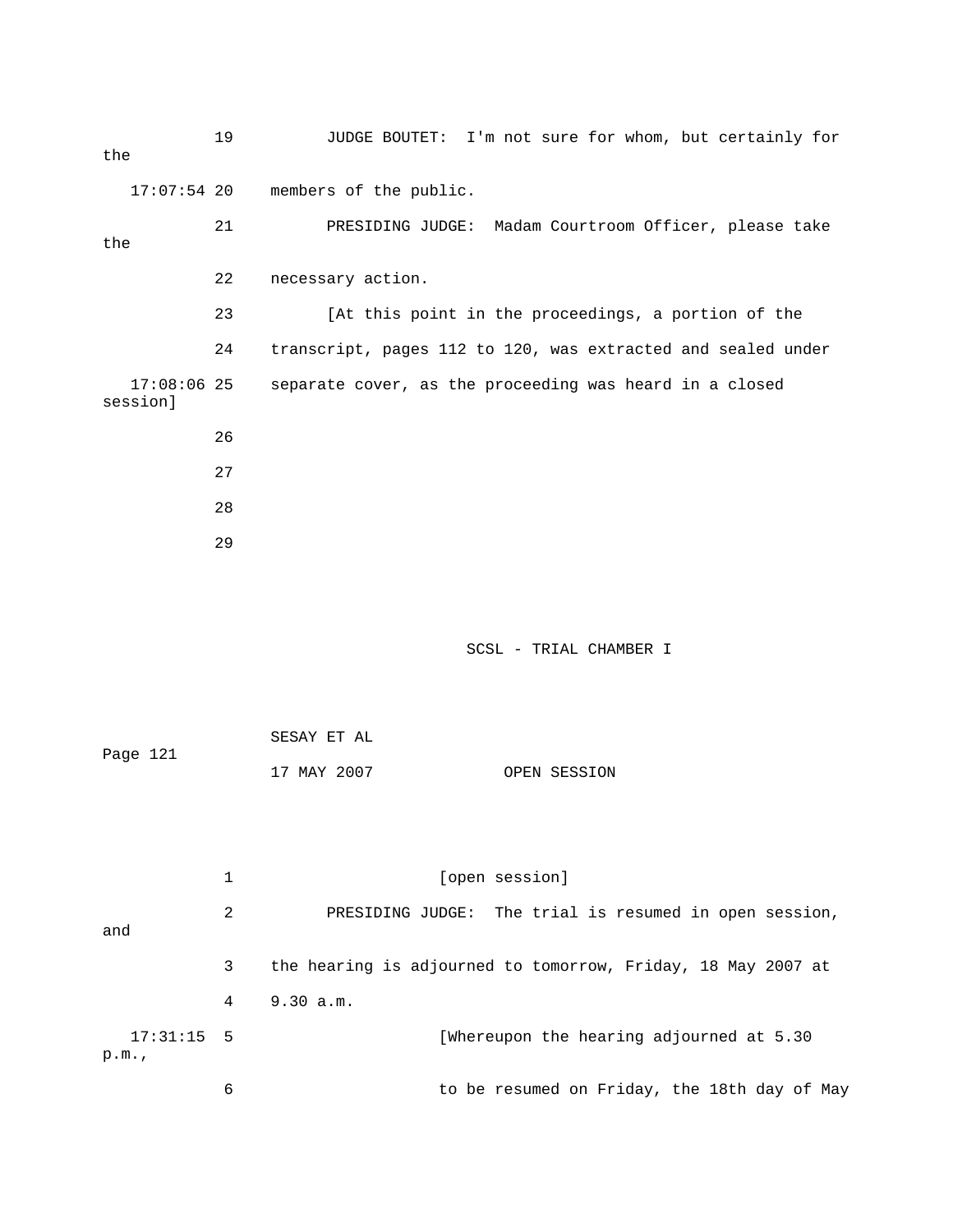| $\sqrt{ }$  | 2007, at 9.30 a.m.] |
|-------------|---------------------|
| $\,8\,$     |                     |
| $\mathsf 9$ |                     |
| $10$        |                     |
| $11\,$      |                     |
| $12\,$      |                     |
| 13          |                     |
| 14          |                     |
| 15          |                     |
| 16          |                     |
| $17\,$      |                     |
| $1\,8$      |                     |
| 19          |                     |
| 20          |                     |
| $21\,$      |                     |
| 22          |                     |
| 23          |                     |
| 24          |                     |
| 25          |                     |
| 26          |                     |
| 27          |                     |
| $2\,8$      |                     |
| 29          |                     |